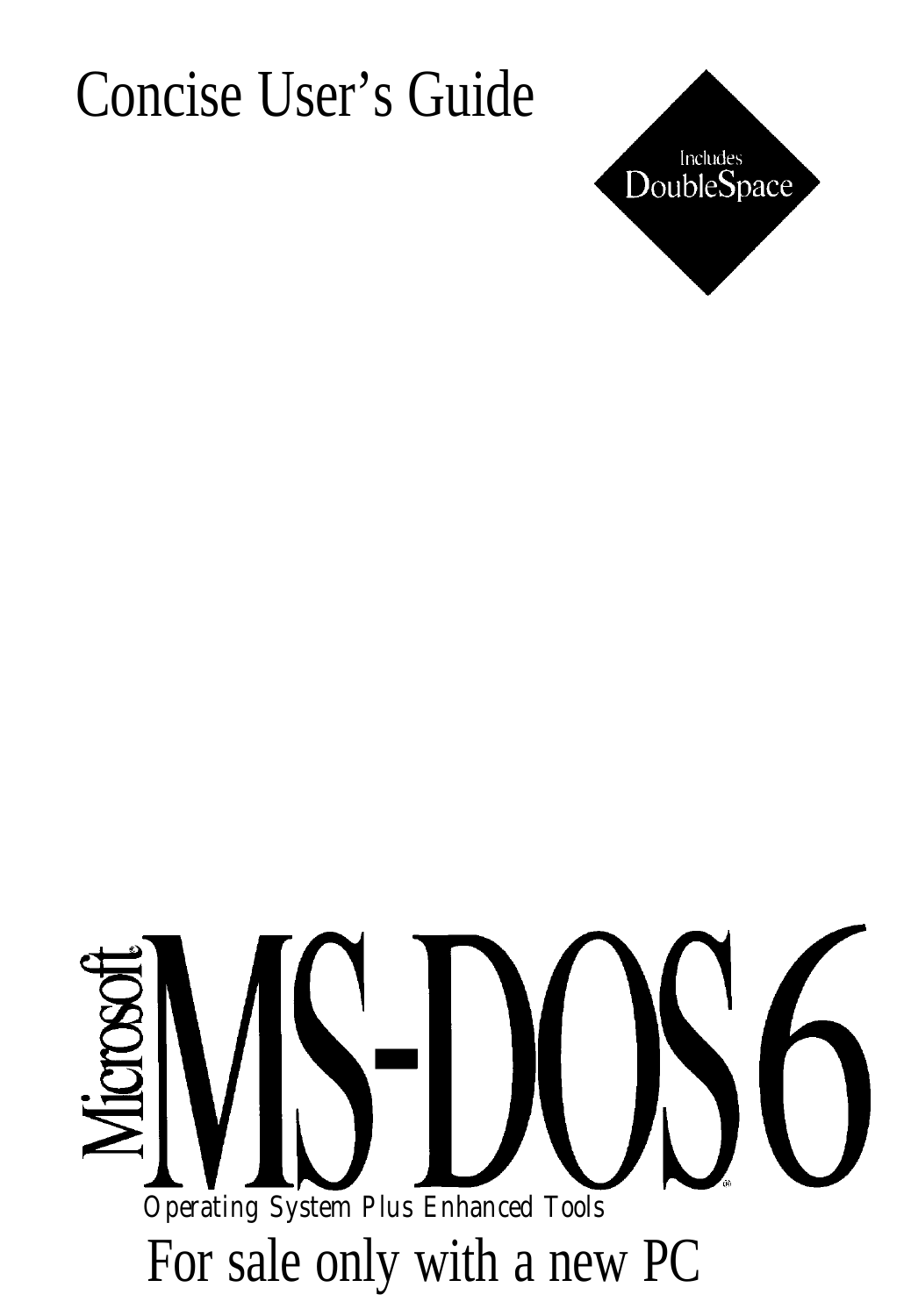# Concise User's Guide

# **Microsoft ® MS-DOS® 6**

**For the MS-DOS Operating System**

**Microsoft Corporation**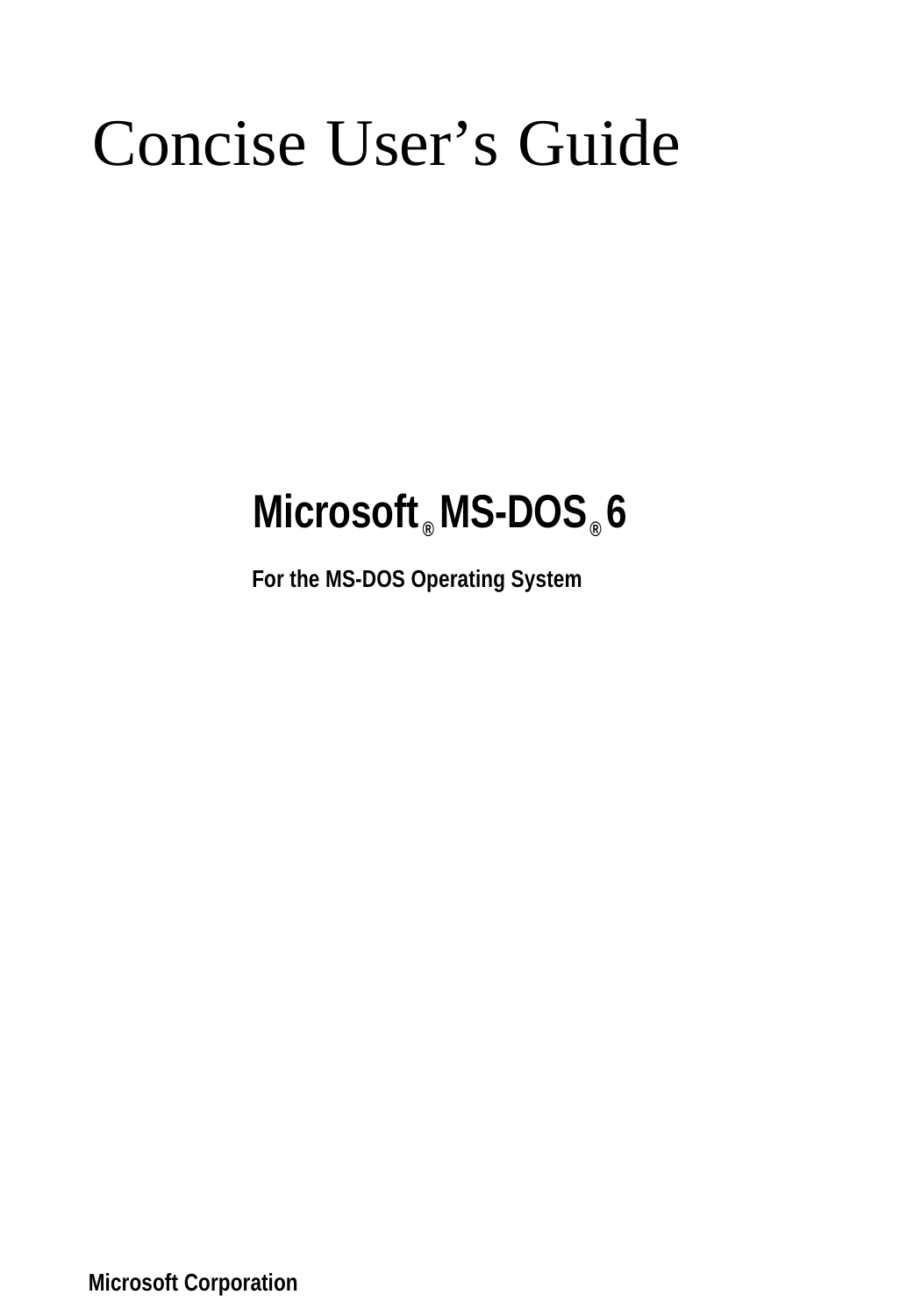Information in this document is subject to change without notice. Companies, names, and data used in examples herein are fictitious unless otherwise noted. No part of this document may be reproduced or transmitted in any form or by any means, electronic or mechanical, for any purpose, without the express written permission of Microsoft Corporation.

© 1993 Microsoft Corporation. All rights reserved.

Microsoft Defragmenter © 1988- 1993 Symantec Corporation Microsoft Backup © 1991-1993 Symantec Corporation and Quest Development Corporation Microsoft Undelete © 1988-1993 Central Point Software, Inc. MSAV © 1992-1993 Central Point Software, Inc.

Microsoft, Microsoft Press, MS, **and** MS-DOS are registered trademarks, and Windows is a trademark of Microsoft Corporation in the United States of America and other countries.

U.S. Patent Numbers 4955066 and 5109433

Adaptec is a trademark of Adaptec, Inc.

AddStor is a registered trademark and SuperStor is a trademark of AddStor, Inc.

AT&T is a registered trademark of American Telephone and Telegraph Company.

CompuAdd is a registered trademark of CompuAdd Corporation.

CompuServe is a registered trademark of CompuServe, Inc.

Everex is a trademark of Everex Systems, Inc.

GEnie is a trademark of General Electric Corporation.

Vfeature is a trademark of Golden Bow Systems.

Hewlett-Packard, HP, and Vectra are registered trademarks of Hewlett-Packard Company.

Hitachi is a registered trademark of Hitachi, Ltd.

AT, IBM, Proprinter, PS/l, PS/2, and Quietwriter are registered trademarks of International Business Machines Corporation.

Bernoulli is a registered trademark of Iomega Corporation.

Logitech is a trademark of Logitech, Inc.

Novell is a registered trademark of Novell, Inc.

Disk Manager is a registered trademark of Ontrack Computer Systems, Inc.

Philips is a registered trademark of Philips International B.V.

Priam is a registered trademark of Priam Corporation.

SpeedStor is a registered trademark of Storage Dimensions.

Symantec and Norton Backup are trademarks of Symantec Corporation.

Syquest is a registered trademark of Syquest Technology.

UNIX is a registered trademark of UNIX Systems Laboratories.

Printed in the United States of America.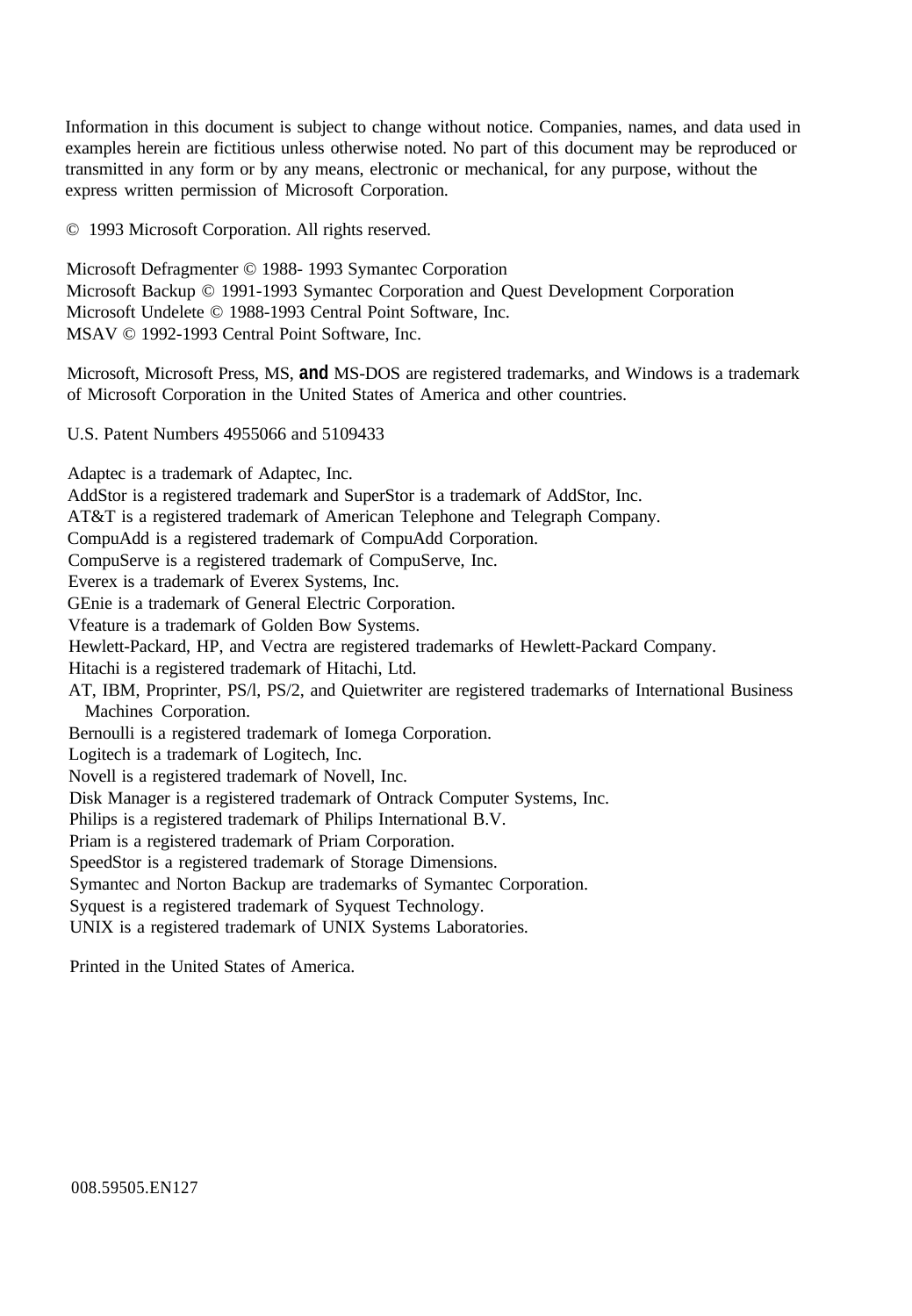# **Contents**

## **Welcome**

## **Chapter 1 Getting Started**

| Configuring Anti-Virus, Backup, and Undelete for Windows |  |
|----------------------------------------------------------|--|

## **Chapter 2 MS-DOS Basics**

| 3                                                                                                       |
|---------------------------------------------------------------------------------------------------------|
| 3                                                                                                       |
|                                                                                                         |
|                                                                                                         |
| -5                                                                                                      |
|                                                                                                         |
| 7                                                                                                       |
| 7                                                                                                       |
|                                                                                                         |
|                                                                                                         |
|                                                                                                         |
|                                                                                                         |
|                                                                                                         |
|                                                                                                         |
|                                                                                                         |
|                                                                                                         |
| Using Paths to Specify the Location of Files [1] [14] Using Paths to Specify the Location of Files [14] |
|                                                                                                         |
| 15                                                                                                      |
| 16                                                                                                      |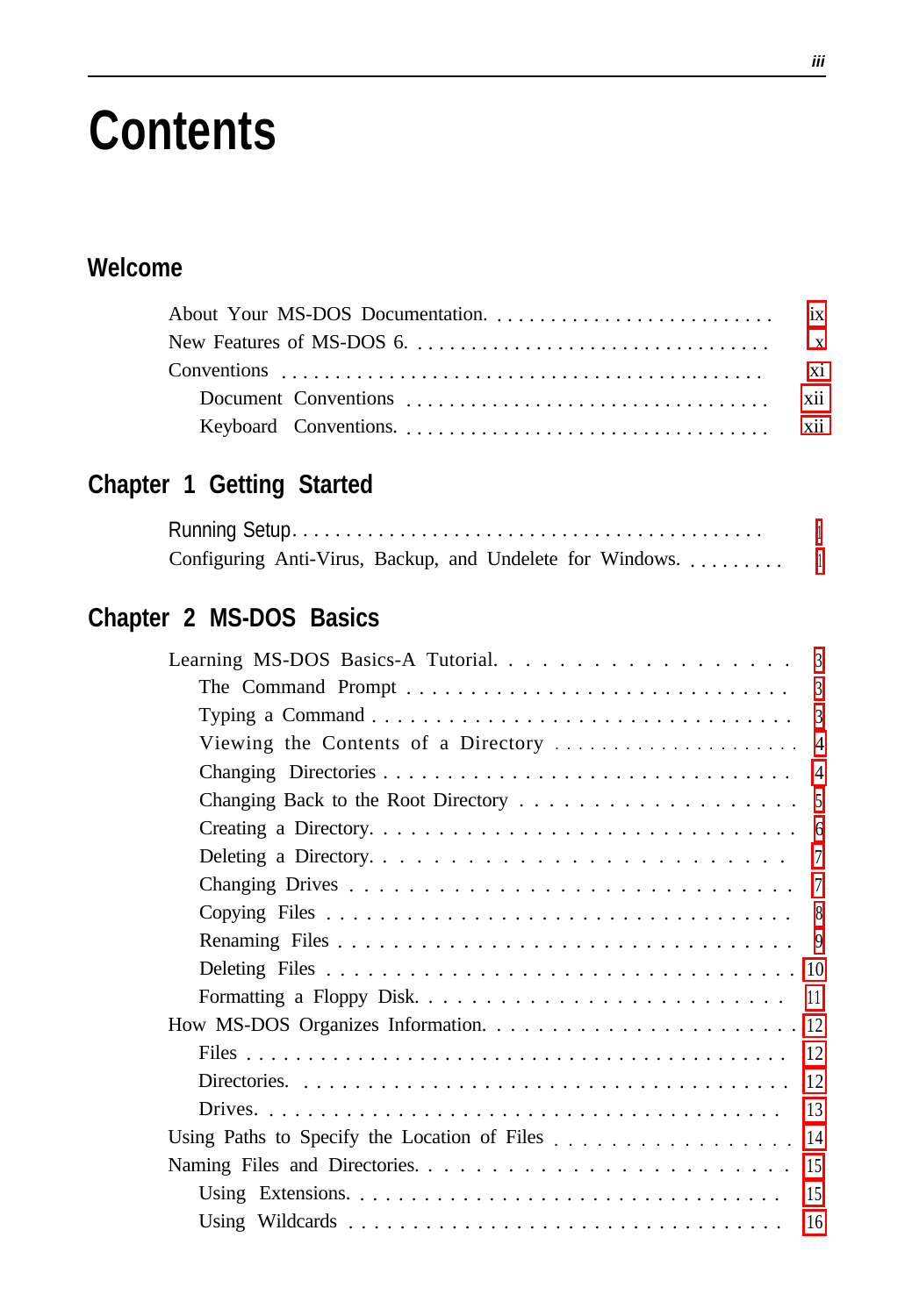## **Chapter 3 Managing Your System**

|                                                                         | 21 |
|-------------------------------------------------------------------------|----|
|                                                                         | 21 |
|                                                                         | 23 |
|                                                                         | 25 |
|                                                                         | 27 |
|                                                                         | 27 |
| If the "DMA buffer size too small" Message Appears. $\dots \dots \dots$ | 29 |
| Protecting Your Computer from Viruses                                   | 30 |
|                                                                         | 30 |
|                                                                         | 30 |
| Automatically Scanning for Viruses,                                     | 31 |
| Setting Anti-Virus Options                                              | 32 |
|                                                                         | 32 |
|                                                                         | 34 |
|                                                                         | 37 |
|                                                                         | 38 |
|                                                                         | 38 |
|                                                                         | 39 |
|                                                                         | 40 |
|                                                                         | 42 |

## **Chapter 4 Configuring Your System**

| Editing Your CONFIG.SYS and AUTOEXEC.BAT Files 43 |  |
|---------------------------------------------------|--|
|                                                   |  |
|                                                   |  |
| Determining the Order of CONFIG.SYS Commands. 46  |  |
|                                                   |  |
|                                                   |  |
|                                                   |  |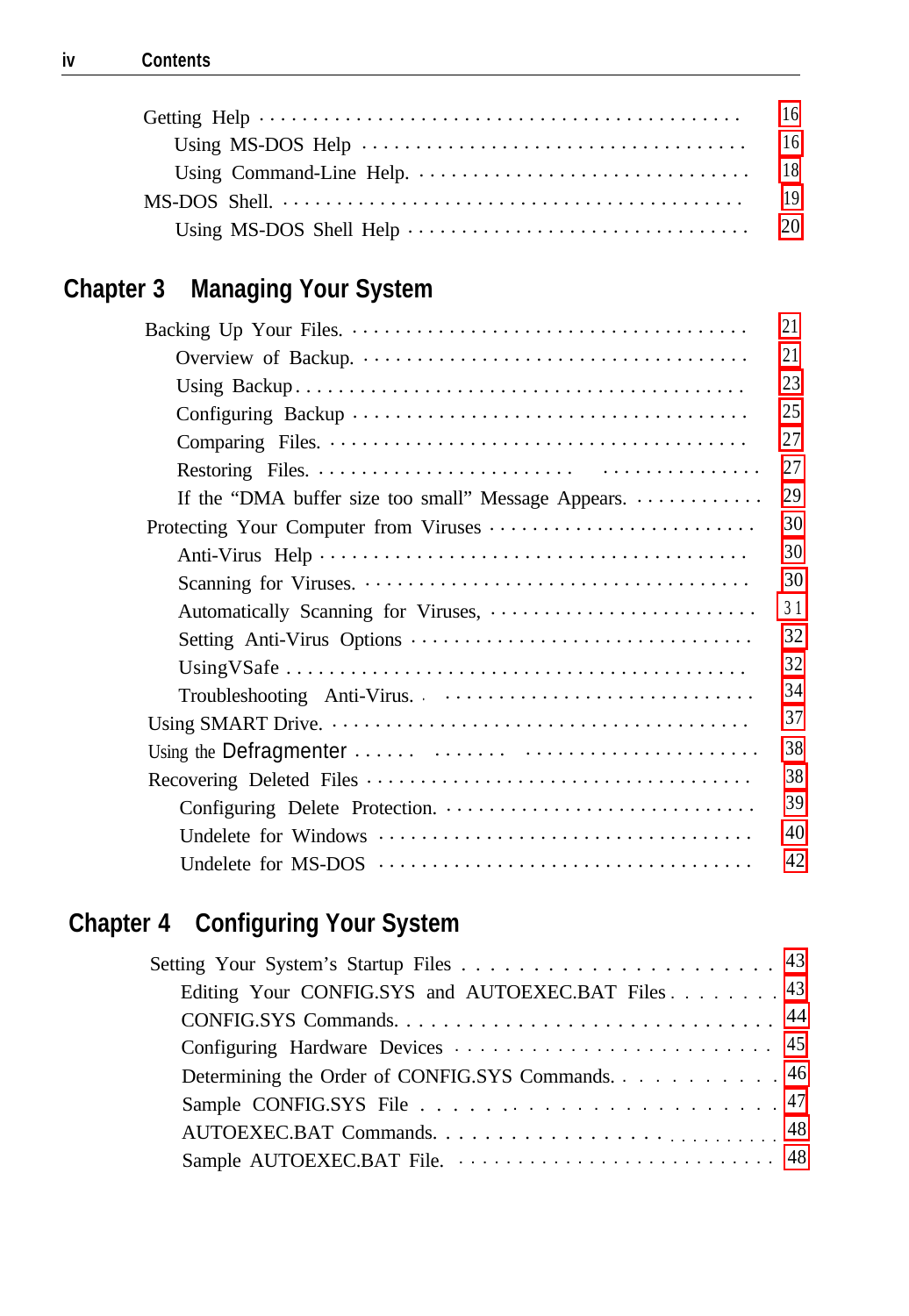| Bypassing CONFIG.SYS and AUTOEXEC.BAT Commands  49                        |
|---------------------------------------------------------------------------|
|                                                                           |
|                                                                           |
|                                                                           |
| Defining a Startup Menu manufacture of the contract of the starting of S2 |
|                                                                           |
|                                                                           |
|                                                                           |

## **Chapter 5 Freeing Disk Space**

| 57                                                 |  |
|----------------------------------------------------|--|
| 58                                                 |  |
|                                                    |  |
|                                                    |  |
|                                                    |  |
| Using Double Space to Manage Compressed Drives 6 2 |  |
|                                                    |  |
|                                                    |  |
|                                                    |  |
|                                                    |  |

### **Chapter 6 Making More Memory Available**

| Streamlining Your CONFIG.SYS and AUTOEXEC.BAT Files 80 |
|--------------------------------------------------------|
|                                                        |
|                                                        |
|                                                        |
|                                                        |
|                                                        |
|                                                        |

## **Chapter 7 Features for Your Laptop Computer**

| What You Need to Use Interlnk86 |  |
|---------------------------------|--|
|                                 |  |
|                                 |  |
|                                 |  |
|                                 |  |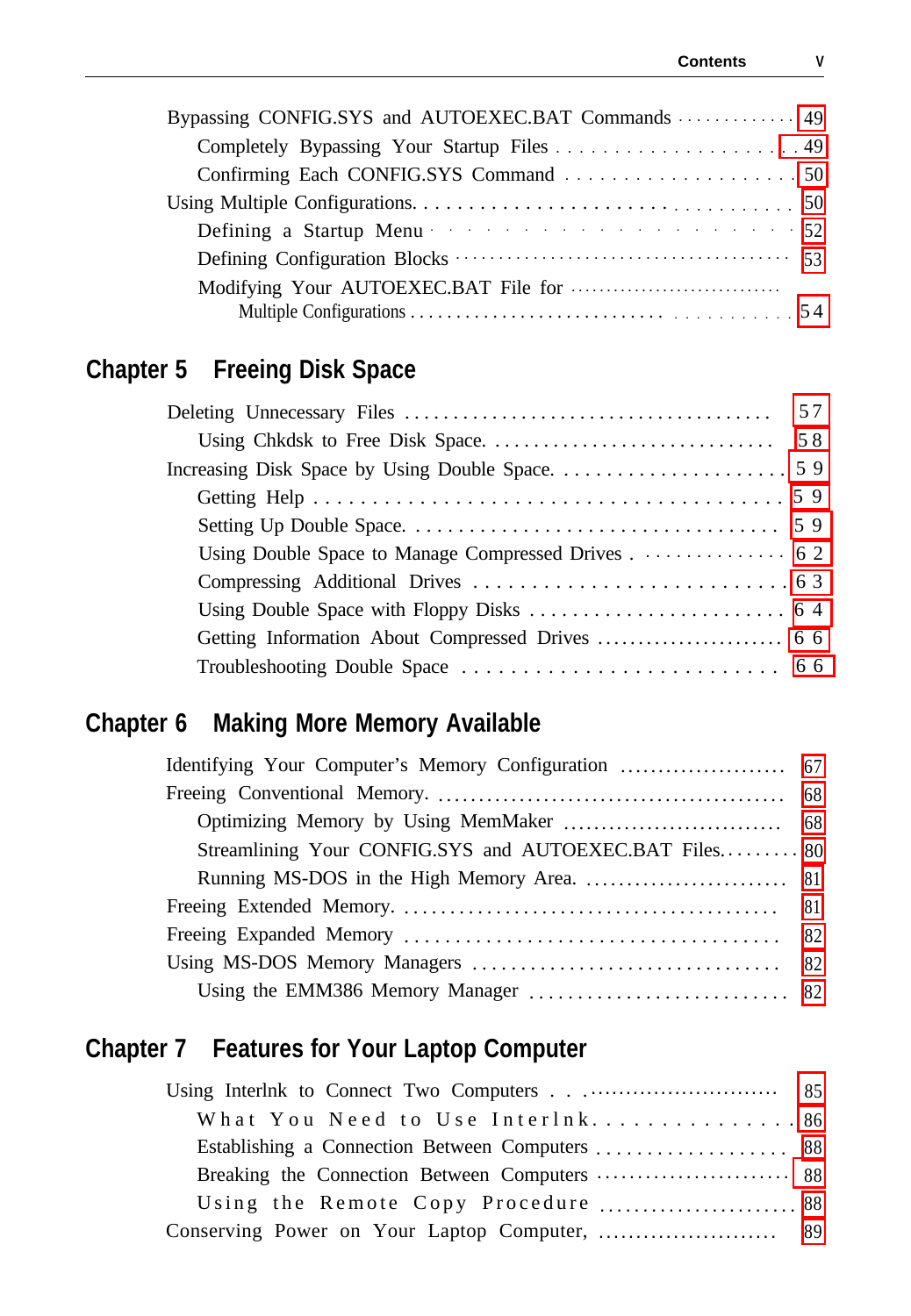### **Chapter 8 Diagnosing and Solving Problems**

|                                                                     | 91 |
|---------------------------------------------------------------------|----|
| You receive a message that HIMEM.SYS is missing or not loaded       | 92 |
| You installed a hardware device, and your computer stopped          |    |
|                                                                     | 94 |
| MS-DOS Shell won't start or switch between programs                 | 95 |
| You need to restore files you backed up by using an earlier version |    |
|                                                                     | 97 |
| An MS-DOS program displays an out-of-memory message.                | 97 |

### **Chapter 9 Customizing for International Use**

| 99                                                              |
|-----------------------------------------------------------------|
|                                                                 |
|                                                                 |
| An Overview of the Procedures for Changing Character Sets.  101 |
|                                                                 |
| Loading National Language Support for Character Sets.  102      |
|                                                                 |
|                                                                 |
|                                                                 |
|                                                                 |
|                                                                 |
|                                                                 |
|                                                                 |
|                                                                 |

### **Appendix A Accessibility to MS-DOS for Individuals with Disabilities**

| Support Services for Individuals Who Are Deaf or Hard-of-Hearing  109 |  |
|-----------------------------------------------------------------------|--|
|                                                                       |  |
|                                                                       |  |
| Documentation on Audio Cassettes and Floppy Disks. 112                |  |
| Getting More Information About Products and Services. 112             |  |

### **Appendix B Keyboard Layouts and Character Sets**

|                                                                    | 113  |
|--------------------------------------------------------------------|------|
| Using Keys That Have More Than Two Characters on Them. $\dots$ 116 |      |
|                                                                    | -117 |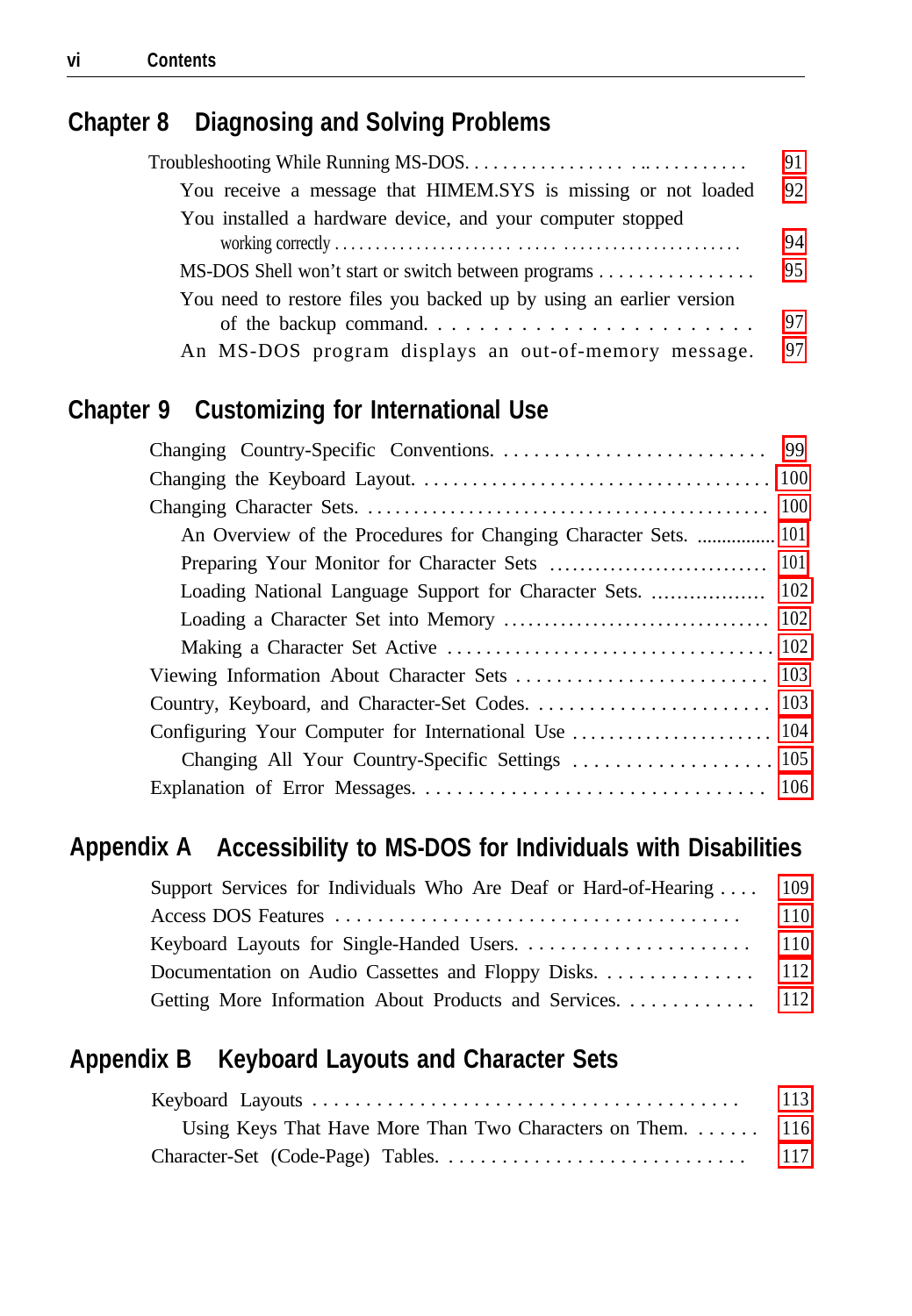| Appendix C Obtaining New Virus Signatures              |
|--------------------------------------------------------|
|                                                        |
|                                                        |
| Coupon for the Resource Kit and Supplemental Disks     |
| <b>Coupon for the Anti-Virus Updates</b>               |
| The Authorized Editions on MS-DOS from Microsoft Press |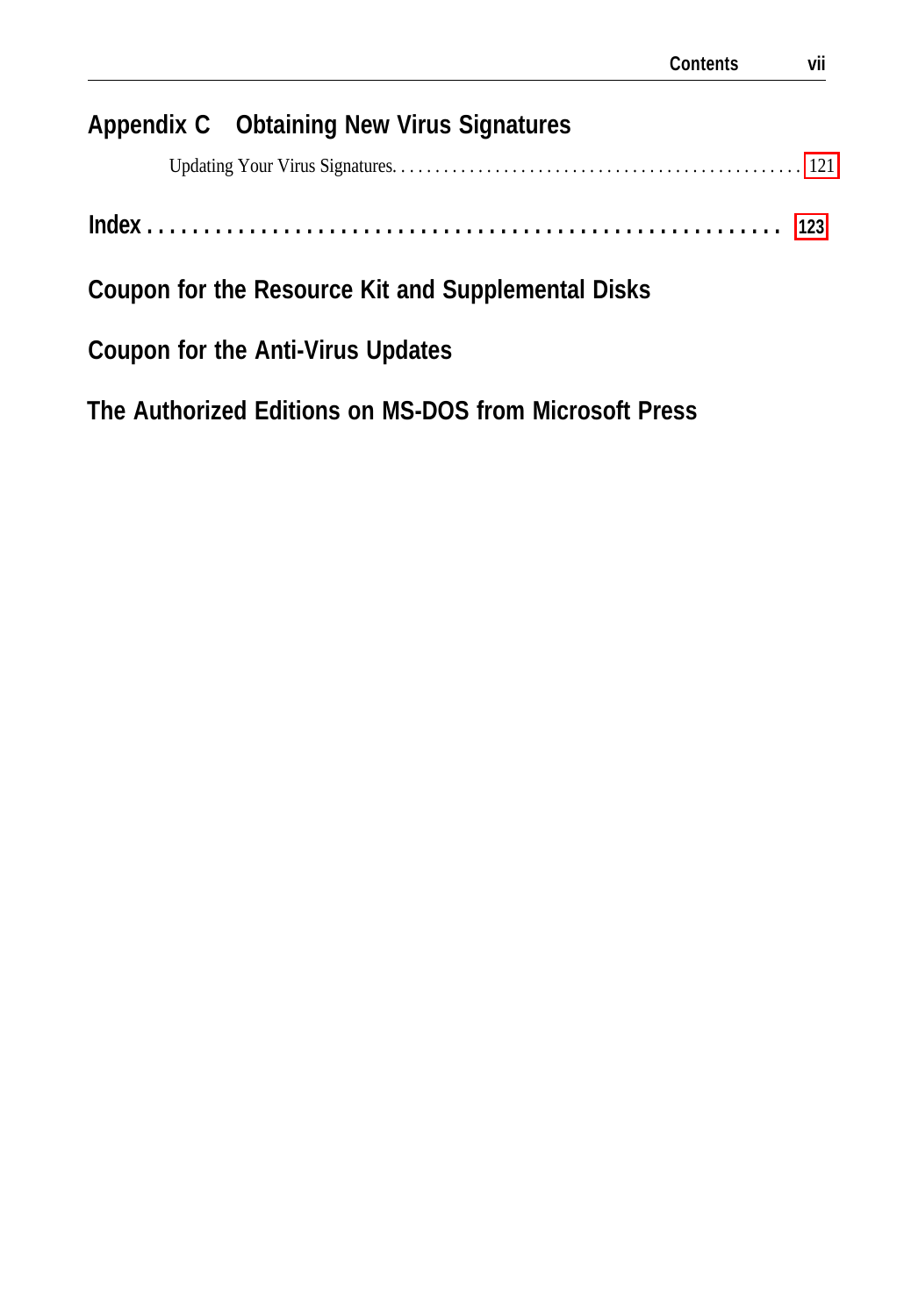# <span id="page-8-0"></span>**Welcome**

Welcome to the Microsoft® MS-DOS® operating system. MS-DOS 6 includes many new features that are described later in this introduction. If MS-DOS 6 is not yet set up on your computer, see the chapter "Getting Started' for information about how to use the Setup program.

## **About Your MS-DOS Documentation**

MS-DOS 6 documentation consists of the Microsoft MS-DOS 6 Concise User's Guide, MS-DOS Help, and several other online documents.

This guide includes information for inexperienced computer users, and some advanced topics for users familiar with MS-DOS. MS-DOS Help is an online reference to MS-DOS commands. The reference includes information about how to type commands and their parameters and switches, notes about commands, and examples of how to use commands.

After you've set up MS-DOS 6 on your computer, you can display the MS-DOS Help table of contents by typing **help** at the command prompt and then pressing ENTER. You can also get information about a command by typing **help** and the name of the command at the command prompt.

When you install MS-DOS 6, Setup copies to your hard disk several online documents that contain information that was unavailable when this guide was printed. You can read (and print) the documents by using any text editor.

After you set up MS-DOS 6, you will find the following files in the directory that contains your MS-DOS files: the README.TXT file, which provides information about how MS-DOS 6 interacts with certain types of hardware and software, and the NETWORKS.TXT file, which provides information about making your network compatible with MS-DOS 6.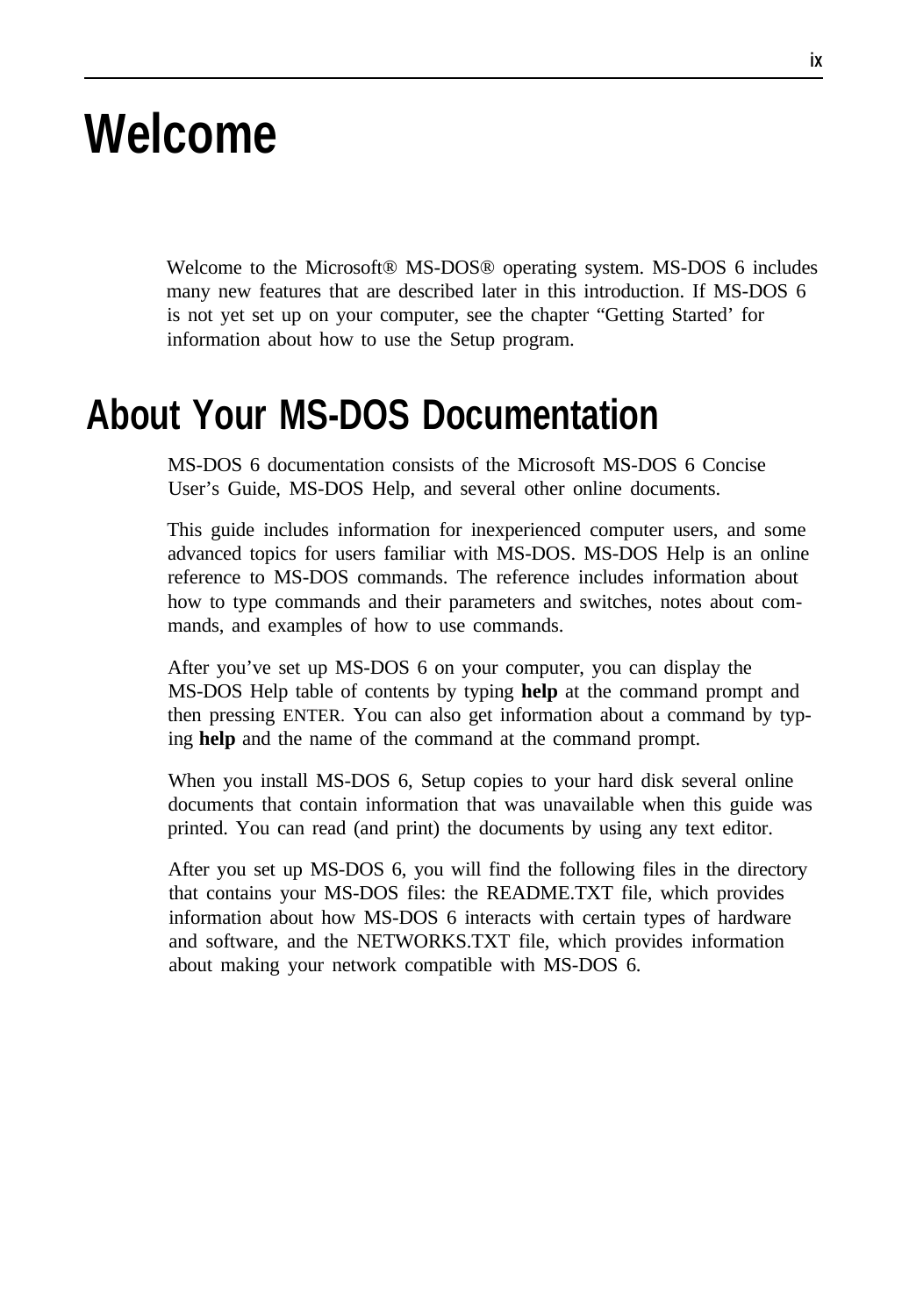## <span id="page-9-0"></span>**New Features of MS-DOS 6**

If you have used earlier versions of MS-DOS, you will find many improve. ments in MS-DOS 6:

- Microsoft DoubleSpace, integrated disk-compression that increases your available disk space by compressing files. DoubleSpace increases available space on both hard disks and floppy disks. For more information, see the chapter "Freeing Disk Space."
- A/c switch for the **dir** command that displays information about file compression ratios on compressed DoubleSpace drives. For more information, type **help dir** at the MS-DOS command prompt, and then press ENTER.
- **Microsoft MemMaker, a memory-optimization program that moves device** drivers and memory-resident programs from conventional memory into the upper memory area on computers that have an 80386 or higher processor. For more information, see the chapter "Making More Memory Available."
- An enhanced EMM386 device driver that accesses more upper memory blocks and uses extended memory to simulate expanded memory. For more information, see the chapter "Making More Memory Available."
- An enhanced **mem** command that provides more information about the memory your computer is using and the programs that are loaded in memory. For more information, type **help mem** at the MS-DOS command prompt, and then press ENTER.
- Enhanced **loadhigh** and **devicehigh** commands that enable you to specify the memory region in which you want to load a program. For more information, type **help loadhigh** or **help devicehigh** at the MS-DOS command prompt, and then press ENTER.
- **Microsoft Backup, a program that backs up your data. For more informa**tion, see the chapter "Managing Your System."
- **Microsoft Anti-Virus, a program that can identify and remove more than** 800 different computer viruses from your system. For more information, see the chapter "Managing Your System."
- Microsoft Undelete, an enhanced program that enables you to choose one of three levels of protection in case you accidentally delete a file. For more information, see the chapter "Managing Your System."
- The ability to define more than one configuration in a CONFIG.SYS file. For more information, see the chapter "Configuring Your System."
- The ability to bypass startup commands when you turn on your computer. For more information, see the chapter "Configuring Your System."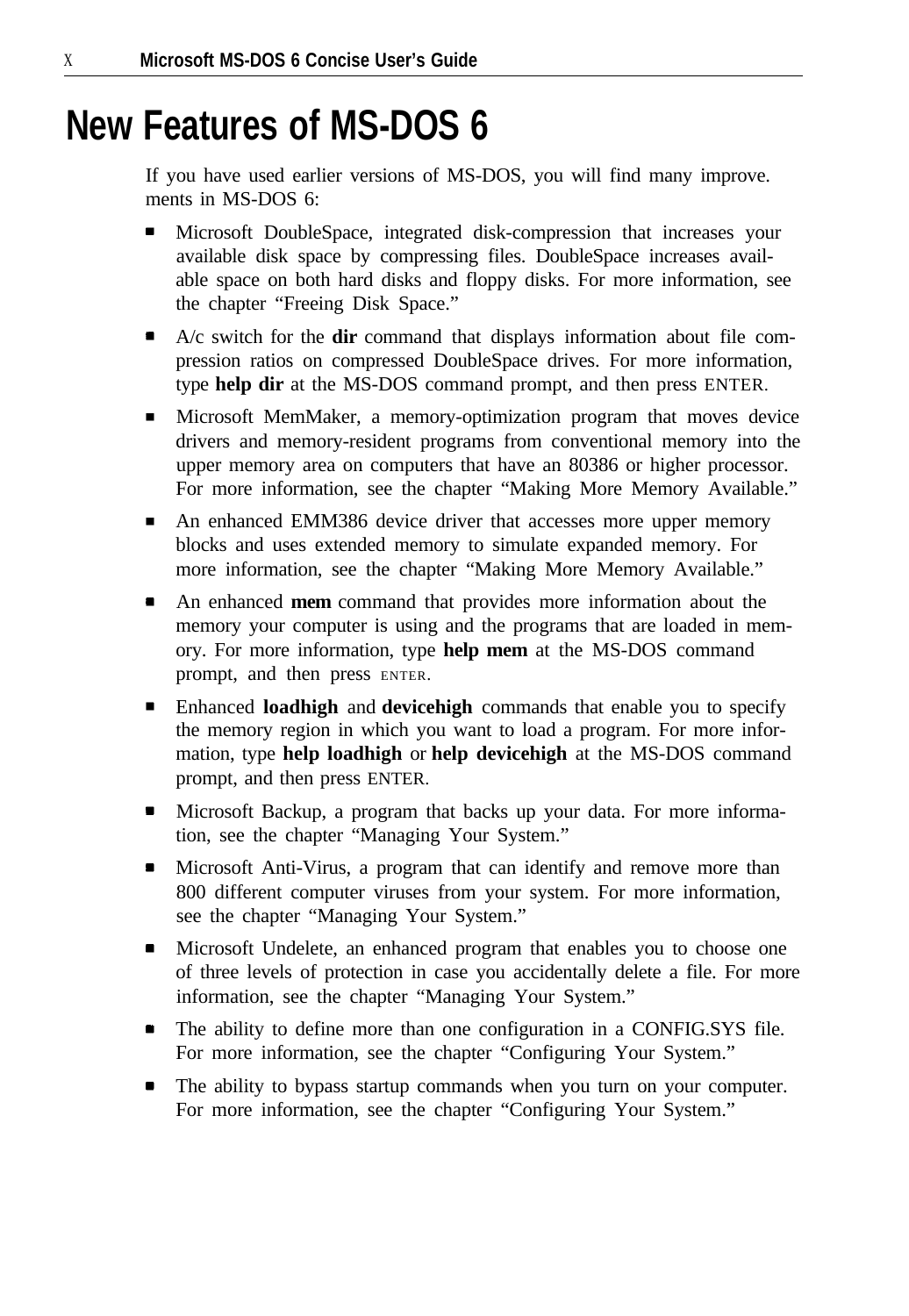- <span id="page-10-0"></span>Microsoft Defragmenter, a program that optimizes file storage on your hard disk. For more information, see the chapter "Managing Your System."
- $\blacksquare$ MS-DOS Help, an online reference to MS-DOS commands. For more information, see the chapter "MS-DOS Basics."
- An enhanced SMARTDrive program. For more information, see the chapter "Managing Your System," or type **help smartdrv** at the command prompt and then press ENTER.
- Microsoft Diagnostics (MSD), a program that gathers and displays technical information about your computer. For more information, type **help msd** at the MS-DOS command prompt, and then press ENTER.
- Interlnk, a program that enables you to easily transfer files between computers. For more information, see the chapter "Features for Your Laptop Computer."
- **Power, a program that conserves battery power when applications and** hardware devices are idle. For more information, see the chapter "Features for Your Laptop Computer."
- A **move** command that moves one or more files from one directory or drive to another. For more information, type **help move** at the MS-DOS command prompt, and then press ENTER.
- $\blacksquare$ A **choice** command to prompt a user for input when running a batch program. For more information, type **help choice** at the MS-DOS command prompt, and then press ENTER.
- A **deltree** command that deletes a directory and all of its files and subdirectories. For more information, type **help deltree** at the MS-DOS command prompt, and then press ENTER.
- **Fewer technical status messages appear when your computer starts.**

## **Conventions**

This guide uses document and keyboard conventions to help you locate and identify information.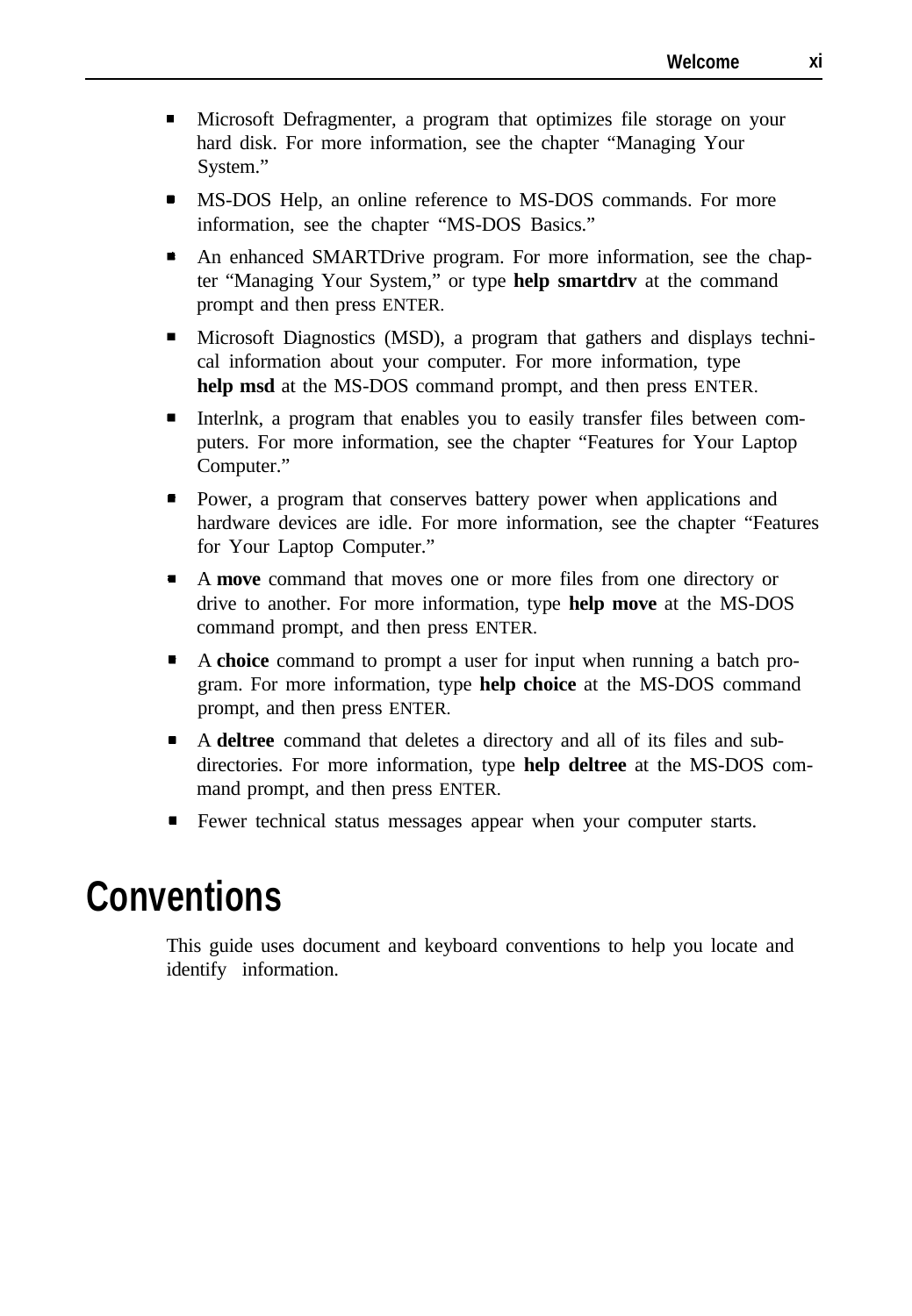## <span id="page-11-0"></span>**Document Conventions**

To help you locate and interpret information easily, this guide uses consistent visual cues and a standard key combination format. These conventions are explained as follows.

| <b>This</b>  | <b>Represents</b>                                                                                                                                            |  |  |
|--------------|--------------------------------------------------------------------------------------------------------------------------------------------------------------|--|--|
| bold         | Commands and the switches that follow them. You<br>must type commands and their switches exactly as<br>they appear.                                          |  |  |
| italic       | Placeholders that represent information you must<br>provide. Italic type also signals a new term. An<br>explanation precedes or follows the italicized term. |  |  |
| ALL CAPITALS | The names of computers, printers, directories, and files.                                                                                                    |  |  |

Microsoft documentation uses the term *MS-DOS* to refer to the MS-DOS and IBM® Personal Computer DOS operating systems.

## **Keyboard Conventions**

Key combinations and key sequences appear in the following format:

| <b>Notation</b> | <b>Meaning</b>                                                                                                                                                                                        |
|-----------------|-------------------------------------------------------------------------------------------------------------------------------------------------------------------------------------------------------|
| KEY1+KEY2       | Hold down the first key while you press the second<br>key. For example, "Press CTRL+C" means that you<br>press CTRL and hold it down while you press C.                                               |
| KEY1, KEY2      | A comma (,) between key names means you must<br>press the keys in sequence-for example, "Press"<br>ALT, Fl0" means that you press and release the ALT<br>key, and then press and release the F10 key. |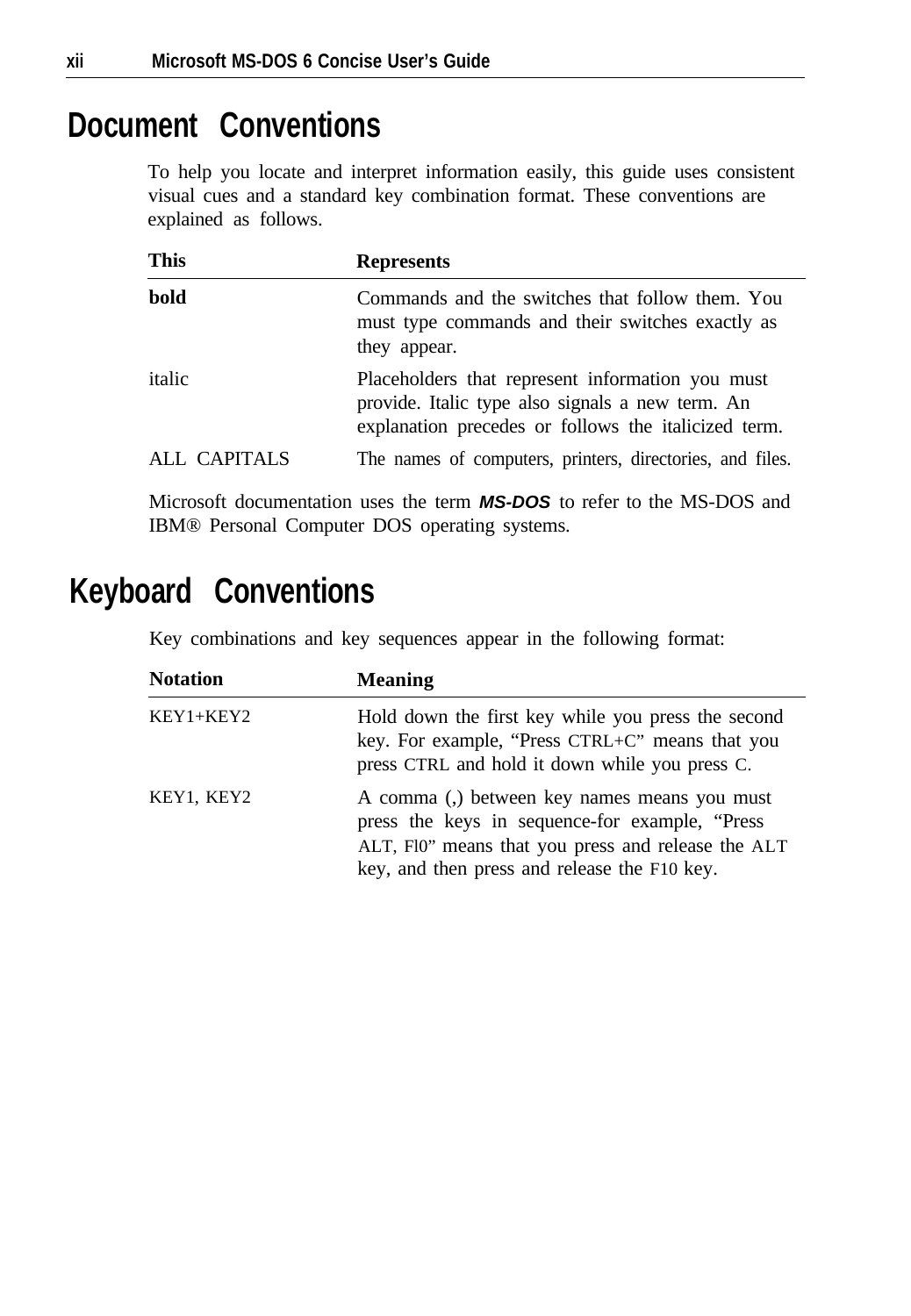# <span id="page-12-0"></span>CHAPTER 1 **Getting Started**

Most computers are sold with an operating system pre-installed. However, if your computer doesn't have the MS-DOS 6 operating system installed, you must run the Setup program. You cannot run MS-DOS directly from the Setup disks because the files on those disks are compressed. The Setup program expands MS-DOS files and copies them to your hard disk or floppy disks.

## **Running Setup**

The Setup program detects the type of hardware and software you have on your computer and notifies you if your computer does not meet the minimum requirements.



- 1. Insert Setup Disk 1 in drive A (your startup drive).
- 2. Start (or restart) your computer.
- 3. Follow the instructions on your screen.

## **Configuring Anti-Virus, Backup, and Undelete for Windows**

After you install Microsoft Windows™ on your system, to use the Windows versions of Anti-Virus, Backup, or Undelete, you must run the MS-DOS 6 Setup program again.

```
To configure Anti-Virus, Backup, or Undelete for Windows
```
1. Insert Setup disk 1 in drive A or drive B, and then type the following at the command prompt:

```
a:setup /e or b:setup /e
```
2. Follow the instructions on your screen.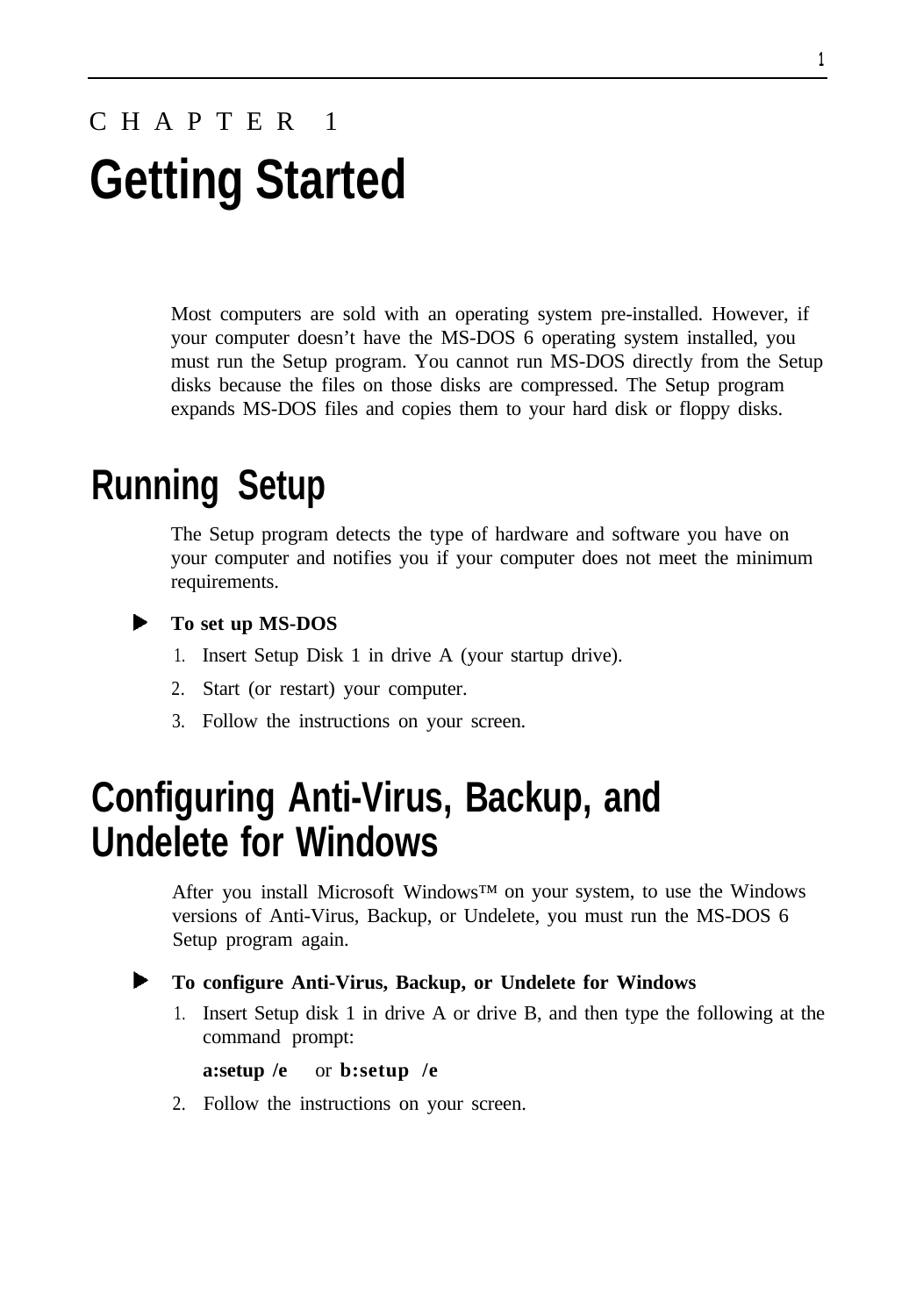Setup creates a Microsoft Tools group in Program Manager and adds the icons for these programs to the group. If you are running Windows version 3.1, Setup adds an Undelete command to the File menu in File Manager. Setup also adds a Tools menu, which includes commands for Anti-Virus and Backup, to the menu bar in File Manager.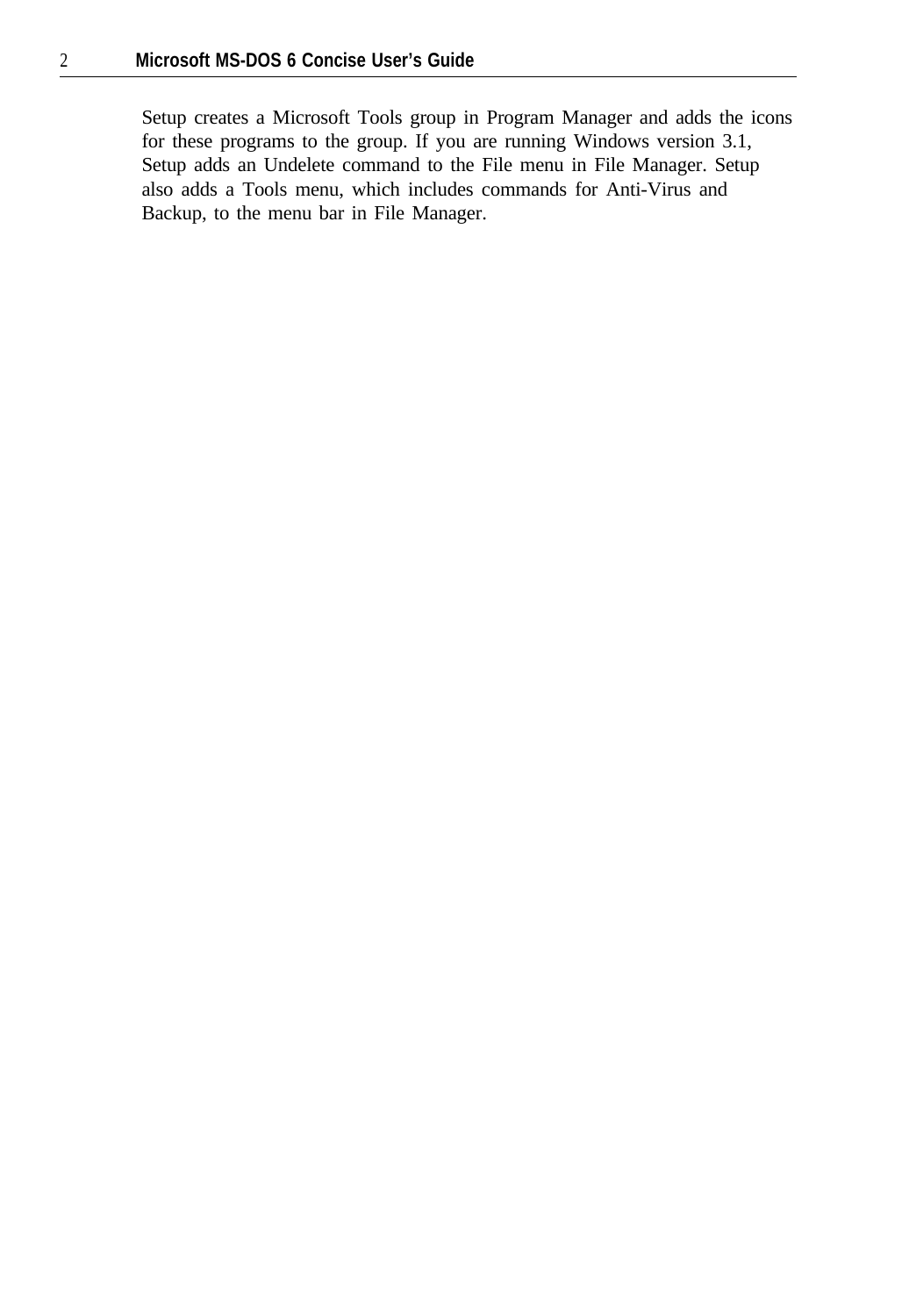# <span id="page-14-0"></span>CHAPTER 2 **MS-DOS Basics**

This chapter explains the basics of using MS-DOS 6. The first section of this chapter is a tutorial. The second section explains in more detail some of the concepts described in the **tutorial and** provides information about using MS-DOS Help.

## **Learning MS-DOS Basics - A Tutorial**

By following the procedures in this section, you will learn to view the contents of a directory, create and delete directories, change from one directory or drive to another, copy, rename, and delete files, and format a floppy disk.

## **The Command Prompt**

When you first turn on your computer, you will see some information flash by. When the information stops scrolling past, you'll see the following:  $C$ :\>

This is called the command prompt. The flashing underscore next to the command prompt is called the cursor. The cursor shows where the command you type will appear.

## **Typing a Command**

This section explains how to type a command at the command prompt. After typing a command, you must press ENTER.

#### **To type a command at the command prompt**

- 1. Type the following command at the command prompt (you can type the command in either uppercase or lowercase letters): **ver**
- 2. Press ENTER.

The following message appears on your screen:

#### **MS-DOS version 6.00**

The **ver** command displays the version number of MS-DOS. If you see the message "Bad command or file name," press the BACKSPACE key to erase the mistake, and then try again.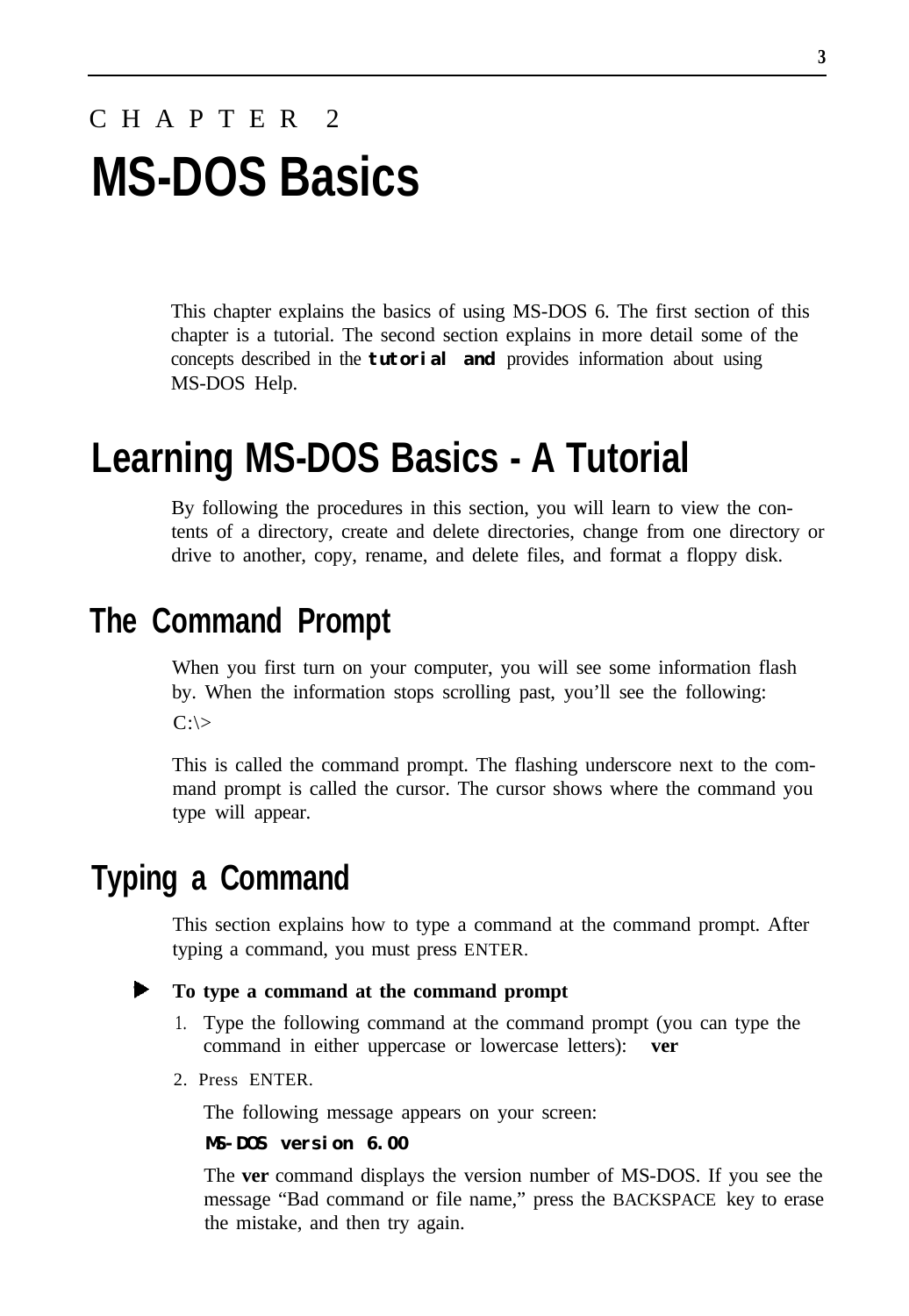## <span id="page-15-0"></span>**Viewing the Contents of a Directory**

In this section, you will view the contents of a directory by using the **dir** command. The **dir** command stands for "directory."

#### ▶ **To view the contents of a directory**

Type the following at the command prompt: **dir** 

A list similar to the following appears:

| Volume in drive C is MS-DOS-6           |                         |             |                                |
|-----------------------------------------|-------------------------|-------------|--------------------------------|
| Volume Serial Number is 1E49-15E2       |                         |             |                                |
| Directory of $C: \setminus$             |                         |             |                                |
| WI NDOWS                                |                         |             | $\langle$ DIR> 09-08-92 10:27p |
| CONFIG                                  |                         |             | SYS 278 09-23-92 10:50a        |
| <b>COMMAND COM 53014 09-18-92 6:00a</b> |                         |             |                                |
| WINA20 386 9349 11-11-91 5:00a          |                         |             |                                |
| DOS                                     | $\langle$ DIR $\rangle$ |             | $09 - 02 - 92$ 4: 23p          |
| <b>AUTOEXEC BAT</b>                     |                         |             | 290 09-23-92 10:54a            |
|                                         | $6$ file(s)             | 62931 bytes |                                |
|                                         |                         |             | 8732672 bytes free             |

This is called a directory list. A directory list is a list of all the files and subdirectories that a directory contains. In this case, you see all the files and directories in the main or root directory of your drive.

## **Changing Directories**

All the names that have <DIR> beside them are directories. You can see a list of the files in another directory by changing to that directory, and then using the **dir** command again. In this case, you will change to the DOS directory.

#### ▶ **To change from the root directory to the DOS directory**

To change directories, you will use the **cd** command. The **cd** command stands for "change directory."

• Type the following at the command prompt: **cd dos** 

The command prompt changes. It should now look like the following:

#### **C:\DOS>**

The command prompt shows which directory you are in. In this case, you know you successfully changed to the DOS directory because the command prompt displays the directory's name. Now the current directory is DOS.

Next, you will use the **dir** command to view a list of the files in the DOS directory.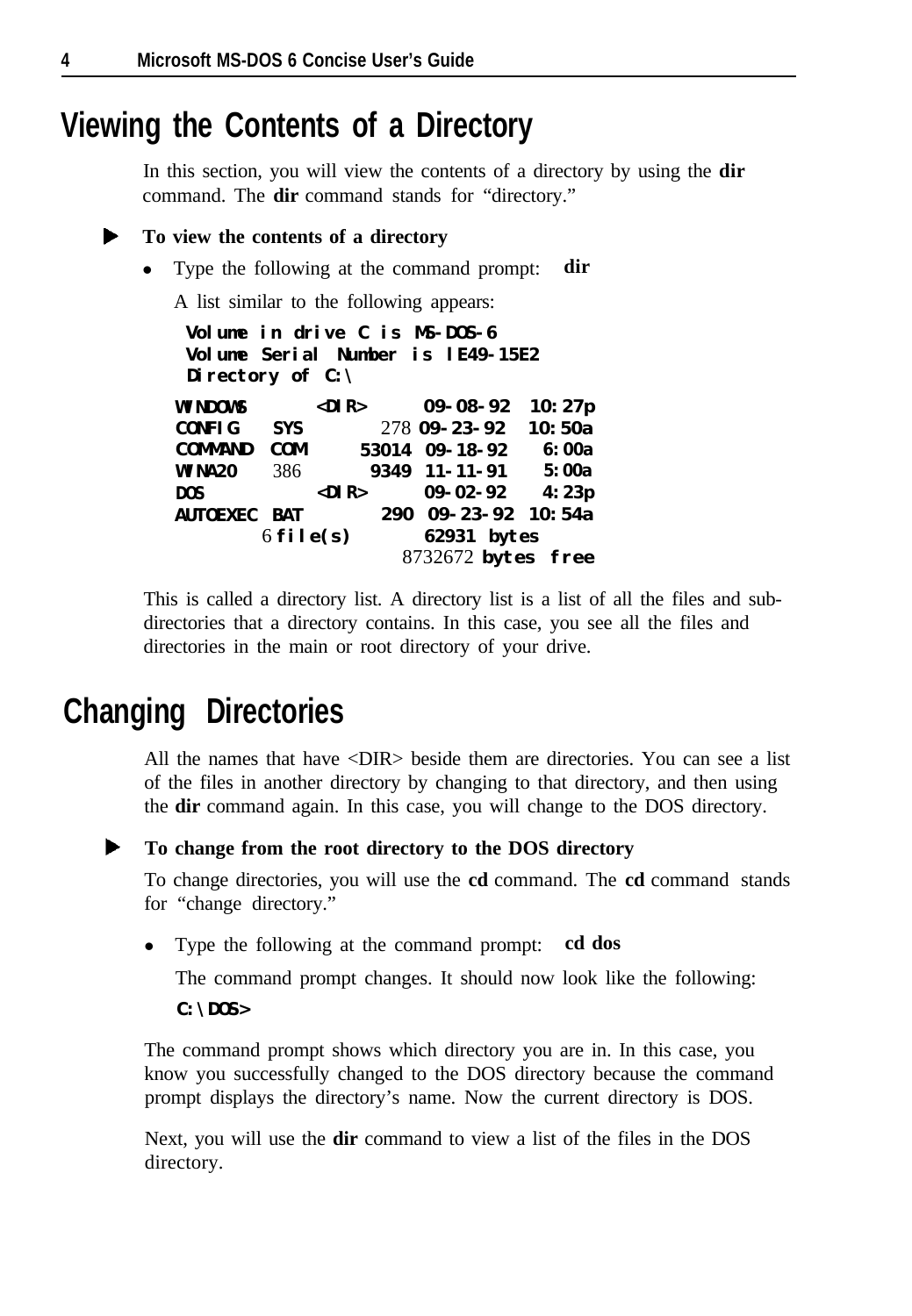#### **To view a list of the files in the DOS directory**

• Type the following at the command prompt: **dir** 

A list of the files in the DOS directory appears, but scrolls by too quickly to read. You can modify the **dir** command so that it displays only one screen of information at a time.

▶

<span id="page-16-0"></span> $\blacktriangleright$ 

- **To view the contents of a directory one screen at a time**
	- 1. Type the following at the command prompt: **dir /p**

One screen of information appears. At the bottom of the screen, you will see the following message: **Press any key to continue . . . . . .** 

2. To view the next screen of information, press any key on your keyboard. Repeat this step until the command prompt appears.

When you typed the **dir** command this time, you included the **/p** switch after the command. A switch modifies the way MS-DOS carries out a command. Generally, a switch consists of a forward slash (/) that is followed by one or more letters or numbers. When you used the **/p** switch with the **dir** command, you specified that MS-DOS should pause after it displays each screen of directory list information.

#### **To view the contents of a directory in wide format**

1. Type the following at the command prompt: **dir /w**

The directory list appears, with the filenames listed in wide format. Only filenames are listed. No information about the files' size or date and time of creation appears.

2. If the directory contains more files than will fit on one screen, you can combine the **/p** and /w switches as follows: **dir/w /p**

## **Changing Back to the Root Directory**

Next, you will change from the DOS directory back to the root directory.

#### **To change to the root directory**

• Type the following at the command prompt:  $cd \$ 

Note that the slash you type in this command is a backslash  $(\cdot)$ , not a forward slash (/). No matter which directory you are in, this command always returns you to the root directory of a drive. The root directory does not have a name. It is simply referred to by a backslash (\).

The command prompt should now look like the following:  $C : \triangleright$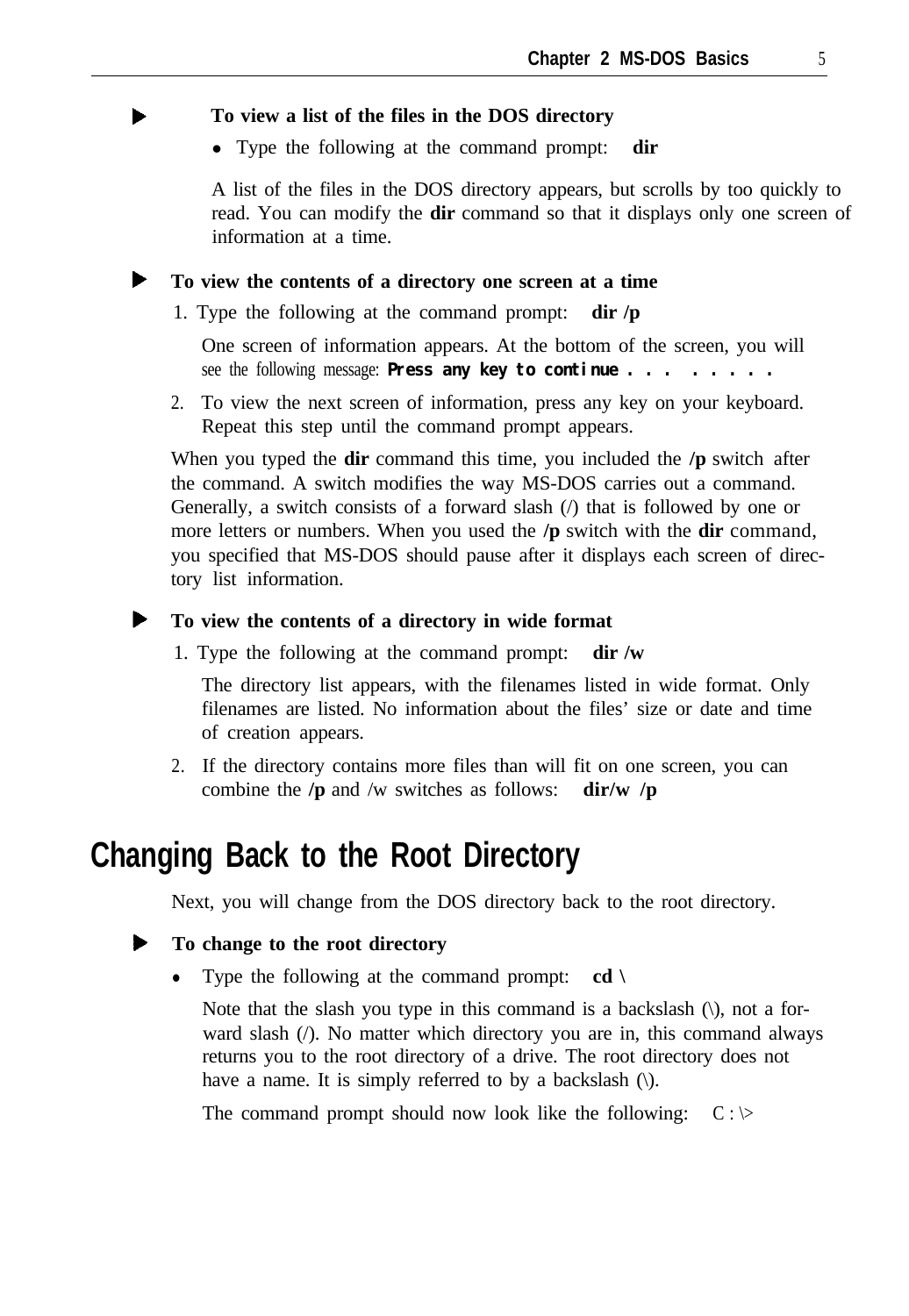## **Creating a Directory**

In this section, you will create two directories. Creating a directory is helpful if you want to organize related files into groups to make them easy to find. To create a directory, you will use the **md** command. The **md** command stands for "make directory."

#### **To create and change to a directory named FRUIT**

1. Type the following at the command prompt: **md \fruit**

You have now created a directory named FRUIT.

2. To change to the new FRUIT directory, type the following at the command prompt: **cd \fruit**

The command prompt should now look like the following:  $C: \mathcal{F}$  **FRUIT**>

You will now create a directory within the FRUIT directory, named GRAPES.

#### **To create and work with a directory named GRAPES**

1. Type the following at the command prompt: **md grapes**

You will not see the new GRAPES directory until you carry out the **dir** command in the next step.

2. To confirm that you successfully created the GRAPES directory, type the following at the command prompt: **dir**

Note that there are three entries in the FRUIT directory list. One is the GRAPES directory that you just created. There are two other entries--one looks like a single period (.) and the other looks like a double period (..). These directory entries appear in every directory.

The GRAPES directory is a *subdirectory* of the FRUIT directory. A subdirectory is a directory within another directory.

3. To change to the GRAPES directory, type the following at the command prompt: **cd grapes**

The command prompt should now look like the following:

#### **C:\FRUIT\GRAPES>**

4. To switch back to the FRUIT directory, type the following: **cd . .**

The command prompt should now look like the following:

#### **C:\FRUIT>**

When the **cd** command is followed by two periods (..), MS-DOS moves up one level in the directory structure. In this case, you moved up one level from the GRAPES directory to the FRUIT directory.

<span id="page-17-0"></span>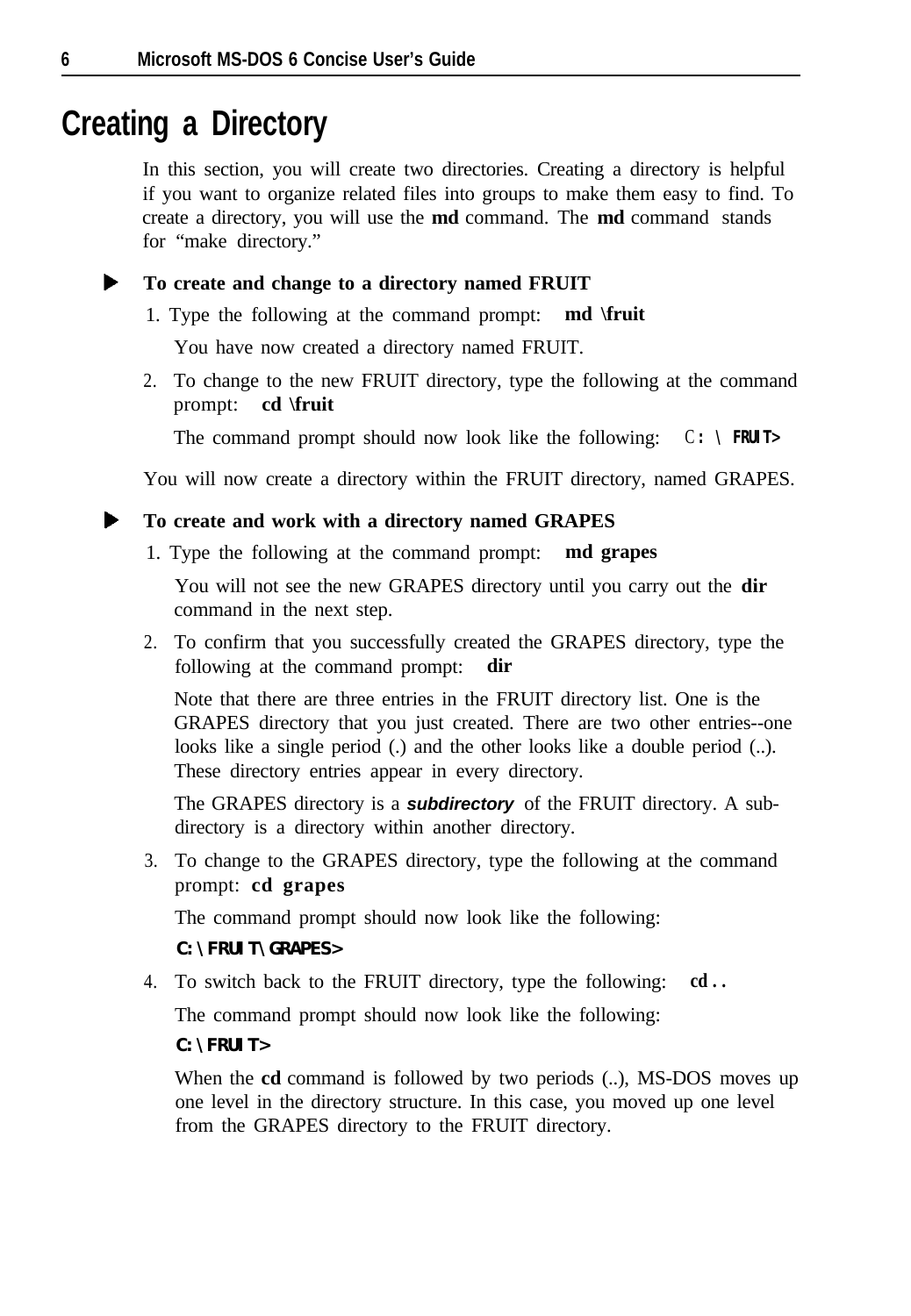## <span id="page-18-0"></span>**Deleting a Directory**

You may want to delete a directory to simplify your directory structure. In this section, you will delete the **GRAPES** directory. **To** delete a directory, use the **rd** command. The **rd** command stands for "remove directory."

#### **To delete the GRAPES directory**

- 1. Make sure the command prompt looks like the following:  $C : \mathbf{FRUIT}$
- 2. Type the following at the command prompt: **rd grapes**
- 3. To confirm that you successfully deleted the GRAPES directory, type the following at the command prompt: **dir**

The GRAPES directory should no longer appear in the directory list.

**Note** You cannot delete a directory if you are in it. Before you can delete a directory, you must type **cd..** at the command prompt.

## **Changing Drives**

This section describes how to change drives. So far, you have been working with drive C. You have other drives you can use to store information. For example, drive A is your first floppy disk drive. The files and directories on drive A are located on the floppy disk in the drive. (You might also have a drive B, which contains the files and directories stored on the floppy disk in that drive.)

▶

#### **To change to and view files on a different drive**

- 1. Insert Setup Disk 1 (included with your copy of MS-DOS 6) in drive A label-side up. Then close the drive door or make sure the disk clicks into the drive.
- 2. Type the following at the command prompt: **a:**

Note that the command prompt changed to the following: **A : \ >**

This message may appear:

#### **Not ready reading drive A Abort, Retry, Fail?**

If you see this message, the drive door may not be closed properly. Place the disk label-side up in the disk drive, and then close the drive door or make sure the disk clicks into the disk drive. Then, type **r** for Retry. There must be a floppy disk in the drive that you want to change to.

3. To view a list of the files on the floppy disk in drive A, type the following at the command prompt: **dir**

A list of the files on the disk appears.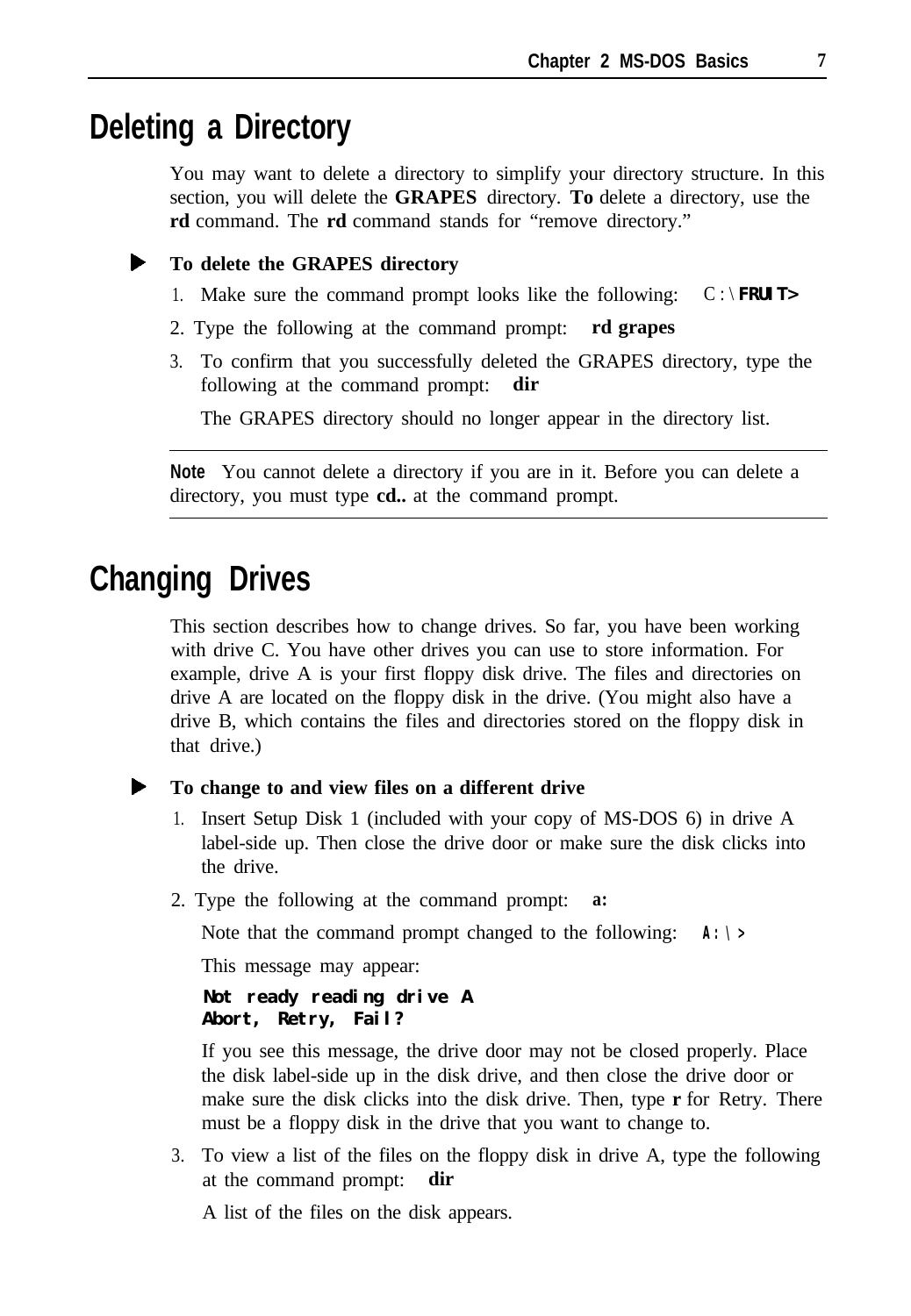<span id="page-19-0"></span>4. Change back to drive C by typing the following at the command prompt: c:

When you type a drive letter followed by a colon, you change to that drive. The drive letter that appears in the command prompt shows which drive is the current drive. Unless you specify otherwise, any commands you type are carried out on the current drive and in the current directory. For example, you can view the files on a disk in drive A without switching to drive A by following this procedure.

#### **To view files on drive A when drive C is current**

• Type the following at the command prompt: **dir a:** 

A list of the files on the floppy disk in drive A appears, even though your command prompt indicates that drive C is current.

By specifying **a:** after the **dir** command, you are indicating to MS-DOS that **you** want the **dir** command to show the list of files and directories on drive A instead of drive C. The **a:** you typed after the **dir** command is called a parameter. A parameter specifies what a command should act on.

## **Copying Files**

This section describes how to copy a single file and a group of files. To copy a file, you will use the **copy** command. When you use the **copy** command, you must include two parameters: the location and name of the file you want to copy, or the source, and the location to which you want to copy the file, or the destination. You separate the source and destination with a space. The **copy** command follows this pattern: **copy** source destination

### **Copying a Single File**

**To copy the EDIT.HLP file from the DOS directory to the FRUIT directory**

- 1. Return to the root directory by typing the following at the command prompt: **cd \**
- 2. Change to the DOS directory by typing the following at the command prompt: **cd dos**
- 3. To copy the EDIT.HLP file from the DOS directory to the FRUIT directory, type the following at the command prompt:

#### **copy c:\dos\edit.hlp c:\fruit**

The following message appears: 1 file(s) **copie d**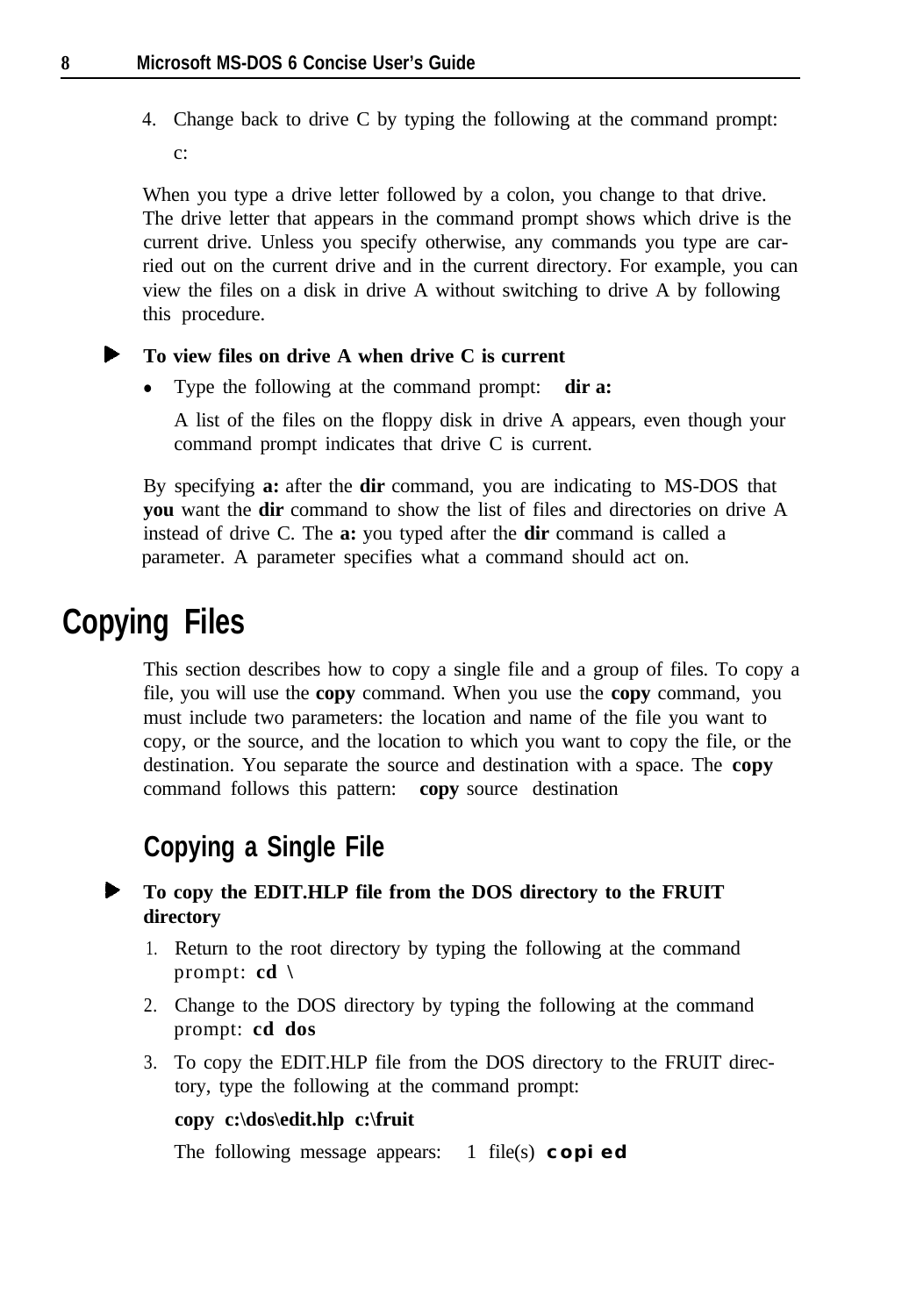<span id="page-20-0"></span>The command you just typed copied the file from its source to its destination. By specifying C:\DOS\EDIT.HLP as the source, you indicated that MS-DOS would find the source file EDIT.HLP on drive C in the DOS directory. By specifying C:\FRUIT as the destination, you indicated that MS-DOS should place the copy of EDIT.HLP on drive C in the FRUIT directory.

### **Copying a Group of Files**

In this section, you will use wildcards to copy a group of files from the DOS directory to the FRUIT directory. The asterisk (\*) wildcard matches any character in that position and all the other positions that follow it. In this section, you will first view a group of files by using wildcards, and then copy the files using wildcards. Before you begin this section, make sure your command prompt looks like the following: C : **\DOS>**

 $\blacktriangleright$ **To list all tiles ending with the extension .TXT and copy them from the DOS directory to the FRUIT directory by using wildcards**

1. View all the files in the DOS directory that end with the extension .TXT by typing the following at the command prompt: **dir \*.txt**

Note that there is a space before the asterisk (\*), but not after it.

This command lists all files and subdirectories in the current directory that end with the extension .TXT. The asterisk matches the first character of the filename and all other characters that follow it, up to the period (.) that separates the name from the .TXT extension.

2. To copy the files with a .TXT extension to the FRUIT directory, type the following at the command prompt: **copy \*.txt c:\fruit**

This command copies all the files that have the .TXT extension from the current directory (DOS) to the FRUIT directory.

## **Renaming Files**

This section explains how to rename files. To rename a file, you will use the **ren** command. The **ren** command stands for "rename." When you use the **ren** command, you must include two parameters. The first is the file you want to rename, and the second is the new name for the file. You separate the two names with a space. The **ren** command follows this pattern:

**ren** *oldname newname*

### **Renaming a File**

In this section, you will rename the README.TXT file that you copied into the FRUIT directory. Before you begin this section, make sure your command prompt looks like the following: C : \ **FRUIT>**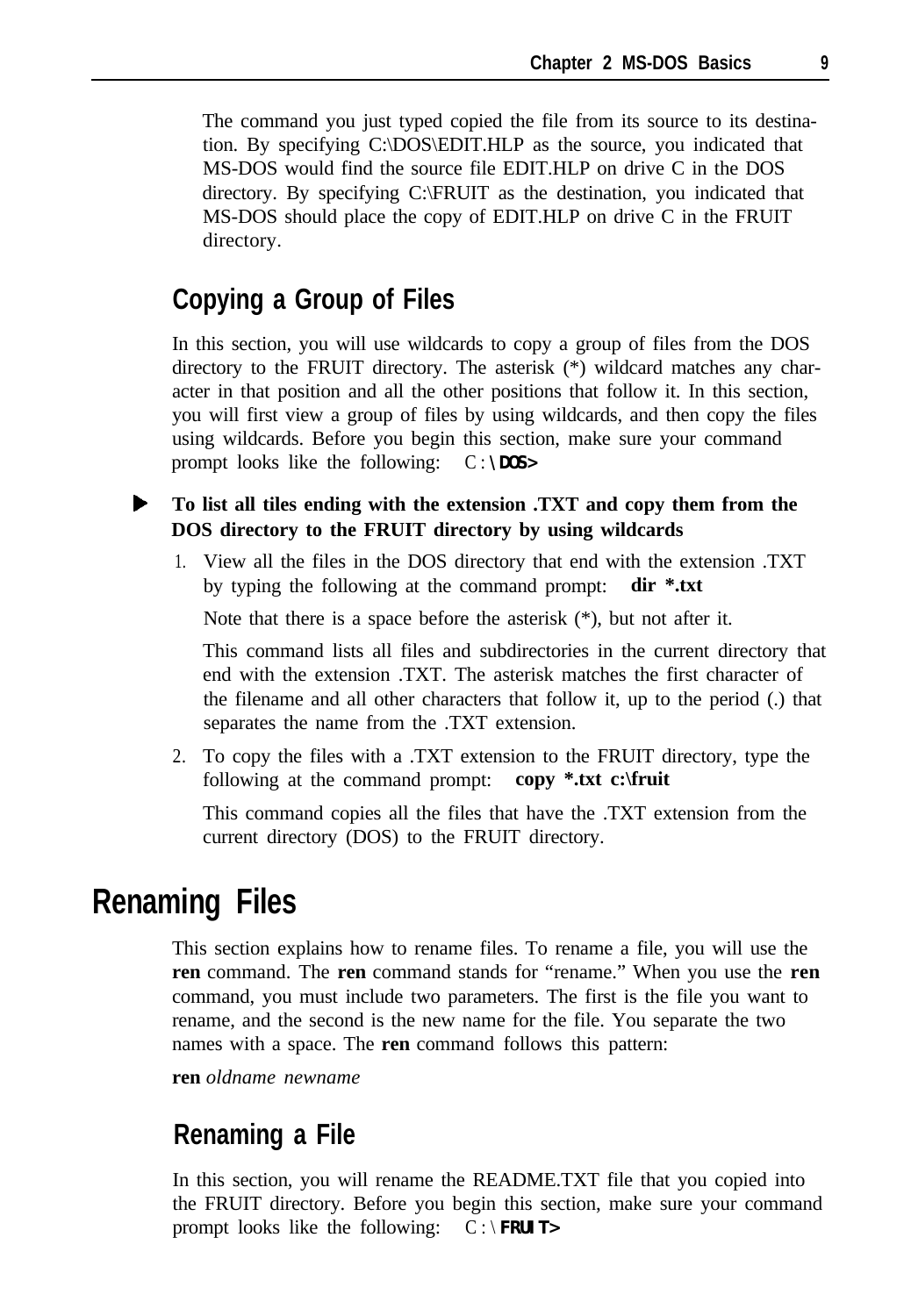<span id="page-21-0"></span>**To rename the README.TXT file to PEACH.TXT**

**•** Type the following at the command prompt: **ren readme.txt peach.txt** 

You also can use wildcards to rename a group of files.

## **Deleting Files**

This section explains how to delete, or remove, a file that you no longer want on your disk. To delete a file, you will use the **del** command. The **del** command stands for "delete."

## **Deleting a File**

In this section, you will delete two files using the **del** command. Before you begin, make sure your command prompt looks like the following:

**C:\FRUIT>**

#### $\blacktriangleright$

#### **To delete the EDIT.HLP file**

- 1. Delete the EDIT.HLP file by typing the following at the command prompt: **del edit.hlp**
- 2. To confirm that you deleted the file successfully, type the following at the command prompt: **dir**

The EDIT.HLP file should no longer appear in the directory list.

## **Deleting a Group of Files**



#### **To delete files in the current directory that end with the extension .TXT by using wildcards**

1. View all files that end with the extension .TXT by typing the following at the command prompt: **dir \*.txt**

A list of all the files that end with the extension .TXT appears. Make sure that these are the files you want to delete. When you are deleting files by using wildcards, this step is very important. It will prevent you from deleting files accidentally.

- 2. Delete all files ending with .TXT by typing the following at the command prompt: **del \*.txt**
- 3. To confirm that all the files with the extension .TXT have been deleted, type the following at the command prompt: **dir**

The FRUIT directory should contain no files.

Now that the FRUIT directory is empty, you can delete it.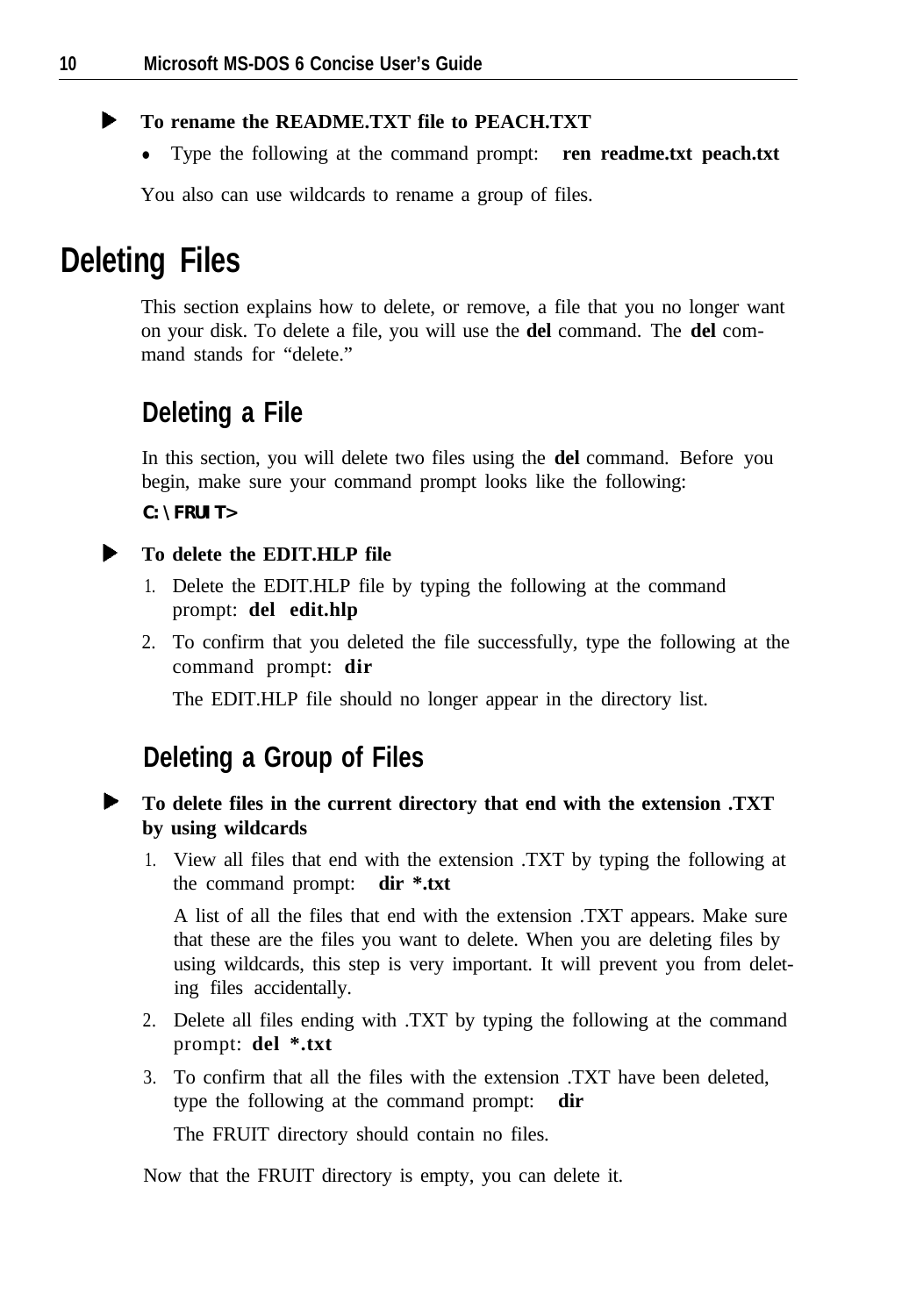#### <span id="page-22-0"></span>▶ **To delete the FRUIT directory**

- 1. Return to the root directory by typing the following at the command prompt: **cd \**
- 2. You can see the FRUIT directory in the directory list by typing the following at the command prompt: **dir**
- 3. Remove the FRUIT directory by typing the following at the command prompt: **rd fruit**
- 4. To verify that the FRUIT directory has been removed, type the following at the command prompt: **dir**

The FRUIT directory should not appear in the directory list.

## **Formatting a Floppy Disk**

When you purchase new floppy disks, you must generally format them before you can **use** them.

**Caution** Any **data** already on the disk you format will be erased, so make sure you select a disk that does not contain information you may need later.

#### **To format a floppy disk**

1. Type the following at the command prompt: **format a:**

This command specifies that you want to format the disk in drive A. When you press ENTER, the following message appears:

```
Insert new diskette for drive A:
and press ENTER when ready...
```
If you want to format a disk that fits only in drive B, type **format b: at** the command prompt and insert a disk in drive B when MS-DOS prompts you to do so,

2. Insert the disk you want to format in drive A label-side up. Then close the drive door or make sure the disk clicks into the drive. When you are ready, press ENTER. The following message appears:

#### **Checking existing disk format Saving UNFORMAT information**

As it formats the disk, MS-DOS displays the percentage of the disk that has been formatted. When the format is complete, the following message appears:

#### **Volume label (11 characters, ENTER for none)?**

- 3. For this exercise, press ENTER to leave the disk without a label.
- 4. If you have another disk to format, press Y. If not, press N.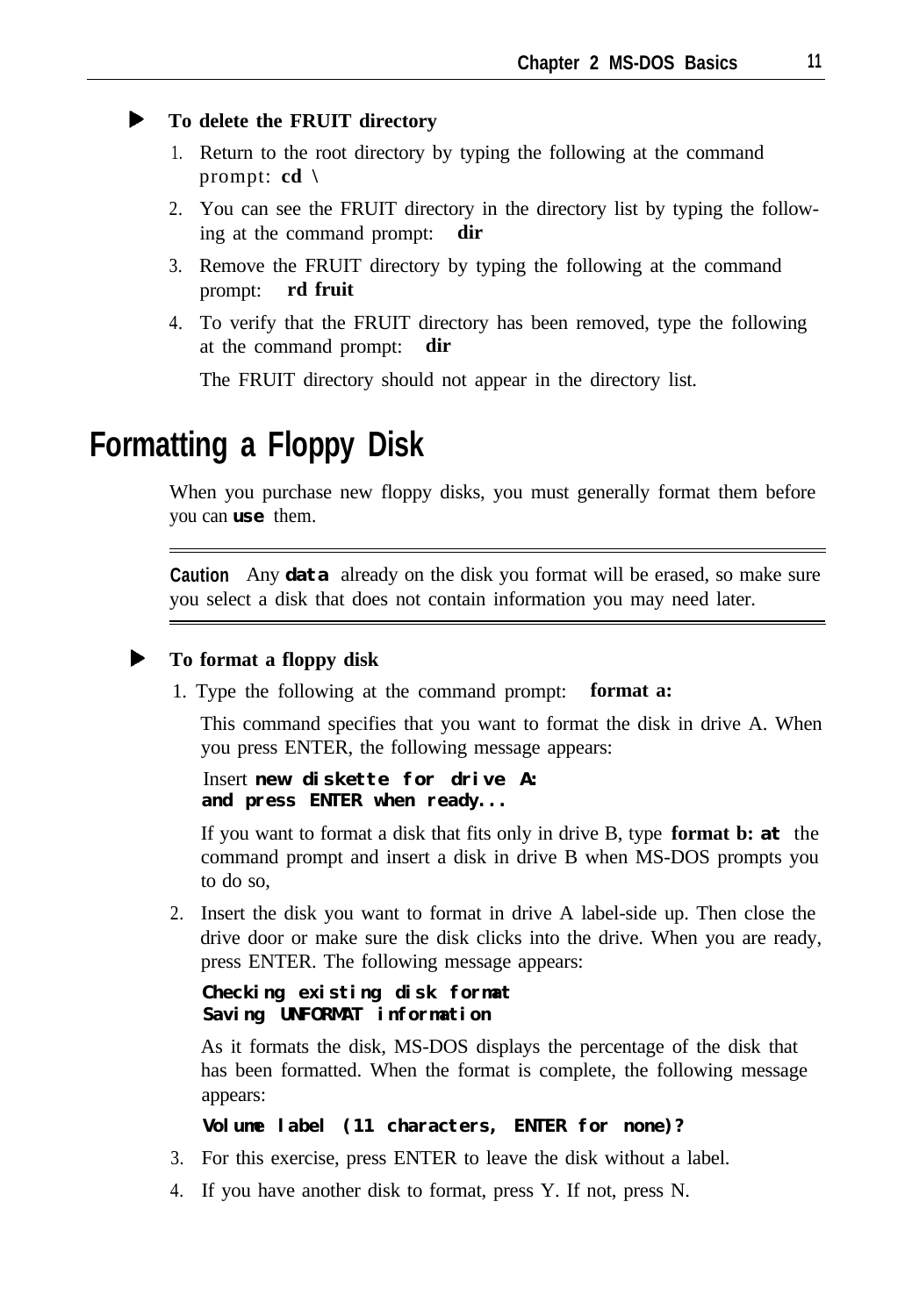<span id="page-23-0"></span>For more information about files, directories, drives, and paths, see the following sections. For more information about the commands discussed in this tutorial, use MS-DOS Help. Instructions for using MS-DOS Help are in the section "Getting Help" later in this chapter.

## **How MS-DOS Organizes Information**

The preceding tutorial introduced the commands you will most often use to find and move information. It also introduced some important terms-file, directory, and drive-that you need to understand to use MS-DOS effectively. This section provides more information about these terms and explains how MS-DOS organizes information.

## **Files**

A file is the primary unit of storage on your computer. A file enables MS-DOS to distinguish one collection of information from another. For example, when you use a word-processing program to write a letter, you store the letter in its own file. Every file has a name, which generally indicates what type of information the file contains.

The files on your computer come from various sources. Some files come with MS-DOS, while others come with applications such as a word processor. These files contain code and other information that is necessary to make your computer and applications run. Before long, there will be hundreds or even thousands of files on your computer. This can make it difficult to locate specific files.

## **Directories**

Storing groups of files in different directories makes files easier to find. For example, all the files that come with MS-DOS are stored in a single directory that is usually named DOS. If you ever need to locate an MS-DOS file, you know where to look. Like files, directories can be created by you or by an application.

### **The Current Directory**

Directories would be hard to use if you didn't know which one you were in. MS-DOS indicates which directory you are in by displaying the directory's name in the command prompt. For example, the following command prompt indicates that you are in the DOS directory: C : **\DOS>**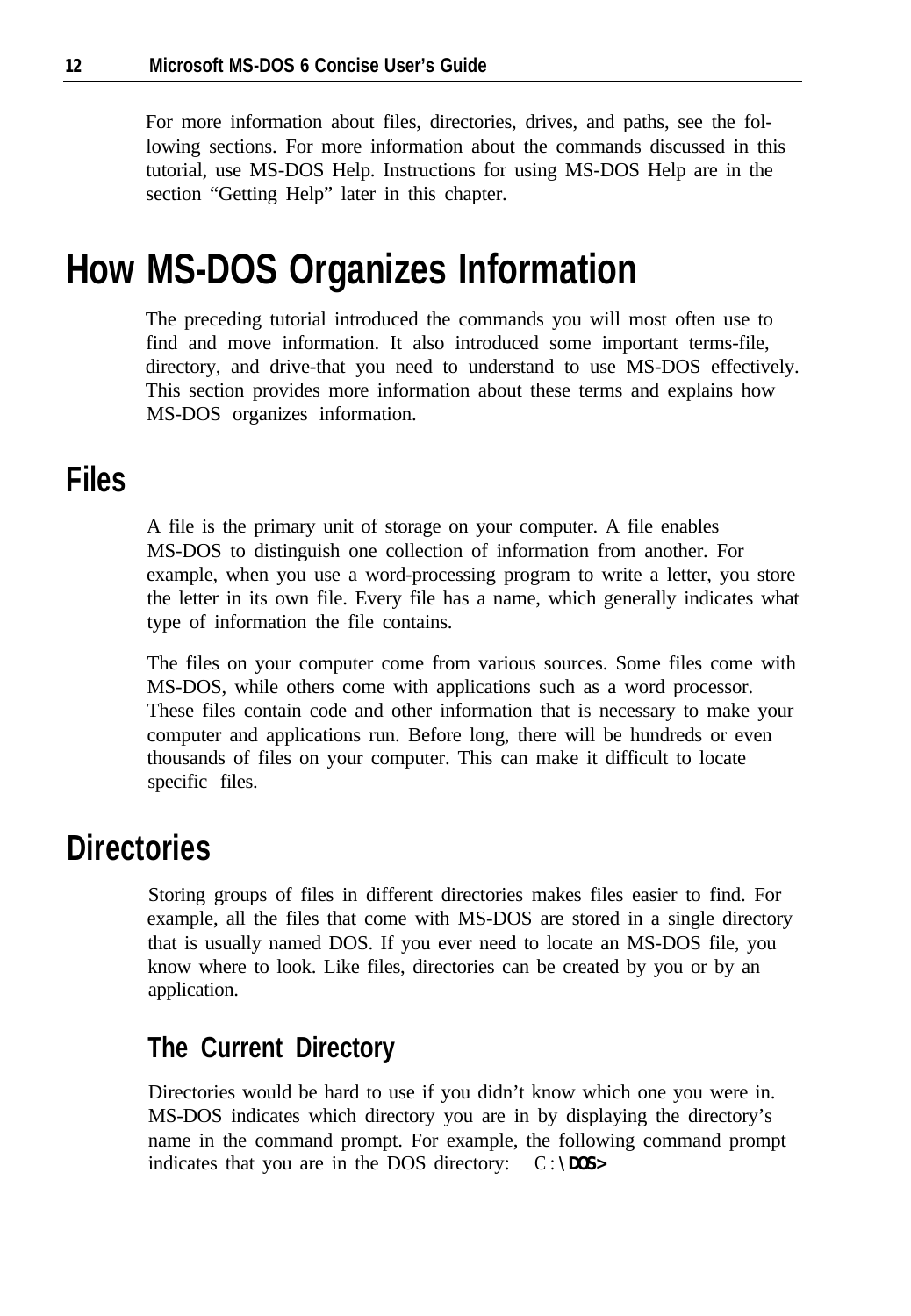<span id="page-24-0"></span>The directory you are in is called the current directory. Knowing which directory is current helps you find files and helps you move from one directory to another more easily. You do not have to be in the directory that contains the files you want to use, but the commands you type will be shorter if you are.

### **Subdirectories**

Directories can contain other directories. A directory within another directory is called a subdirectory. By creating subdirectories, you can better categorize your files.

### **The Root Directory**

Strictly speaking, all directories are subdirectories, except for one, which is called the root directory. In this guide, the term subdirectory is used only to emphasize the relationship between two directories. The root directory is the starting point from which all other directories branch out. The root directory does not have a name. Instead, it is represented by a backslash (\). When the root directory is the current directory, the command prompt appears similar to the following:  $C$  :  $\rangle$  >

This prompt indicates that you are in the root directory of drive C. Because the root directory is the basis for all other directories, you cannot delete it. Avoid unnecessarily storing files in the root directory. There is a limit to the number of files and directories the root directory can hold.

## **Drives**

Just as a directory is a group of files, a drive, which is always represented by a drive letter, is a group of directories. Drives are usually associated with a piece of hardware called a disk. A *disk* is a flat piece of metal or plastic on which data is stored. The most common types of disks are the *hard disk,* which is inside your computer, and the *floppy disk* and *compact disc,* which you insert into a slot either in or next to your computer.

Your first floppy disk drive is drive A. Your second floppy disk drive, if you have one, is drive B. Your hard disk, or at least part of it, is called drive C. The following command prompt indicates that drive C is the current drive and that the root directory, represented by a backslash  $(\cdot)$ , is the current directory:  $C$ :\>

If the current drive is drive A and the current directory on that drive is SAMPLES, the command prompt would appear similar to the following:

#### **A:\SAMPLES>**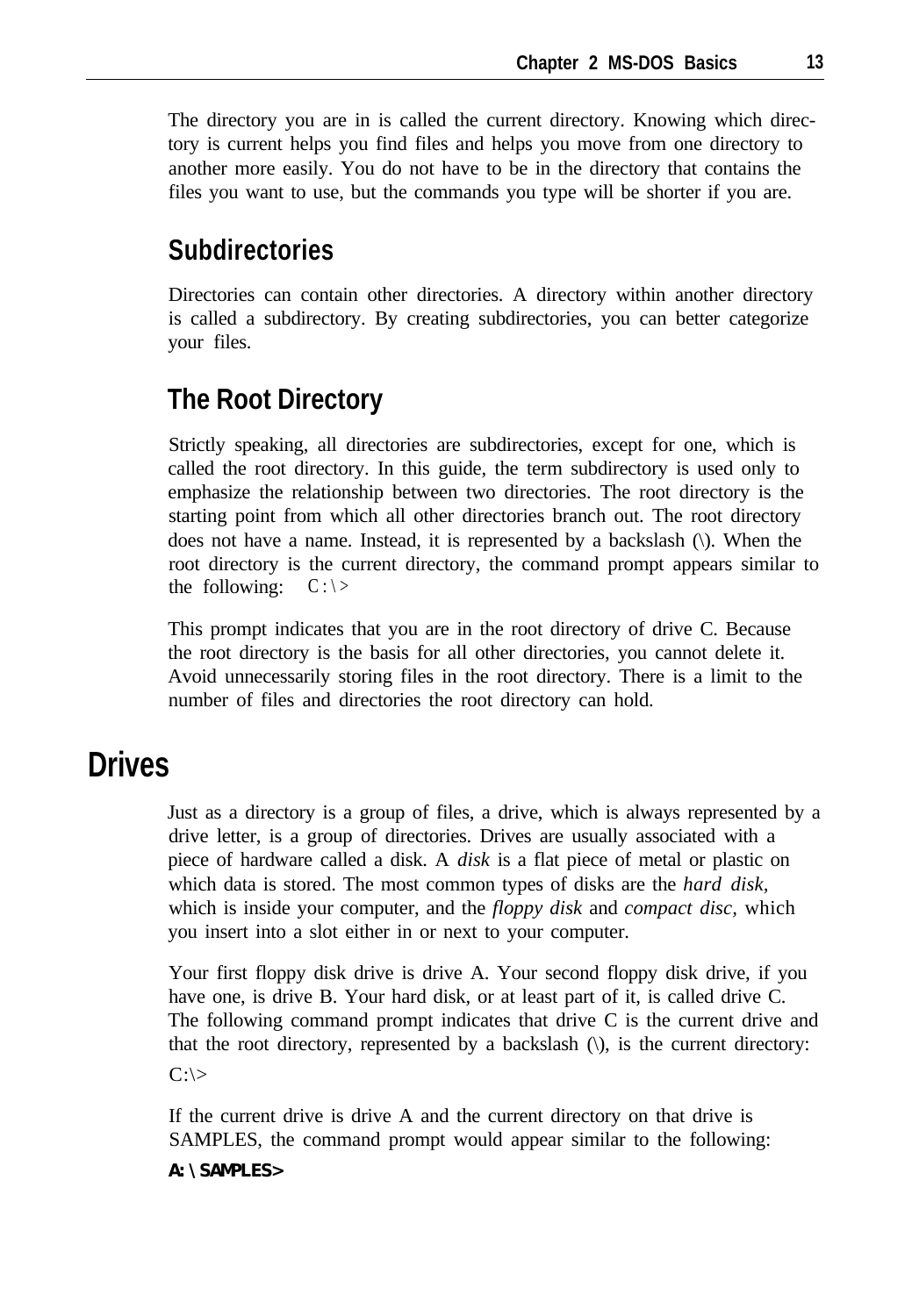<span id="page-25-0"></span>If you have more than one hard disk or you use compact (CD-ROM) discs or a network, you will have additional drive letters (D, E, and so on). Every drive, no matter what type it is, has one root directory.

## **Using Paths to Specify the Location of Files**

A path is the course that leads from the root directory of a drive to the file you want to use. For example, to access the LASAGNA.TXT file in the ENTREES directory, MS-DOS must go from the root directory through the RECIPES directory to the ENTREES directory, as shown in the following illustration:



To specify the same path at the command prompt, you would type it as shown in the following illustration:



This is the path to the LASAGNA.TXT file. The first letter and colon (C:) represent the drive the file is on. The first backslash (\) represents the root directory. The second backslash separates the RECIPES directory from the ENTREES subdirectory. The third backslash separates the ENTREES subdirectory from the filename, LASAGNA.TXT.

MS-DOS recognizes paths up to 67 characters long (including the drive letter, colon, and backslashes).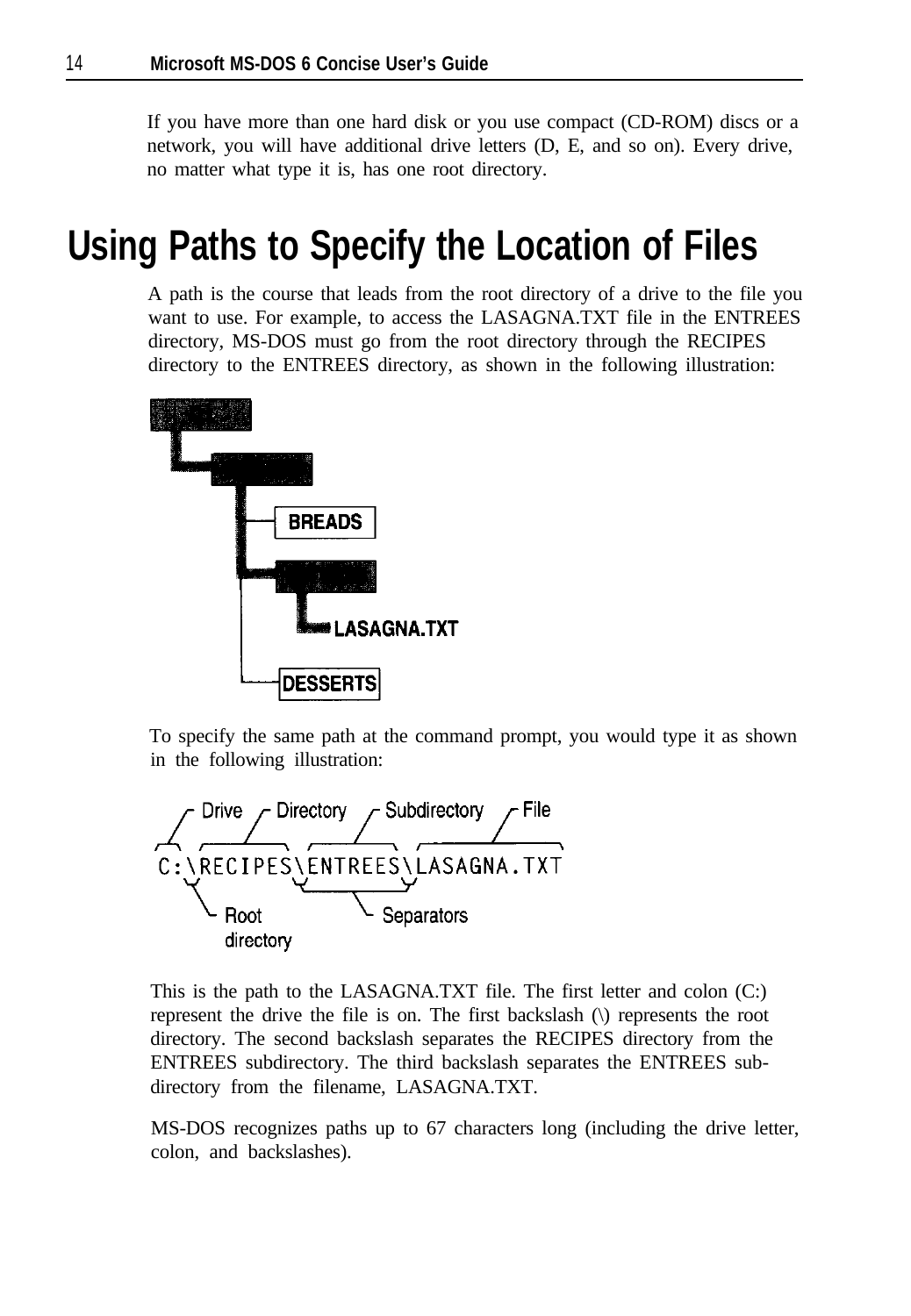## <span id="page-26-0"></span>**Naming Files and Directories**

Every file and directory, except for the root directory on each drive, must have a name. The following list summarizes the rules for naming files and directories. File and directory names:

- Can be up to eight characters long. In addition, you can include an extension up to three characters long.
- Are not case-sensitive. It does not matter whether you use uppercase or lowercase letters when you type them.
- Can contain only the letters A through Z, the numbers 0 through 9, and the following special characters: underscore (\_), caret (^), dollar sign (\$), tilde  $(\sim)$ , exclamation point (!), number sign  $(\#)$ , percent sign  $(\%)$ , ampersand  $(\&)$ , hyphen (-), braces ({}), at sign  $(\&)$ , single quotation mark (`), apostrophe ('), and parentheses (). No other special characters are acceptable.
- Cannot contain spaces, commas, backslashes, or periods (except the period that separates the name from the extension).
- Cannot be identical to the name of another file or subdirectory in the same directory.

## **Using Extensions**

Most filenames have two parts: the name and the extension. These parts are separated by a period. The name (before the period) can be up to eight characters long and should reflect the contents of the file. The extension (after the period) can be up to three characters long. Extensions can also be used in directory names, but are not commonly used for that purpose.

The following are examples of commonly used extensions for filenames:

.EXE, .COM, or .BAT

These extensions are used for files that contain programs. If you type the name of a file containing one of these extensions at the command prompt, MS-DOS will run the program that the file contains.

 $\blacksquare$ . TXT

This extension is commonly used for unformatted text files.

.SYS .

> This extension is commonly used for device drivers, which are files that enable your computer to communicate with hardware devices.

Many applications name files using an extension that is unique to that application.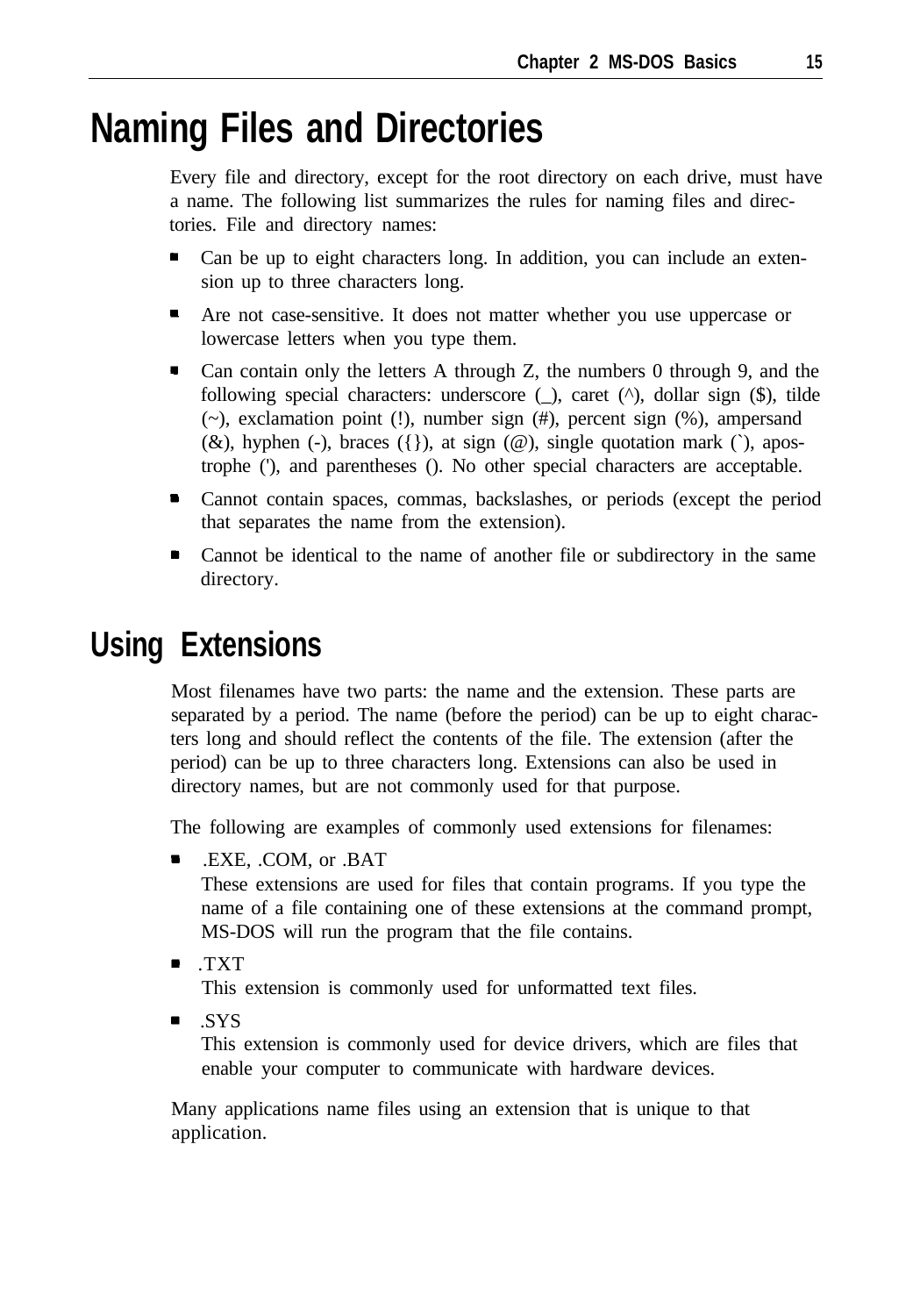## <span id="page-27-0"></span>**Using Wildcards**

If you want to carry out a task for a group of files whose names have something in common, you can use **one** or more wildcurds to specify groups of files. MS-DOS recognizes two wildcards: the asterisk (\*) represents one or more characters that a group of files has in common, and the question mark (?) represents a single character that a group of files has in common.

You can use wildcards to replace all or part of a file's name or extension. The following table shows examples of wildcards:

| Wildcard | What it represents                                                      | <b>Examples</b>            |
|----------|-------------------------------------------------------------------------|----------------------------|
| $*$ TXT  | All files with a .TXT extension                                         | JULY93.TXT,<br>LASAGNA.TXT |
| REPORT.* | All files named REPORT with any<br>extension                            | REPORT.TXT,<br>REPORT.WRI  |
| $M^*$    | All files beginning with the letter M,<br>regardless of their extension | MEMO.TXT,<br>MARCH.XLS     |
| $222 *$  | All files having 3-letter names, with<br>any or no extension            | SUN.BMP,<br>WIN.INI, AUG   |

You can include multiple wildcards in a command. For example, the following command lists all the files from the current directory: **dir \*.\***

## **Getting Help**

There are two types of online help for MS-DOS commands: MS-DOS Help, which is a complete online reference for MS-DOS commands, including syntax, notes, and examples; and Command-Line Help, which displays the syntax of a command without leaving the command line.

## **Using MS-DOS Help**

MS-DOS Help provides an online reference to MS-DOS commands. You can start MS-DOS Help in two ways: you can display the table of contents and choose a topic from it; or you can bypass the table of contents and display information about a specific command.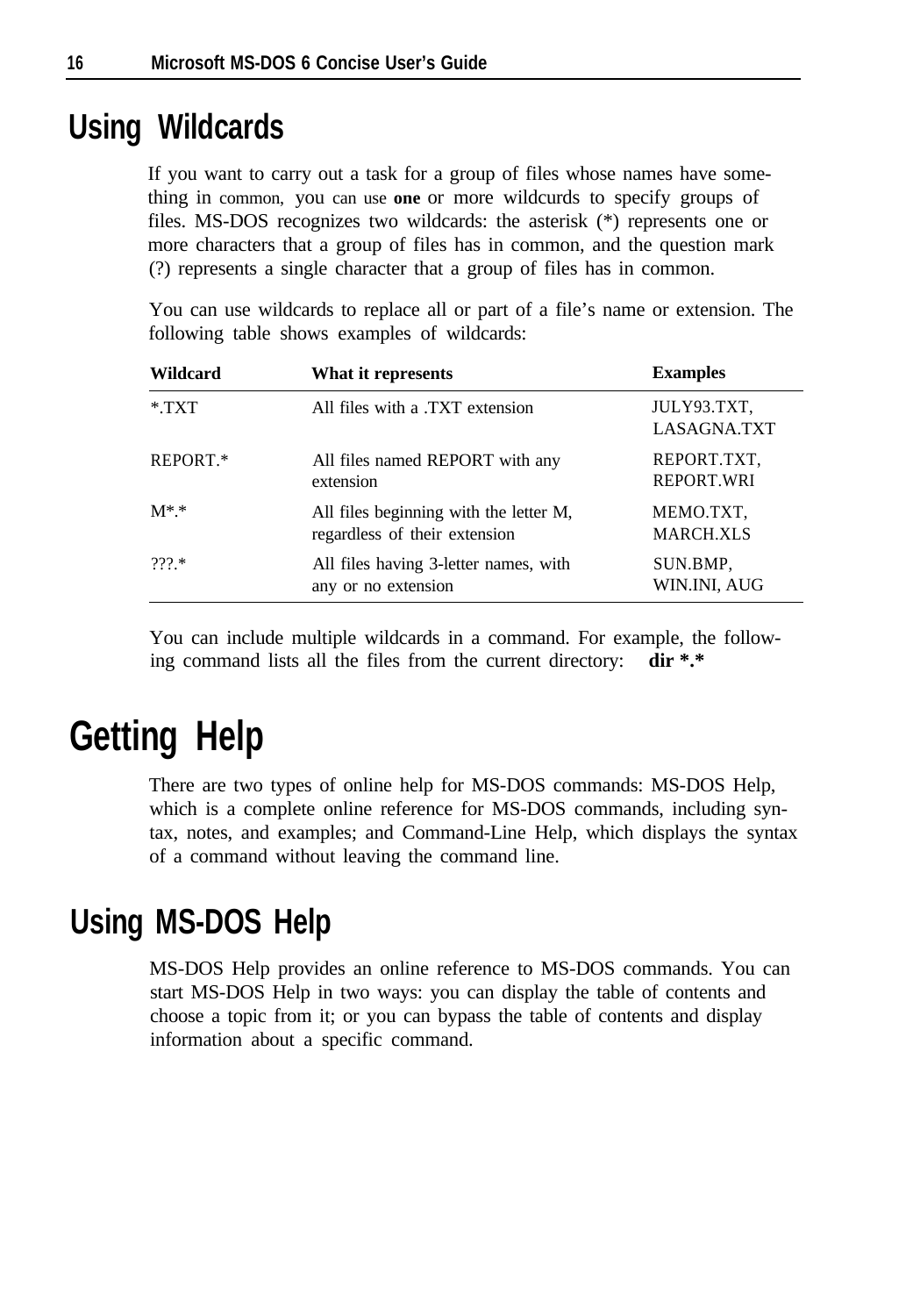#### **To start MS-DOS Help and choose a topic from the table of contents**

1. Type the following at the command prompt: **help**

The MS-DOS Help table of contents appears.

2. If you are using a mouse, click the name of the command you want information about. If the command does not appear on your screen, click the arrow at the bottom of the scroll bar on the right side of your screen until the command comes into view.

If you are using a keyboard, press the key that represents the first letter of the command you want information about. The first command beginning with that letter is selected. If this is not the command you want, continue pressing the key until the command you want is selected, and then press ENTER. You can also **use** the TAB, UP ARROW, DOWN ARROW, PAGE UP, and PAGE DOWN keys to move between topics in the table of contents.

#### **To start MS-DOS Help and display information about a specific command**

• At the command prompt, type **help** followed by a space and the name of the command you want information about. For example, for help with the **copy** command, type the following at the command prompt: **help copy**

Most commands have three associated topics: Syntax, Notes, and Examples. When you choose a command from the table of contents or type **help** followed by a command name at the command prompt, the Syntax topic appears first. If the topic has associated Notes or Examples topics, you can choose those topics by carrying **out** the following procedure.

#### **To choose Notes or Examples**

If you are using a mouse, click the Notes or Examples button at the top of the help screen. If you are using a keyboard, press N for Notes or E for Examples. When the cursor is on the Notes or Examples button, press ENTER.

When you are in a Notes or Examples topic, you can return to the Syntax topic by using either your mouse or your keyboard.

#### **To choose Syntax**

If you are using a mouse, click the Syntax button at the top of the help screen. If you are using a keyboard, press S for Syntax. When the cursor is on the Syntax button, press ENTER.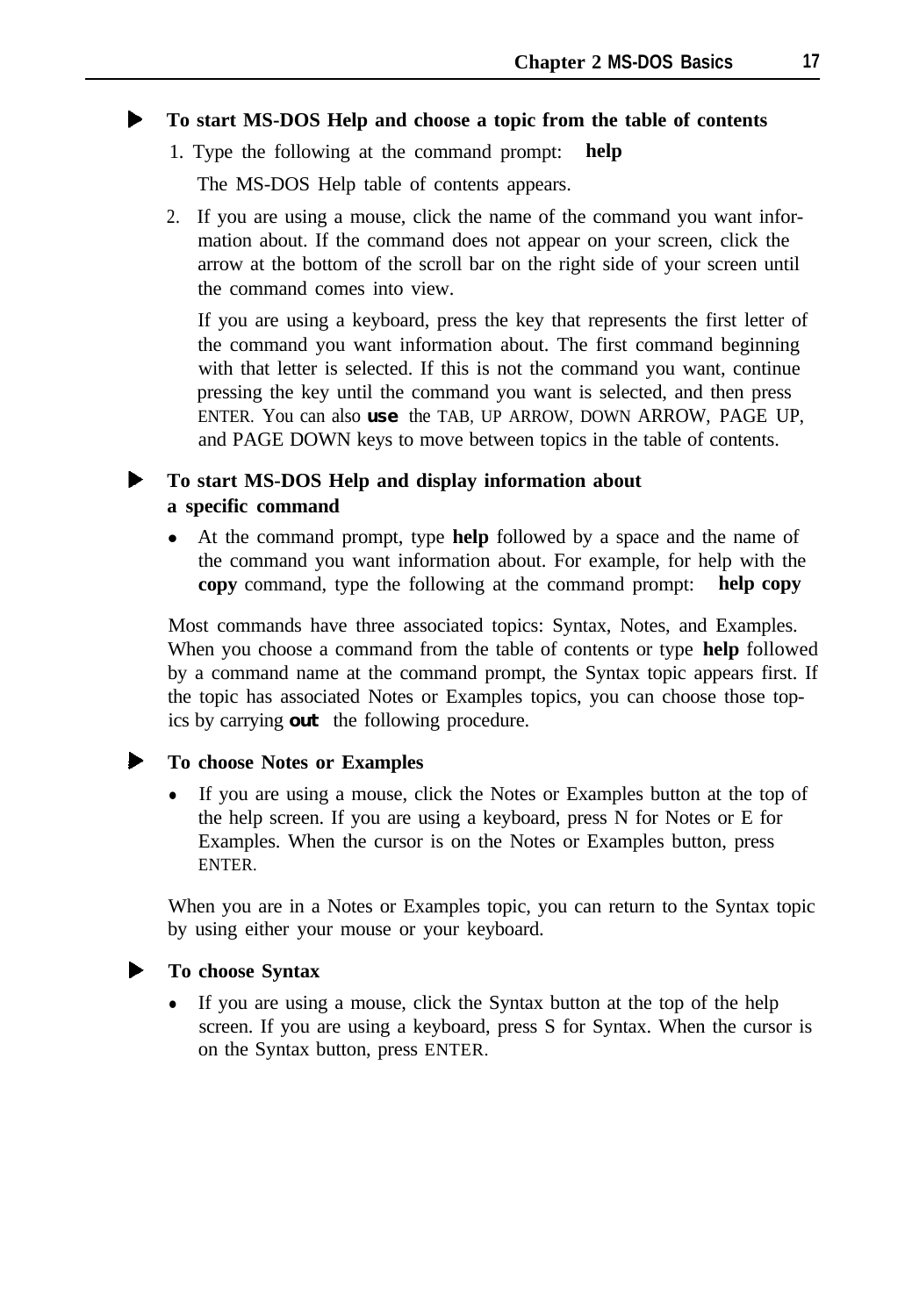The status bar at the bottom of the MS-DOS Help screen can help you navigate through the Help system.

- To return to the MS-DOS Help table of contents, press ALT+C, or choose the <ALT+C=Contents> button with your mouse.
- To view the next topic in MS-DOS Help, press ALT+N, or choose the <ALT+N=Next> button with your mouse.
- To view topics that were displayed previously, press ALT+B, or choose the <ALT+B=Back> button with your mouse.

For more information about using MS-DOS Help, press Fl.

You can search for a specific string of text in MS-DOS Help by using the Find command on the Search menu. The Find command conducts a full-text search -that is, it searches through all the topics in MS-DOS Help.



#### **To search for text**

- 1. From the Search menu, choose Find. The Find dialog box appears.
- 2. In the Find What box, specify the text you want to search for. If you want to make the search case-sensitive, select the Match Upper/Lowercase checkbox. If you want to find only whole-word occurrences of the search text, select the Whole Word check box.
- 3. Choose OK. MS-DOS Help searches forward from the cursor position for the first occurrence of the text. When it finds an occurrence of the text you specify, it displays the topic in which the text was found.
- 4. To find the next occurrence of the search text, press F3.

#### **To quit MS-DOS Help**

<sup>l</sup> If you are using a mouse, open the File menu, and then choose the Exit command by clicking its name on the File menu. If you are using a keyboard, press ALT, F, X.

## **Using Command-Line Help**

You can get information about the syntax of a command without starting MS-DOS Help. This information is less detailed than MS-DOS Help, and appears directly at the command prompt.

**To display the syntax of a command**

At the command prompt, type the name of the command followed by a space and the /? switch. For example, to view the syntax of the **dir** command, type the following at the command prompt **dir /?**

<span id="page-29-0"></span>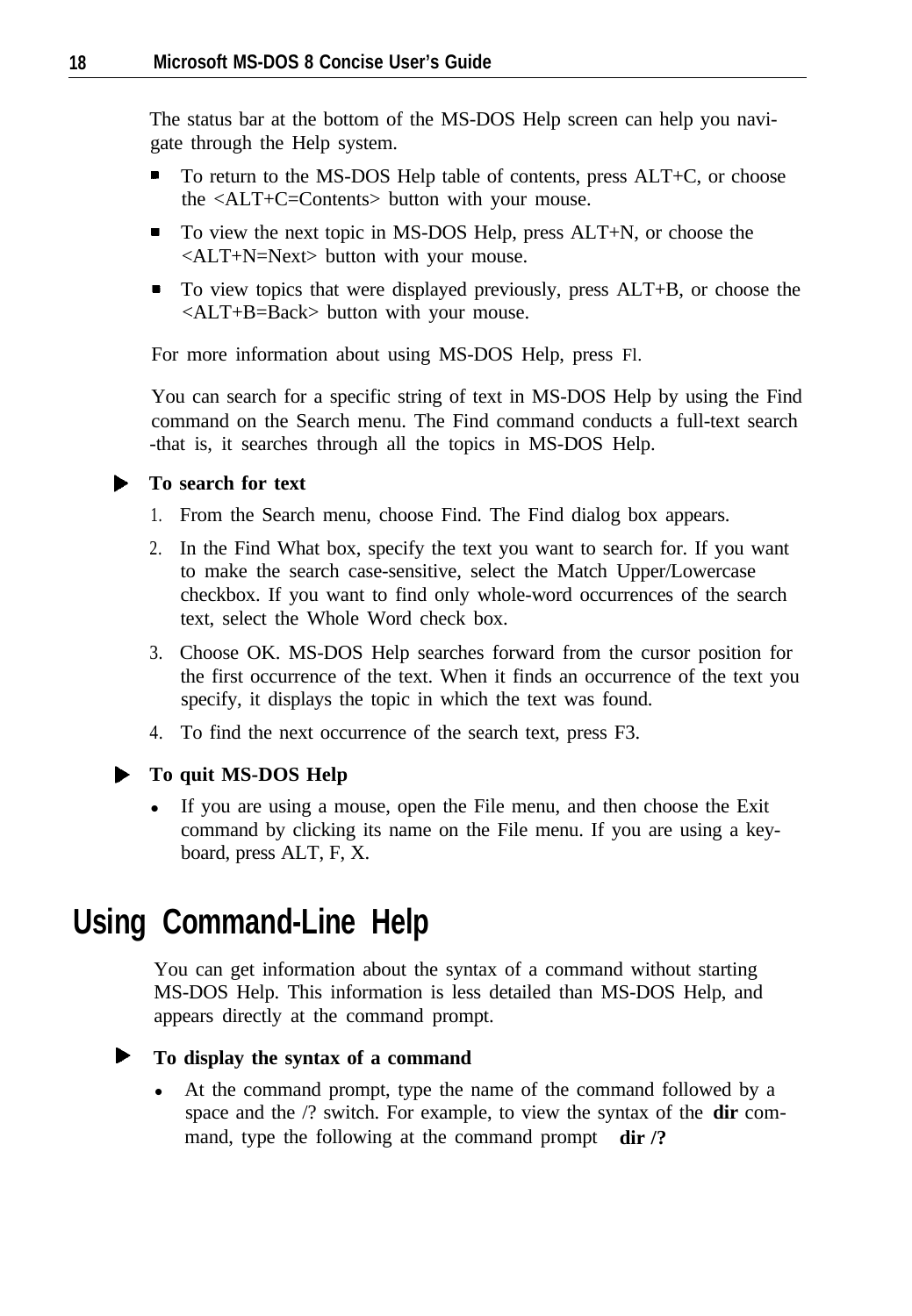## <span id="page-30-0"></span>**MS-DOS Shell**

MS-DOS Shell provides a visual alternative to the MS-DOS command prompt. **On** a single screen, it can display the drives, directories, files, and applications that are available for you to use.

#### **To start MS-DOS Shell**

Type the following at the command prompt. **dosshell** 

A screen similar to the following will appear:



The commands in MS-DOS Shell are listed on menus. The names of these menus are located in the menu bar at the top of the screen.

#### **To choose MS-DOS Shell commands by using your mouse**

- 1. In the menu bar, click the name of the menu that contains the command you want to use. The menu opens.
- 2. Click the name of the command or task you want to carry out.

#### **To choose MS-DOS Shell commands by using your keyboard**

- 1. Press the ALT key.
- 2. Press the first letter in the name of the menu that you want to open. For example, to open the View menu, press V.
- 3. Press the DOWN ARROW key until the command or task you want to carry out is selected, and then press ENTER. Or press the highlighted letter that appears in the name of the command or task.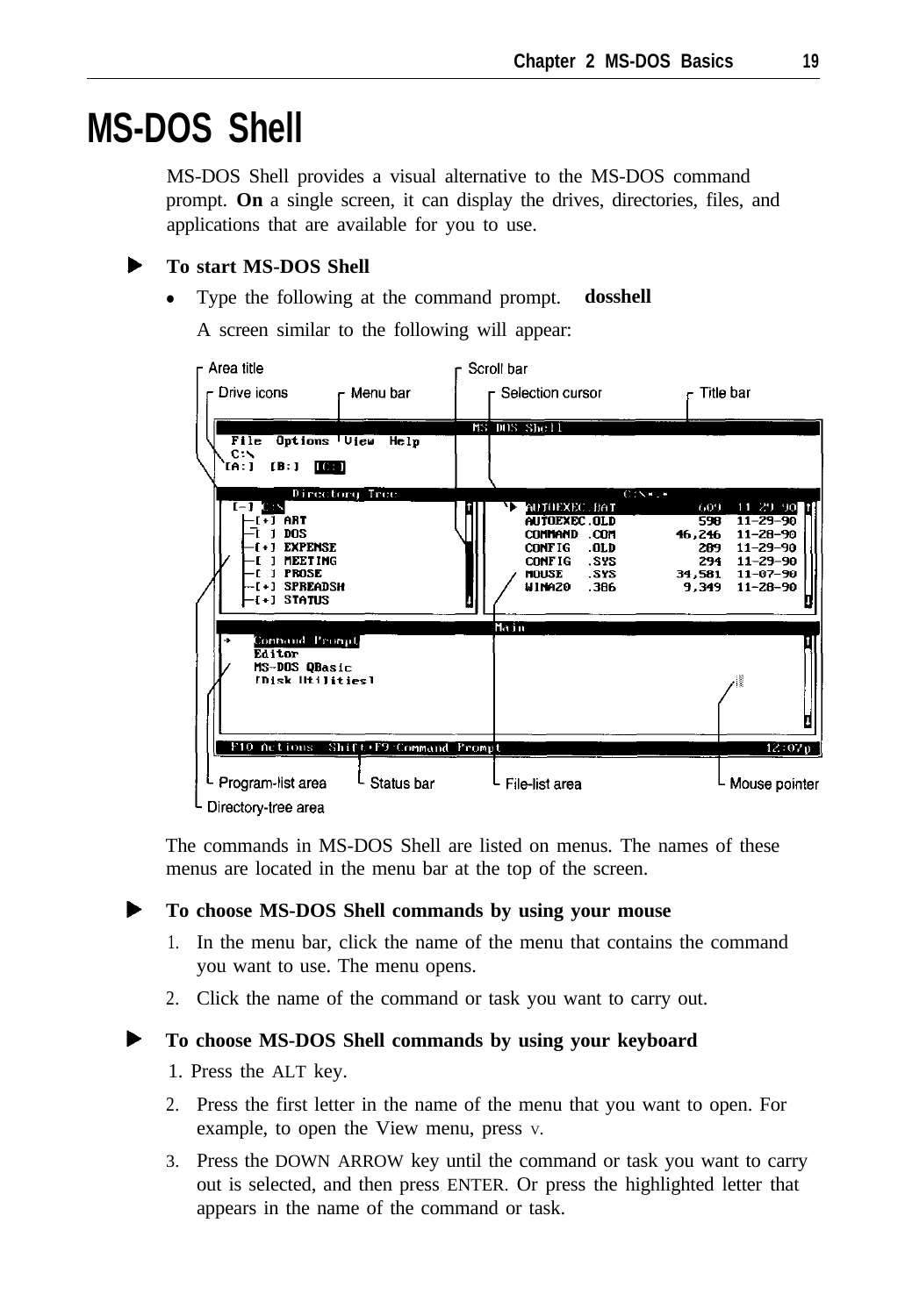#### <span id="page-31-0"></span>**To quit MS-DOS Shell** ▶.

If you are using a mouse, open the File menu, and then choose the Exit command. If you are using a keyboard, press ALT, F, X.

## **Using MS-DOS Shell Help**

MS-DOS Shell Help provides a quick way to get information about MS-DOS Shell basics and about using menus, commands, dialog boxes, dialog box options, and procedures. When you are using MS-DOS Shell, you can get help in three ways: press Fl for context-sensitive help, select the Help button that appears in most dialog boxes, or use the Help menu.

#### ▶ **For information about MS-DOS Shell Basics**

If you are using a mouse, choose Shell Basics from the Help menu. If you are using a keyboard, press ALT, H, S.

A Help window containing information about the basics of using MS-DOS Shell appears. To scroll through the Help window, use the PAGE UP or PAGE DOWN key.

#### **For information about using MS-DOS Shell Help**

• If you are using a mouse, choose Using Help from the Help menu. If you are using a keyboard, press ALT, H, U.

A Help window containing information about using MS-DOS Shell Help appears. To scroll through the Help window, use the PAGE UP or PAGE DOWN key.

#### **To close MS-DOS Shell Help**

If you are using a mouse, click the Close button at the bottom of the Help window. If you are using a keyboard, press ESC.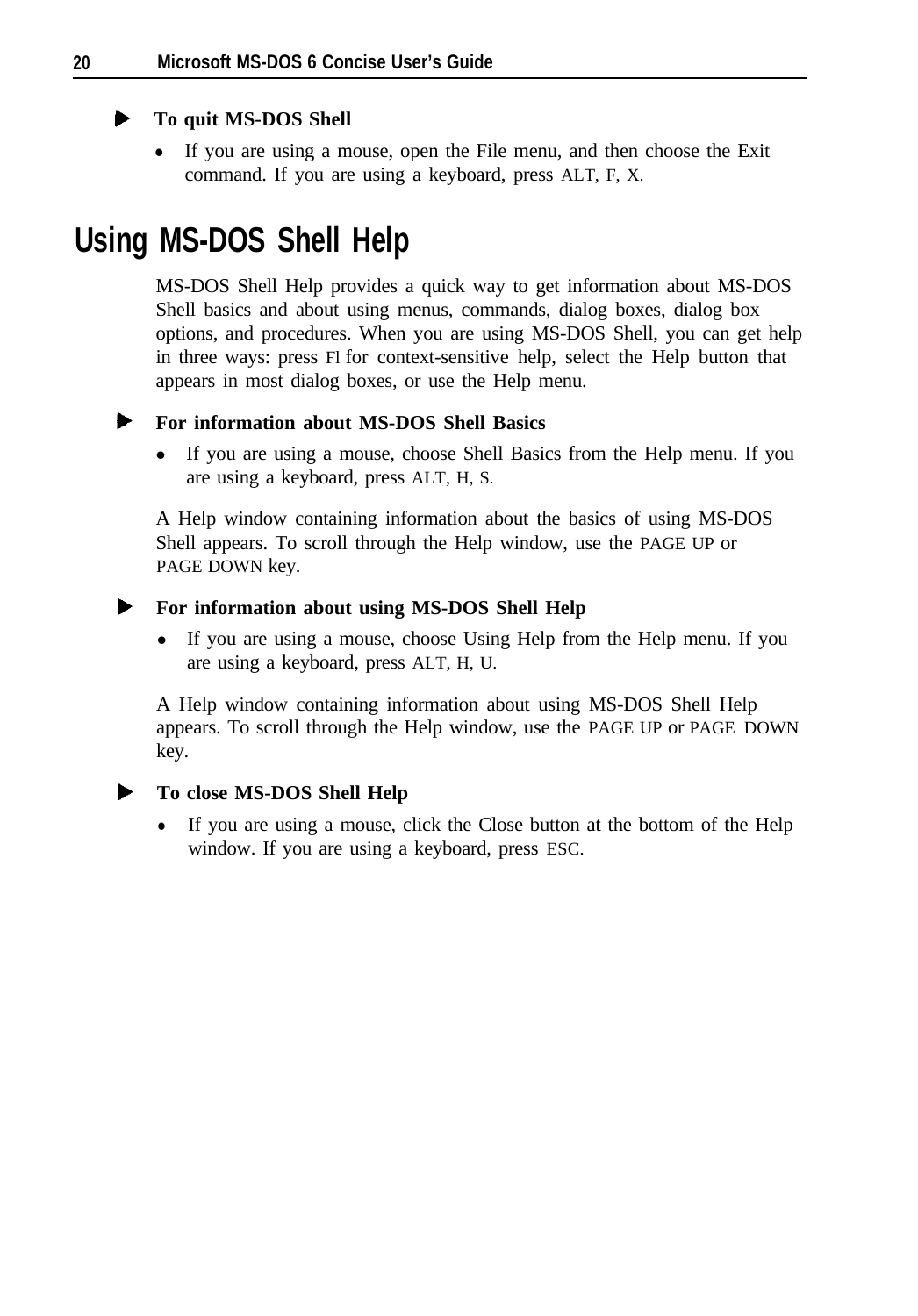# <span id="page-32-0"></span>CHAPTER 3 **Managing Your System**

MS-DOS 6 includes several programs that you can use to manage and protect your data and improve the performance of your computer. To keep your computer in top working order, you should use these programs on a regular basis.

## **Backing Up Your Files**

Backing up your files safeguards them against loss if your hard disk fails or you accidentally overwrite or delete data. Using Backup, you can return to older file versions, move backed up files off your hard disk, and transfer files easily from one computer to another.

## **Overview of Backup**

MS-DOS 6 includes two backup programs: Backup for MS-DOS, a program you can run from the MS-DOS command prompt, and Backup for Windows, a program you can run from Microsoft Windows. Backup includes extensive online help for commands, procedures, and dialog boxes.

#### **To get Help**

Press Fl when Backup displays the screen, window, or dialog box you want more information about.

You can back up your data in three ways: full backup, incremental backup, and differential backup. A *full* backup backs up all the files that you select before starting the backup. An incremental backup backs up only files that have changed since your last full or incremental backup. A *differentia1 backup* backs up only the files that have changed since your last full backup.

For a backup strategy to be effective, you should back up your data in regular cycles. A backup cycle begins when you fully back up your files and includes all subsequent incremental or differential backups. A new backup cycle begins when you perform the next full backup of the same set of files.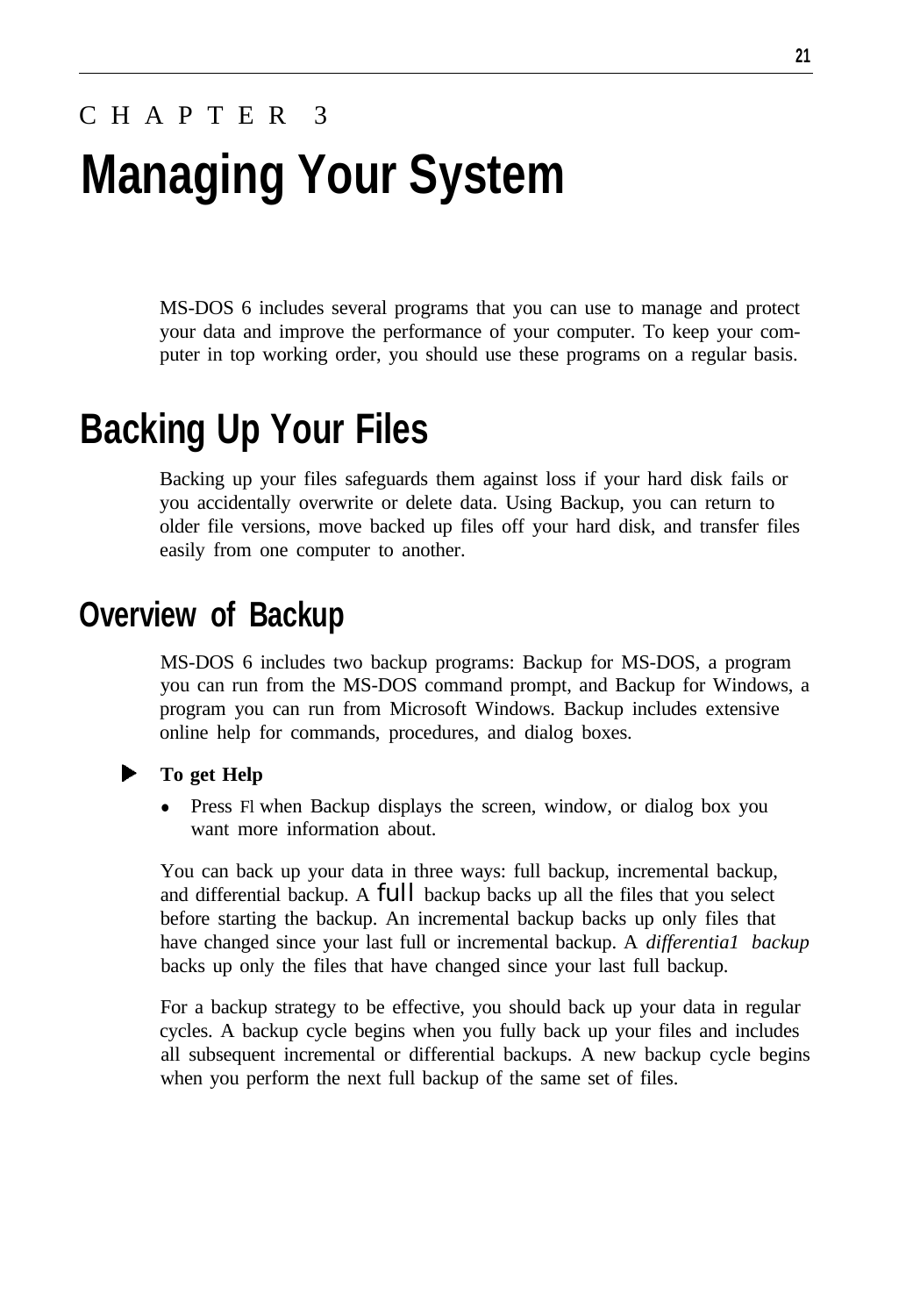### **Using Setup Files**

Before you begin a backup, you must select files, settings, and options. YOU can store these selections in *setup files.* Setup files simplify the backup process by providing a standard set of options that reflect all the selections you made for a particular backup. You can create up to 50 setup files and save them with different names. Backup uses setup files to identify which files to back up and what type of backup to perform.

The DEFAULTSET file contains the default settings that appear in the main screen when you start Backup. The file also contains information that Backup gathered during the compatibility test, such as the size of the disks used in your floppy disk drive(s). If you have not created setup files or you don't specify a setup file, the DEFAULT.SET file is selected in the Setup File text box when you open the Backup dialog box.

For instructions on using setup files, carry out one of the following procedures:

- If you are using Backup for Windows, choose Index from the Help menu. When the index of help topics appears, press the PAGE DOWN key. Under the Miscellaneous section, choose Setup Files.
- If you are using Backup for MS-DOS, choose Index from the Help menu. When the Backup Help Topics screen appears, press the PAGE DOWN key until the Backing Up section comes into view. Under Backing Up, choose Backup Commands and Options. When the Backup Commands and Options screen appears, choose any of the first three topics.

Every full, incremental, or differential backup results in a backup set, which Backup creates and writes to floppy disks or other storage media. You can create any number of backup sets during a backup cycle.

As part of the backup process, Backup creates a backup catalog that contains information about the files you backed up. When you need to restore one or more files, you can load the backup catalog and easily select specific files from a backup set. Backup gives each backup catalog a unique filename. Each character in the catalog's filename contains information about a particular backup set.

Each time you perform a full backup using a specific setup file, Backup creates a *master* catalog. The master catalog keeps track of all the backup catalogs that were created during the backup cycle. When you begin a new backup cycle by performing the next full backup, Backup creates a new master catalog. You use the master catalog if you need to restore a complete backup cycle.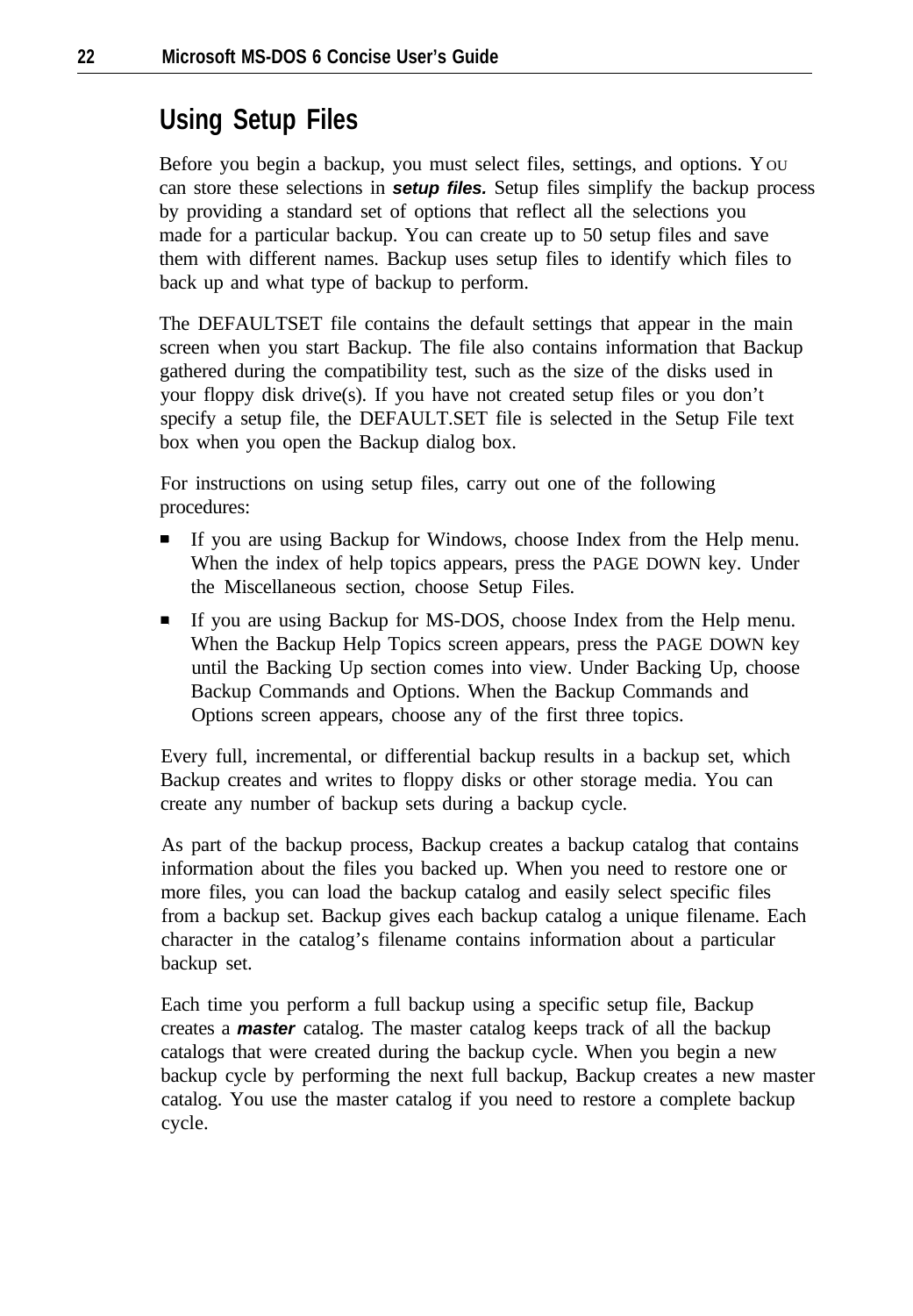<span id="page-34-0"></span>When you back up files, Backup places one copy of the backup catalog on your hard disk and a second copy on the medium that contains your backup set. If you delete the catalog from your hard disk or the catalog on your hard disk is damaged, you can retrieve the catalog from the backup set you created.

## **Using Backup**

This section describes how to start a backup, use setup files, select which files to back up, and select Backup options. The first time you start Backup, you will receive a message about running a compatibility test that Backup uses to adjust to your computer's hardware. Backup program files must be located on your hard disk. You cannot start Backup from a floppy disk.

**Note** If you want to share backup sets between Norton Backup™ and Microsoft Backup, contact Symantec™ for an updated version of Norton Backup.

- **To start a backup by using Backup for MS-DOS**
	- 1. To start Backup for MS-DOS, type the following at the command prompt: **msbackup**
	- **2.** Choose the Backup button.

The following screen appears:



- **To start a backup by using Backup for Windows**
	- **.** Choose the Backup icon from the Microsoft Tools group in Program Manager. Or choose the Backup command from the Tools menu in File Manager. The following screen appears: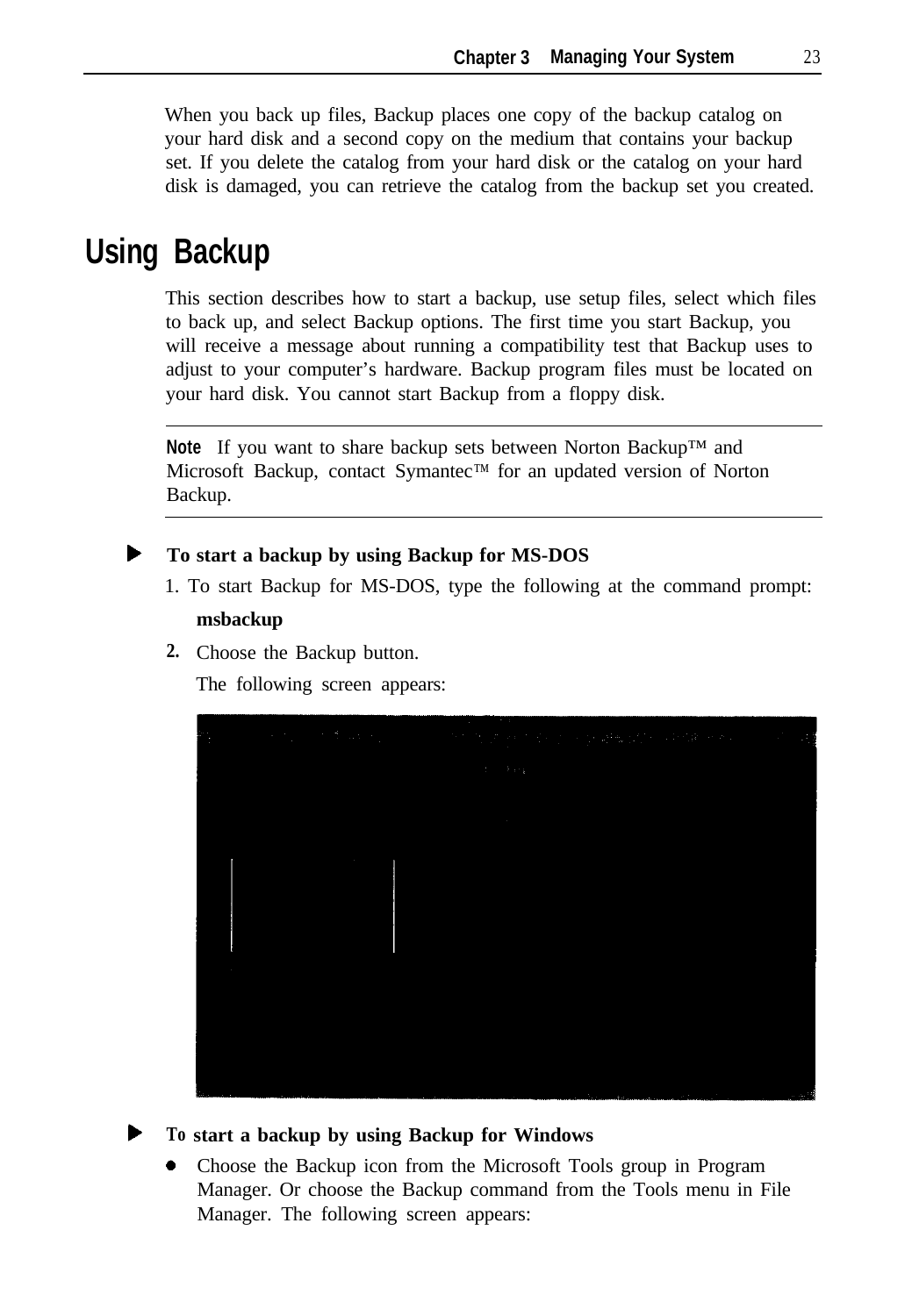|                                                         | Backup DFFAUL1.SE1                                                                            |  |
|---------------------------------------------------------|-----------------------------------------------------------------------------------------------|--|
| Catalog<br>Help<br><b>Eile</b>                          |                                                                                               |  |
| E<br>E<br>E                                             |                                                                                               |  |
| Setup File:<br>DEFAULT.SET [No Description]             |                                                                                               |  |
| <b>Backup From:</b><br>C<br><b>Backup Type:</b><br>Full | <b>Backup To:</b><br><b>MS-DOS Path</b><br>C:\Backup<br>O files (O bytes) selected for backup |  |

You specify which files Backup should back up by selecting one or more drives and indicating which files on those drives to include or exclude from a backup.

#### **To back up all the tiles on a drive**

- 1. In the Backup From box, select the drive that contains the files you want to back up, and then press the SPACEBAR . A message appears stating that Backup is reading disk or directory information. When Backup has completed reading the disk, "All Files" appears next to the drive letter you selected.
- 2. Repeat step 1 for each drive you want to back up.

#### **To back up selected directories or files**

- 1. Choose the Select Files button. The Select Backup Files screen appears.
- 2. If the drive you want is not displayed, select the correct drive, and then select the directory that contains the tiles you want to backup.
- 3. To select all the files in the selected directory, press the SPACEBAR.

To specify some files in a directory, select a file you want to back up, and then press the SPACEBAR. Repeat this until you have selected all the files in the directory that you want to back up. A mark appears next to the directory name and the names of all the files in the directory that you selected.

4. Repeat steps 2 and 3 until you have selected all the files you want to backup. When you finish selecting files, choose OK.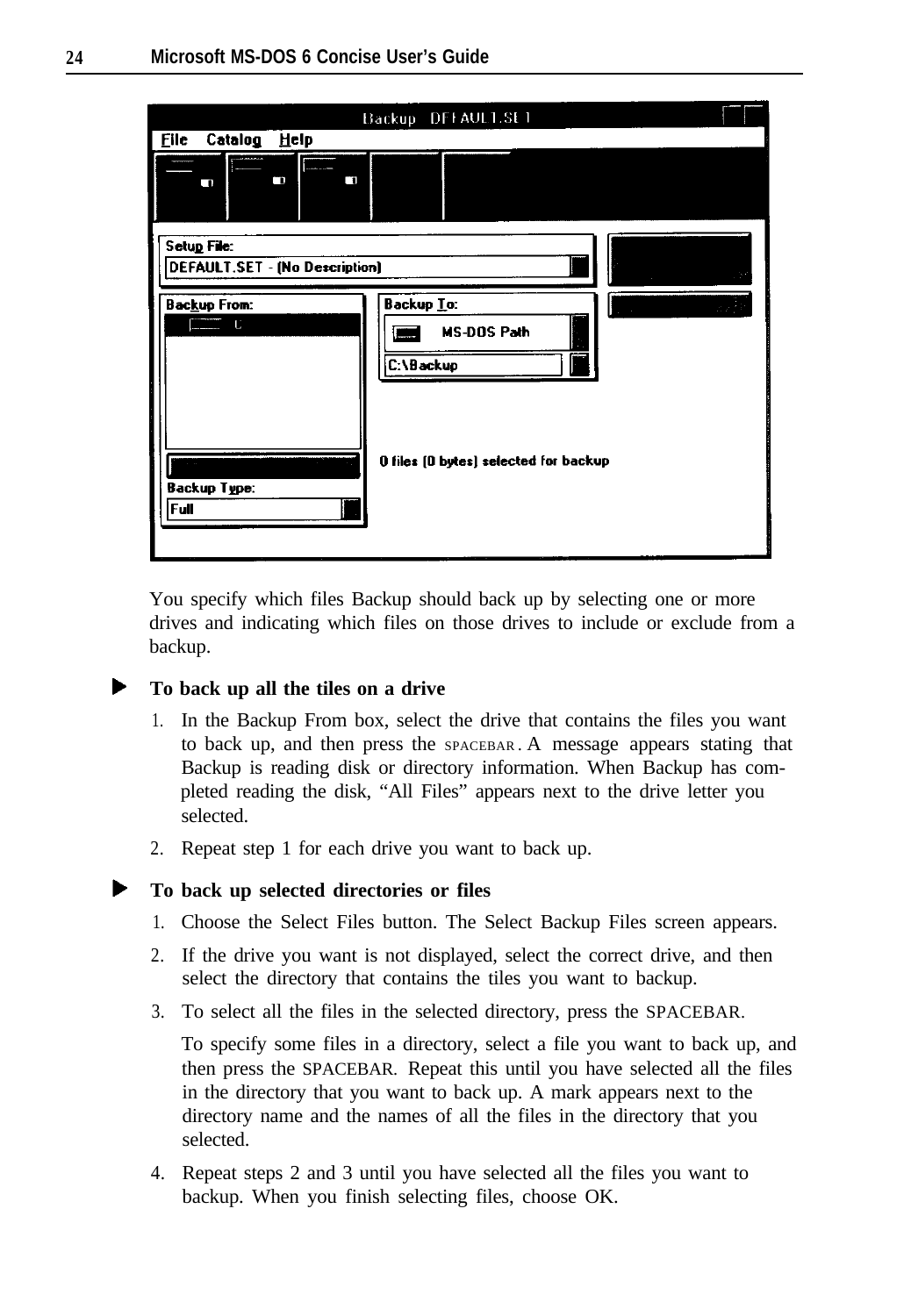**Note** If all the files are already selected, you can cancel the selection by pressing the SPACEBAR, or you can return to the previous screen by pressing ESC. The message "All Files" appears after the selected drive letter. Press the SPACEBAR to clear the selection, and then select individual files as described in the previous procedure. You can also deselect files individually or by directory by pressing the SPACEBAR.

You can select groups of files by using the Include, Exclude, and Special buttons on the Select Backup Files screen.

#### **To select backup options**

- 1. In the Backup dialog box, choose the Options button. A Backup options dialog box appears.
- 2. Select the option you want, and then press the SPACEBAR. Repeat this until you have selected all the options you want. A mark appears in the check box beside each option you selected.
- 3. When you finish selecting Backup options, choose OK.

### **Configuring Backup**

If you change your hardware configuration by adding a new video display adapter, mouse, or disk drive to your computer, you may need to change the configuration of Backup.

### **Configuring Backup for MS-DOS**

If you use Backup for MS-DOS, you can choose video options, mouse options, and backup devices from the Configure dialog box.

#### **To configure your video display and mouse**

- 1. From the main screen, choose the Configure button. The Configure dialog box appears.
- 2. In the Configure dialog box, choose the Video and Mouse button. The Video and Mouse Configuration dialog box appears.
- 3. Change the configuration of your video display and mouse, as necessary, and then choose OK.
- 4. To save your configuration changes so they can be used for later backup sessions, choose the Save button in the Configure dialog box. To apply these changes only to your current backup session, choose OK.

#### **To configure backup devices**

1. From the main screen, choose the Configure button.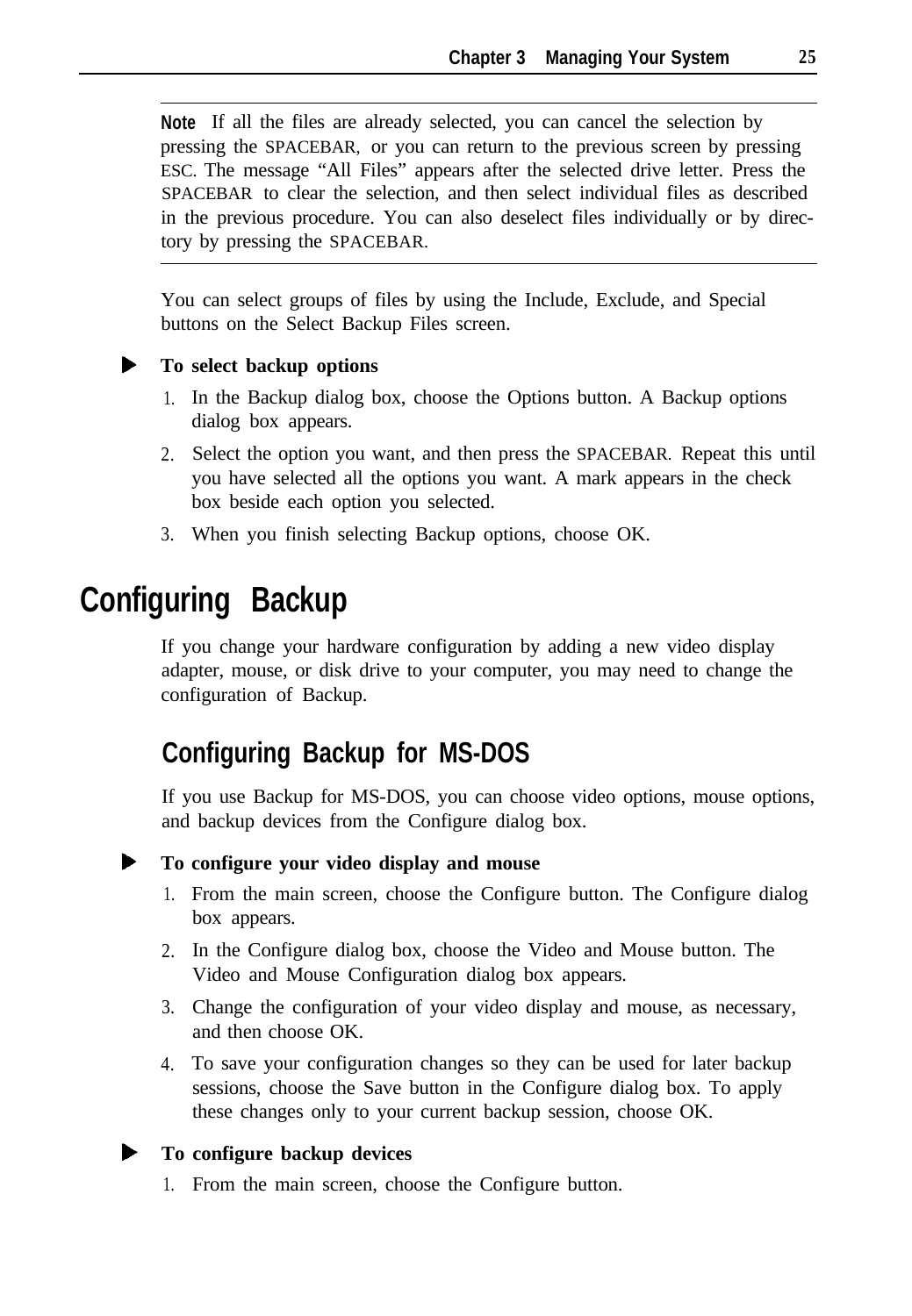- 2. From the Configure dialog box, choose the Backup Devices button. The Backup Devices dialog box appears.
- 3. Change the configuration of your backup devices, as necessary, or choose the Auto Config button to configure your backup devices automatically, and then choose OK.
- 4. To save your configuration changes so they can be used for later backup sessions, choose the Save button in the Configure dialog box. To apply these changes only to your current backup session, choose OK.

### **Configuring Backup for Windows**

If you use Backup for Windows, you can specify the types of floppy disk drives installed on your computer. The changes you make take effect immediately and remain in effect until you quit Backup.

#### **To configure drives**

1. From the main Backup window, choose the Configure button. A screen similar to the following appears:

| Backup - DEFAULT.SET                                                                                                                                                                           |                                           |
|------------------------------------------------------------------------------------------------------------------------------------------------------------------------------------------------|-------------------------------------------|
| Catalog Help<br>Eile<br>⊤Drive <u>A</u> :<br>1.44 Mb 3½"<br>i.<br>$\boxtimes$ Disk Change Detection<br>⊺ Dri <u>v</u> e B∶`<br>$\mathbf{C}$<br>1.2 Mb 5%"<br>$\boxtimes$ Disk Change Detection | Carolina (1980)<br>Guadana (1980) a Chean |
|                                                                                                                                                                                                |                                           |

2. If you want Backup to configure your drives automatically, choose the Auto Floppy Configure button. Do not carry out the remaining steps in this procedure.

If you want to configure drives yourself, select the first drive you want to configure.

3. Open the list box containing drive configurations, and select the configuration you want.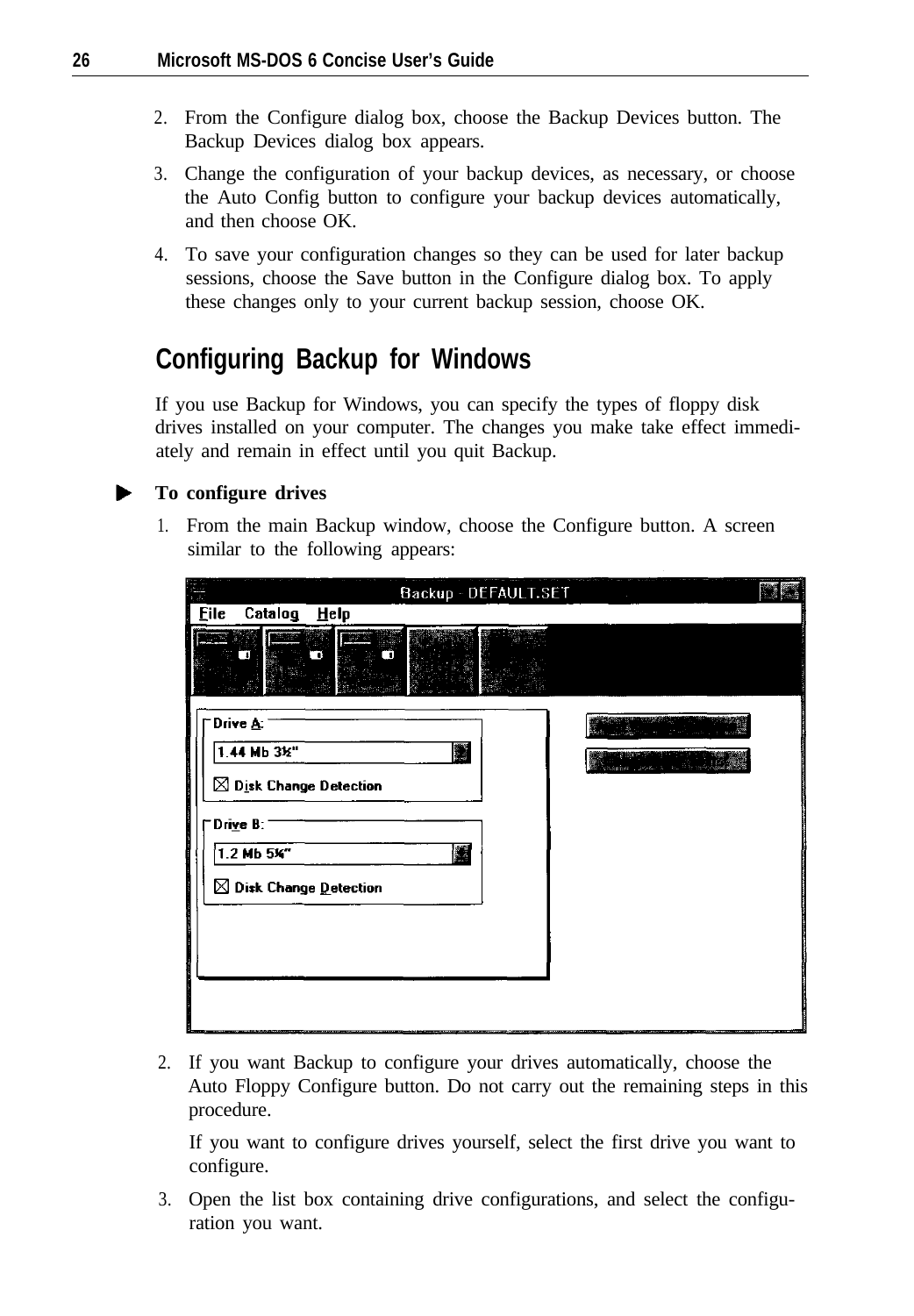- 4. If you want to configure another drive, repeat the second half of step 2, and then repeat step 3.
- 5. To save the configuration for later backup sessions, quit Backup. The Exit Backup dialog box appears. Select the Save Configuration check box, and then choose OK.

### **Comparing Files**

After you back up files, you can use the Compare command to verify that the backup set contains exact copies of the original files on your hard disk. You can compare one file, selected files, or all files in a backup set. For instructions on using Compare, choose the Compare button from the main screen or window, and then press F1.

### **Restoring Files**

Restoring files transfers them from a backup set to the location you specify.

#### **To restore a backup set**

1. In the main Backup screen, choose the Restore button. If you use Backup for MS-DOS, the following screen appears:

|                                                                          | weekend a company of the company of the company of the stage of                                                                        |                                                                     |                    |
|--------------------------------------------------------------------------|----------------------------------------------------------------------------------------------------------------------------------------|---------------------------------------------------------------------|--------------------|
| Backup Set Catalog:<br><u> 1980 - Johann Barnett, fransk politiker (</u> | $\alpha_{\rm{max}} = \alpha_{\rm{max}} = 1$ , where $\alpha_{\rm{max}} = 1$ and $\alpha_{\rm{max}}$                                    |                                                                     | $\sim$ 100         |
| Restore From:                                                            | - Restore To:<br><u> 1989 - An Dùbhlachd an Dùbhlachd an Dùbhlachd an Dùbhlachd an Dùbhlachd an Dùbhlachd an Dùbhlachd an Dùbhlach</u> | $\mathcal{L}^{\mathcal{L}}(\mathcal{L}^{\mathcal{L}}(\mathcal{L}))$ | $\rho \rightarrow$ |
| $IC: \nabla$ Backup 1<br><b>Restore Files</b>                            |                                                                                                                                        | للاسي                                                               |                    |
|                                                                          |                                                                                                                                        |                                                                     |                    |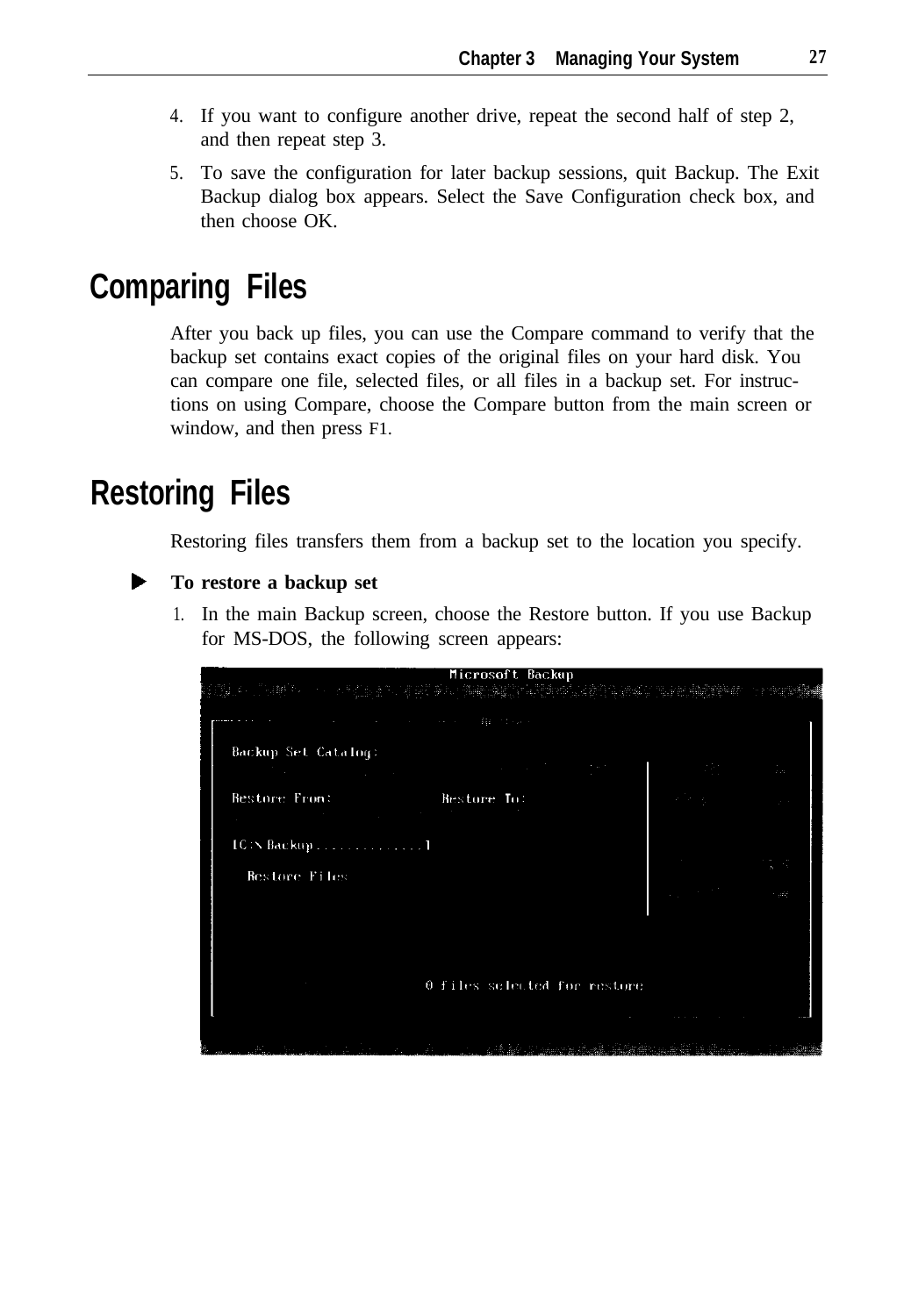Backup - DEFAULT.SET Eile Catalog Help m П  $\mathbf{u}$ **Backup Set Catalog:** CC21009A.FUL 107 9792 2.17PM Restore From: Restore <u>T</u>o: **Original Locations MS-DOS Path** Restore the selected files to C:\Backup the drives and directories where they were when **Restore Files:** originally backed up. O files (O bytes) selected for restore

If you use Backup for Windows, the following screen appears:

2. To specify the catalog that identifies the backup set you want to restore, open the Backup Set Catalog list box.

If you use Backup for MS-DOS, the Backup Set Catalog dialog box appears. Use the ARROW keys and the SPACEBAR to select the catalog you want to use, and then choose the Load button.

If you use Backup for Windows, a list of available catalogs appears. Select the catalog you want to use and then press TAB.

3. Open the Restore From list box.

If you use Backup for MS-DOS, the Restore From dialog box appears. Select the drive that contains the files you want to restore, and then choose OK. If you select MS-DOS Drive and Path, a text box appears in the main Restore screen. Type the path of the files you want to restore, and then press TAB.

If you use Backup for Windows, a list of drives appears. Select the drive that contains the files you want to restore, and then press TAB. If you select MS-DOS Path, a text box appears under the Restore From list box. Type the path of the files you want to restore, and then press TAB.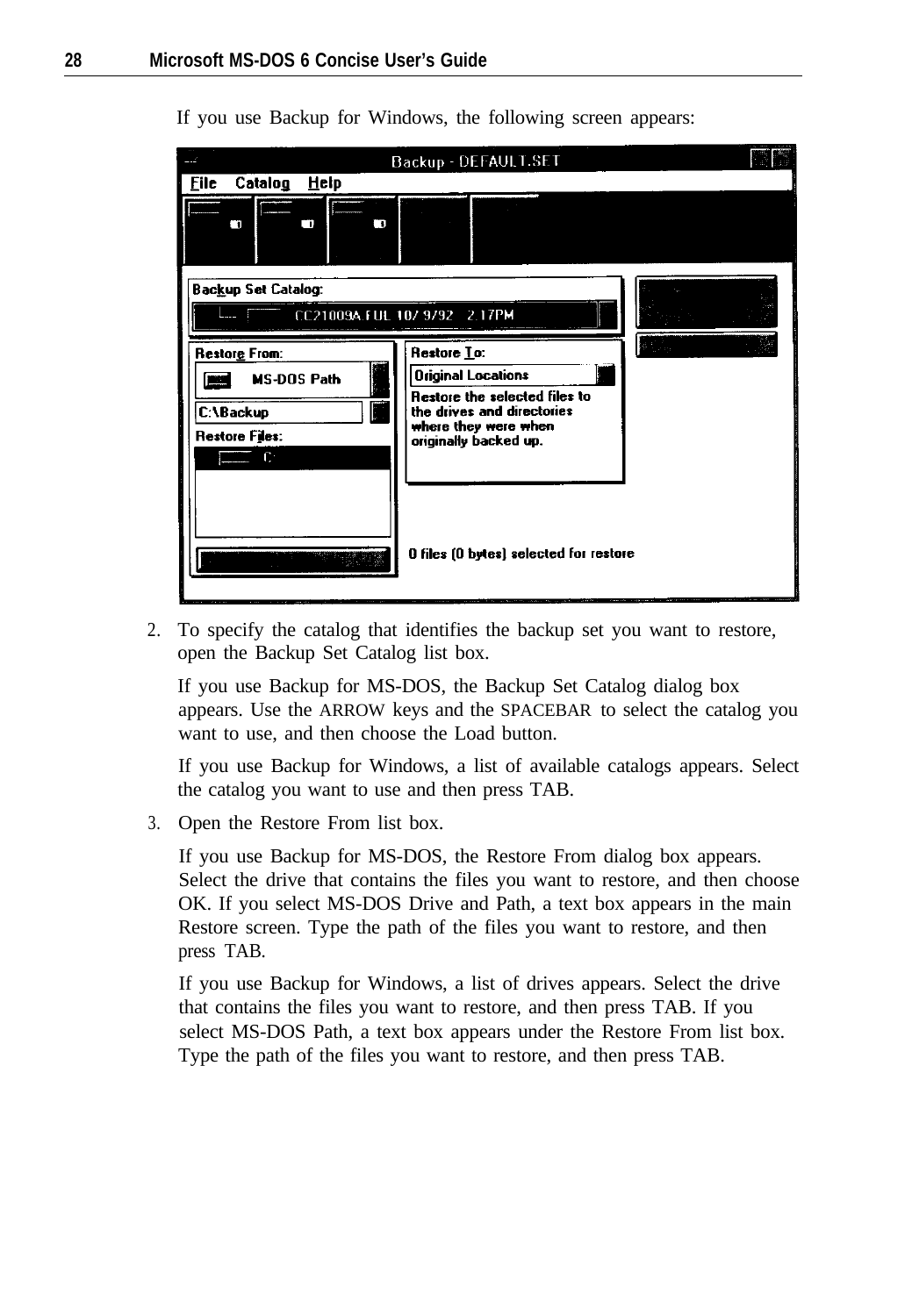4. In the Restore Files box, choose the drive that contains the files you want to restore.

If you want to restore all files on the drive, press the SPACEBAR. The words "All Files" appear next to the drive letter.

If you want to restore selected files on the drive, press ENTER. The Select Restore Files screen appears. Select the directory that contains the files you want to restore. Backup displays a list of the files that are in the directory you selected. Select a file you want to restore, and then press the SPACEBAR. Repeat this until you have selected all the files in the directory that you want to restore.

5. To specify the destination for the files you want to restore, open the Restore To list box.

If you use Backup for MS-DOS, the Restore To dialog box appears. Select the destination for the files you want to restore, and then choose OK.

If you use Backup for Windows, a list of locations appears. Select the destination for the files you want to restore, and then press TAB.

- 6. If you want to change Restore options, choose Options. Select or clear the options you want to change, and then choose OK.
- 7. To start restoring your files, choose Start Restore. Backup displays status information while it restores the files.

### **If the "DMA buffer size too small" Message Appears**

If you have installed Windows or the EMM386 device driver on your computer, Backup for MS-DOS may display the following message when you run the compatibility test or start a backup:

**DMA buffer size too small. You cannot back up, compare, or restore files until you increase the DMA buffer size.**

If you receive this message while you are running Backup for MS-DOS from within Windows, carry out the following procedure:

#### **To increase the size of the DMA buffer if you use Windows**

- 1. Open your SYSTEM.INI file, which is located in your Windows directory, by using any text editor.
- 2. Find the [386Enh] section of the file, and then add the following line:

#### **dmabuffersize=32**

- 3. Save the changes to your SYSTEM.INI file, and then quit the text editor.
- 4. If you are running Windows, quit Windows.
- 5. Restart Windows.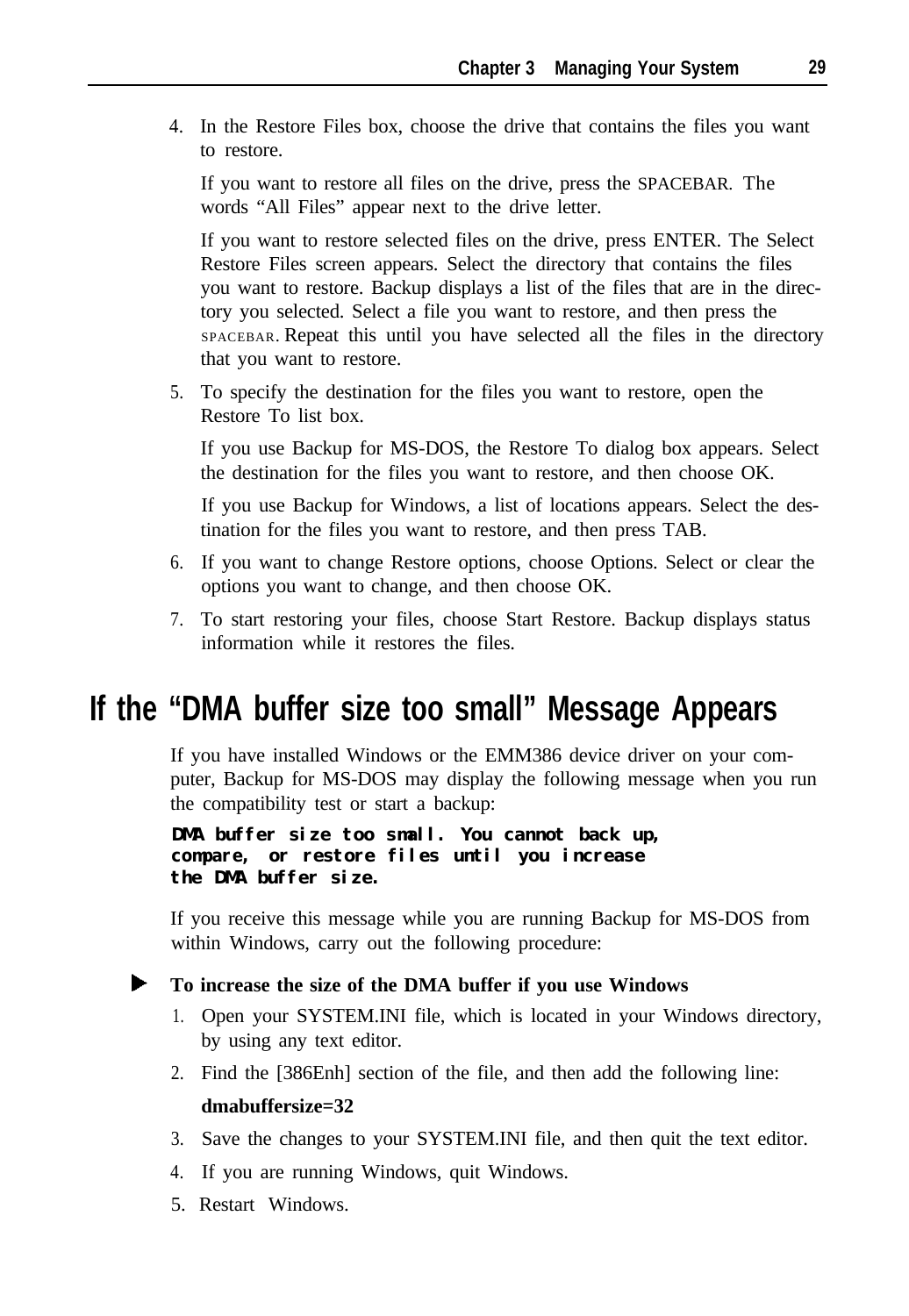# **Protecting Your Computer from Viruses**

Computer viruses are programs designed to replicate and spread, sometimes without indicating that they exist. Computer viruses can produce a variety of symptoms on your computer. In extreme cases, viruses can damage files and hard disks.

If a virus infects your computer, you might need a startup disk to restart your computer. It's important to make the disk before your computer is infected by a virus. To create a startup disk, carry out the following procedure.



#### **To create a startup disk**

- 1. Insert an unformatted floppy disk in drive A, and then type the following at the command prompt: **format a: /s**
- 2. Copy the Anti-Virus files to your startup disk by typing the following at the command prompt: **copy msav\*.\* a:**

The Anti-Virus files are located in the same directory as your MS-DOS files.

### **Anti-Virus Help**

Anti-Virus includes comprehensive help on dialog boxes, options, and tasks.

- **To get Help**
	- When an Anti-Virus screen, window, or dialog box appears, press F1.

### **Scanning for Viruses**

Anti-Virus protects your computer from viruses by scanning your computer's memory and disk drives.

#### **To scan for viruses using Anti-Virus for MS-DOS**

1. Type the following at the command prompt: **msav**

The Main Menu appears.

- 2. To scan the drive from which you started Anti-Virus, skip to step 5. To scan a different drive, proceed to step 3.
- 3. Choose the Select New Drive button. Drive letters appear in the upper-left area of your screen.
- 4. Select the drive you want to scan. Anti-Virus reads file information on the drive you selected.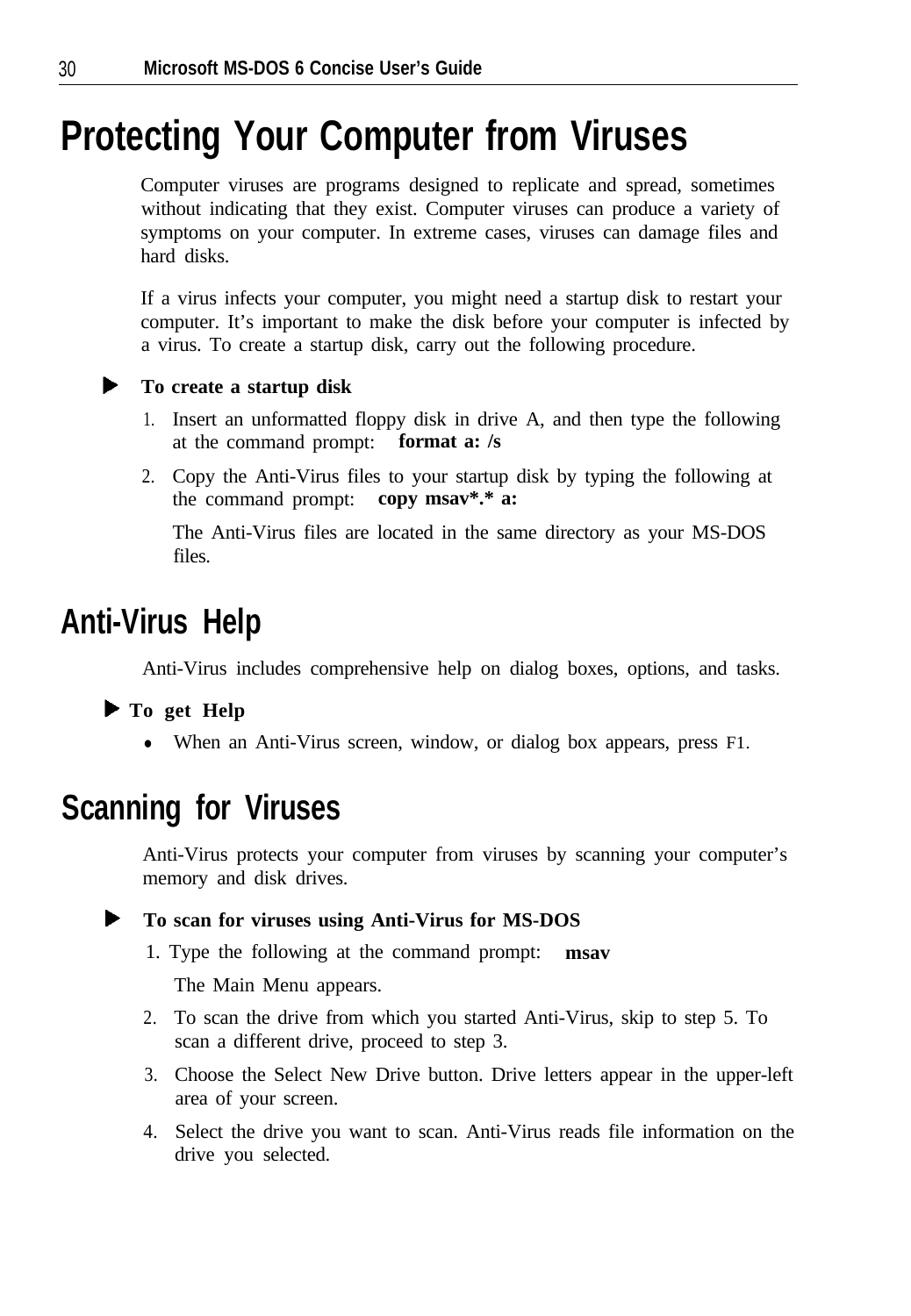- 5. To detect viruses and remove them from your computer, choose the Detect & Clean button. To detect viruses and have Anti-Virus prompt you if it finds one, choose the Detect button, and then choose the action you want to take.
- 6. A status screen appears after Anti-Virus has finished scanning your computer's memory and the drive you selected. Choose OK.

**To scan for viruses using Anti-Virus for Windows**

- 1. From the Microsoft Tools group, choose the Anti-Virus icon. Or, from the Tools menu in File Manager, choose Anti-Virus.
- 2. When the screen appears, choose the drive in the Drives box you want to scan by clicking it with your mouse or by selecting it with the arrow keys and then pressing the SPACEBAR. Anti-Virus reads file information on the drive you chose.
- 3. Repeat step 2 for each drive you want to scan.
- 4. To detect viruses and remove them from your computer, choose the Detect and Clean button. To detect viruses and have Anti-Virus prompt you if it finds one, choose Detect, and then choose the action you want to take.
- 5. When Anti-Virus completes scanning your computer's memory and the drives you selected, a status screen appears. Choose OK.

### **Automatically Scanning for Viruses**

If you are using Anti-Virus for MS-DOS, you can automatically scan your memory and disk drives for viruses each time you turn on your computer. If you are using Anti-Virus for Windows, you can automatically scan a drive you specify each time you start Anti-Virus.

**To scan automatically using Anti-Virus for MS-DOS**

• To specify that Anti-Virus should scan your computer's memory and drives each time you start your computer, add the following command to your AUTOEXEC.BAT file: **msav /p**

If you use network drives, use the following command to limit scanning to local drives: **msav /p /1**

If your AUTOEXEC.BAT file includes this command, Anti-Virus searches your computer's memory and local drives for viruses each time you start your computer.

#### **To specify a startup command for Anti-Virus for Windows**

- 1. From the Microsoft Tools group, select (but do not choose) the Anti-Virus icon.
- 2. From the Program Manager File menu, choose Properties. The Program Item Properties dialog box appears.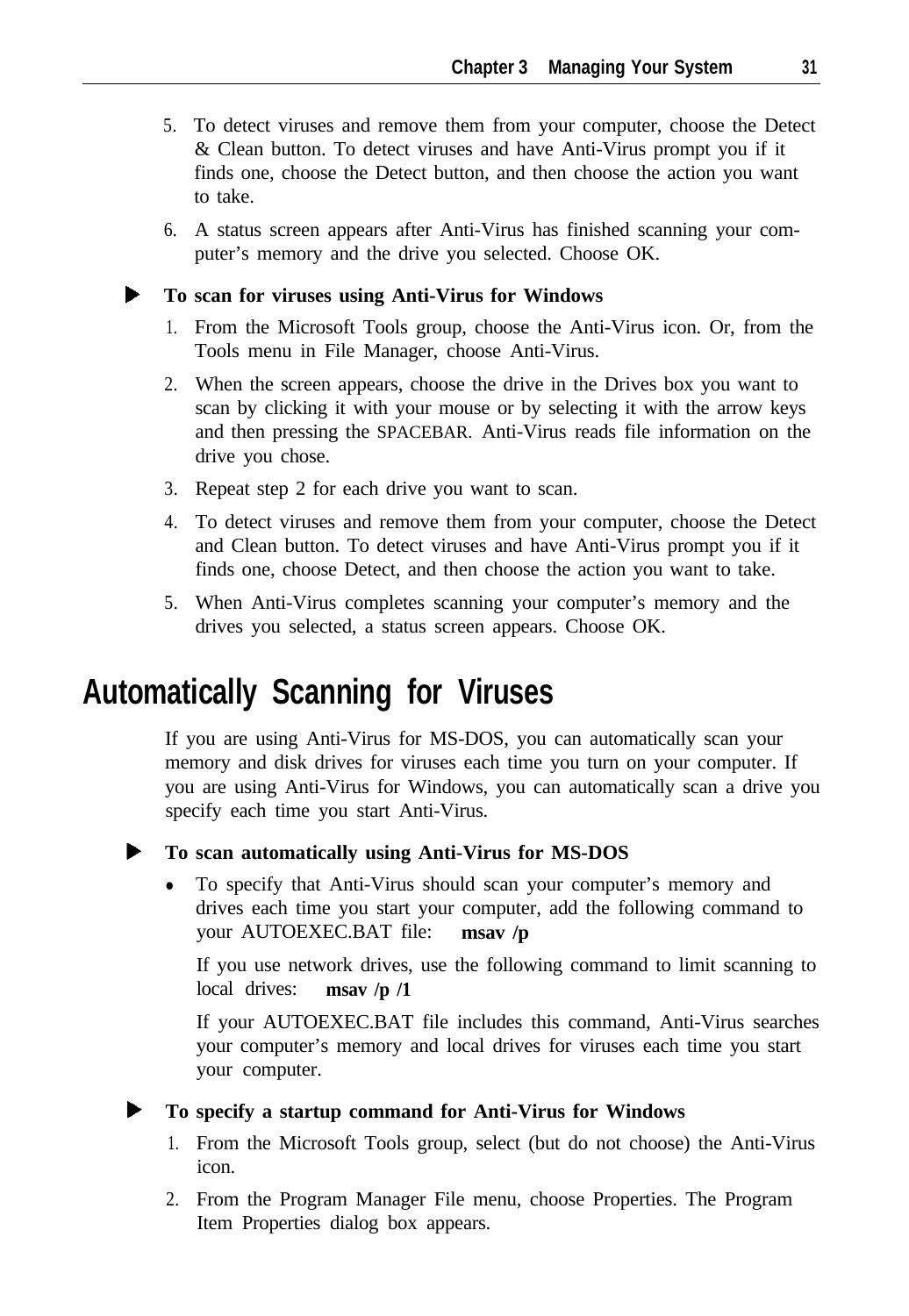3. In the Command Line box, specify the drive you want Anti-Virus to scan automatically. The drive letter should follow the MWAV.EXE command that is already in the Command Line box. For example, to specify that Anti-Virus should scan drive C, make sure the text in the Command Line box looks like the following: mwav . exe c :

4. Choose OK.

### **Setting Anti-Virus Options**

- 1. If you are using Anti-Virus for MS-DOS, choose the Options button from the Main Menu. If you are using Anti-Virus for Windows, choose the Set Options command from the Options menu. An Options dialog box appears.
- 2. Move to the check box you want to select or clear by pressing TAB.
- 3. To select or clear the box, press the SPACEBAR.
- 4. When you have finished setting options, choose OK.

## **Using VSafe**

VSafe is a memory-resident program that constantly monitors your computer for activity that may indicate a virus infection. If VSafe detects suspicious activity, it displays a warning message. VSafe requires 44K of memory.

#### **To start VSafe**

• Type the following at the command prompt: vsafe

This command loads VSafe into memory using default settings. You can load VSafe into memory every time you start your computer by adding the **vsafe** command to your AUTOEXEC.BAT file.

#### **To change VSafe options**

- 1. Press ALT+V. The VSafe Warning Options screen appears.
- 2. To turn an option on or off, press the number that corresponds to the option.
- 3. When you have finished specifying the options you want, press ESC. VSafe saves the options you specified.

#### **To unload VSafe from memory**

- 1. Press ALT+V. The VSafe Warning Options screen appears.
- 2. To unload VSafe from memory, press ALT+U. MS-DOS unloads VSafe from memory.

<sup>▶</sup> **To set Anti-Virus options**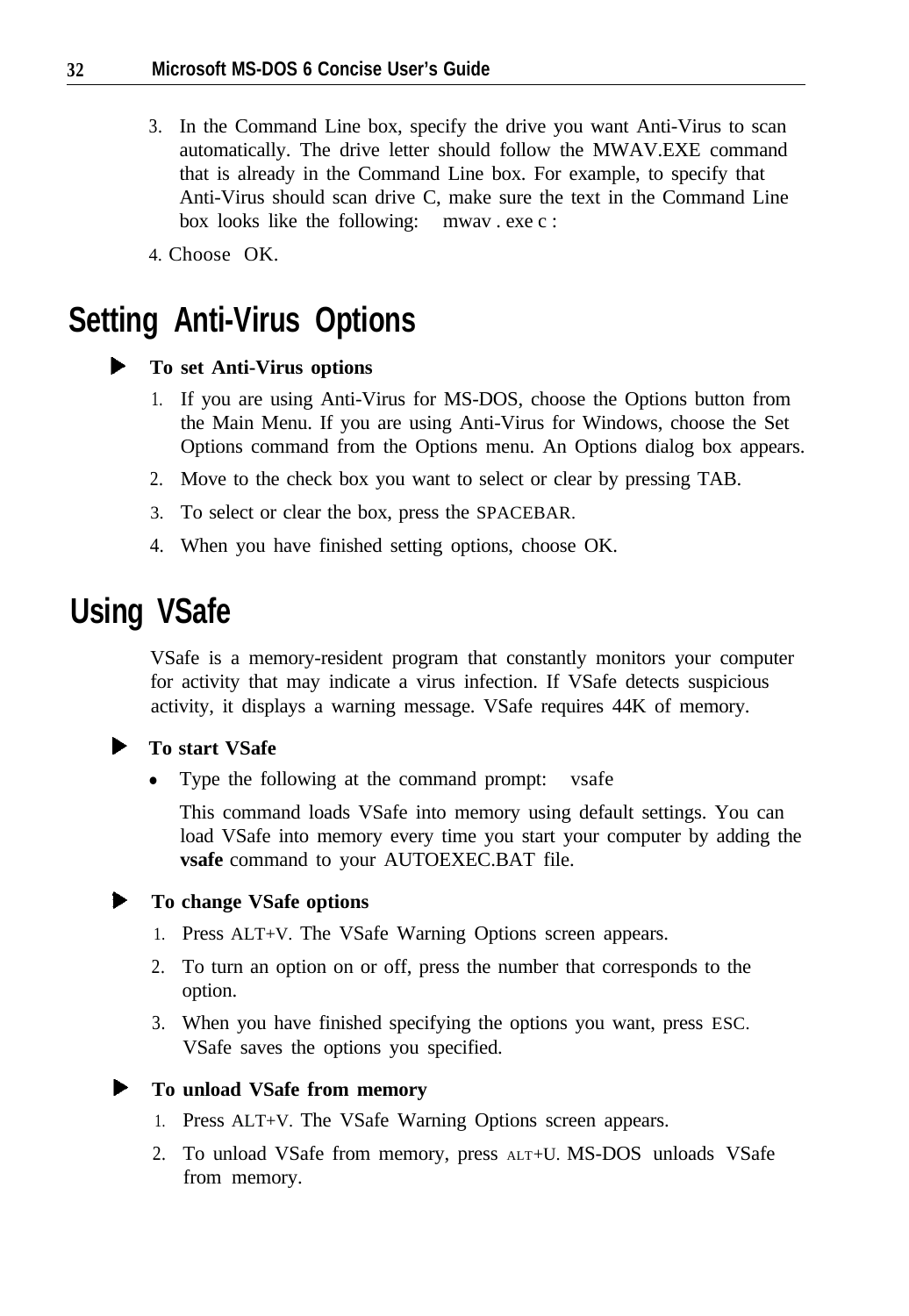#### **To set up VSafe and VSafe Manager for Windows**

- 1. From the File menu in Program Manager, choose Run.
- 2. In the Command Line text box, type **sysedit,** and then choose OK. The System Configuration Editor appears, with the following files open:

AUTOEXEC.BAT CONFIG.SYS WIN.INI SYSTEM.INI

▶

- 3. Add the following command to your AUTOEXEC.BAT file: **vsafe**
- 4. Add the following command to the **load=** line in the [Windows] section of your WIN.INI file: **mwavtsr.exe**
- 5. From the File menu, choose Exit, and then choose Yes to save your changes.
- 6. Quit Windows, and then restart your computer by pressing CTRL+ALT+DEL.

When you add the vsafe command to your AUTOEXEC.BAT file, you can include one or more switches that control how VSafe monitors your computer. For more information, type **help vsafe** at the command prompt.

If you use Windows 3.1, you can add VSafe Manager to the Startup group instead of adding the **mwavtsr.exe** command to the **load=** line in your WIN.INI file. To do this, carry out the following procedure.

#### **To add VSafe Manager to your Startup group if you use Windows 3.1**

- 1. Open the Startup group. Then from the File menu, choose New.
- 2. The New Program Object dialog box appears. Choose OK, and the Program Item Properties dialog box appears.
- 3. In the Description box, type **VSafe Manager.**
- 4. In the Command Line box, type **mwavtsr.exe,** and then choose OK.
- 5. Quit Windows, and then restart your computer by pressing CTRL+ALT+DEL.

**Caution** Do not run the MS-DOS 6 or Windows Setup program again unless you unload VSafe from memory.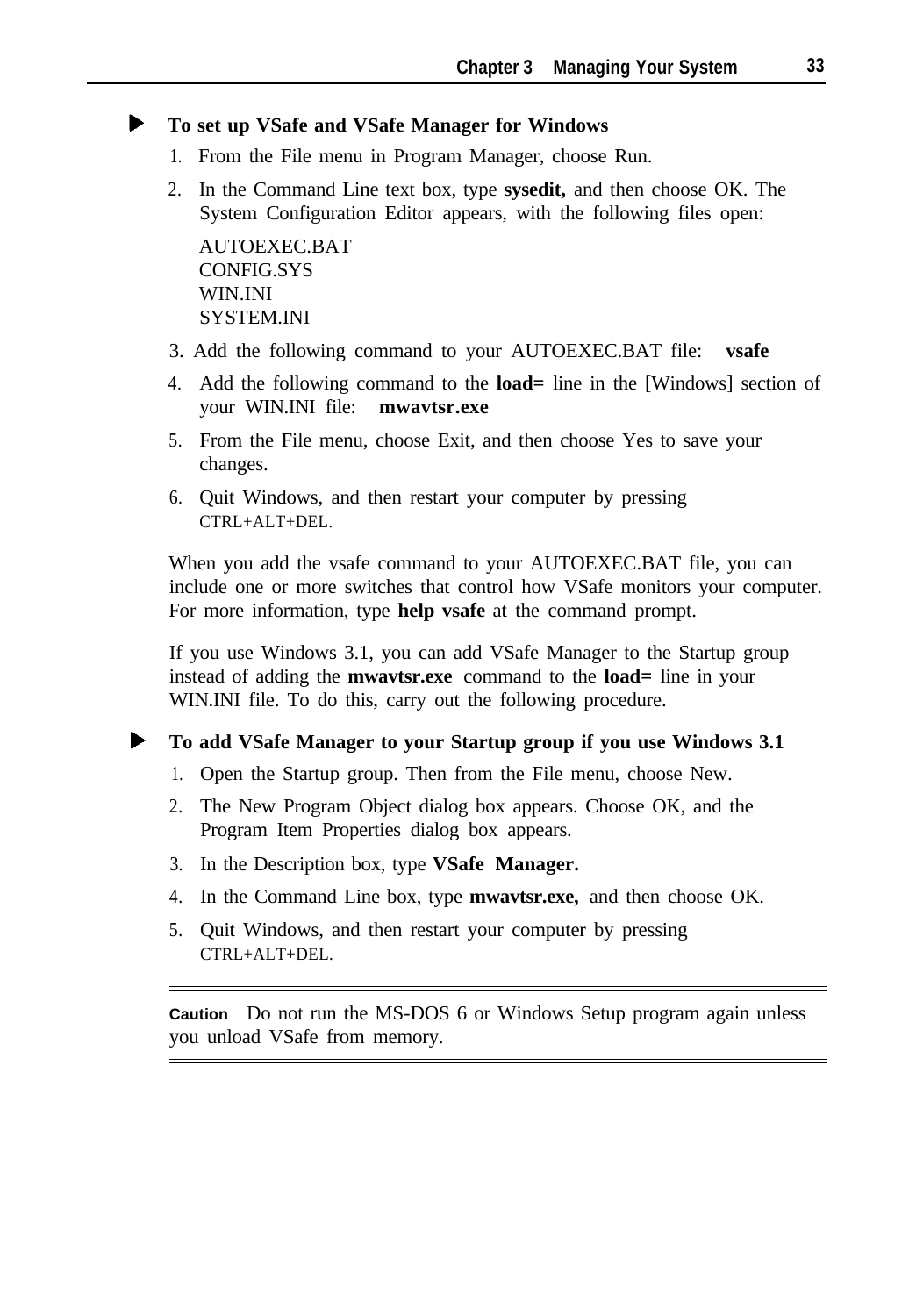## **Troubleshooting Anti-Virus**

#### **To reduce Anti-Virus messages after you upgrade software**

- 1. Use Anti-Virus to scan the manufacturer's disks before you install the software.
- 2. Write-protect the installation disks.
- 3. Install the software.
- 4. Scan the drive on which you installed the software. Doing so automatically updates Anti-Virus files.

#### **"Virus Found" Message**

If Anti-Virus for MS-DOS or Windows finds a virus, it displays a Virus Found dialog box.

When a Virus Found dialog box appears, you have the following options:

- <sup>n</sup> You can remove the virus from the file and restore the file to its original condition by choosing the Clean button. This minimizes the possibility of the virus infecting other files on your computer.
- <sup>n</sup> You can ignore the virus and continue scanning the remaining files by choosing the Continue button.
- <sup>n</sup> You can stop the scan and return to the Anti-Virus program by choosing the Stop button.
- <sup>n</sup> You can erase the infected file from your computer by choosing the Delete button.

#### **"Verify Error" Message**

If you selected the Verify Integrity and Prompt While Detect options, Anti-Virus alerts you when an executable file changes by displaying a dialog box The dialog box provides information about the executable file that changed.

Microsoft Anti-Virus displays information about the following: attribute (R-Read-Only, H-Hidden, S--System, A-Archive), time, date, and size, and checksum.

Anti-Virus offers you the following options:

- <sup>n</sup> If you know the change is legitimate, choose the Update button to avoid receiving this message during subsequent scans.
- <sup>n</sup> If the file size or checksum changed, choose the Delete button to delete the infected file.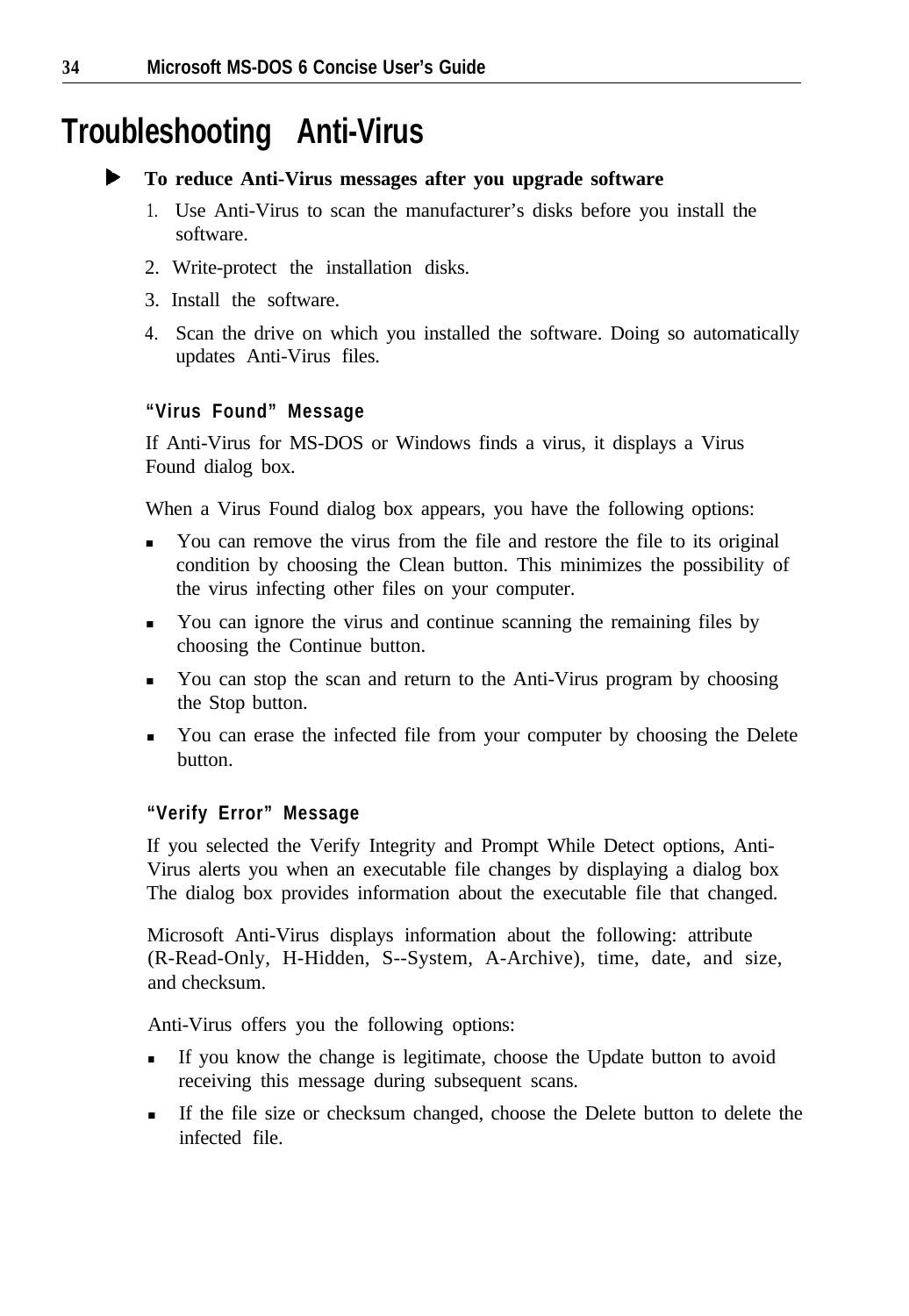- n If you know about the change but don't want to update Anti-Virus, choose the Continue button.
- n If you want to cancel the scan and return to the Anti-Virus screen, choose the Stop button.

#### **"File was destroyed by the virus" Message**

If a virus damaged or destroyed a file, Anti-Virus displays a dialog box. If a file is destroyed by a virus, you have the options:

- You can delete the infected file by choosing the Delete button.
- You can ignore the infected file and continue scanning for viruses by choosing the Continue button.
- You can stop the scanning process and return to the Anti-Virus screen by choosing the Stop button.

#### **"invalid Signature - Checksum does not match" Message**

If you receive this message, fill out and mail the coupon in the back of this guide.

#### **"Program is trying to modify system memory" Message**

If VSafe detects a program that is trying to modify your computer's memory without using standard MS-DOS calls for memory-resident programs, Anti-Virus displays this warning.

Modifying system memory in this way generally indicates that a virus is attempting to infect your computer. However, some network drivers may cause VSafe to display this message when they load.

▶

#### **If a program is modifying system memory**

- 1. If you know that a network driver is being loaded alter VSafe was loaded, choose the Continue button. If you do not know what may be causing the memory modification, choose the Stop button.
- 2. Run Anti-Virus to check for viruses.

### **"Program is trying to stay resident in memory" Message**

If you have selected the Resident option in VSafe and VSafe detects another program trying to load into memory, VSafe displays this warning.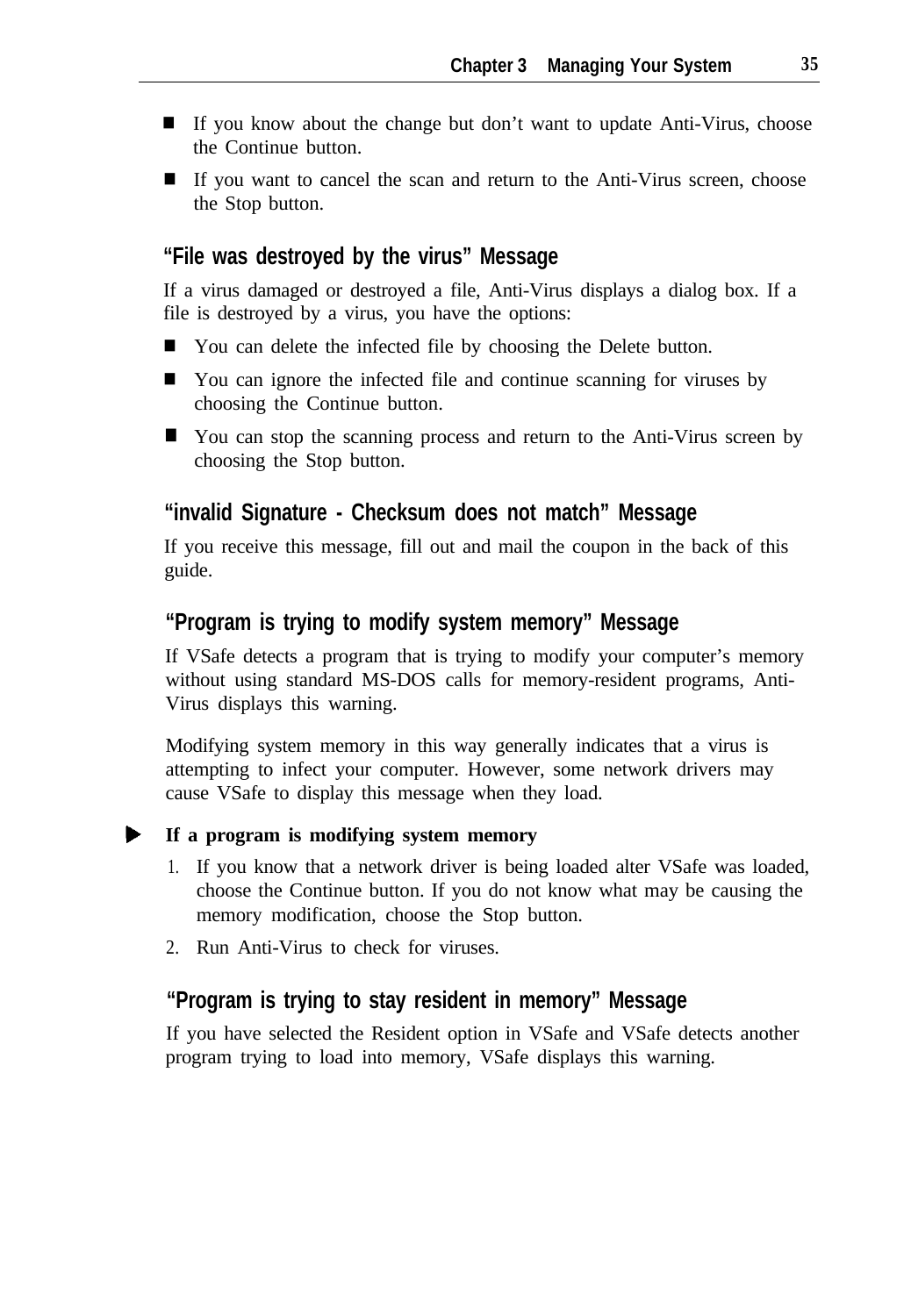#### **If a program tries to stay resident in memory**

- 1. If you are aware that a memory-resident program is being loaded into memory after VSafe was loaded, choose the Continue button. If you do not think a memory-resident program should be loading into memory, choose the Stop button.
- 2. Run Anti-Virus to check for viruses.

#### **"Program is trying to write to disk" Message**

If you select the General Write Protect option in VSafe and a program tries to write to a disk, VSafe displays this warning.

#### **If a program tries to write to a disk**

- 1. If you expected the program to write to a disk, choose the Continue button. If you do not think a program should be writing to a disk, choose the Stop button.
- 2. Run Anti-Virus to ensure that the program trying to write to the disk is not infected.

#### **"Resident programs were loaded after VSafe" Message**

If one or more memory-resident programs were loaded after VSafe and you try to remove VSafe from memory, this message appears.

▶.

#### **To remove other memory-resident programs from memory**

- 1. Choose the Stop button to leave VSafe resident in memory.
- 2. If possible, remove other memory-resident programs from memory in reverse order of their installation.
- 3. Remove VSafe from memory.
- 4. If you can't remove a program from memory, disable the command in your AUTOEXEC.BAT file that loads the program. Then, restart your computer by pressing CTRL+ALT+DEL.

#### **"Since a virus was detected..." Message**

When you quit Anti-Virus after it has detected a virus, a warning appears.

#### **To quit Anti-Virus after a virus is detected**

• When Anti-Virus displays this warning message, choose the Reboot button to restart your system.

#### **"The xxxxxx virus is known to infect DATA files..." Message**

If you have not selected the Check All Files option and Anti-Virus detects a virus, a warning message appears.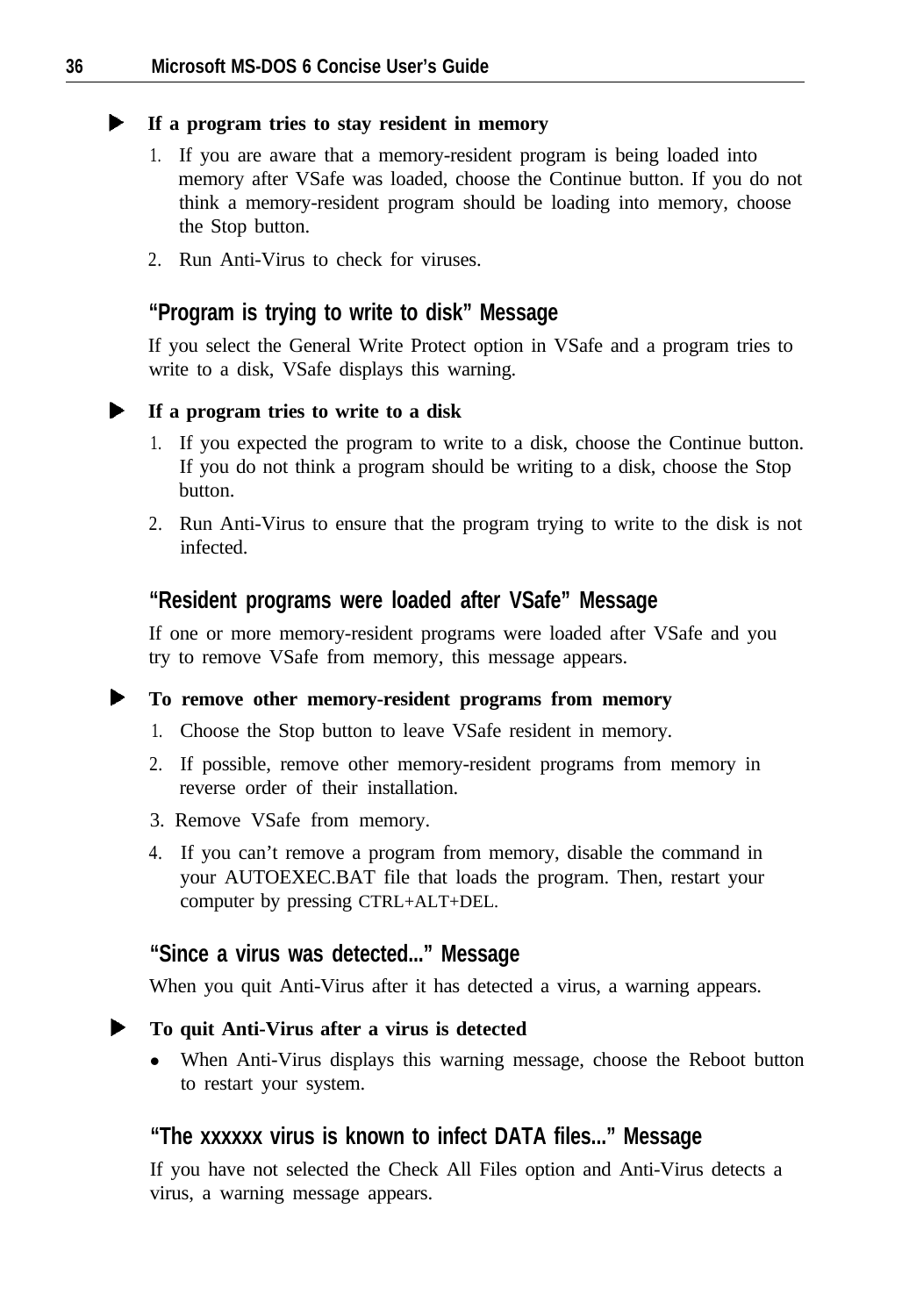### **Miscellaneous Problems**

**A program doesn't run correctly after a virus has been removed**

#### **To restore a file that doesn't run after a virus is removed**

- 1. Delete the program file from your computer.
- 2. Restore a non-infected backup copy of the program file to your computer or install a new file that you've obtained from your software vendor.

### **Windows does not start**

Windows may not start if system files are infected. To detect and remove viruses from Windows system files, run Anti-Virus for MS-DOS.

### **Pressing ALT+V does not display the VSafe Warning Options screen**

The ALT+V key combination works only if you are using Anti-Virus for MS-DOS and VSafe has been loaded into memory. If these conditions are met and you still cannot use the ALT+V key combination, another memory-resident program is probably using it. You can change the key combination that VSafe uses by specifying the **/a** switch **and** the letter you want to use with the ALT key after the **vsafe** command.

### **Your computer stops responding when you are using Anti-Virus**

If the directory structure on your hard disk is damaged, your computer may stop responding when you use Anti-Virus.

#### ▶ **To repair the directory structure of your hard disk**

- 1. Quit Anti-Virus. If you cannot quit, restart your computer by pressing CTRL+ALT+DEL.
- 2. To repair the directory structure, type the following at the command prompt: **chkdsk /f**
- 3. Run Anti-Virus again.

# **Using SMARTDrive**

SMARTDrive reserves an area in extended memory in which it stores information that it reads from your hard disk. An application can access this information in memory faster than it can access the same information on a hard disk. If your computer can use SMARTDrive, MS-DOS Setup adds the **smartdrv** command to your AUTOEXEC.BAT file when you install MS-DOS.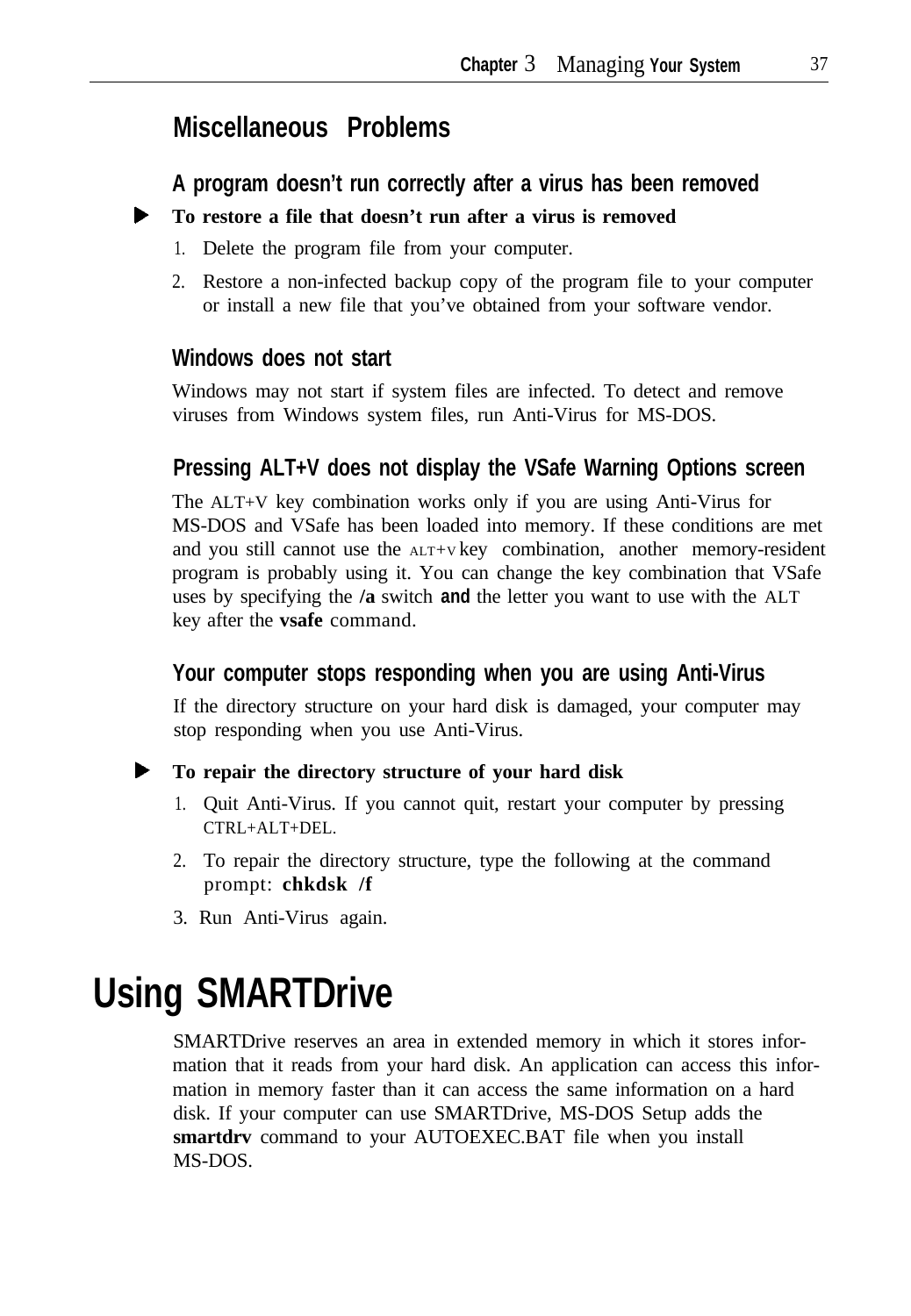## **Using the Defragmenter**

Over time, as programs read from and write to your hard disk, information that is stored on the disk can become fragmented. It takes much longer for your computer to read and write fragmented files than it does to read and write unfragmented files.

▶

#### **To defragment the files on your hard disk**

- 1. Quit all programs that are running, including Windows. You cannot run the Defragmenter from an MS-DOS prompt within Windows.
- 2. Check for lost allocation units on your hard disk by typing the following at the command prompt: **chkdsk /f**

If MS-DOS detects lost allocation units, a prompt similar to the following appears:

#### **10 lost allocation units found in 3 chains. Convert lost chains to files?**

Press *x* to save the information in the lost allocation units.

3. Start the Defragmenter by typing the following at the command prompt: **defrag**

#### The Defragmenter displays a list of the disk drives on your computer.

- 4. To select the drive you want to defragment, use the UP ARROW or DOWN ARROW key and then press ENTER. The Defragmenter analyzes the data on that drive and recommends a defragmentation option.
- 5. To begin defragmentation, press ENTER.

If you want to change defragmentation settings or want more information about the current defragmentation settings before you begin, press TAB to select the Configure button, and then press ENTER. The Optimize menu appears.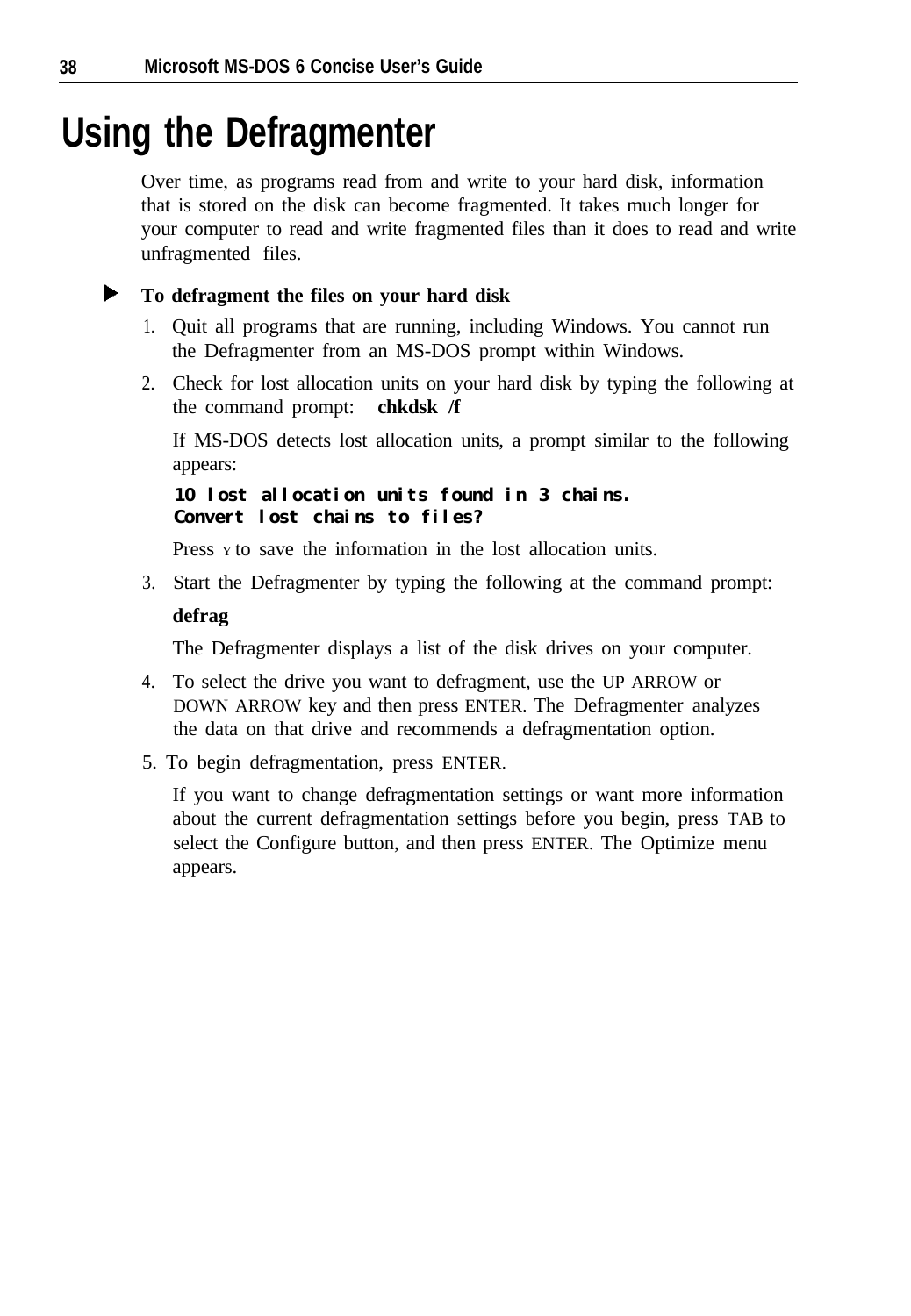## **Recovering Deleted Files**

Undelete includes two undelete programs: Undelete for MS-DOS and Undelete for Windows.

### **Configuring Delete Protection**

Undelete offers three levels of protection: Delete Sentry, Delete Tracker, and standard. Of these, Delete Sentry provides the highest level of protection. It requires a small amount of memory and disk space. Delete Tracker, the next level of protection, requires the same amount of memory, but minimal disk space. The lowest level of protection, standard, requires neither memory nor disk space, but still makes it possible to recover many deleted files. By default, MS-DOS 6 configures your computer for the standard level of delete protection.

#### **To choose a level of delete protection using Undelete for MS-DOS**

<sup>l</sup> To choose the Delete Sentry level of protection on your current drive, type the following at the command prompt: **undelete /s**

To choose the Delete Tracker level of protection, include the /t switch and the drive you want to protect with the **undelete** command.

**To choose a level of delete protection using Undelete for Windows**

- 1. Start Undelete for Windows by choosing the Undelete icon from the Microsoft Tools group in Program Manager, or choose the Undelete command from the File menu in File Manager.
- 2. From the Options menu in Undelete, choose Configure Delete Protection. The Configure Delete Protection dialog box appears. Select a delete protection method, and then choose OK.
- 3. If you choose Delete Sentry, a dialog box appears. Choose the Drives button. Select the drive(s) you want to protect, and then choose OK. When you finish changing options, choose OK.

If you choose Delete Tracker, select the drives you want to protect, and then choose OK.

The Update AUTOEXEC.BAT dialog box appears.

4. To implement the Delete Protection method you selected, choose OK.

Before the method you selected can take effect, you must quit Windows and restart your computer by pressing CTRL+ALT+DEL.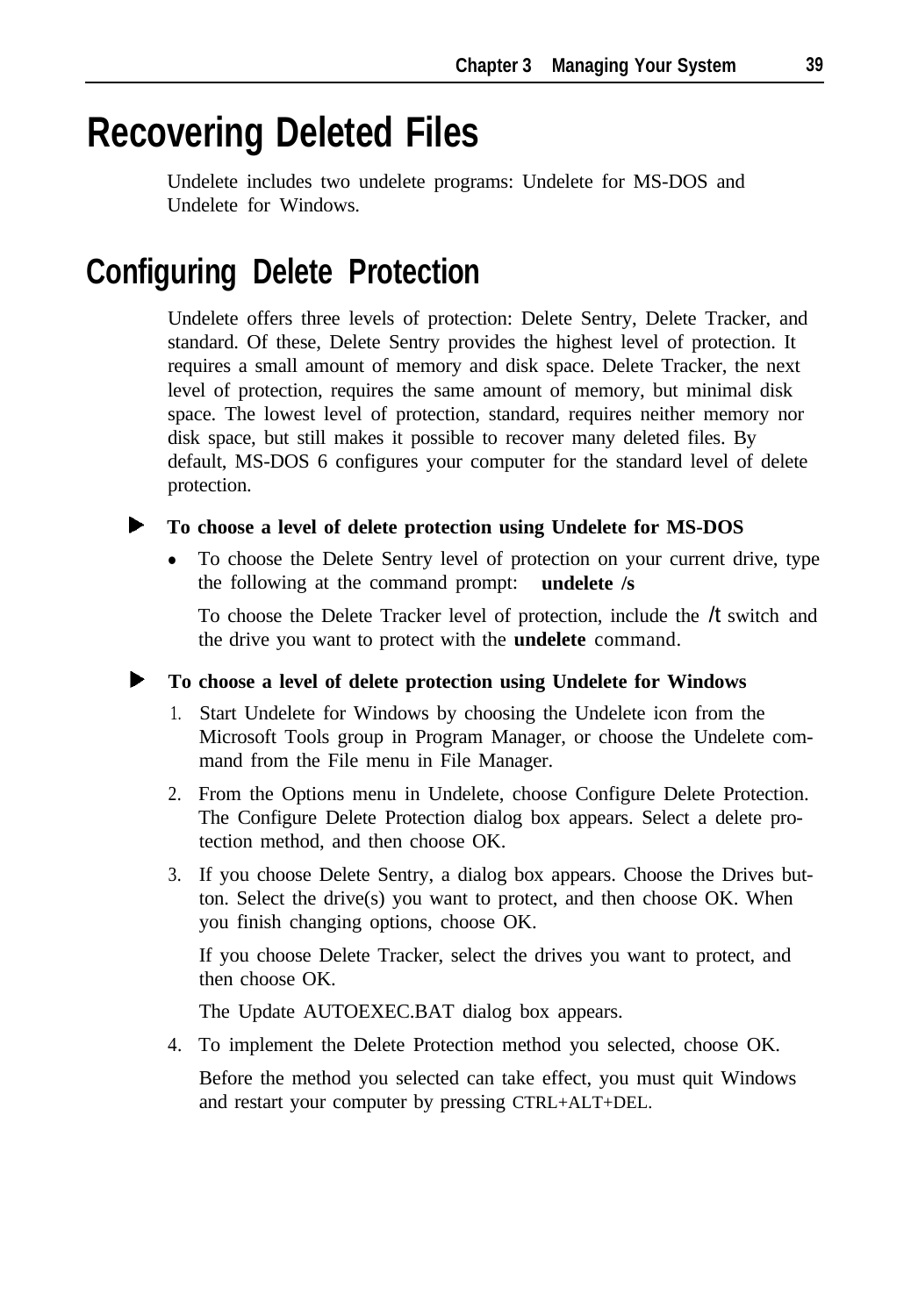### **Undelete for Windows**

The successful recovery of deleted files depends on their condition. Files can be in perfect, excellent, good, or fair condition.

| This condition | Indicates that the file                                                                                                        |  |
|----------------|--------------------------------------------------------------------------------------------------------------------------------|--|
| Perfect        | Was protected by the Delete Sentry method of delete<br>protection and can be recovered without difficulty.                     |  |
| Excellent      | Was protected by the Delete Tracker method of<br>delete protection. This file may be partially over-<br>written by other data. |  |
| Good           | Is fragmented on the disk. Some of the data in this<br>file may be lost.                                                       |  |
| Poor           | Cannot be recovered by using Undelete for Windows.<br>You might be able to recover some data by using<br>Undelete for MS-DOS.  |  |
| Destroyed      | Cannot be recovered.                                                                                                           |  |

#### **To recover a file**

- 1. Start Undelete by choosing the Undelete icon from the Microsoft Tools group in Program Manager, or choose the Undelete command from the File menu in File Manager.
- 2. If the file you want to recover does not appear in the list displayed on the screen, choose the Drive/Dir button. Then choose the drive and directory that contained the deleted file.

The Undelete screen displays files that were deleted from the directory you chose. If the condition of the file you want to recover is Excellent or Perfect, you can easily recover it.

If the file is in Good condition, see the following section, "Recovering a File in Good Condition," before carrying out the rest of this procedure.

If the file is in Poor condition, you cannot recover it by using Undelete for Windows. However, you might be able to recover some of the data in the file by using Undelete for MS-DOS.

If the file is in Destroyed condition, you cannot recover it.

- 3. Select the file you want to recover, and choose Undelete.
- 4. If the first letter of the deleted file is a question mark (?), Undelete displays a dialog box prompting you to substitute the correct letter for the question mark. If this dialog box appears, type the missing letter, and then choose OK. The file is listed as Recovered in the Undelete screen.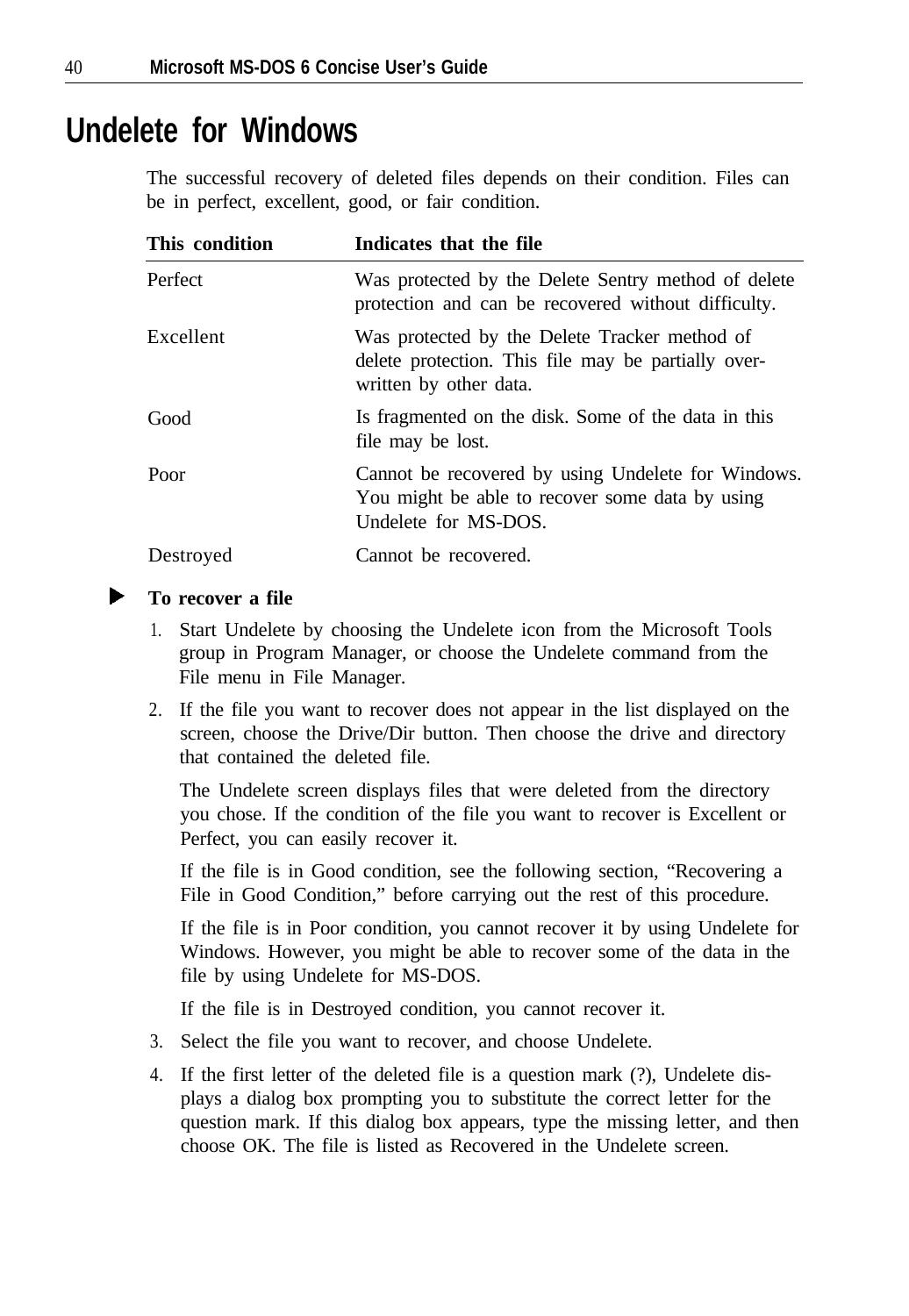#### **To recover a file in Good condition**

- 1. From the Microsoft Tools group, choose the Undelete icon. The main Undelete screen appears.
- 2. To select the directory from which you want to recover a deleted file, choose the Drive/Dir button. Select the directory you want by using the arrow keys, and then choose OK.
- 3. Select the file you want to recover, and then choose Undelete To from the File menu. The Undelete To dialog box appears.
- 4. Select the drive and directory to which you want to recover the file, and then choose OK.

#### **To recover a directory**

- 1. Start Undelete by choosing the Undelete icon from the Microsoft Tools group in Program Manager, or choose the Undelete command from the File menu in File Manager.
- 2. If Undelete does not list the directory you want to recover, choose the Drive/Dir button. Then choose the drive and directory that contained the directory you want to recover. The deleted directory appears with its file size listed as dir.
- 3. Select the directory you want to recover, and then choose the Undelete button. If Undelete can find all the parts of the directory, the directory is recovered and appears as Recovered in the Undelete window.
- 4. If the directory contains the group of files you want to recover, choose the Add button. If not, choose Skip. Undelete displays another group of files
- 5. Repeat step 4 until you have identified all the groups of files contained in the deleted directory. Then choose Undelete. The directory is recovered and is listed as Recovered in the Undelete screen.

If you cannot find deleted files by using the Change Drive and Directory dialog box, you can search for them by choosing the Find button.

When you select the Delete Sentry method of delete protection, you can specify how many days to save deleted files and a maximum percentage of disk space to allow for Delete Sentry's hidden directory. Delete Sentry files are purged automatically when these limits are reached or when the disk space they occupy is needed by MS-DOS.

When Delete Sentry purges files, it removes the oldest deleted files first. You can also purge deleted files yourself by using Undelete. Purging deleted files creates more room for protecting files, especially when disk space is at a premium.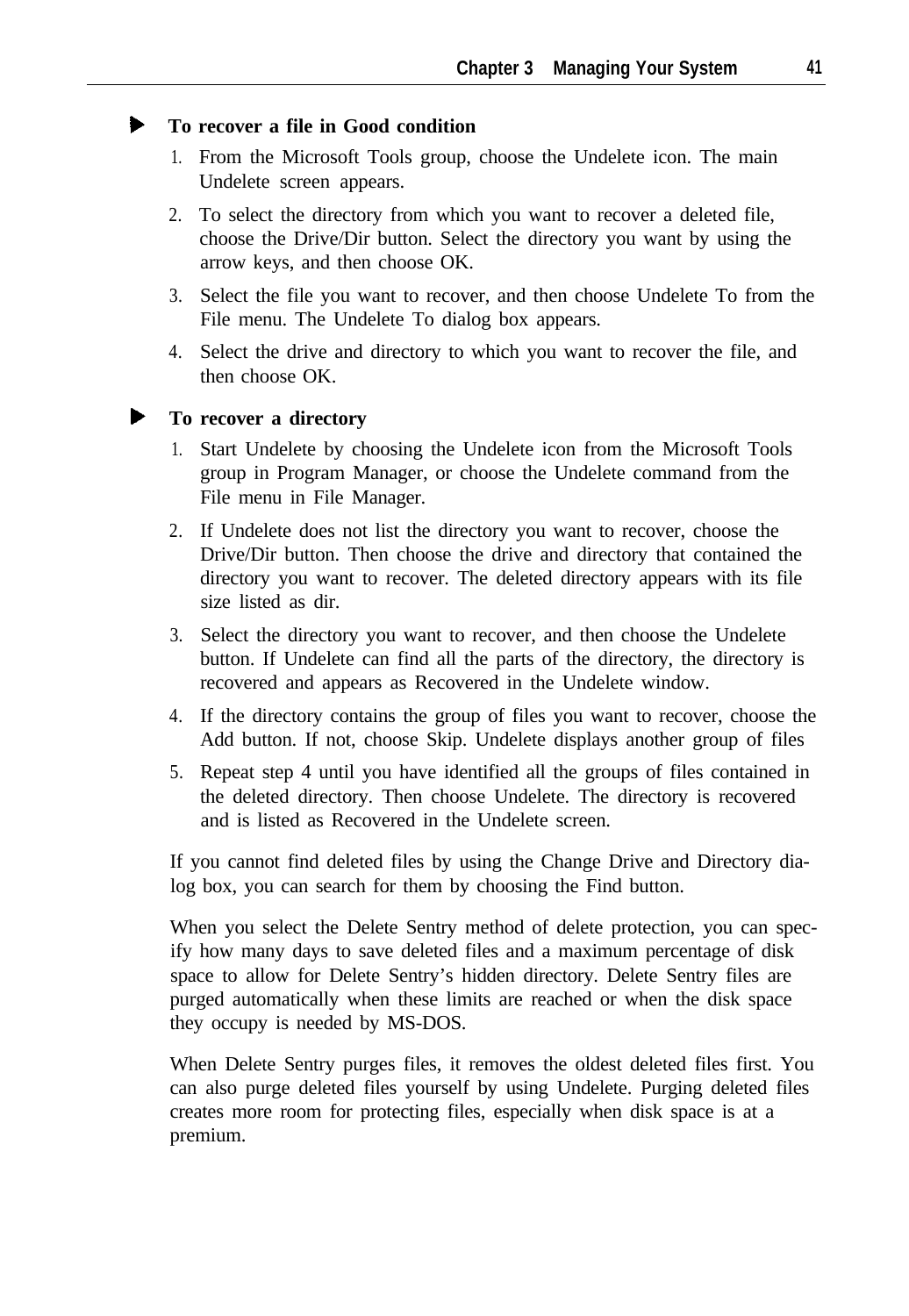#### ▶ **To purge files protected by Delete Sentry**

- I. From the Microsoft Tools group, choose the Undelete icon. The main Undelete screen appears.
- 2. To select the directory from which you want to purge files, choose the Drive/Dir button. Select the directory you want by using the arrow keys, and then choose OK.
- 3. In the Undelete screen, select the files you want to purge. Files protected by Delete Sentry are in Perfect condition.
- 4. From the File menu, choose Purge Delete Sentry File. A dialog box appears, prompting you to confirm the deletion.
- 5. Choose OK. The selected files disappear from the Undelete screen.

### **Undelete for MS-DOS**

#### $\blacktriangleright$  To recover files

- 1. Make the directory that contained the deleted files current. For example, if the deleted files were in the DOS directory, type the following at the command prompt: **cd \dos**
- 2. To recover the files, type the following at the command prompt:

#### **undelete**

3. One by one, MS-DOS lists the deleted files it has found and prompts you to specify whether it should recover them. To recover a file, Press Y. MS-DOS may also prompt you to type the initial letter of a filename.

### **Using Advanced Undelete Methods**

For information about using advanced methods of recovering files or about using **undelete** syntax, type the following at the command prompt:

#### **help undelete**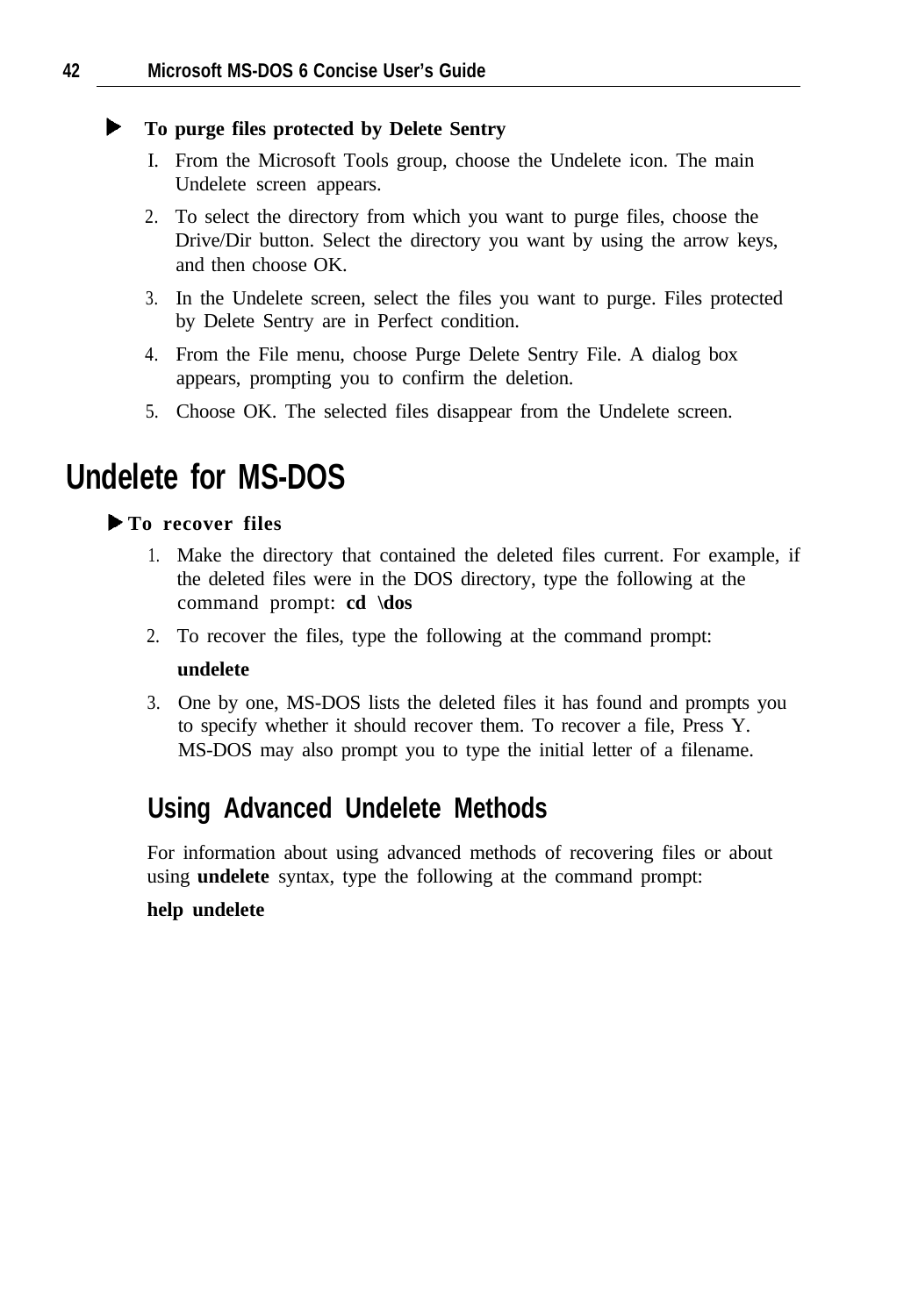# CHAPTER 4 **Configuring Your System**

Most of your system's configuration information is stored in two files located in the root directory of your startup disk:

- n Your CONFIG.SYS file is a text file containing commands that configure your computer's hardware components (memory, keyboard, mouse, printer, and so on). When MS-DOS starts, it carries out the commands in your CONFIG.SYS file first.
- Your AUTOEXEC.BAT file is a batch program that MS-DOS runs immediately after carrying out the commands in your CONFIG.SYS file. Your AUTOEXEC.BAT file contains the commands you want carried out when you start your system.

MS-DOS carries out the commands in both your CONFIG.SYS and AUTOEXEC.BAT files each time you start your computer. You can instruct MS-DOS to bypass the commands in these files if you need to.

When you install MS-DOS 6, MS-DOS Setup creates a basic system configuration that works for most computers. However, you might want to change this configuration. The rest of this chapter explains how to configure your system by using commands in your CONFIG.SYS and AUTOEXEC.BAT files.

# **Setting Your System's Startup Files**

When you start your computer, MS-DOS first carries out the commands in your CONFIG.SYS file, and then carries out the commands in your AUTOEXEC.BAT file. These files are located in the root directory of your startup disk (usually drive C). You can edit your CONFIG.SYS file and AUTOEXEC.BAT as needed to add and change commands that configure your system.

## **Editing Your CONFIG.SYS and AUTOEXEC.BAT Files**

To edit your CONFIG.SYS or AUTOEXEC.BAT file, use a text editor that saves files as unformatted (ASCII) text (for example, MS-DOS Editor).

MS-DOS reads your CONFIG.SYS and AUTOEXEC.BAT files only when you start your computer. Therefore, any time you change these files, you must restart your computer for your changes to take effect.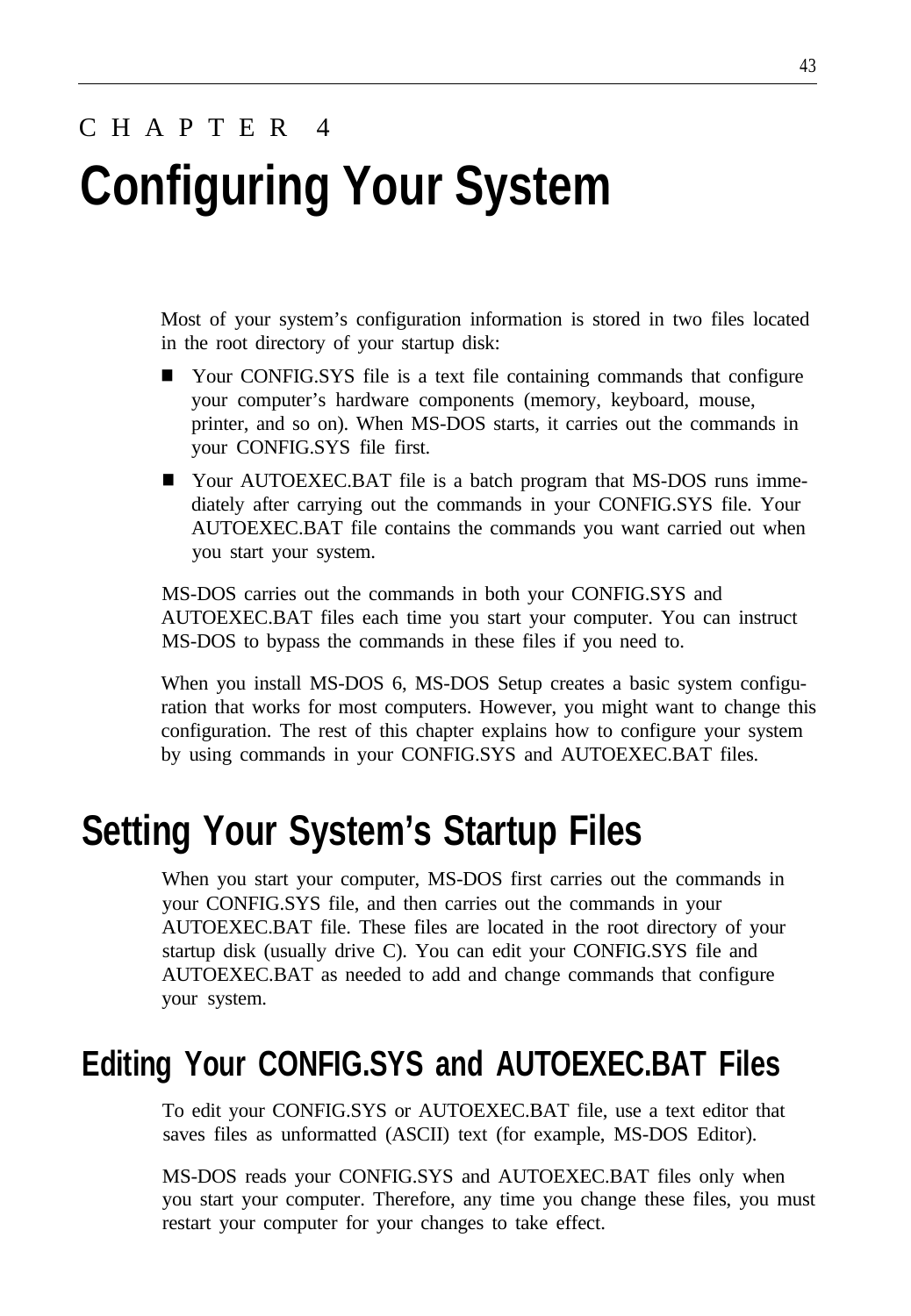#### **To make changes to your CONFIG.SYS or AUTOEXEC.BAT file**

- 1. Create a startup disk by inserting an unformatted floppy disk in drive A and then typing the following at the command prompt: **format a: /s**
- 2. Copy your CONFIG.SYS and AUTOEXEC.BAT files to the startup disk you just created by typing the following at the command prompt:

**copy c:\config.sys a: copy c:\autoexec.bat a:**

- 3. Use a text editor such as MS-DOS Editor to open the CONFIG.SYS or AUTOEXEC.BAT file. To use MS-DOS Editor, type **edit** followed by the file name at the command prompt.
- 4. Add or change CONFIG.SYS or AUTOEXEC.BAT commands as necessary. Each command must begin on a separate line.
- 5. When you finish editing your CONFIG.SYS or AUTOEXEC.BAT file, save your changes and quit the text editor.
- 6. Remove any disks from your floppy disk drives, and then restart your computer by pressing CTRL+ALT+DEL.

**Note** The settings in your CONFIG.SYS and AUTOEXEC.BAT files control basic components of your system. If the changes you made were incorrect, your system might be unable to start correctly. If this happens, insert the startup disk you created in drive A and press CTRL+ALT+DEL.

### **CONFIG.SYS Commands**

The commands in your CONFIG.SYS file load special programs or determine how your hardware should work. A typical CONFIG.SYS file contains some, but not all, of these commands. The following table briefly describes the purpose of each CONFIG.SYS command. For more information, type **help** followed by the command name at the command prompt.

| <b>Command</b> | <b>Purpose</b>                                                                                                            |  |
|----------------|---------------------------------------------------------------------------------------------------------------------------|--|
| break          | Specifies whether MS-DOS should check periodically for<br>the CTRL+C or CTRL+BREAK key combination.                       |  |
| buffers        | Specifies how much memory MS-DOS reserves for trans-<br>ferring information to and from disks.                            |  |
| country        | Sets the language conventions for your system,                                                                            |  |
| device         | Loads an installable device driver-a program that con-<br>trols a hardware component, such as a mouse or memory<br>board. |  |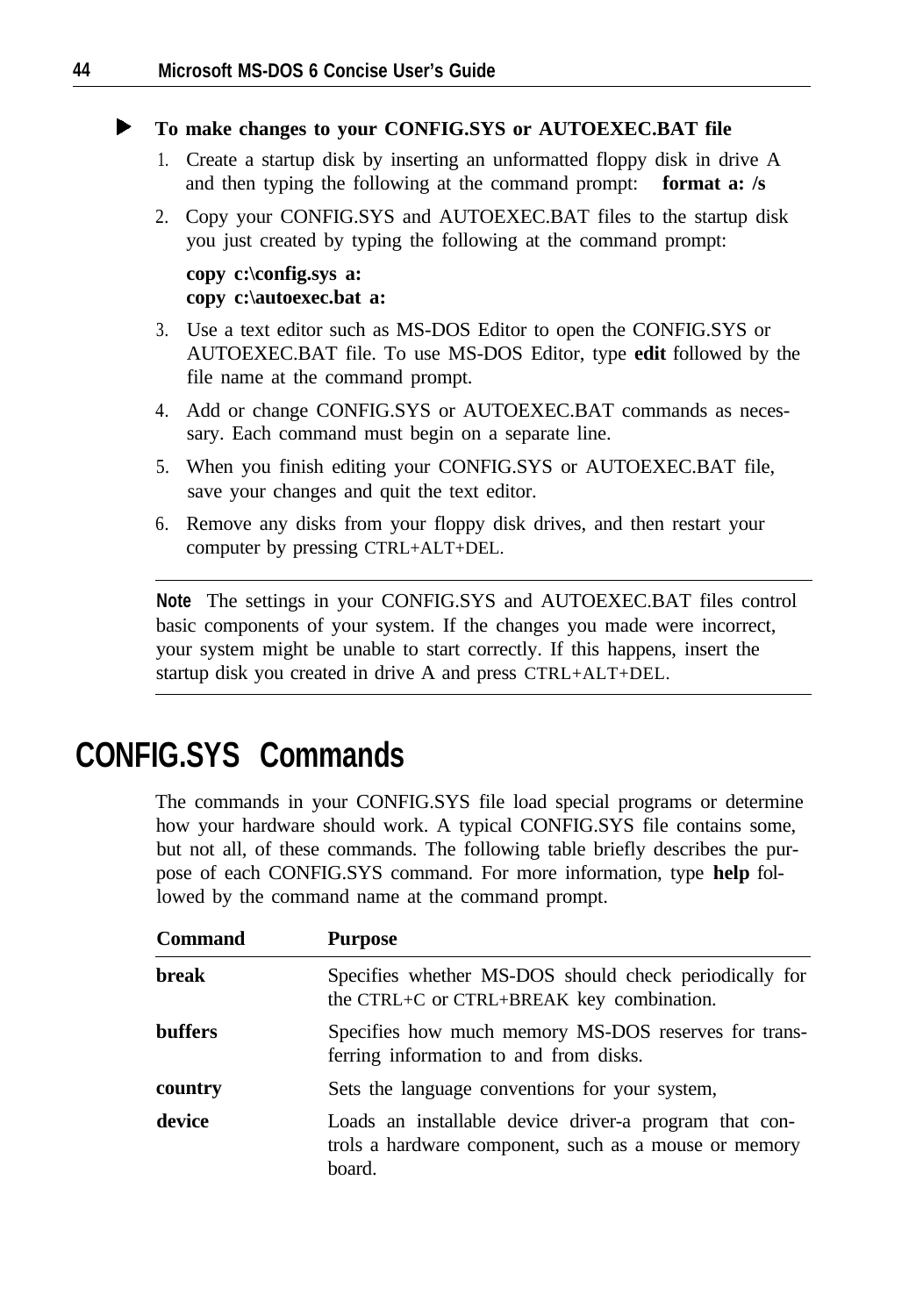| <b>Command</b> | <b>Purpose</b>                                                                                                                       |  |
|----------------|--------------------------------------------------------------------------------------------------------------------------------------|--|
| devicehigh     | Loads an installable device driver into upper memory.                                                                                |  |
| dos            | Specifies whether MS-DOS will use the high memory<br>area (HMA) and whether it will provide access to upper<br>memory blocks (UMBs). |  |
| drivparm       | Sets the characteristics of a disk drive                                                                                             |  |
| files          | Specifies how many files can be open at a time.                                                                                      |  |
| install        | Loads a memory-resident program (also called a<br>terminate-and-stay-resident program, or TSR).                                      |  |
| lastdrive      | Sets the number of valid drive letters.                                                                                              |  |
| numlock        | Specifies whether the NUM LOCK setting of the numeric<br>keypad is initially on or off.                                              |  |
| rem or;        | Indicates that the text that follows is a descriptive remark,<br>not a command.                                                      |  |
| set            | Sets the value of environment variables such as PROMPT<br>or TEMP.                                                                   |  |
| shell          | Configures COMMAND.COM or specifies that a com-<br>mand interpreter other than COMMAND.COM should be<br>used.                        |  |
| stacks         | Specifies how much memory to reserve for processing<br>hardware interrupts.                                                          |  |
| switches       | Specifies special options in MS-DOS.                                                                                                 |  |

Your CONFIG.SYS file can also contain the **include, menucolor, menudefault, menuitem,** and **submenu** commands.

### **Configuring Hardware Devices**

Each of your computer's hardware components is called a device. Your computer's keyboard, mouse, monitor, printer, disk drives, and memory boards are all devices. MS-DOS uses a program called a device driver to control each device. MS-DOS has built-in device drivers for your keyboard, monitor, hard and floppy disk drives, and communication ports. You can customize certain features of these device drivers by using CONFIG.SYS commands.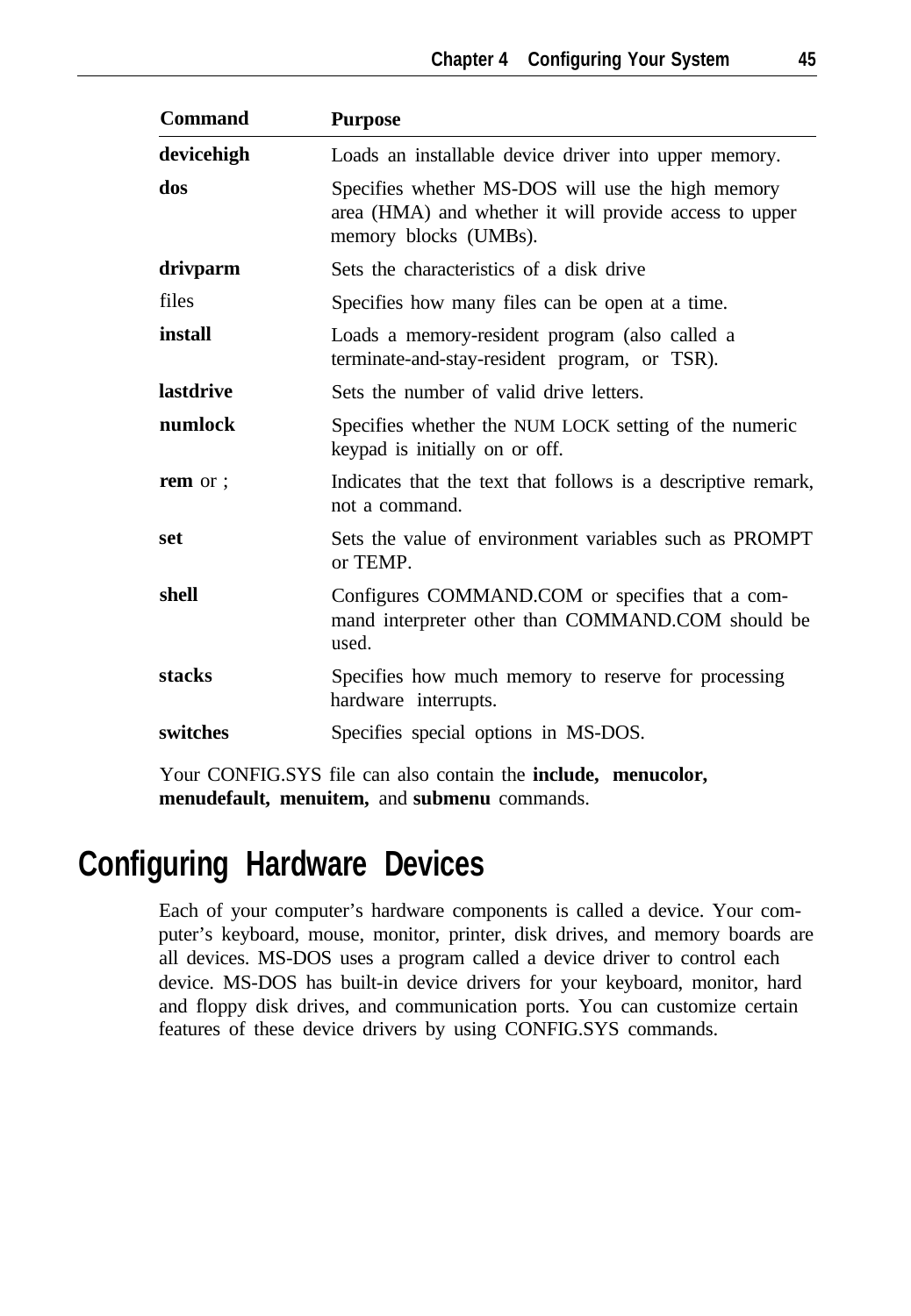Other devices, such as a memory board or a mouse, come with installable device drivers, so called because you install them by adding commands to your CONFIG.SYS file. MS-DOS comes with the following installable device drivers. For more information, type **help** followed by the device-driver name at the command prompt.

| <b>Purpose</b>                                                                                                                                          |  |  |
|---------------------------------------------------------------------------------------------------------------------------------------------------------|--|--|
| Supports American National Standards Institute<br>(ANSI) terminal emulation.                                                                            |  |  |
| Supports code-page switching for monitors.                                                                                                              |  |  |
| Causes MS-DOS to move DBLSPACE.BIN to its<br>final location in memory.                                                                                  |  |  |
| Creates a logical drive that you can use to refer to<br>a physical floppy disk drive.                                                                   |  |  |
| Saves and restores the display when MS-DOS<br>Shell Task Swapper or Windows is used with an<br>EGA monitor.                                             |  |  |
| Simulates expanded memory and provides access<br>to the upper memory area on a computer with an<br>80386 or higher processor with extended memory.      |  |  |
| Manages the use of extended memory on a com-<br>puter with an 80286 or higher processor and<br>extended memory.                                         |  |  |
| Simulates a hard disk drive by creating a virtual<br>disk drive in your system's random access<br>memory (RAM).                                         |  |  |
| Loads the MS-DOS version table into memory.                                                                                                             |  |  |
| Performs double buffering for hard-disk control-<br>lers that cannot work with memory provided by<br>EMM386 or Windows running in 386 enhanced<br>mode. |  |  |
|                                                                                                                                                         |  |  |

### **Determining the Order of CONFIG.SYS Commands**

Most CONFIG.SYS commands can appear in your CONFIG.SYS file in any order. The order of the **device** and **devicehigh** commands is important, however, because some device drivers enable devices that are needed by other drivers. For example, the HIMEM.SYS extended-memory driver must be loaded before any drivers that use extended memory.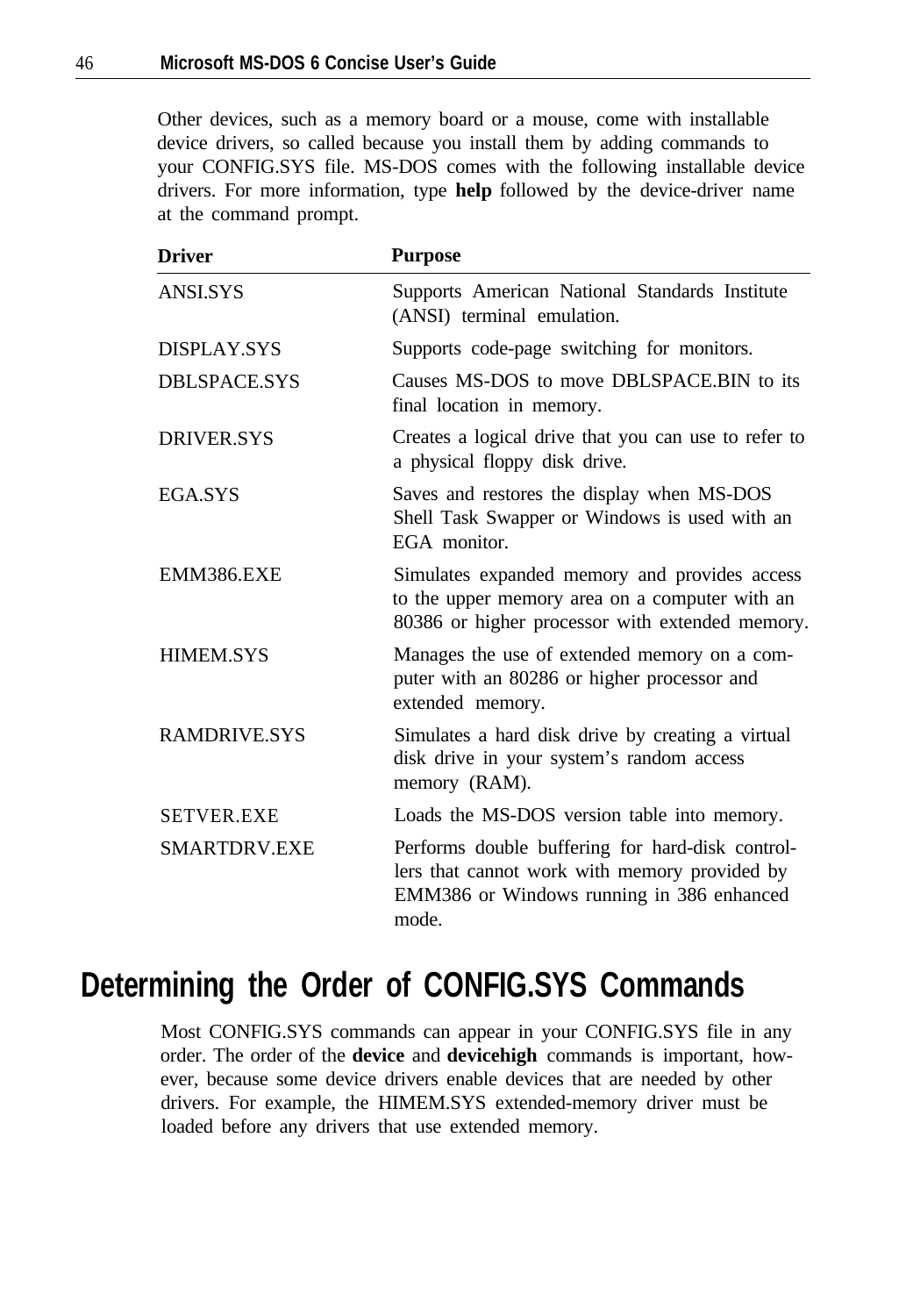The following list shows the order in which device drivers should appear in your CONFIG.SYS file:

- 1. HIMEM.SYS, if your computer has extended memory.
- 2. Your expanded-memory manager, if your computer has an expandedmemory board.
- 3. EMM386.EXE, if your computer has an 80386 processor and extended memory.
- 4. Any other device drivers.

### **Sample CONFIG.SYS File**

The following is a typical CONFIG.SYS file for an 80386 computer with two or more megabytes of extended memory:

```
device-c:\dos\setver.exe
device=c:\dos\himem.sys
device=c:\dos\emm386.exe ram
devicehigh=c:\mouse\mouse.sys
buffers=20
files-40
break-on
dos=high,umb
```
In this example:

- The **device** commands load the SETVER.EXE, HIMEM.SYS, and EMM386.EXE device drivers. The SETVER.EXE driver manages the MS-DOS version table. The HIMEM.SYS driver manages extended mem**ory.** The **ram** switch directs the EMM386.EXE driver to provide access to the upper memory area and simulate expanded memory.
- **n** The **device high** command loads the MOUSE.SYS device driver, which provides access to the mouse, into upper memory.
- **n** The **buffers** command reserves 20 buffers for transferring information to and from disks.
- The **files** command gives MS-DOS access to 40 files at one time.
- The **break** command checks frequently for the CTRL+C or CTRL+BREAK key combination.
- The **dos=high, umb** command runs MS-DOS in the high memory area and gives programs access to the upper memory area.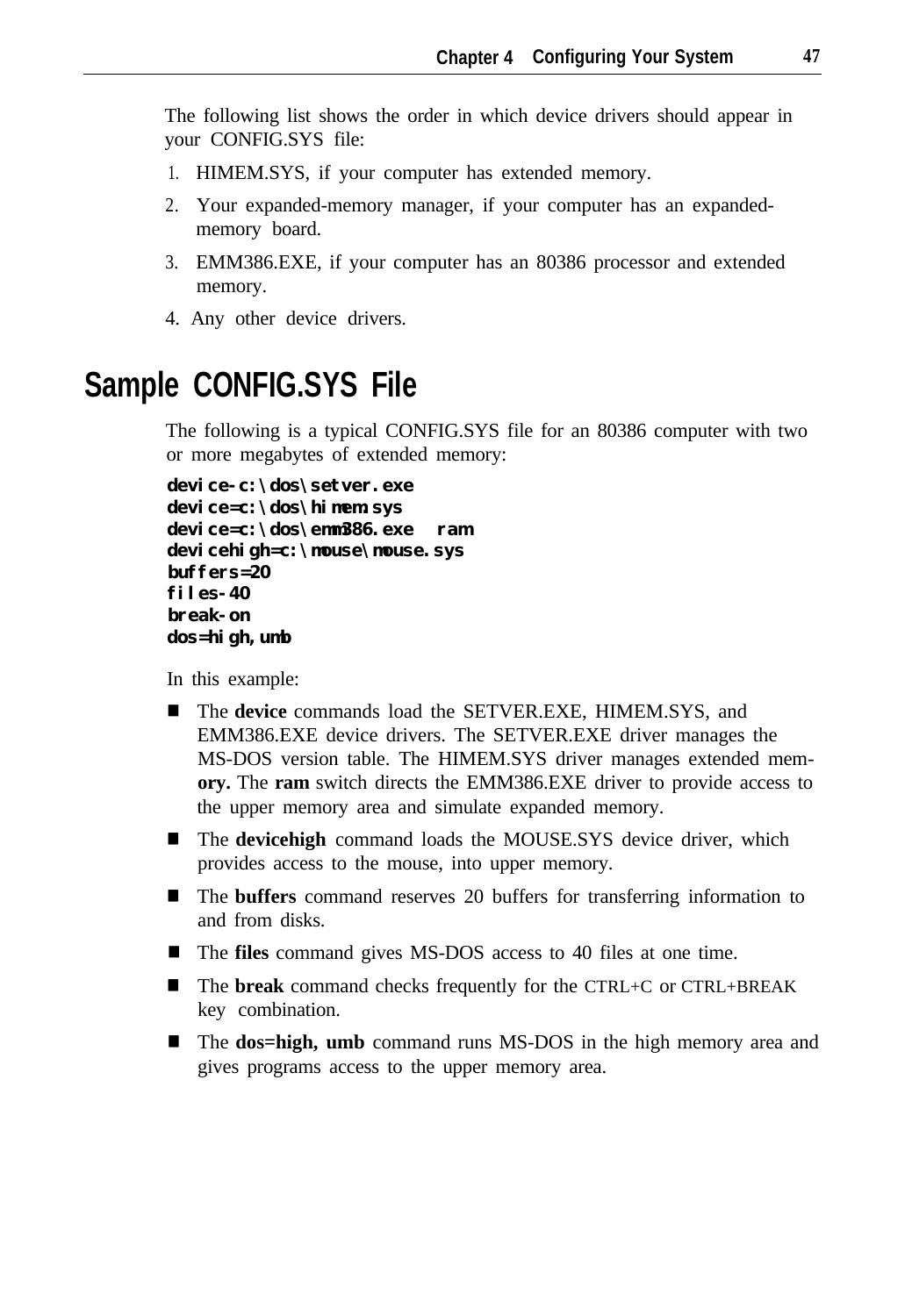### **AUTOEXEC.BAT Commands**

A batch program is a text file that contains a series of commands. Your AUTOEXEC.BAT file is a special batch program that runs every time you start your computer. The following batch commands are commonly used in an AUTOEXEC.BAT file. For **more** information, type **help** followed by the command name at the command prompt.

| <b>Purpose</b>                                                                                                                            |  |  |
|-------------------------------------------------------------------------------------------------------------------------------------------|--|--|
| Sets the appearance of your command prompt.                                                                                               |  |  |
| Sets the characteristics of your input and output ports.                                                                                  |  |  |
| Specifies the directories that MS-DOS should search for<br>executable files and the order in which the directories<br>should be searched. |  |  |
| Directs MS-DOS not to display the commands in your<br>batch file as they run.                                                             |  |  |
| Creates an environment variable that programs can use.                                                                                    |  |  |
|                                                                                                                                           |  |  |

Another common **use** of the AUTOEXEC.BAT file is to start memory-resident programs, also called terminate-and-stay-resident (TSR) programs, such as:

| <b>Command</b> | <b>Purpose</b>                                                    |
|----------------|-------------------------------------------------------------------|
| doskey         | Provides keyboard shortcuts you can use at the command<br>prompt. |
| vsafe          | Monitors your system for the presence of viruses.                 |
| smartdry       | Speeds up access to your hard disk.                               |

After MS-DOS finishes running all the commands in your AUTOEXEC.BAT file, it displays the command prompt. (If your AUTOEXEC.BAT file starts MS-DOS Shell, Microsoft Windows, or another program, you will see that program's interface instead.)

### **Sample AUTOEXEC.BAT File**

This sample AUTOEXEC.BAT file contains some commonly used commands:

```
path c:\;c:\dos;c:\utility;c:\batch
prompt $t$_$p$g
set temp=c:\temp
doskey
smartdrv
```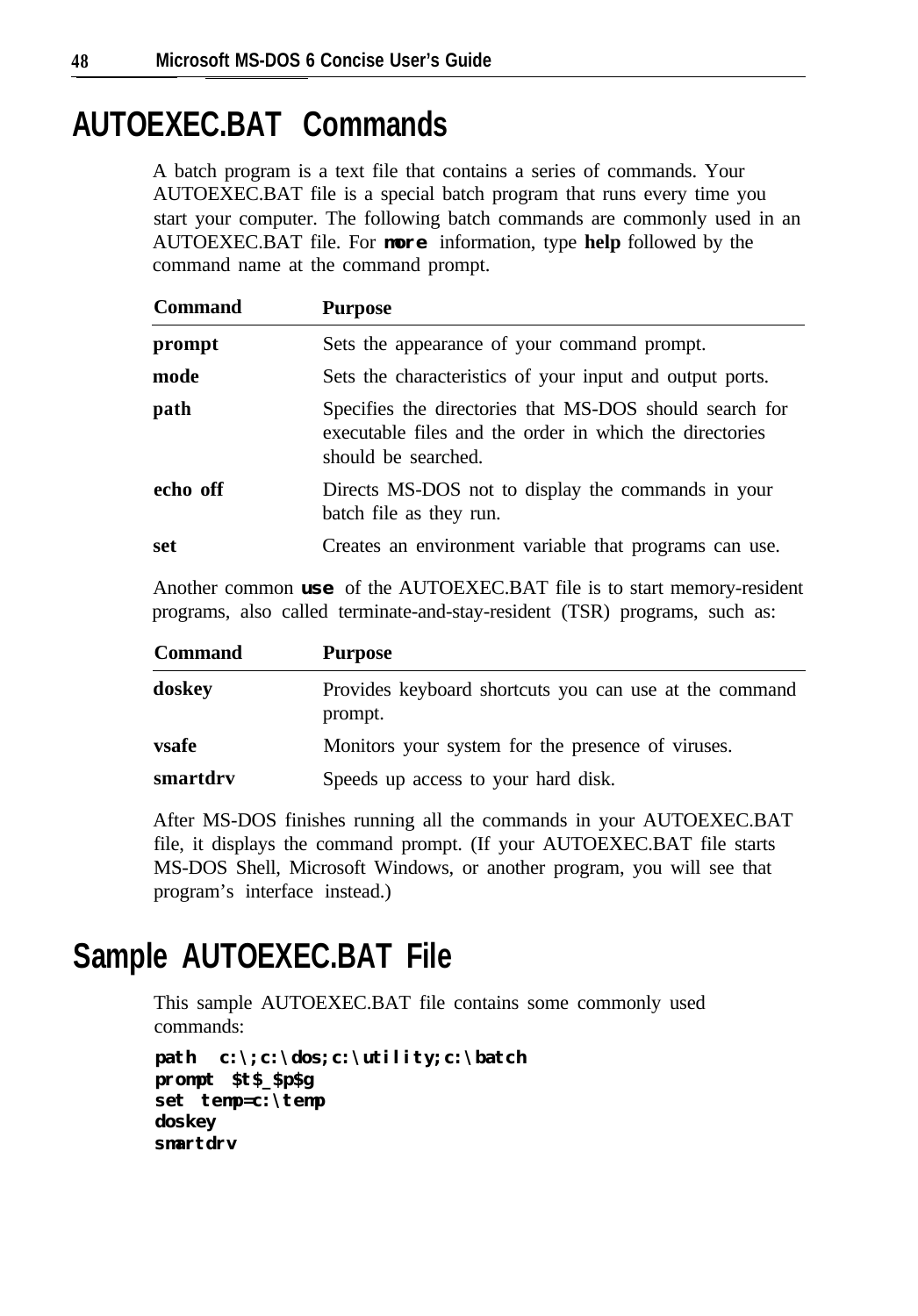In this example:

- n The **path** command directs MS-DOS to search for program files in the current directory and then in the following directories: the root directory of drive C, the C:\DOS, C:\UTILITY, and C:/BATCH directories. A semicolon (;) separates the names of the directories.
- n The **prompt** command sets the command prompt so that it shows the current time, drive and directory, followed by a greater-than sign  $(>)$ .
- n The **set temp** command creates an environment variable named TEMP and sets it equal to the directory C:\TEMP. (The name you specify must be the name of an existing directory.) Many programs, including MS-DOS, use this variable when storing temporary files.
- n The **doskey** command loads the Doskey program into memory.
- n **The smartdrv** command loads the SMARTDrive program into memory.

## **Bypassing CONFIG.SYS and AUTOEXEC.BAT Commands**

You can start your computer without running the commands in your CONFIG.SYS and AUTOEXEC.BAT files if you are experiencing problems that might be related to the settings in those files. You can bypass startup commands in the following ways:

- You can bypass all the commands in both your CONFIG.SYS and AUTOEXEC.BAT files.
- You can prevent MS-DOS from carrying out specific CONFIG.SYS commands and specify whether or not MS-DOS should run the AUTOEXEC.BAT file.
- You can have MS-DOS prompt you to confirm a particular CONFIG.SYS command every time your computer starts. To do this, insert a question mark  $(?)$  after the command name but before the equal sign  $(=)$ .

## **Completely Bypassing Your Startup Files**

If you are having problems related to commands in your CONFIG.SYS or AUTOEXEC.BAT files, you might want to temporarily bypass both files.

▶ **To bypass your CONFIG.SYS and AUTOEXEC.BAT files**

- 1. Start or restart your computer. After your computer starts, MS-DOS displays the following text: **Starting MS-DOS...**
- 2. While the text is on your screen, press and release the F5 key or press and hold down the SHIFT key.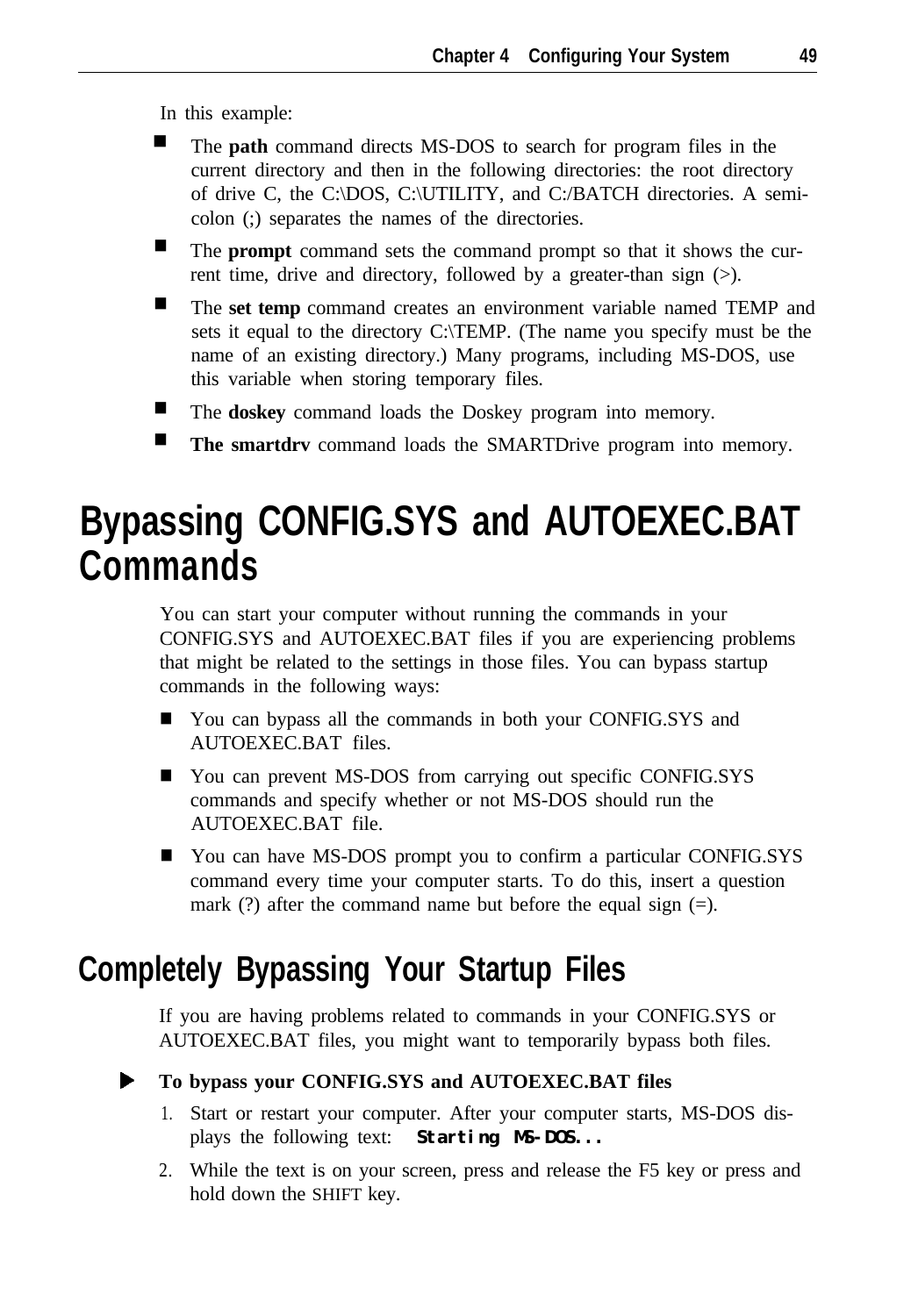Your computer will start with a basic configuration instead of your usual configuration:

- <sup>n</sup> MS-DOS might display the message "Bad or missing command interpreter" and prompt you to specify the path to the COMMAND.COM file. Type the full path to the file and then press ENTER.
- <sup>n</sup> MS-DOS will not load installable device drivers. As a result, any device that requires an installable device driver will not work.
- <sup>n</sup> MS-DOS will set environment variables to their default values. The command prompt might not appear the way it usually does; it will display the current drive and directory. The search path will be set to C:\DOS.

### **Confirming Each CONFIG.SYS Command**

If you are having problems that you suspect are related to a specific CONFIG.SYS command, you might want to have MS-DOS prompt you to confirm each command when your computer starts.

#### ▶ **To confirm each CONFIG.SYS command**

- 1. Start or restart your computer. After your computer starts, MS-DOS displays the following text: **Starting MS-DOS...**
- 2. While the text is on your screen, press and release the F8 key.

MS-DOS displays each command in your CONFIG.SYS file followed by a prompt. To carry **out** the current command, press Y. To bypass that command, press N. To carry out all remaining startup commands, press ESC. To bypass all remaining startup commands, press F5.

3. When MS-DOS finishes processing the CONFIG.SYS file, you will see the following prompt: **Process AUTOEXEC.BAT [Y, N]?**

To carry **out** all the commands in your AUTOEXEC.BAT file, press Y. T<sup>O</sup> bypass your AUTOEXEC.BAT file completely, press N.

## **Using Multiple Configurations**

A single CONFIG.SYS file can define several different system configurations. The following provides an overview of the procedures for defining multiple configurations:

- 1. Define a startup menu in your CONFIG.SYS file.
- 2. Create a configuration block in your CONFIG.SYS file for each configuration you want. A configuration block is a labeled set of CONFIG.SYS commands that are carried **out** when the label is chosen from the startup menu.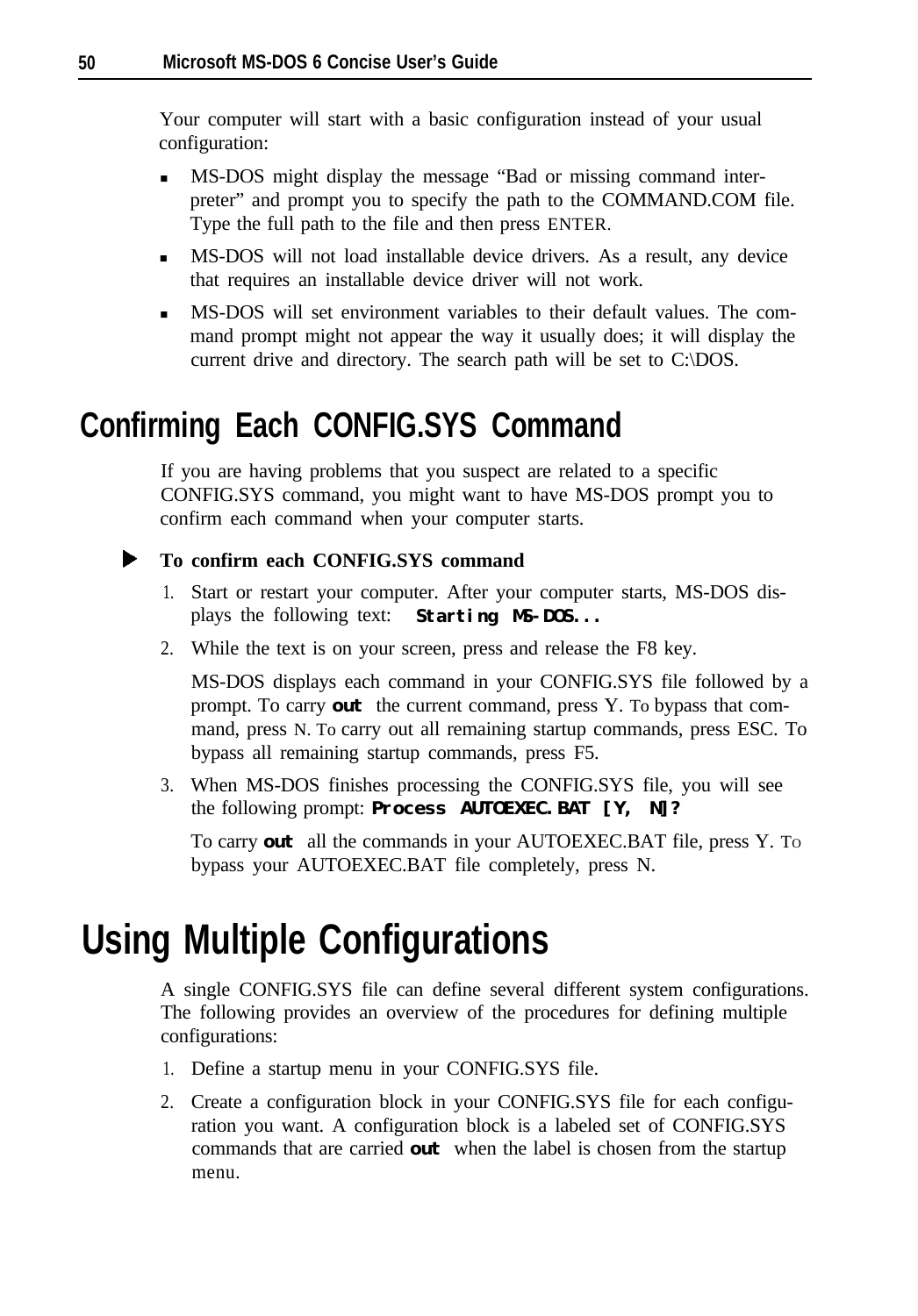3. You can also **use** batch commands such as **if** and goto to create conditional branches in your AUTOEXEC.BAT file.

### **Example: Defining Multiple Configurations**

The following example shows the basic structure of a CONFIG.SYS file that defines a startup menu and two different configurations.

```
[menu]
menuitem=Green
menuitem-Orange
[green]
files=40
device=c:\device1.sys
[orange]
files=10
device=c:\device2,sys
```
In this example:

- <sup>n</sup> The first configuration block defines the choices that will appear on the startup menu. This startup menu contains two items, Green and Orange. Each menu item refers to a different configuration block.
- <sup>n</sup> When the computer starts with the Green configuration, MS-DOS sets the value for files to 40 and loads the DEVICE1.SYS device driver.
- <sup>n</sup> When the computer starts with the Orange configuration, MS-DOS sets the value for files to 10 and loads the DEVICE2.SYS device driver.

When the computer starts with this CONFIG.SYS file, the following menu appears:

#### **MS-DOS 6 Startup Menu**

**1. Green 2. Orange**

#### **Enter a choice: 1**

If you choose Green from this menu, MS-DOS runs the [green] configuration block: if you choose Orange, MS-DOS runs the [orange] configuration block.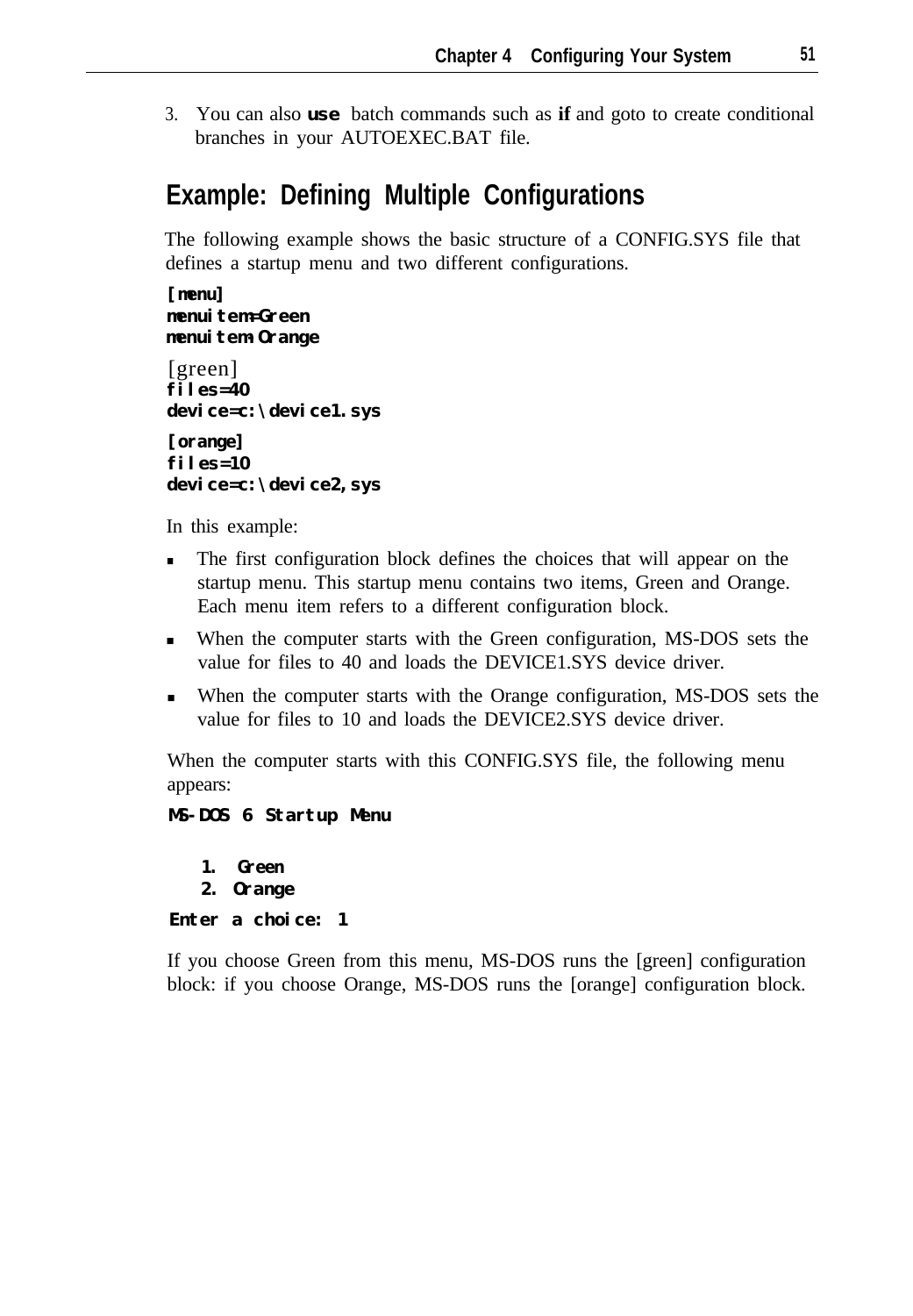### **Defining a Startup Menu**

You must first define a startup menu by creating a configuration block with the block heading **[menu].** The following table lists the commands a menu block can contain. For more information, type **help** followed by the command name at the command prompt.

| <b>Command</b> | <b>Purpose</b>                                                                                                                                             |
|----------------|------------------------------------------------------------------------------------------------------------------------------------------------------------|
| menuitem       | Defines a menu item. The command specifies the con-<br>figuration block associated with that item and, option-<br>ally, the menu text for that item.       |
| menudefault    | Specifies the default menu item. This command is<br>optional; if the [menu] block does not contain a<br>menudefault command, the default is set to item 1. |
| menucolor      | Sets the text and background colors for the menu.                                                                                                          |
| submenu        | Specifies a menu item that displays another set of<br>choices. The command specifies another menu block<br>that defines the choices on the submenu.        |
| numlock        | Specifies whether the NUM LOCK setting on the<br>numeric keypad is initially set to ON or OFF.                                                             |

### **Example: Defining a Sample [Menu] Block**

The following is a sample **[menu]** block:

```
[menu]
menuitem-Net, Start the network
menuitem-No-Net, Do not start the network
menucolor=15,1
menudefault-Net
```
In this example:

- <sup>n</sup> The two **menuitem** commands define the items that will appear on the menu. The first **menuitem** value, "Net," specifies the name of the associated configuration block. The second value specifies the menu text, "Start the network." If you don't specify any menu text, MS-DOS uses the name of the configuration block.
- <sup>n</sup> The **menucolor** command sets the text color to 15 (bright white) and the background color to 1 (blue).
- <sup>n</sup> The **menudefault** command specifies [net] as the default configuration.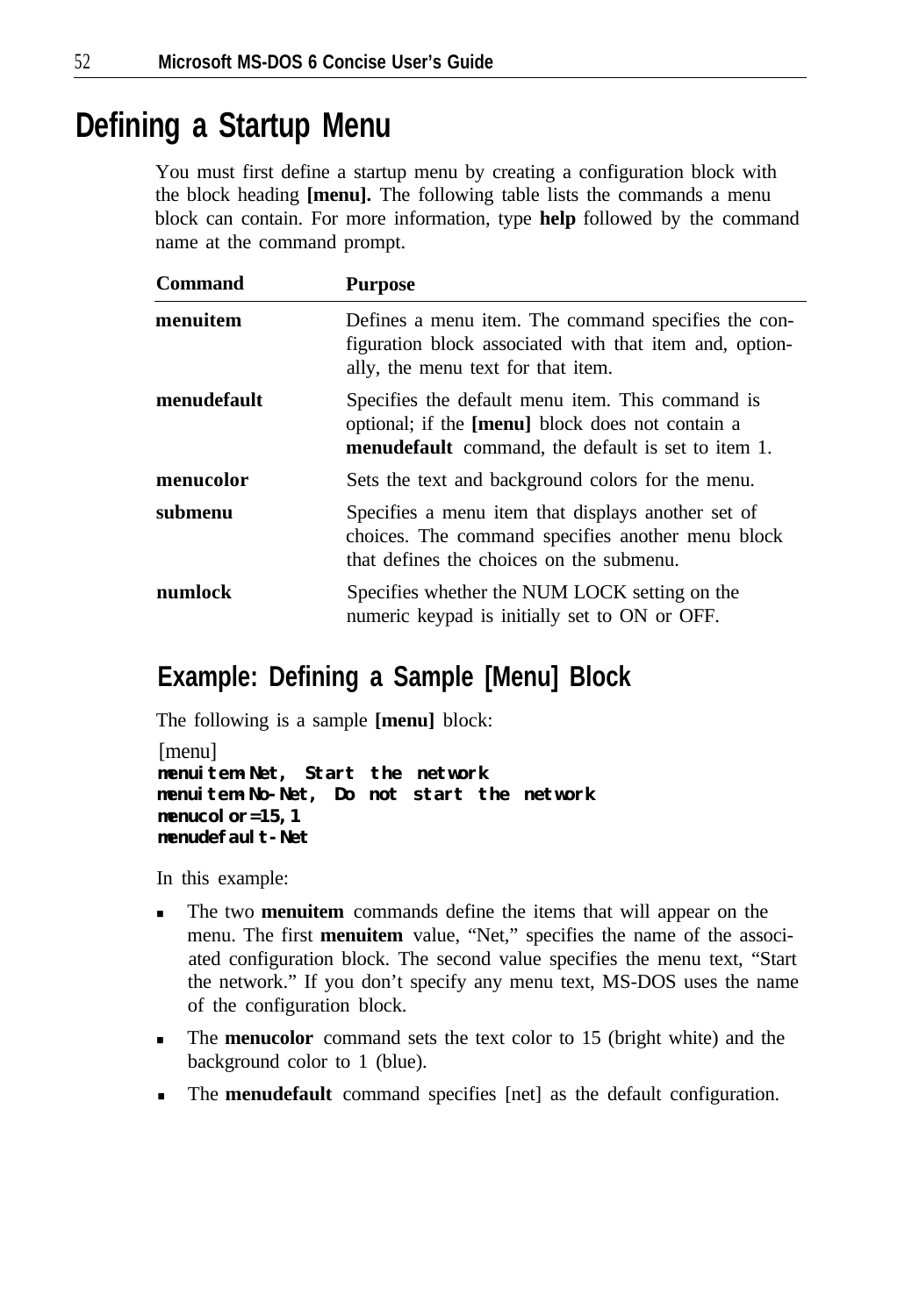### **Defining Configuration Blocks**

A configuration block is a set of CONFIG.SYS commands to be run when a particular configuration is selected from the startup menu. A configuration block begins with a block header-the block name surrounded by brackets. The block name must be a single word, but can be as long as you want. A configuration block can contain any CONFIG.SYS command. The following commands can be particularly useful in configuration blocks. For more information, type **help** followed by the command name at the command prompt.

- <sup>n</sup> The **set** command sets the value of an environment variable. This command can be used to set unique values for each configuration.
- **n The include** command directs MS-DOS to carry out the commands in another configuration block as well as the commands in the current block.

Commands common to all configuration blocks can be placed in a block named **[common].** You might want to place a **[common]** block at the end of your CONFIG.SYS file, even if the block doesn't contain any commands. You can use as many **[common]** blocks as you want. MS-DOS runs **[common]** commands in the order in which they appear.

### **Example: Using [Common] Blocks**

The following CONFIG.SYS file defines two configurations and includes several commands that are common to both:

```
[menu]
menuitem-Steve
menuitem-Lisa
[common]
dos-high
buffers-15
device=c:\dos\himem.sys
[steve]
files-20
device=c:\dos\emm386 2048
[lisa]
files-40
device=c:\net\network.sys
```
#### **[common]**

This CONFIG.SYS file configures the computer two ways. For both configurations, MS-DOS carries out the three commands in the first **[common]** block: **dos=high, buffers=15,** and **device=c:\dos\himem.sys.** In this case, the **[common]** block appears first because it contains the HIMEM.SYS command, which must be loaded before other commands. The **[common]** block at the end is for commands that might be added when you install applications.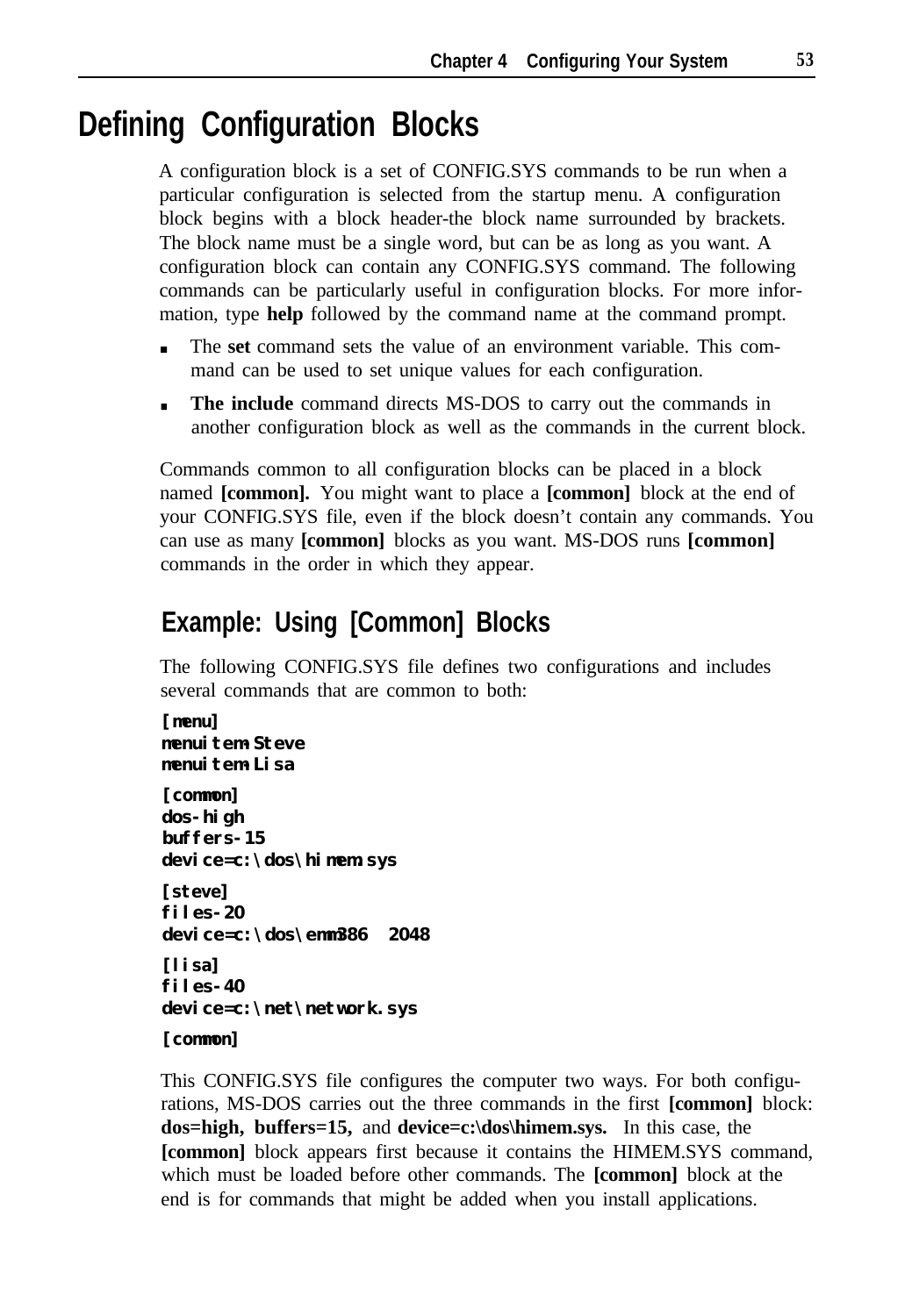## **Modifying Your AUTOEXEC.BAT File for Multiple Configurations**

You can direct MS-DOS to carry out different AUTOEXEC.BAT commands for each configuration by using the batch commands **if** and **goto.** When a configuration is selected from the startup menu, MS-DOS defines an environment variable named CONFIG and sets it to the name of the selected configuration block. In your AUTOEXEC.BAT file, you can use the **goto** command to have MS-DOS carry out different sets of commands for different CONFIG values.

#### **To define multiple configurations in your AUTOEXEC.BAT file**

1. Insert the following command after any commands you want MS-DOS to carry **out** for all configurations in your AUTOEXEC.BAT file:

#### **got0 %config%**

- 2. Add labels to your AUTOEXEC.BAT file before the groups of commands for each configuration. Labels must match the names of the corresponding configuration blocks in your CONFIG.SYS file. For example, you would insert the following label before the group of commands for the [steve] configuration: **:steve**
- 3. Insert the following label at the end of your AUTOEXEC.BAT file: **:end**
- 4. After the group of commands for each configuration, add the following command: **goto end**

This command directs MS-DOS to the line marked by the **:end** label. Any commands appearing after that line are carried out for both configurations.

### **Example: Using the Goto Command with the CONFIG Variable**

The following AUTOEXEC.BAT file uses the **goto** command with the CONFIG variable to carry out different sets of commands:

```
c:\dos\smartdrv.exe
set temp-c:\temp
c:\dos\msav
; Go to the section that matches the current
; value of the CONFIG variable
got0 %config%
```
▶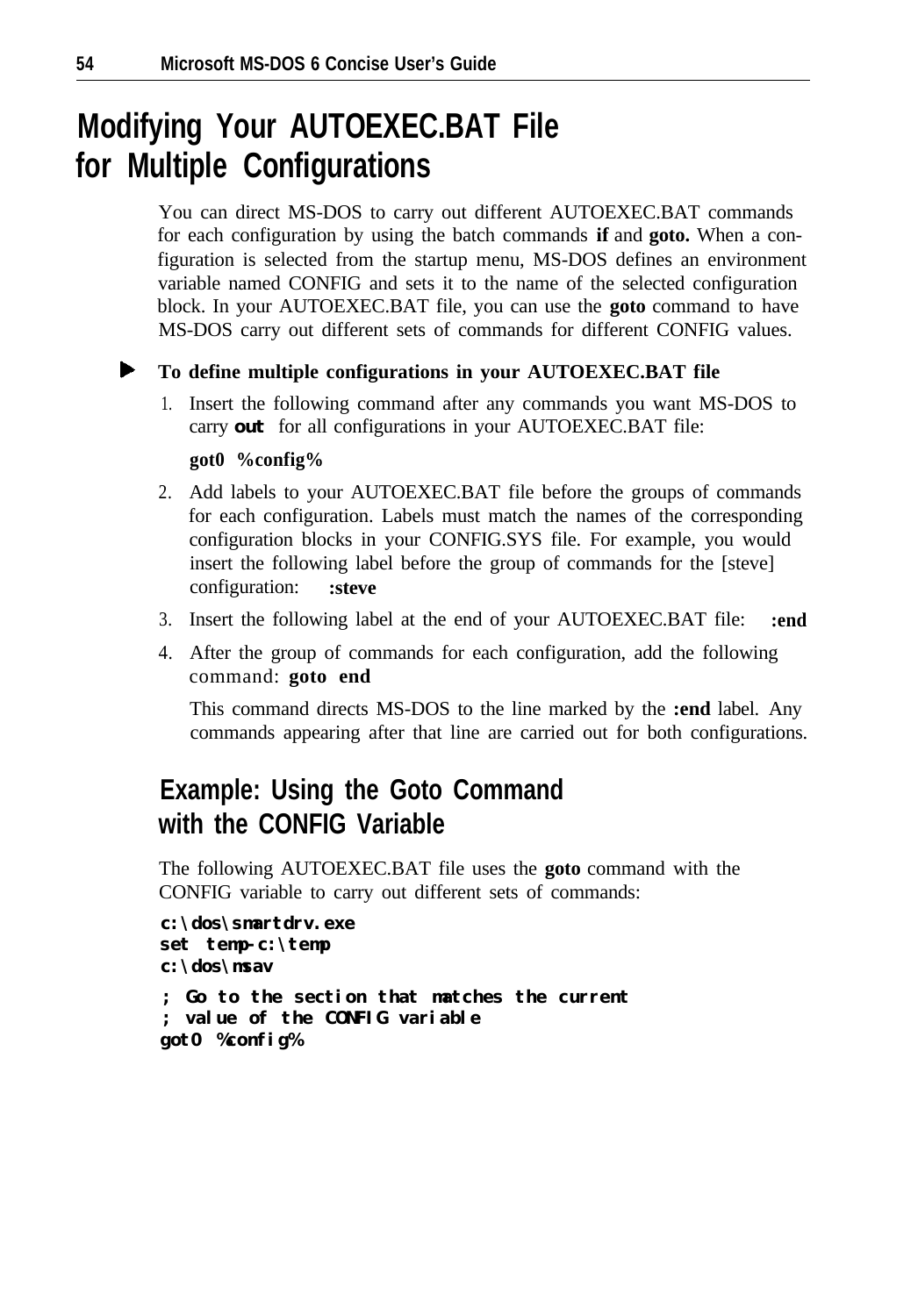```
:Steve
path c:\dos;c:\deskpub;c:\typeset
c:\mouse\mouse.com
deskpub
; now skip Lisa's section and go to end
goto end
:Lisa
path=c:\dos;c:\network;c:\utility
doskey
net logon lisa /y
goto end
:end
```
**When** MS-DOS runs this AUTOEXEC.BAT file, it starts SMARTDrive, sets the TEMP environment variable, and starts the MS-DOS Anti-Virus program. MS-DOS then goes to the section that matches the value of the CONFIG variable.

If the name of the selected configuration is "Steve," MS-DOS goes to the Steve section. It then sets the search path for Steve, loads the MOUSE.COM program from the C:\MOUSE directory, and runs the desktop publishing program. The goto **end** command instructs MS-DOS to skip to the line marked by the **:end** label, bypassing the commands in the Lisa section.

If the current configuration is "Lisa," the PATH variable is set differently, MS-DOS runs the Doskey program, and a **net logon** command reestablishes Lisa's persistent network connections.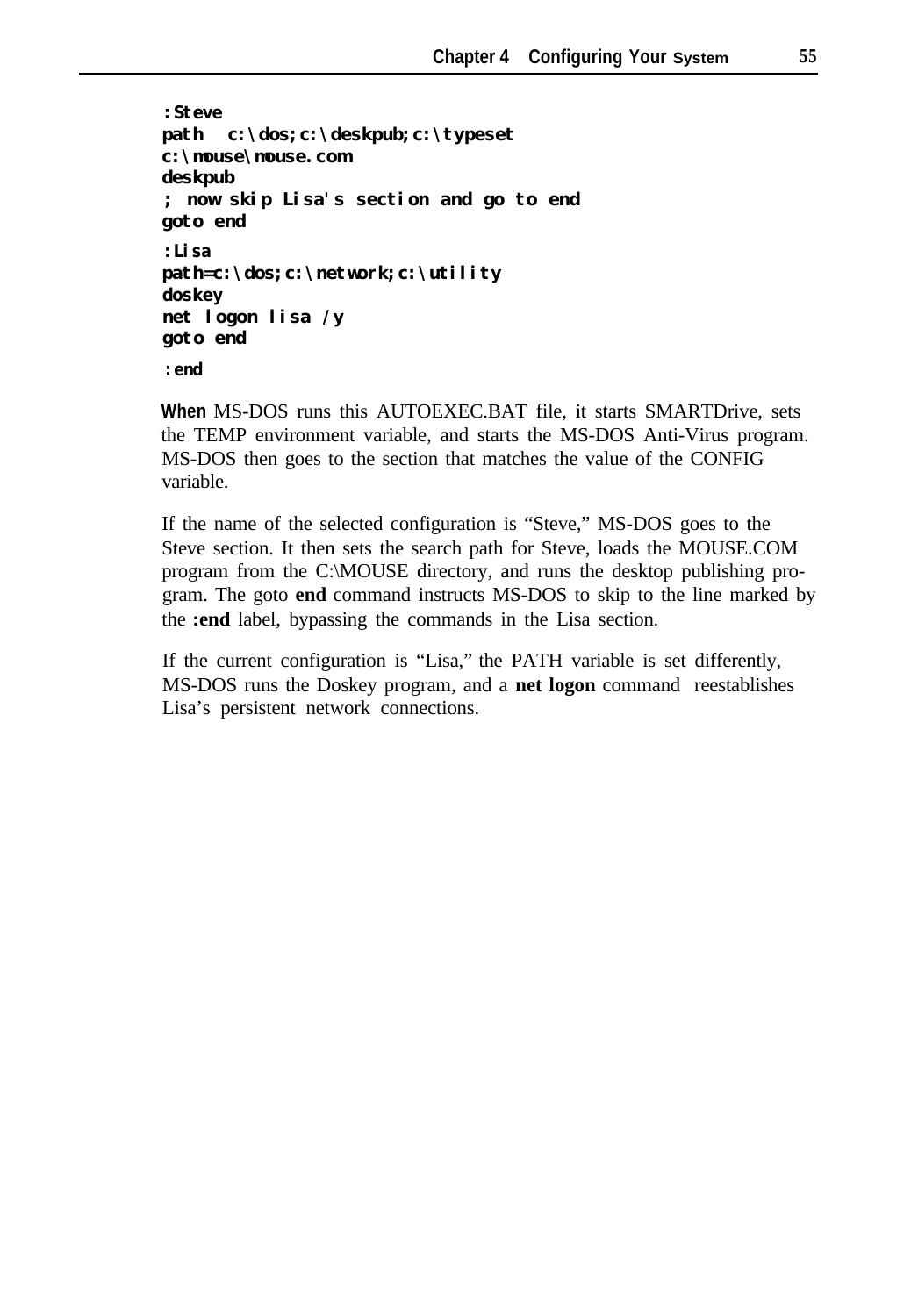# CHAPTER 5 **Freeing Disk Space**

You can make more disk space available by deleting unnecessary files and by using DoubleSpace to compress the data on your hard disk.

## **Deleting Unnecessary Files**

To delete unnecessary files, use the **del** command. Use the following guidelines to decide which files to delete:

<sup>n</sup> Delete any temporary files created by your programs. Some programs store temporary files in a directory specified by the TEMP environment variable. To determine whether your computer has a directory designated for temporary files, type set at the command prompt, and then check the value that MS-DOS displays for the TEMP variable.

Periodically delete any files in the directory specified by the TEMP environment variable. To avoid deleting a temporary file that is currently in use, quit all programs (including Windows and MS-DOS Shell) before deleting files in the directory specified by the TEMP variable.

- <sup>n</sup> If you haven't used a file in a long time, consider copying it to a floppy disk and then deleting it from your hard disk.
- <sup>n</sup> If you are sure you will not need to restore your previous version of DOS, you can delete the OLD\_DOG.x directory by typing **deloldos** at the command prompt, and then following the instructions on your screen.
- As a last resort, delete some MS-DOS files that you do not plan to use.

**Caution** Never delete the files COMMAND.COM, IO.SYS, MSDOS.SYS, or any file that has a name beginning with "DBLSPACE." If you delete any of these files, you might lose data or your system might not start.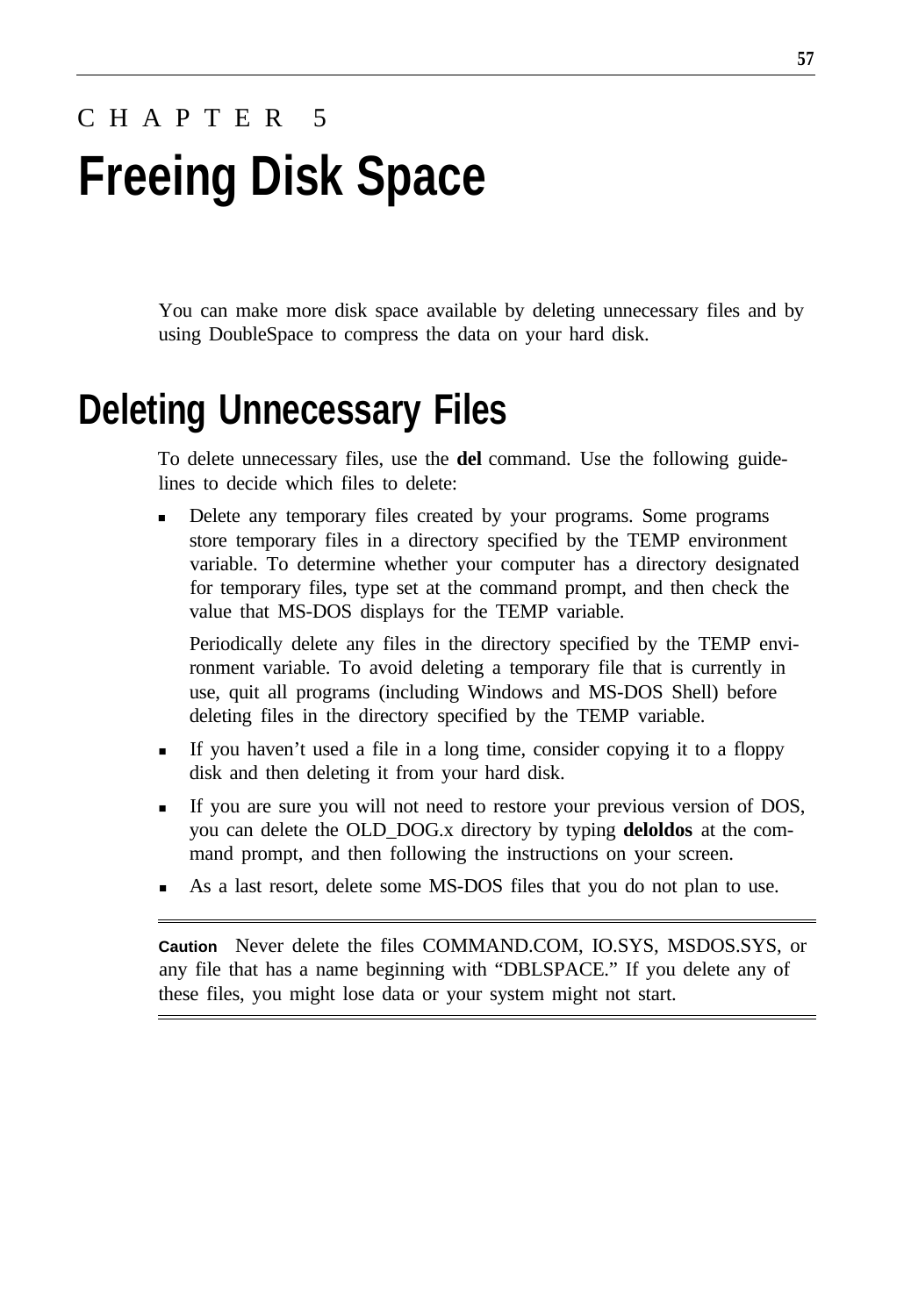| Filename(s)                                                                             | <b>Description</b>                                                                                         | When to delete                                                                             |
|-----------------------------------------------------------------------------------------|------------------------------------------------------------------------------------------------------------|--------------------------------------------------------------------------------------------|
| <b>APPEND.EXE</b>                                                                       | Enables programs to open<br>data files as if they were<br>in the current directory                         | If you do not plan to use<br>the append command                                            |
| NLSFUNC.EXE,<br>KEYB.COM, *.CPI,<br>COUNTRY.SYS.<br>DISPLAY.SYS,<br><b>KEYBOARD.SYS</b> | Provide international and<br>character-set support                                                         | If you do not need inter-<br>national (foreign lan-<br>guage) support                      |
| RAMDRIVE.SYS                                                                            | RAMDrive memory-disk<br>program; speeds up your<br>system                                                  | If you do not need a<br>RAM disk, or if your<br>computer has only con-<br>ventional memory |
| DOSSHELL.*<br>*.VID                                                                     | The MS-DOS Shell<br>program.                                                                               | If you do not plan to use<br>MS-DOS Shell                                                  |
| POWER EXE                                                                               | Conserves battery power<br>on a laptop computer                                                            | If your computer is not a<br>laptop                                                        |
| INTERLNK.*,<br><b>INTERSVR.*</b>                                                        | Connect two computers<br>via parallel or serial ports<br>so that they can share<br>disks and printer ports | If you do not plan to use<br>the Interlnk program                                          |
| EMM386.EXE,<br>MEMMAKER.*,<br>SIZER.EXE,<br>CHKSTATE.SYS                                | Manage and optimize<br>memory on an 80386 or<br>higher computer                                            | If your computer is not<br>an 80386 or higher, or if<br>it has no extended<br>memory       |
| SMARTDRV.EXE                                                                            | SMARTDrive disk-<br>caching program; speeds<br>up your system                                              | If your computer does<br>not have a hard disk, or<br>extended memory                       |

Use the following table to determine which MS-DOS files you can delete.

## **Using Chkdsk to Free Disk Space**

You can use the chkdsk /f command to recover lost allocation units that are taking up space on your hard disk. An allocation unit is the smallest part of a hard disk that can be allocated to a file. Allocation units can get lost when a program unexpectedly stops running without saving or deleting temporary files properly. Over time, lost allocation units can accumulate and take up disk space.

When you use the **/f** switch with the **chkdsk** command, **chkdsk** converts lost allocation units to files that have a .CHK extension. You can then examine and delete these .CHK files.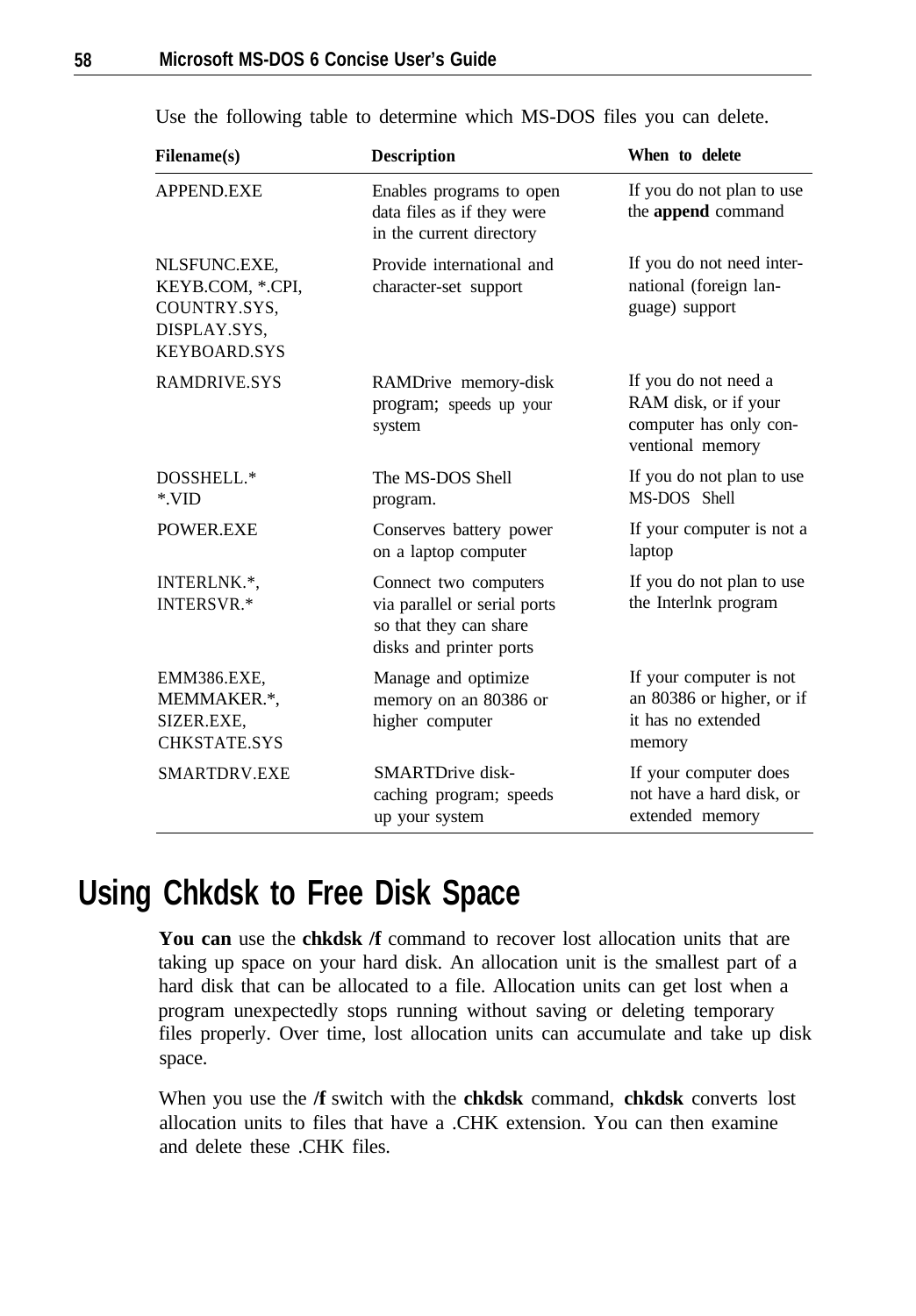#### $\blacktriangleright$ **To recover lost file allocation units**

- 1. Quit all running programs.
- 2. Change to the hard disk you want to check.
- **3.** Type **chkdsk /f** at the command prompt, and press ENTER. Then type Y at the prompt.
- 4. The Chkdsk program converts any lost file allocation units to files with filenames such as FILE0000.CHK. It stores these files in your root directory.
- 5. To examine the contents of .CHK files, use the **more** command. Delete any .CHK files you don't want by using the **del** command.

# **Increasing Disk Space by Using DoubleSpace**

DoubleSpace frees space on hard and floppy disks by compressing the data that is on them. After you set up DoubleSpace, you can maintain your compressed drives by using the full-screen DoubleSpace maintenance program or by typing commands at the MS-DOS command prompt.

### **Getting Help**

DoubleSpace includes extensive online help for commands, dialog boxes, and procedures. DoubleSpace Help provides explanations of important DoubleSpace concepts. For more information, choose Index from the Help menu.

#### $\blacktriangleright$ **To get Help while running DoubleSpace**

- Press F1 when a DoubleSpace screen, dialog box, or error message appears.
- **To get Help about the dblspace command**
	- <sup>l</sup> Type **help dblspace** at the command prompt.

### **Setting Up DoubleSpace**

When you run DoubleSpace for the first time, the DoubleSpace Setup program starts. DoubleSpace Setup compresses the data on the drive you select.

During DoubleSpace Setup, you can select either Express Setup or Custom Setup. To compress the existing files **on** drive C and have DoubleSpace determine the compression settings for you, choose Express Setup. To compress a hard disk drive other than drive C, or to use the empty space on an existing drive to create a new compressed drive, choose Custom Setup.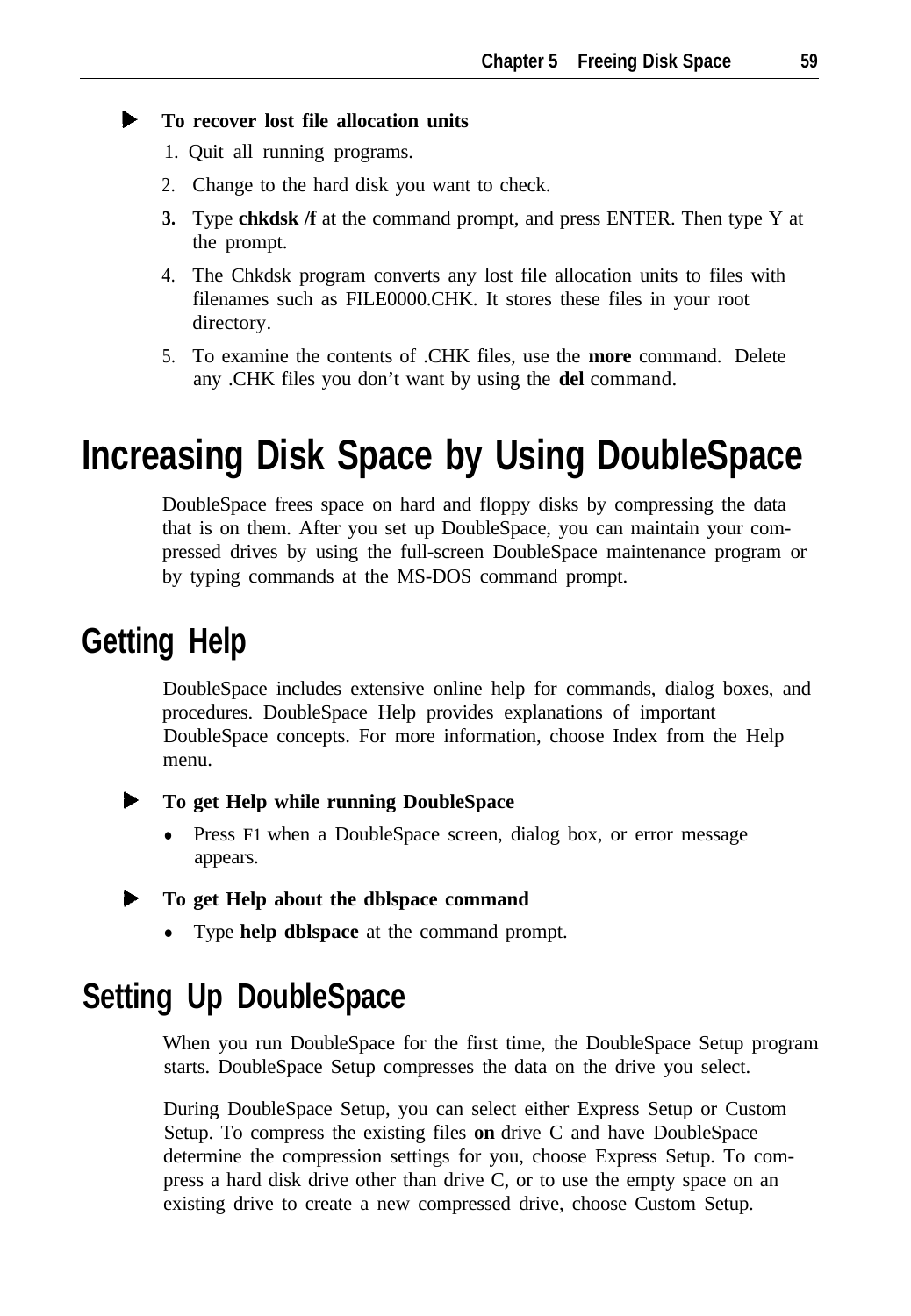#### **To install DoubleSpace by using Express Setup**

1. Quit all running programs (including Windows or MS-DOS Shell).

If you use a network, start the network software and connect to any drives you usually use.

- 2. Type the following at the command prompt: **dblspace**
- 3. When the Welcome screen appears, press ENTER. DoubleSpace displays a screen that prompts you to choose between Express and Custom Setup.
- 4. Choose Express Setup by pressing ENTER. DoubleSpace displays a confirmation screen that estimates the amount of time it will take to compress drive C.
- 5. To compress drive C, press C. DoubleSpace defragments and compresses drive C. This process can take from several minutes to several hours, depending on the speed of your hard disk and processor and the amount of data your hard disk contains. During the compression process, DoubleSpace Setup restarts your computer twice. A final screen shows how long the compression process took and how much free space your new drive contains.
- 6. To quit DoubleSpace after it has compressed drive C, press ENTER.

After you set up DoubleSpace, your computer's drives will be configured differently:

- Drive C will be compressed and will contain more free space than it did before. You will use drive C just as you did before you set up DoubleSpace.
- <sup>n</sup> Your computer will have a new drive that is not compressed. This drive is used to store files that must remain uncompressed, such as IO.SYS, MSDOS.SYS, DBLSPACE.BIN, DBLSPACE.INI, and DBLSPACE.000.

**Caution** Do not tamper with the hidden files on the new drive. If you change or delete these files, you might lose all files on drive C.

#### **To install DoubleSpace by using Custom Setup**

1. Quit all running programs (including Windows or MS-DOS Shell).

If you use a network, start the network software and connect to any drives you usually use.

- 2. Type the following at the command prompt: **dblspace**
- 3. When the Welcome screen appears, press ENTER. DoubleSpace displays a screen that prompts you to choose between Express and Custom Setup.
- 4. Select Custom Setup by pressing the DOWN ARROW key, and then press ENTER.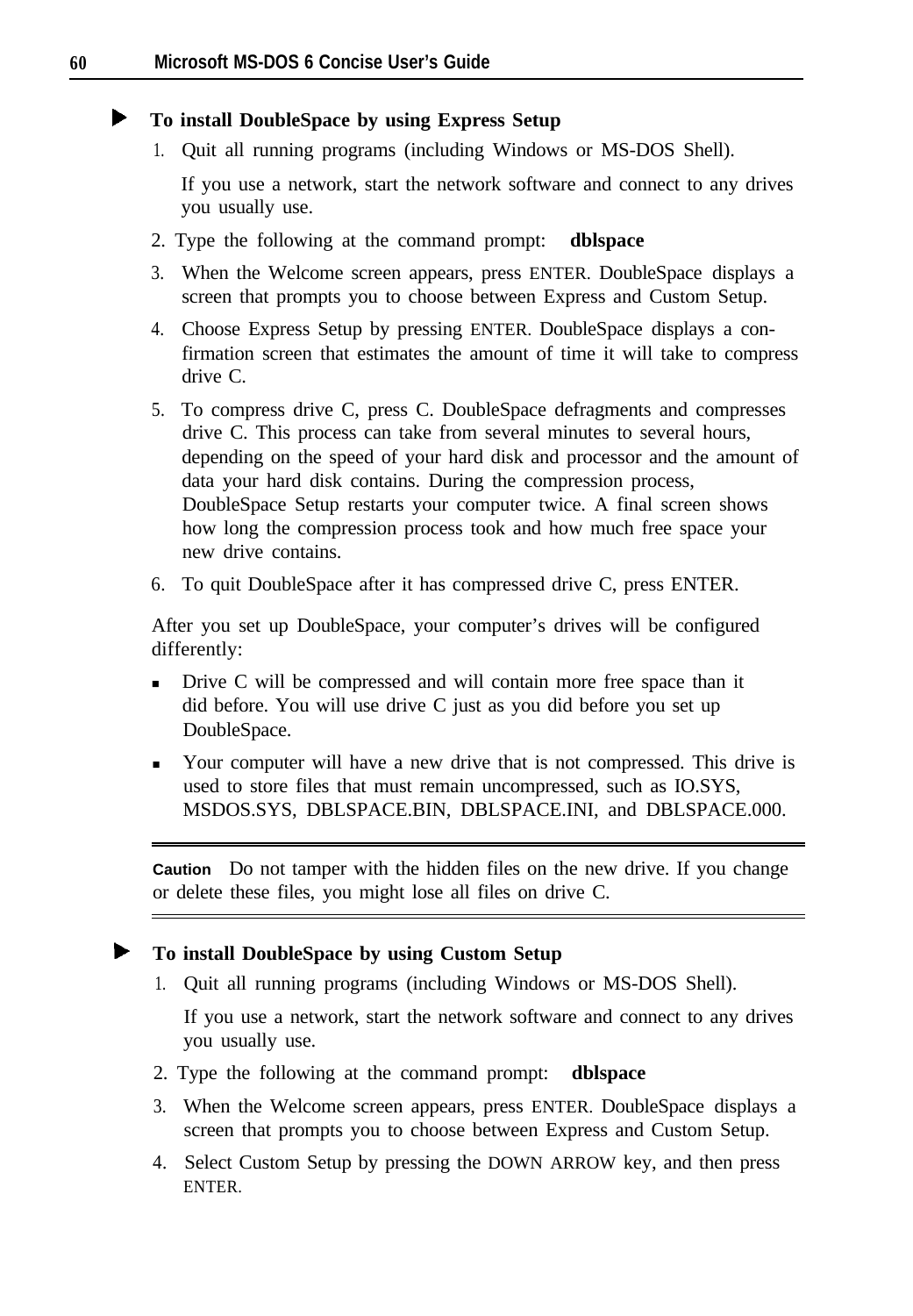- 5. Select the compression method you want by pressing the UP ARROW or DOWN ARROW and then press ENTER. If your computer has more than one hard disk drive, DoubleSpace displays a list of drives. Select the drive you want to compress, and then press ENTER. DoubleSpace displays a screen that shows the default compression settings.
- 6. If necessary, change the compression settings to suit your needs. When all the settings are correct, press ENTER to continue DoubleSpace.
- 7. To begin the compression process, press C. DoubleSpace carries out the compression process with the settings you specified. This process can take from several minutes to several hours, depending on the speed of your hard disk and processor, the amount of data your hard disk contains, and whether you chose to compress existing data or create a new compressed drive. During the compression process, DoubleSpace Setup restarts your computer twice. A final screen shows how long the compression process took and how much free space your new drive contains.
- 8. To quit DoubleSpace after it has compressed the drive or free space you selected, press ENTER.

After you set up DoubleSpace, your computer's drives will be configured differently. The results differ, depending on whether you chose to compress an existing drive or create a new compressed drive.

**Caution** Do not tamper with the hidden files on the new drive. If you change or delete these files, you might lose all files on drive C.

If you chose "Compress an existing drive" during Custom Setup:

- The drive you selected will be compressed and will contain more free space than it did before. You will use the compressed drive just as you did before you set up DoubleSpace.
- <sup>n</sup> Your computer will have a new drive that is not compressed. This drive is used to store files that must remain uncompressed, such as IO.SYS, MSDOS.SYS, DBLSPACE.BIN, DBLSPACE.INI, and DBLSPACE.000.

If you chose "Create a new compressed drive" during Custom Setup:

- Your computer will have a new compressed drive that is currently empty.
- <sup>n</sup> The drive that contained the free space you used to create the new compressed drive will contain less free space than it did before. This space is now being used by your new compressed drive.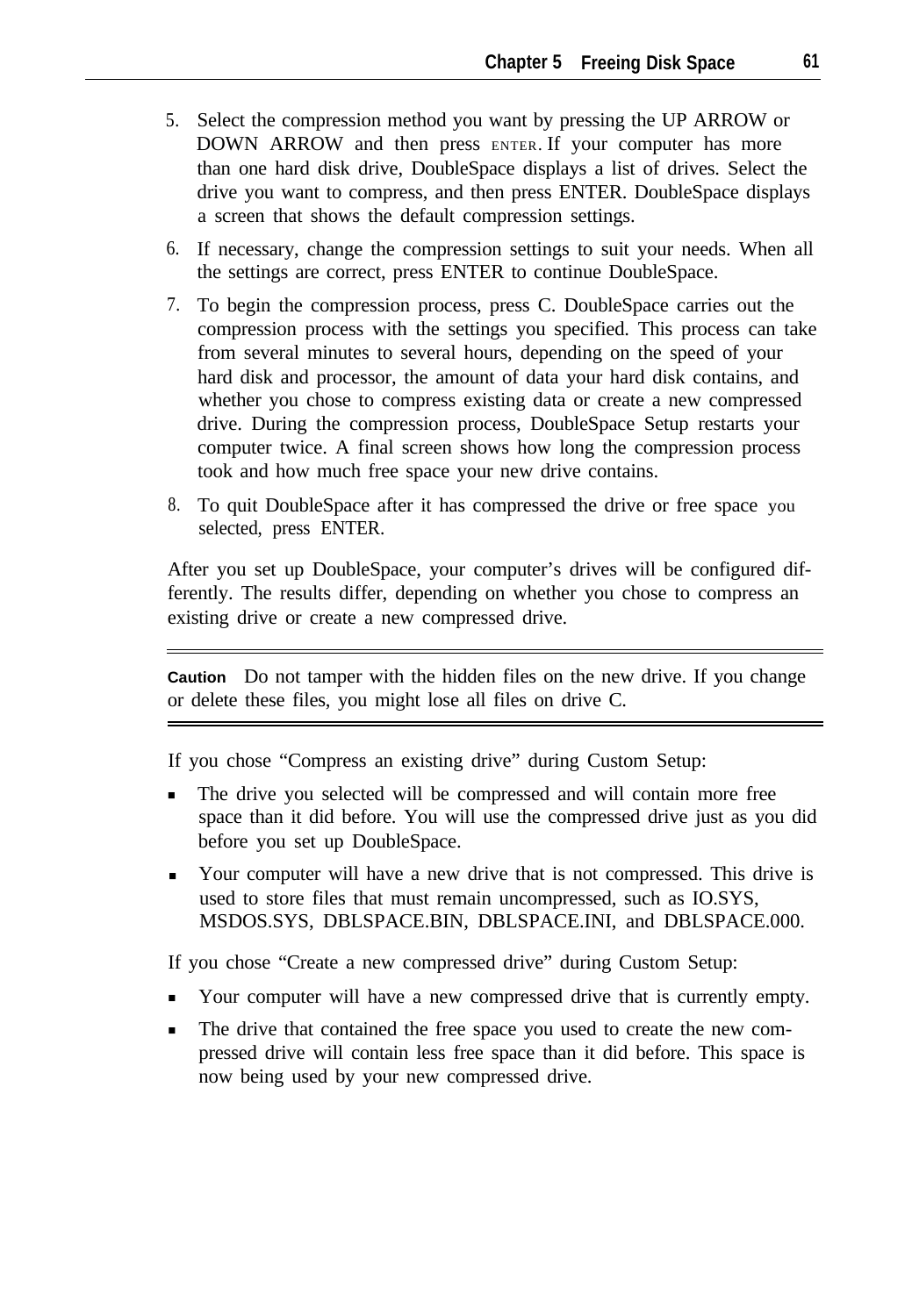## **Using DoubleSpace to Manage Compressed Drives**

To maintain or modify compressed drives or to create additional compressed drives, use the DoubleSpace maintenance program. You can also manage compressed drives from the command prompt by using switches with the **dblspace** command. For more information, type **help dblspace.**

### **To start the DoubleSpace program**

<sup>l</sup> Type **dblspace** at the command prompt.

DoubleSpace starts and displays the main DoubleSpace screen, which lists your existing compressed drives. From this screen, you can carry out the following tasks:

- Work with a compressed drive. To do this, select the drive by clicking it with your mouse or by pressing the UP ARROW or DOWN ARROW key until the drive you want is selected. Then, choose the command you want from the Drive or Tools menu.
- <sup>n</sup> Compress an existing drive. To do this, choose the Existing Drive command from the Compress menu. Use this command to compress files on a hard disk drive or floppy disk.
- <sup>n</sup> Add a new compressed drive. You can create a new compressed drive by using free space on an existing drive; to do this, choose the Create New Drive command from the Compress menu.

The Drive menu includes commands you can use to work with the selected drive. The following table describes the commands on the Drive menu.

| <b>Command</b> | <b>Purpose</b>                                                                                                                                                                                                                                                                        |  |
|----------------|---------------------------------------------------------------------------------------------------------------------------------------------------------------------------------------------------------------------------------------------------------------------------------------|--|
| Info           | Displays the Compressed Drive Information dialog<br>box, which displays information about the selected<br>drive. You can also display the Compressed Drive<br>Information dialog box by double-clicking the name of<br>the drive or by pressing ENTER, when the drive is<br>selected. |  |
| Change Size    | Enlarges or reduces the size of the selected drive.                                                                                                                                                                                                                                   |  |
| Change Ratio   | Changes the estimated compression ratio of the<br>selected drive.                                                                                                                                                                                                                     |  |
| Mount          | Establishes a connection between a compressed vol-<br>ume file and a drive letter, so you can use the files the<br>CVF contains.                                                                                                                                                      |  |
| Unmount        | Breaks the connection between the selected drive's<br>compressed volume file and its drive letter.<br>Unmounting a drive makes it temporarily inaccessible.                                                                                                                           |  |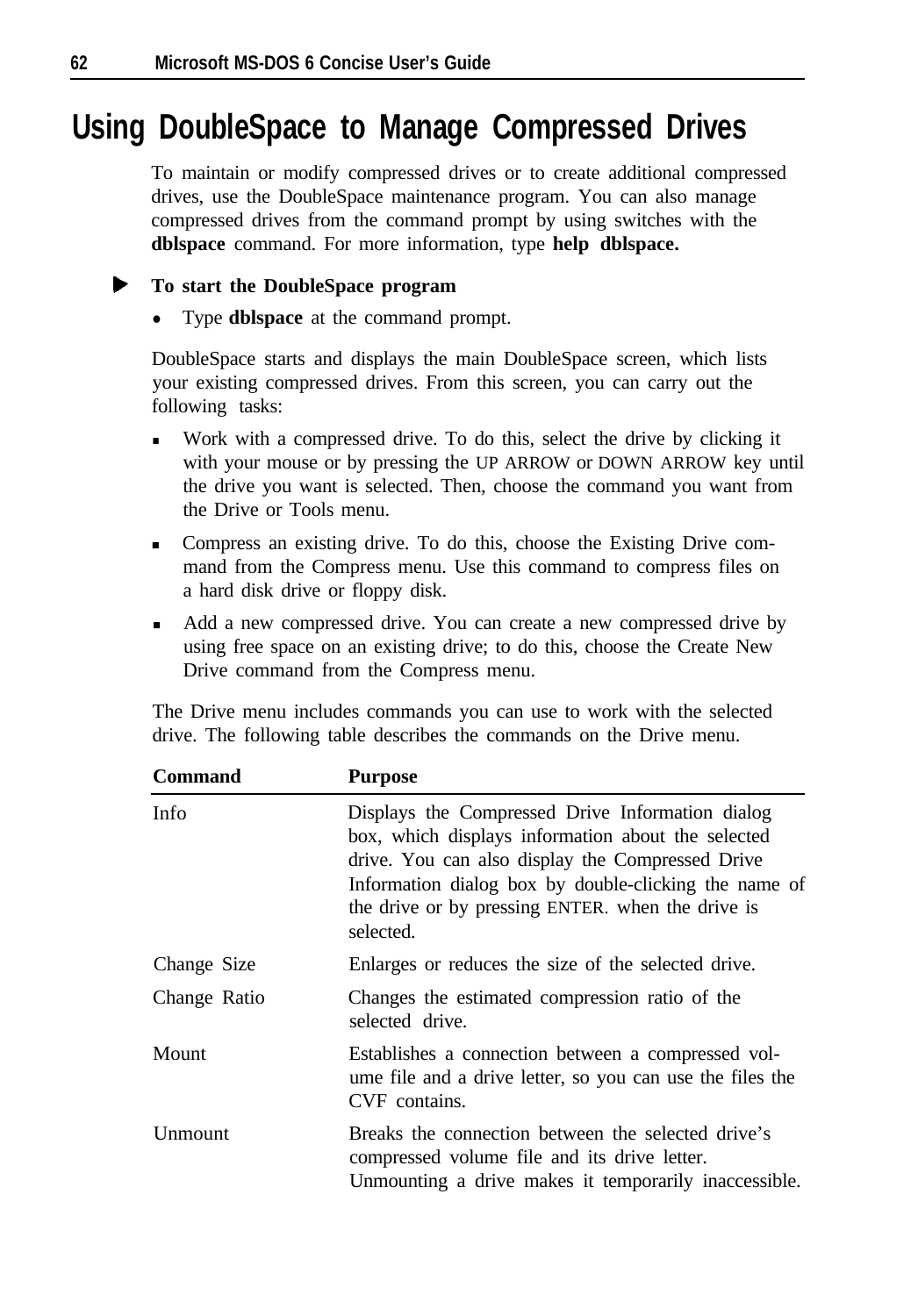| <b>Command</b> | <b>Purpose</b>                                                                                                                                                |
|----------------|---------------------------------------------------------------------------------------------------------------------------------------------------------------|
| Format         | Formats the selected compressed drive. Like format-<br>ting an uncompressed drive, formatting a compressed<br>drive deletes all the files it contains.        |
| Delete         | Deletes the selected compressed drive and the asso-<br>ciated compressed volume file. Deleting a compressed<br>drive erases it and all the files it contains. |
| Exit           | Quits the DoubleSpace program.                                                                                                                                |

The Compress menu contains commands you can use to create additional compressed drives or to compress floppy disks.

The Tools menu includes commands you can use to maintain compressed drives. The following table describes the commands on the Tools menu.

| <b>Command</b> | <b>Purpose</b>                                                                                                                                                                                                                                        |
|----------------|-------------------------------------------------------------------------------------------------------------------------------------------------------------------------------------------------------------------------------------------------------|
| Defragment     | Defragments the selected compressed drive. Defrag-<br>menting a compressed drive consolidates the free<br>space on it.                                                                                                                                |
| Chkdsk         | Checks the structural validity of the selected com-<br>pressed drive.                                                                                                                                                                                 |
| <b>Options</b> | Displays the DoubleSpace Options dialog box, in<br>which you can specify the last drive letter you want<br>DoubleSpace to use. You can also specify the number<br>of additional drives you want to be able to mount after<br>you start your computer. |

## **Compressing Additional Drives**

You can use DoubleSpace to compress the files on existing hard disk drives, floppy disks, or other removable media.

**Note** DoubleSpace cannot compress a drive that is completely full. Before compressing a hard disk drive, make sure it contains at least 1 MB of free space. A floppy disk must contain at least .65 MB of free space.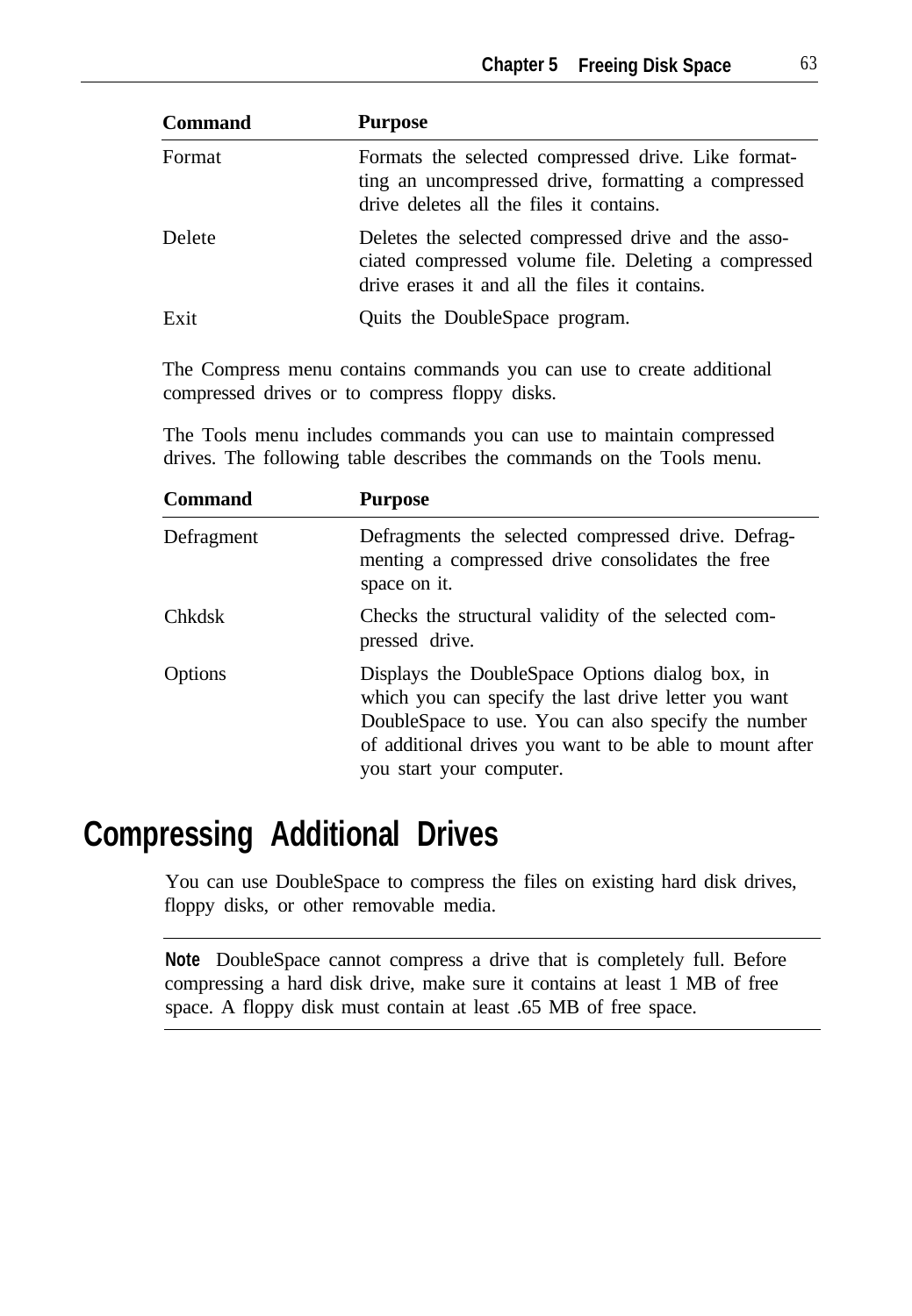### **To compress an existing drive**

- 1. In the main DoubleSpace screen, choose the Existing Drive command from the Compress menu. (If you are compressing a floppy disk or other removable media, make sure it is formatted and is in the drive before you choose the Existing Drive command.) DoubleSpace scans your computer and then displays a list of drives that can be compressed.
- 2. Select the drive you want to compress by pressing the UP ARROW or DOWN ARROW key, and then press ENTER. A screen appears, giving you the opportunity to change the settings DoubleSpace will use to compress the drive. DoubleSpace displays a confirmation screen stating that it is ready to compress the drive.
- 3. Change the settings as needed. For more information about changing settings, press F1. When you have finished changing settings, press ENTER. A confirmation screen appears.
- 4. To compress the drive, press C. DoubleSpace defragments and compresses the selected drive, and then restarts your computer so your new drive configuration can take effect.

### **To convert free space into a new compressed drive**

- 1. From the main DoubleSpace screen, choose the Create New Drive command from the Compress menu. DoubleSpace scans your computer and then displays a list of uncompressed drives that contain free space.
- 2. Select the drive that contains the space you want to use, and then press ENTER. A screen appears, giving you the opportunity to change the settings DoubleSpace will use when it creates the new compressed drive.
- 3. Change the settings as needed. For more information about changing settings, press F1. When you have finished changing settings, press ENTER. A confirmation screen appears.
- 4. To create the new compressed drive, press C. DoubleSpace creates the new compressed drive, and then updates the list of drives on the main DoubleSpace screen to include the new compressed drive.

## **Using DoubleSpace with Floppy Disks**

Compressing a floppy disk is similar to compressing a hard disk drive.

**Note** Make sure the floppy disk is formatted and has at least .65 MB of free space. DoubleSpace cannot compress a 360K disk, an unformatted disk, or a disk that is completely full.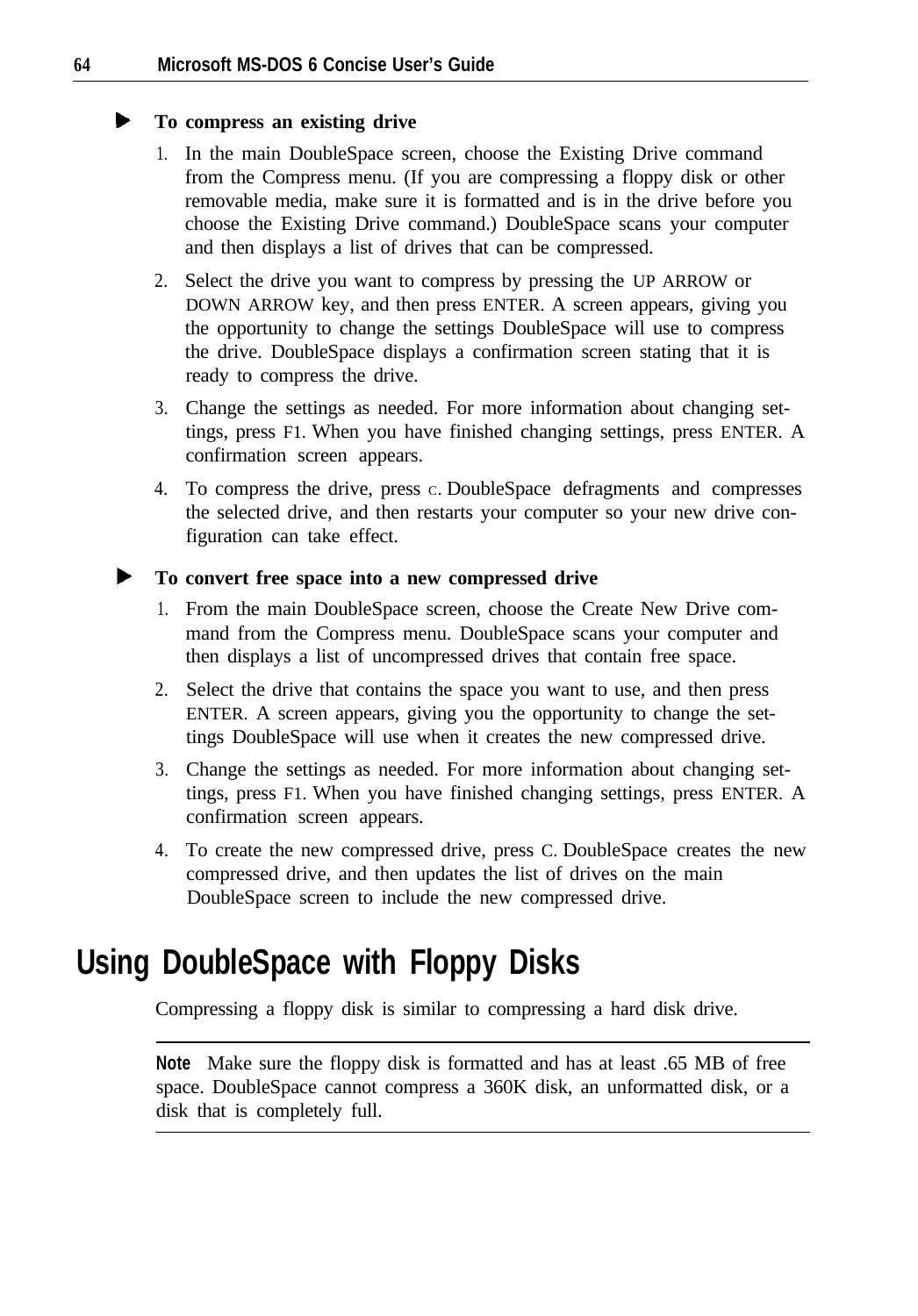#### ▶ **To compress a floppy disk**

- 1. Insert a formatted disk in a floppy disk drive.
- 2. In the main DoubleSpace screen, choose the Existing Drive command from the Compress menu. DoubleSpace scans your computer and then displays a list of drives that can be compressed.
- 3. Select the drive that contains the floppy disk you want to compress by pressing the UP ARROW or DOWN ARROW key, and then press ENTER. DoubleSpace displays a confirmation screen stating that it is ready to compress the drive you selected.
- 4. To compress the floppy disk, press C. DoubleSpace defragments, compresses, and mounts the floppy disk, and then updates the list of drives on the main DoubleSpace screen to include the newly compressed disk.

In general, you **use a** compressed floppy disk **just** as you would a normal floppy disk. The main difference is that you must mount a compressed floppy disk before you can use it. When you first compress a floppy disk, DoubleSpace mounts it for you. However, if you change floppy disks or restart your computer, you must remount the floppy disk before you can **use** it again.

**Note** Before it is mounted, a compressed floppy disk appears nearly full. If you change to the floppy disk drive and carry out the **dir** command, MS-DOS usually lists one file: a text file named READTHIS.TXT, which briefly explains how to mount the floppy disk. The **dir** command usually reports that the floppy disk contains almost no free space, since most of the space is used by the compressed volume file. The compressed volume file is a file with Hidden, Read-Only and System attributes named DBLSPACE.000.

To gain access to the contents of a compressed floppy disk, mount it from the main DoubleSpace screen or at the MS-DOS command prompt.

### **To mount a compressed floppy disk from the main DoubleSpace screen**

- 1. **Insert** the compressed floppy disk in a drive.
- 2. In the main DoubleSpace screen, choose the Mount command from the Drive menu. DoubleSpace searches your computer for unmounted compressed volume files, and lists the ones it finds.
- 3. Select the CVF that is located on your compressed floppy disk by using the UP ARROW or DOWN ARROW key, and then press ENTER.
- 4. DoubleSpace mounts the CVF and then updates the list of compressed drives on the main DoubleSpace screen to include the newly mounted floppy disk.

The compressed floppy disk remains mounted, and the files on it remain available, until you change floppy disks or restart your computer.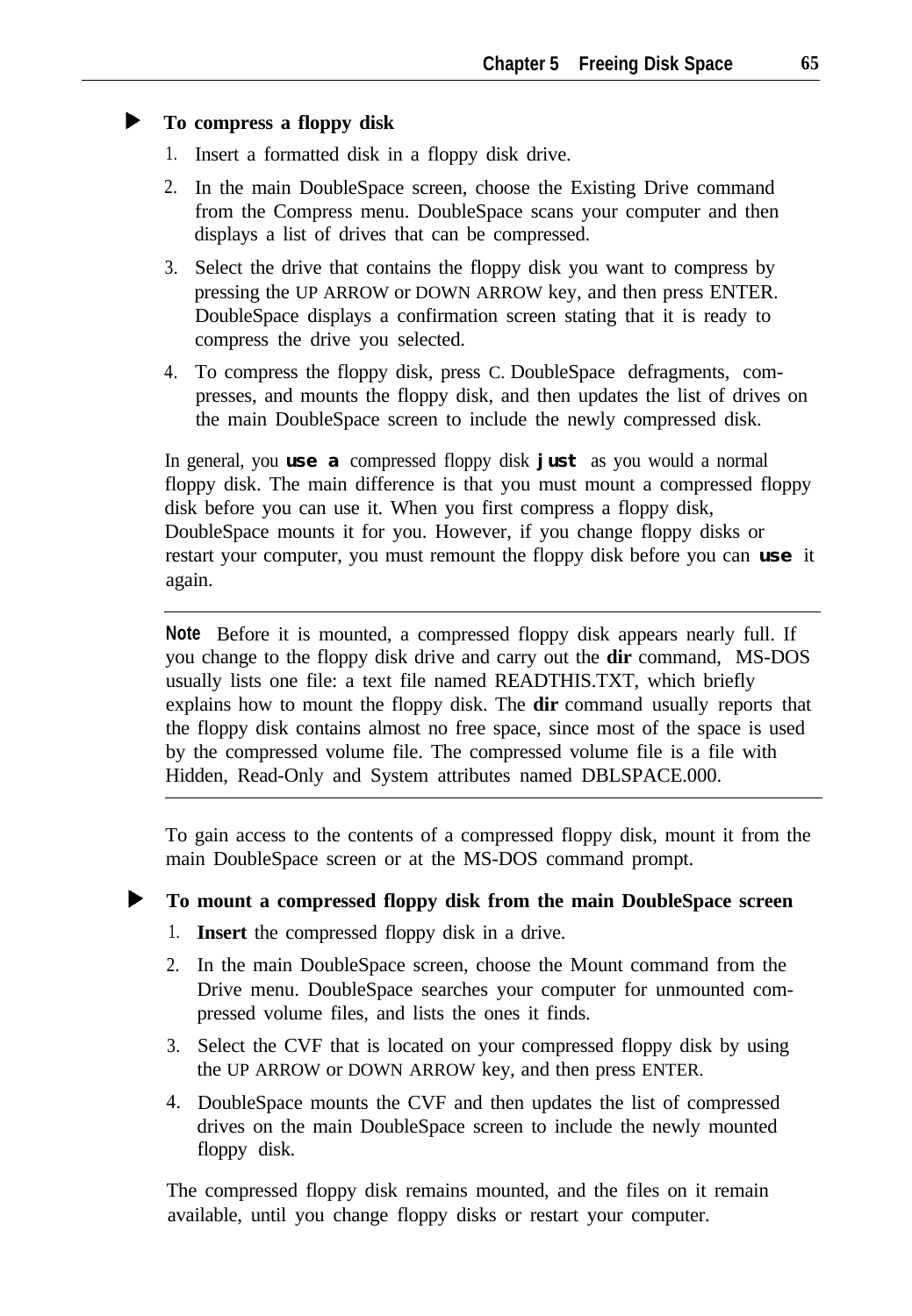#### ▶ **To mount a compressed floppy disk at the MS-DOS command prompt**

- 1. Insert the compressed floppy disk in a drive.
- 2. At the command prompt, type **dblspace /mount** and the letter of the drive the floppy disk is in.

The compressed floppy disk remains mounted until you change floppy disks or restart your computer.

## **Getting Information About Compressed Drives**

You can display information about your compressed drives in several ways:

- <sup>n</sup> In DoubleSpace, choose the Info command from the Drive menu to display detailed information about a compressed drive. For more information, press F1 while the Compressed Drive Information dialog box is on your screen.
- <sup>n</sup> At the MS-DOS command prompt, change to the compressed drive you want information about, and then type **dir/c.** MS-DOS lists the files in the current directory and displays the actual compression ratio for each file. It also shows the average compression ratio for the entire list of files. (If the compressed drive is empty, **dir/c** does not display compression information) For more information, type **help dir** at the command prompt.
- <sup>n</sup> At the MS-DOS command prompt, type **dblspace /list** to see a list of your computer's drives and their compression **status.** Use this command to get a more complete picture of your computer's drive configuration.
- <sup>n</sup> If you use Windows, choose DoubleSpace Info from the Tools menu in File Manager. For more information, press F1 while the DoubleSpace Info dialog box is on your screen.

## **Troubleshooting DoubleSpace**

If you encounter problems while running DoubleSpace, or if you encounter problems with **your** compressed drives, see the DoubleSpace section of the README.TXT file. The README.TXT file is located in the directory that contains your MS-DOS files. You can view this file by using any text editor.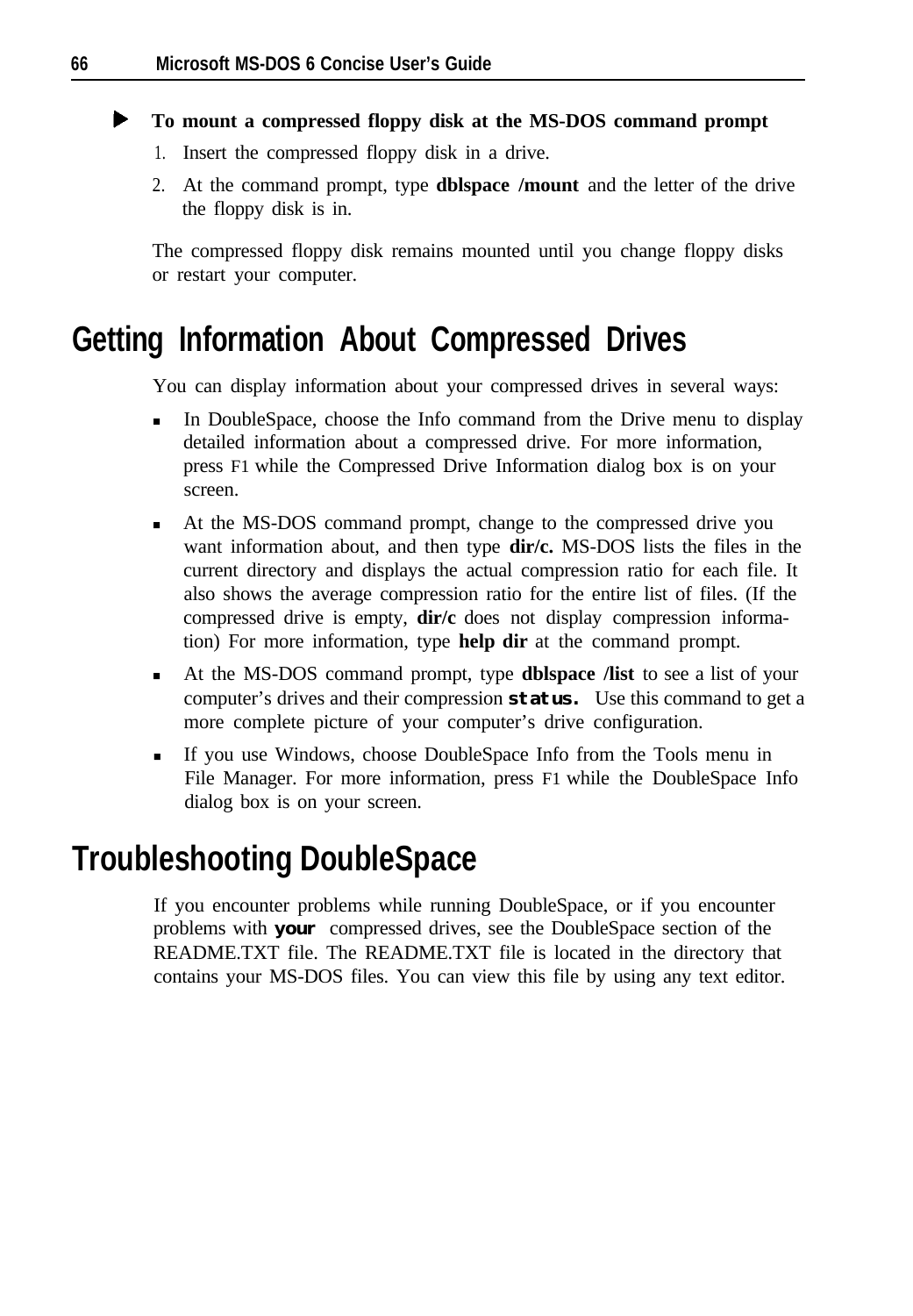# CHAPTER 6 **Making More Memory Available**

The amount of available memory affects which programs you can run, how fast they run, and how much data a program can work with at one time. If you're having trouble running programs because your computer doesn't have enough memory, you can install additional physical memory or optimize the memory your computer already has.

# **Identifying Your Computer's Memory Configuration**

To display information about your computer's memory, type **mem** at the command prompt. The **mem** command displays a summary of your computer's memory configuration. It shows how much of each kind of memory your computer has, how much is currently in use, and how much is currently free. The following table describes the kinds of memory your computer might have:

| Type of memory            | <b>Description</b>                                                                                                                                                                                                                                                                                                                                             |
|---------------------------|----------------------------------------------------------------------------------------------------------------------------------------------------------------------------------------------------------------------------------------------------------------------------------------------------------------------------------------------------------------|
| Conventional<br>memory    | Up to the first 640K of memory on a computer. All<br>MS-DOS-based programs require conventional<br>memory.                                                                                                                                                                                                                                                     |
| Upper memory<br>area      | The 384K of memory above your computer's 640K<br>of conventional memory. The upper memory area<br>is used by system hardware, such as your display<br>adapter. Unused parts of the upper memory area are<br>called upper memory blocks (UMBs). On an 80386<br>or higher computer, UMBs can be used for running<br>device drivers and memory-resident programs. |
| Extended<br>memory (XMS)  | Memory beyond 1 MB on computers with 80286 or<br>higher processors. Extended memory requires an<br>extended-memory manager, such as HIMEM.                                                                                                                                                                                                                     |
| High memory<br>area (HMA) | The first 64K of extended memory. On a computer<br>with extended memory, Setup conserves conven-<br>tional memory by installing MS-DOS to run in the<br>high memory area.                                                                                                                                                                                      |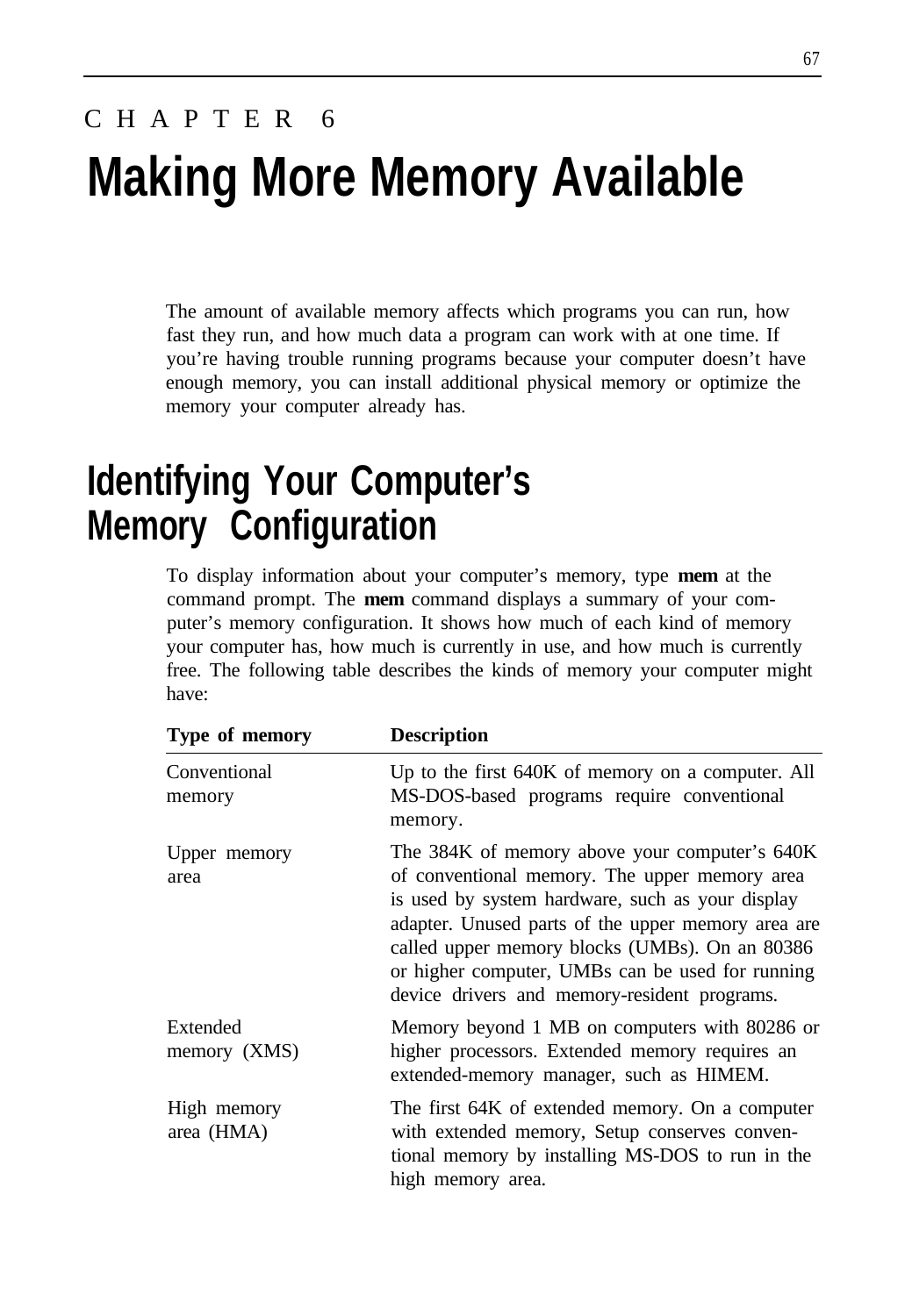| Type of memory           | <b>Description</b>                                                                                                                          |
|--------------------------|---------------------------------------------------------------------------------------------------------------------------------------------|
| Expanded<br>memory (EMS) | Memory in addition to conventional memory that<br>some MS-DOS-based applications can use.                                                   |
|                          | Expanded memory is installed on an expanded-<br>memory board and comes with an expanded-                                                    |
|                          | memory manager. Because an expanded-memory<br>manager gives access to a limited amount of<br>expanded memory at a time, using expanded mem- |
|                          | ory is slower than using extended memory.                                                                                                   |

# **Freeing Conventional Memory**

You can free conventional memory in several ways:

- <sup>n</sup> If you have an 80386 or higher computer with extended memory, you can run MemMaker to move device drivers and other memory-resident programs from conventional memory to the upper memory area.
- <sup>n</sup> You can streamline your CONFIG.SYS and AUTOEXEC.BAT files so that they don't start unnecessary memory-resident programs.
- <sup>n</sup> If your computer has extended memory, you can run MS-DOS in the high memory area instead of in conventional memory.

## **Optimizing Memory by Using MemMaker**

MemMaker modifies your CONFIG.SYS and AUTOEXEC.BAT files so that your device drivers and other memory-resident programs use less conventional memory. MemMaker frees conventional memory by loading some of those device drivers and programs into the upper memory area, the range of memory addresses normally set aside for hardware expansion cards. The unused areas of upper memory are called upper memory blocks (UMBS). You can use UMBs for running installable device drivers and other memoryresident programs.

To prepare your computer to run MemMaker, do the following:

- Make sure your system's hardware and memory work properly, and that your CONFIG.SYS and AUTOEXEC.BAT files do not start any unnecessary programs.
- Quit any programs that are running.
- <sup>n</sup> Start any hardware or memory-resident programs that you usually use.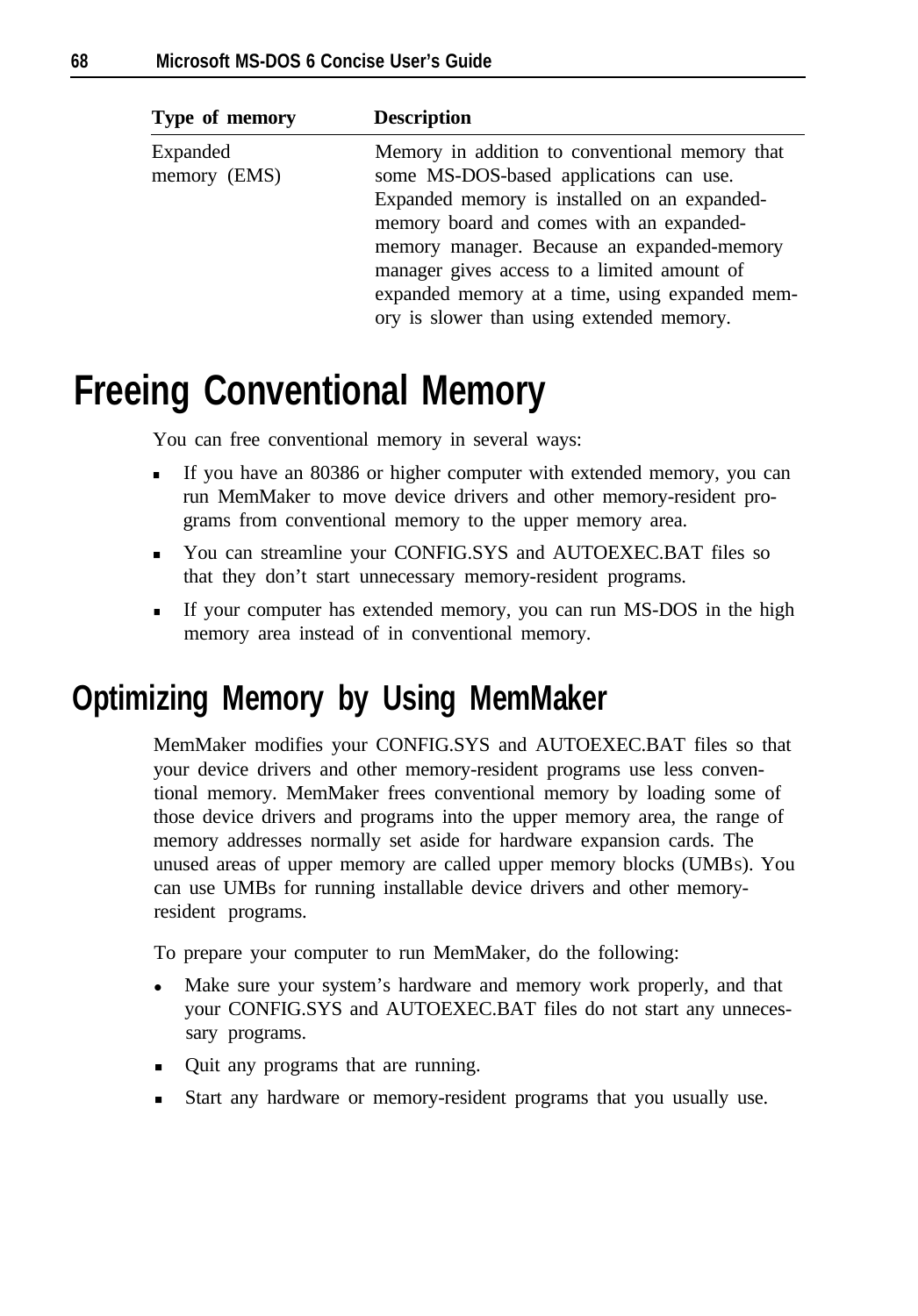## **Running MemMaker Using Express Setup**

When you run MemMaker, you will **be** prompted to choose between Express and Custom Setup. The following procedure explains how to run MemMaker using Express Setup.

## **To run MemMaker using Express Setup**

- 1. Type **memmaker** at the command prompt. MemMaker displays the Wel**come** screen. Choose the Continue option by pressing ENTER. MemMaker displays a screen that prompts you to choose between Express and Custom Setup.
- 2. Choose Express Setup by pressing ENTER. MemMaker displays a screen that prompts you to specify whether you use any programs that require expanded memory.
- 3. If none of your programs require expanded memory, or if you are not sure whether your programs require expanded memory, choose No by pressing ENTER. If you use programs that require expanded memory, select Yes by pressing the SPACEBAR, and then press ENTER. Press ENTER to restart your computer.
- 4. After your computer has restarted, MemMaker optimizes the memory configuration for your computer. When its calculations are complete, MemMaker makes the necessary changes to your CONFIG.SYS and AUTOEXEC.BAT files, and then displays a screen stating that it is ready to restart your computer using the new configuration.
- 5. To restart your computer with its new configuration, press ENTER. After your computer has restarted, MemMaker displays a screen that prompts you to specify whether your system appears to be working properly.
- 6. If you did not see any error messages during startup and your system appears to work properly, choose Yes by pressing ENTER. If you suspect that your system is not working properly, press the SPACEBAR to select No, and then follow the instructions on your screen.

If you indicated that your computer is working properly, MemMaker displays a final screen that shows the amount of each type of memory available before and after you ran MemMaker.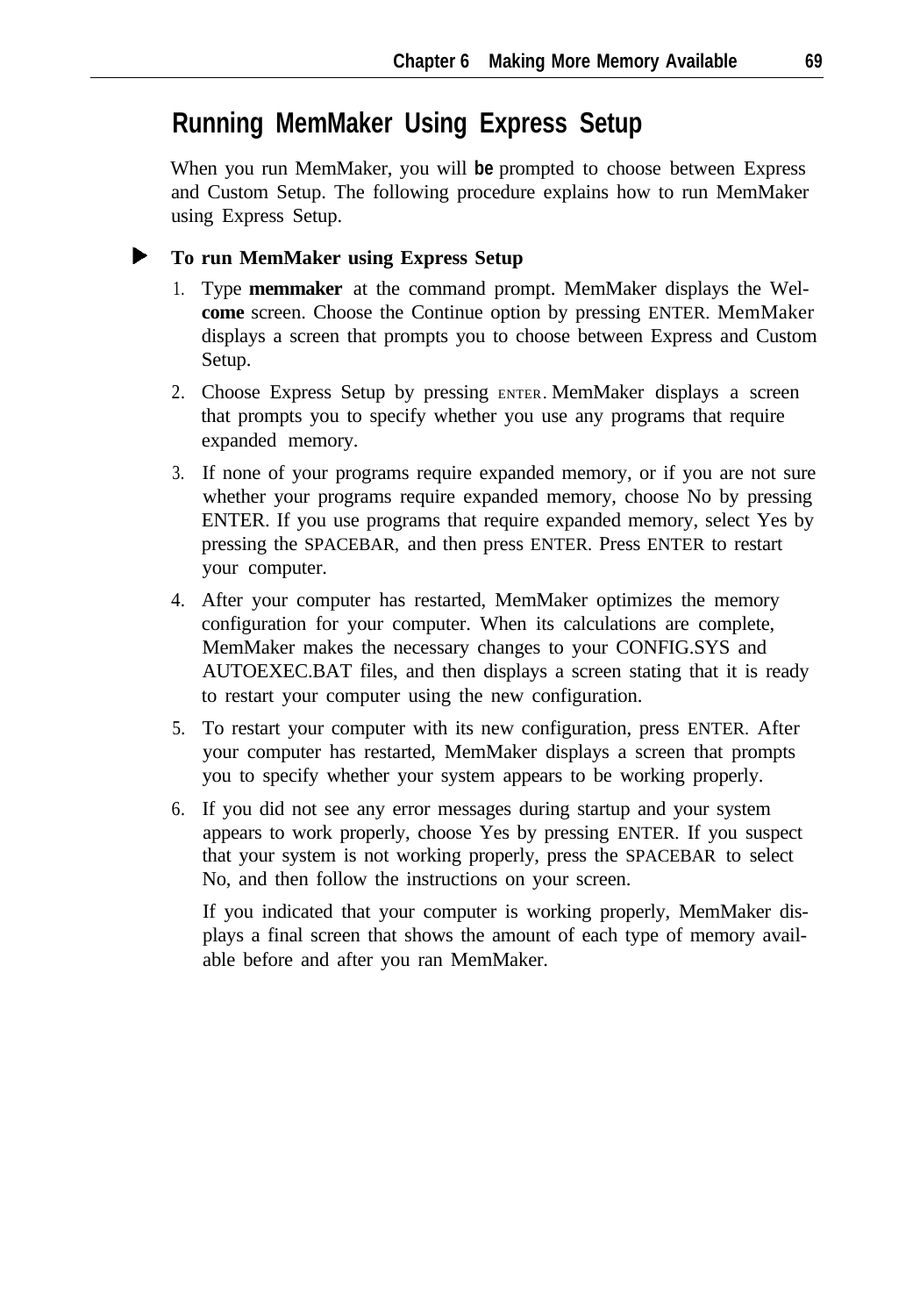## **Running MemMaker Using Custom Setup**

The following list describes the situations in which you should use Custom Setup.

<sup>n</sup> If you have an EGA or VGA monitor (but not a Super VGA monitor), choose Custom Setup, and answer Yes to the advanced option "Use monochrome region (B000-B7FF) for running programs?"

If you have a Super VGA monitor, see the MemMaker section in the README.TXT file, located in your DOS directory, for more information about freeing conventional memory. You can view it by using any text editor.

<sup>n</sup> If a device driver or program has been causing problems when you run MemMaker (for example, if it causes your computer to stop responding), choose Custom Setup, and then answer Yes to the advanced option "Specify which drivers and TSRs to include in optimization?"

### **To run MemMaker using Custom Setup**

- 1. Type **memmaker** at the command prompt. MemMaker displays the Welcome screen. Choose the Continue option by pressing ENTER. MemMaker displays a screen that prompts you to choose between Express and **Custom** Setup.
- 2. Select Custom Setup by pressing the SPACEBAR, and then press ENTER. MemMaker displays a screen that prompts you to specify whether you use any programs that require expanded memory.
- 3. If none of your programs require expanded memory, or if you are not sure whether your programs require expanded memory, choose No by pressing ENTER. If you use programs that require expanded memory, select Yes by pressing the SPACEBAR, and then press ENTER. For more information about this screen, press F1.

The Advanced Options screen appears. The settings on this screen determine how MemMaker configures your computer's memory during optimization.

4. Change the settings on the Advanced Options screen as necessary. To change an option, press the UP ARROW or DOWN ARROW key until the Yes or No beside that option is highlighted. Then press the SPACEBAR to change the answer. For information about each setting, press F1.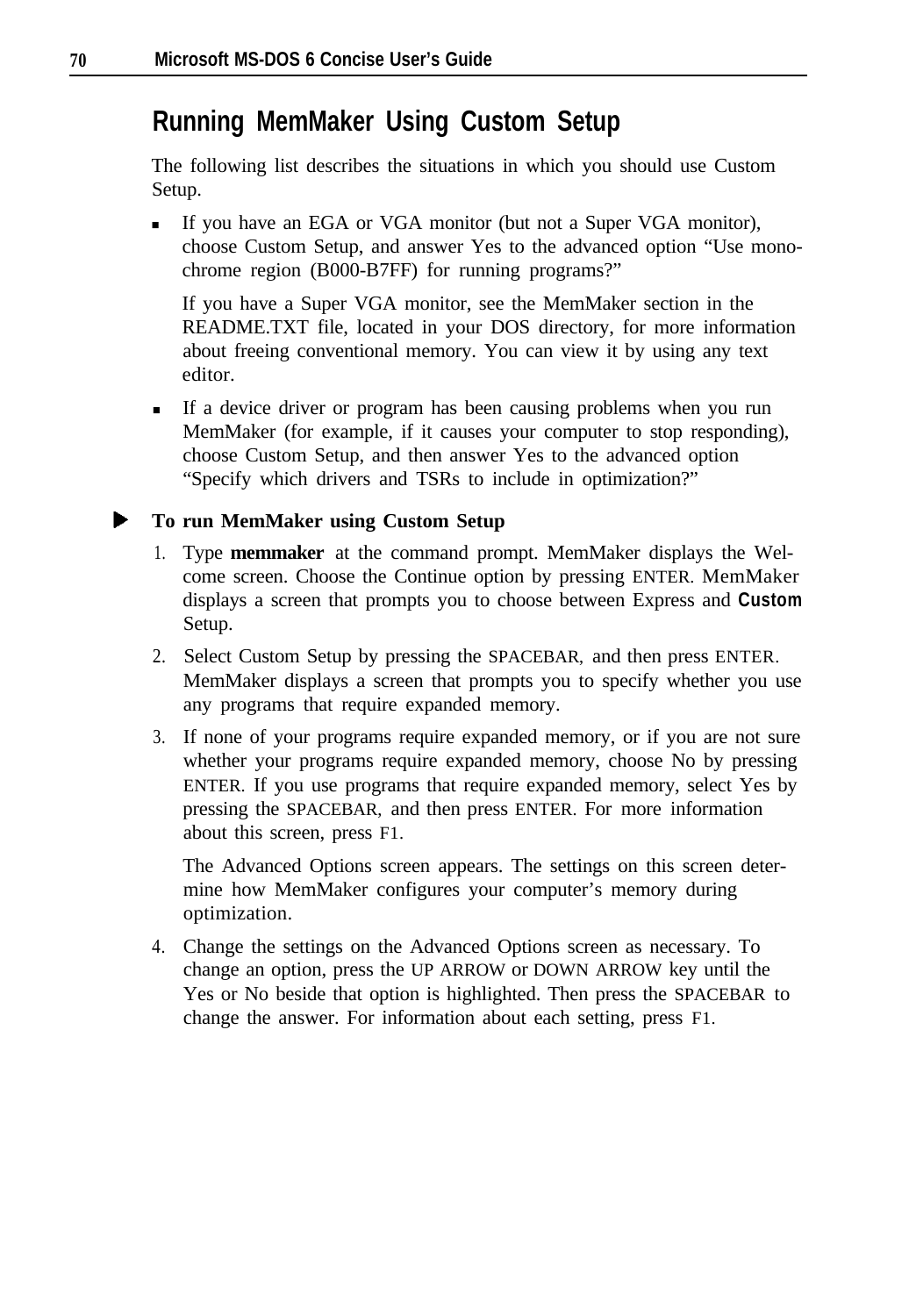5. When you have finished changing settings, press ENTER to continue. If MemMaker prompts you to provide more information, follow the instructions on your screen.

MemMaker displays a screen stating that it is ready to restart your computer. Press ENTER. After your computer has restarted, MemMaker optimizes the memory configuration for your computer. When its calculations are complete, MemMaker makes the necessary changes to your CONFIG.SYS and AUTOEXEC.BAT files, and then displays a screen stating that it is ready to restart your computer using the new configuration.

6. Restart your computer with its new configuration by pressing ENTER.

After your computer has restarted, MemMaker displays a screen that prompts you to specify whether your system appears to be working properly. If you did not see any error messages during startup and your system appears to work properly, choose Yes by pressing ENTER. If you suspect that your system is not working properly, press the SPACEBAR to select No, and then follow the instructions on your screen.

## **Undoing the Changes MemMaker Made**

MemMaker changes your system's memory configuration by editing the commands in your CONFIG.SYS, AUTOEXEC.BAT, and (sometimes) SYSTEM.INI files. Before changing these files, MemMaker makes backup copies. If you encounter problems during the optimization process, you can have MemMaker undo the changes it made by restoring previous versions of these files. You can undo changes even after quitting MemMaker.

#### ▶ **To undo MemMaker's changes**

- 1. Quit any running programs.
- 2. Start MemMaker by typing the following at the command prompt:

### **memmaker /undo**

A screen appears, prompting you to choose between restoring your original system files and quitting MemMaker.

- 3. To restore your original files, press ENTER. MemMaker displays a confirmation screen.
- 4. If the screen shows that MemMaker has finished restoring your startup files. press ENTER to restart your computer with its original configuration.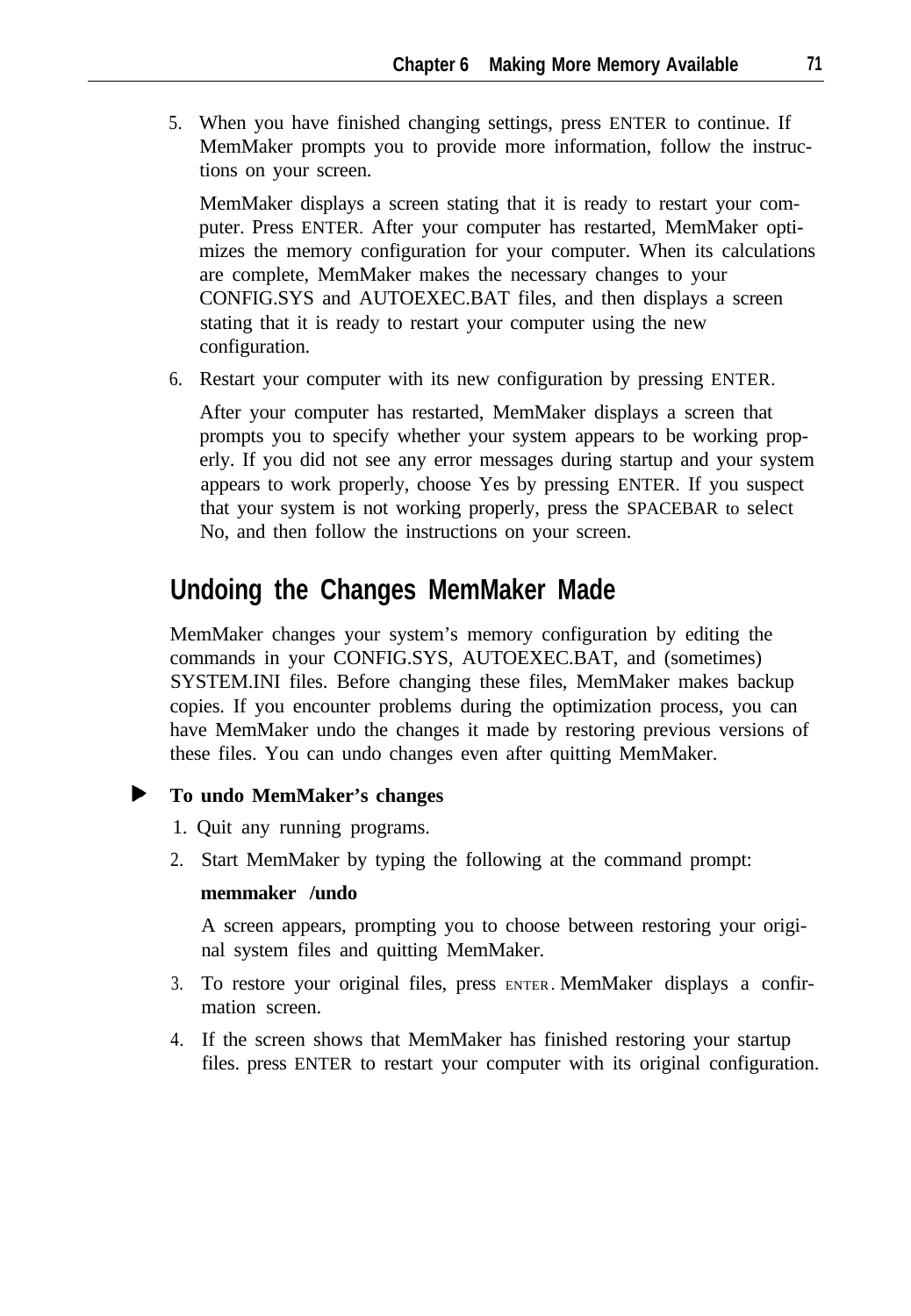## **Fine-Tuning Your Memory Configuration**

You can fine-tune your memory configuration with the following techniques:

- <sup>n</sup> Run MemMaker again and change some memory-configuration options.
- <sup>n</sup> Change the order of device drivers and programs in your CONFIG.SYS and AUTOEXEC.BAT files.
- <sup>n</sup> Remove unnecessary device drivers and memory-resident programs from your CONFIG.SYS and AUTOEXEC.BAT files.

## **Freeing Additional Memory by Changing MemMaker Options**

To try to free additional memory, you can run MemMaker again and change some memory-configuration options.

## **If you do not use programs that require expanded memory**

If none of your programs require expanded memory, run MemMaker again, and when MemMaker asks you whether you use any programs that require expanded memory, choose No.

### **If your computer has an EGA or VGA monitor**

If your computer has an EGA or VGA monitor (but not a Super VGA monitor), run MemMaker again and choose Custom Setup. When MemMaker displays the Advanced Options screen, answer Yes to the question "Use monochrome region (B000-B7FF) for running programs?"

### **If your computer has a Super VGA monitor**

If your computer has a Super VGA monitor, see the MemMaker section in the README.TXT file, located in your DOS directory, for more information about freeing conventional memory. You can view it by using any text editor.

## **Freeing Additional Memory by Changing the Order of Commands in Your Startup Files**

You can fine-tune your memory configuration by changing the order of the commands in your CONFIG.SYS and AUTOEXEC.BAT files.

### **To optimize the order of device drivers and memory-resident programs**

- 1. Open the MEMMAKER.STS file by using a text editor such as MS-DOS Editor. The MEMMAKER.STS file is located in the same directory as the MEMMAKER.EXE file.
- 2. Find the [SizeData] section in the MEMMAKER.STS file. This section lists the memory requirements of each driver or memory-resident program started by your CONFIG.SYS and AUTOEXEC.BAT files. For each driver or memory-resident program, examine the MaxSize line.
- 3. Print the MEMMAKER.STS file or write down the name of each driver or program and its MaxSize value. Then quit the text editor.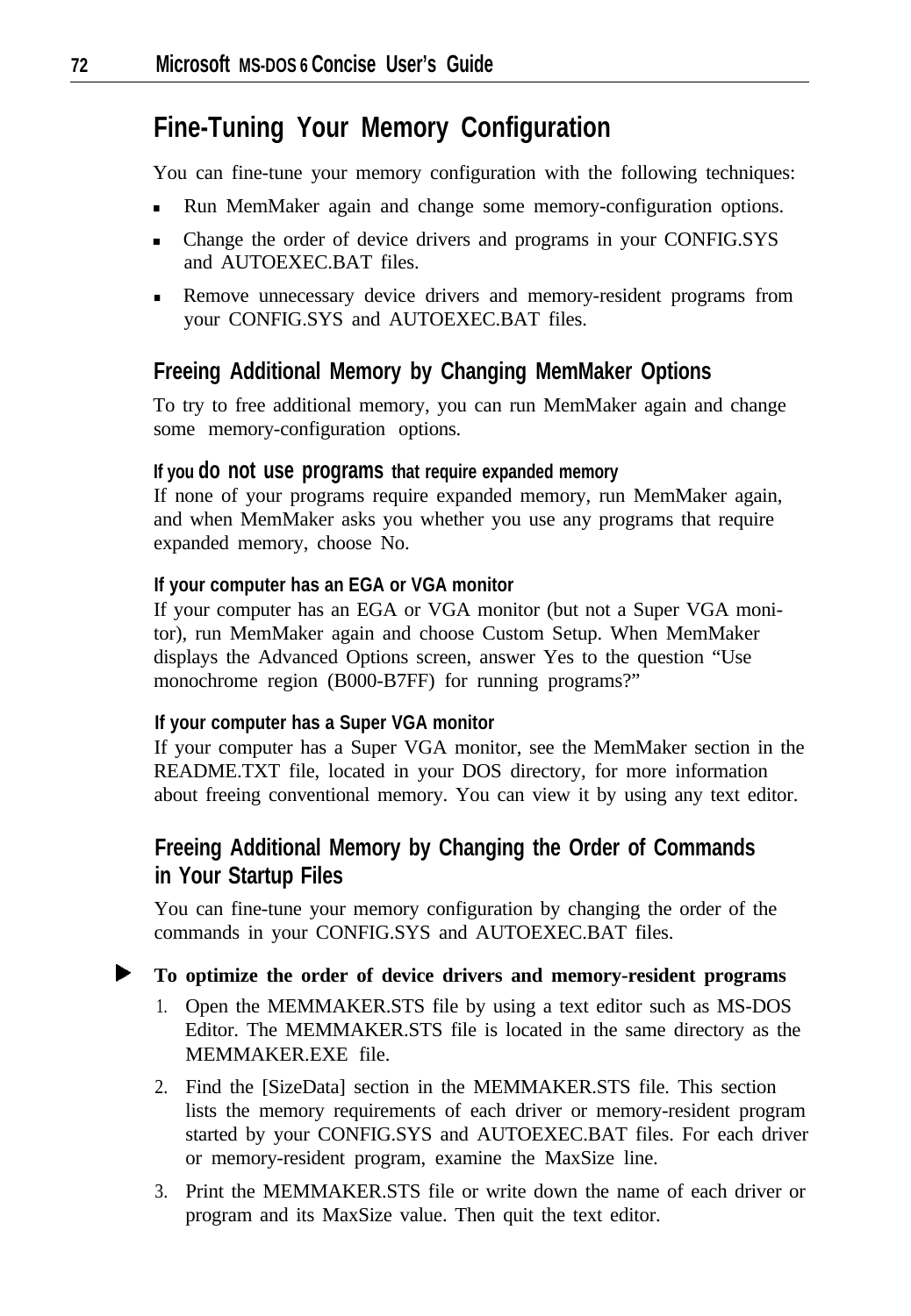- 4. Open your CONFIG.SYS file and move commands that load device drivers or programs with larger MaxSize values before those with smaller MaxSize values. Save the changes to your CONFIG.SYS file, and then open your AUTOEXEC.BAT file.
- 5. In your AUTOEXEC.BAT file, move commands that start programs with larger MaxSize values before those with smaller MaxSize values. Save the changes to your AUTOEXEC.BAT file, and then quit the text editor.
- 6. Remove any disks from your floppy disk drives, and then restart your computer by pressing CTRL+ALT+DEL.
- 7. If your system starts properly, run MemMaker to optimize your revised CONFIG.SYS and AUTOEXEC.BAT files.

## **Using MemMaker with Multiple Configurations**

If your CONFIG.SYS file defines multiple startup configurations, run MemMaker by carrying out the procedures in this section.

#### ▶ **To optimize your computer's memory for multiple configurations**

- 1. Create a separate set of CONFIG.SYS and AUTOEXEC.BAT files for each configuration on your startup menu. Each set should contain only the commands for that configuration.
- 2. Run MemMaker separately for each configuration.
- 3. Combine the optimized CONFIG.SYS files into a single multipleconfiguration CONFIG.SYS file; combine the AUTOEXEC.BAT files into a single AUTOEXEC.BAT file.

## **Creating CONFIG.SYS and AUTOEXEC.BAT Files for Each Configuration**

- $\blacktriangleright$ **To create separate startup files for each configuration**
	- 1. In the root directory of your startup drive (usually drive C), make one copy of your CONFIG.SYS and AUTOEXEC.BAT files for each item on your startup menu, and give each copy a name with a filename extension that matches the corresponding item number. For example, the files for menu item 1 would be named CONFIG.1 and AUTOEXEC.1.
	- 2. Open each copy of your CONFIG.SYS file by using a text editor such as MS-DOS Editor. Edit the file so that it can be used as a singleconfiguration CONFIG.SYS file. Delete the menu-definition commands (the commands in the **[menu]** section) and any commands that do not apply to the configuration that corresponds to the file's extension. Save the file when you have finished.

Repeat this step for each copy of your CONFIG.SYS file. In each file, keep only the commands that are necessary to start the computer with that configuration.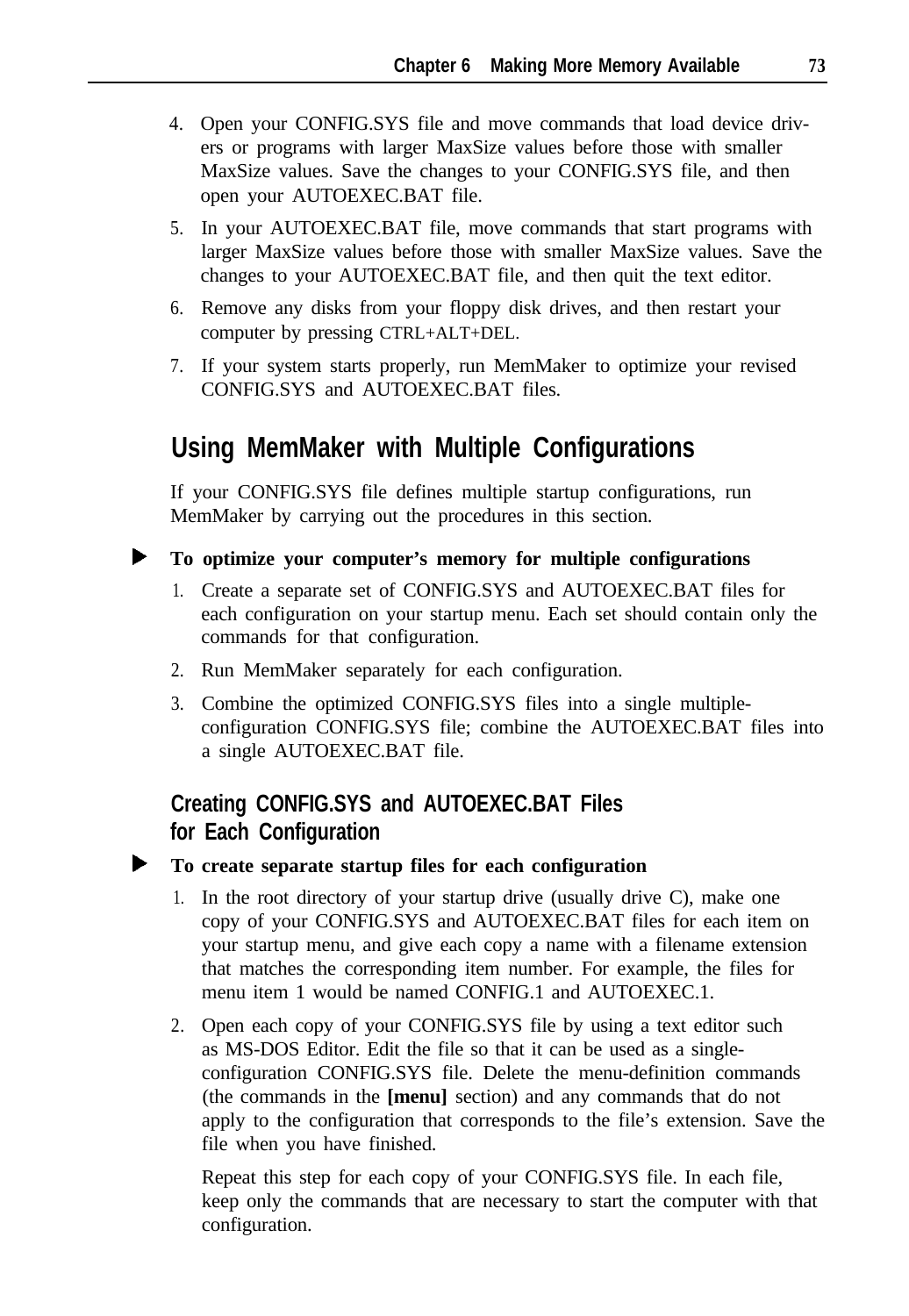3. Open each copy of your AUTOEXEC.BAT file. Delete any **goto config** commands and any commands that do not apply to the configuration that corresponds to the file's extension. Save the file when you have finished.

Repeat this step for each copy of your AUTOEXEC.BAT file. In each file, keep only the commands that are necessary to start the computer with that configuration.

4. Quit the text editor.

When you have carried out this procedure, the root directory of your startup drive should contain your original CONFIG.SYS and AUTOEXEC.BAT files, as well as one set of CONFIG.x and AUTOEXEC.x files for each startup menu item.

## **Running MemMaker for Each Configuration**

## **To optimize memory for each configuration**

- 1. Rename your original CONFIG.SYS and AUTOEXEC.BAT files, changing their filename extensions to .BAK.
- 2. Rename one set of the CONFIG.x and AUTOEXEC.x files to CONFIG.SYS and AUTOEXEC.BAT.
- 3. Restart your computer by pressing CTRL+ALT+DEL.
- 4. To optimize the current CONFIG.SYS and AUTOEXEC.BAT files, run MemMaker by typing **memmaker** at the command prompt, and then follow the instructions on your screen.
- 5. When MemMaker is complete, rename the current CONFIG.SYS and AUTOEXEC.BAT files to their original filenames.
- 6. Repeat steps 2 through 5 for each additional set of CONFIG.x and AUTOEXEC.x files you created.

## **Combining the Optimized Files into New CONFIG.SYS and AUTOEXEC.BAT Files**

Once you have optimized each configuration separately, you need to combine the separate files into a single set of CONFIG.SYS and AUTOEXEC.BAT files. The exact procedure for this will depend on the contents of your files. The following tips can help you construct a new CONFIG.SYS file:

- Start with a blank CONFIG.SYS file rather than trying to edit your original file.
- <sup>n</sup> Copy the menu-definition commands from the CONFIG.BAK file and paste it into your new CONFIG.SYS file.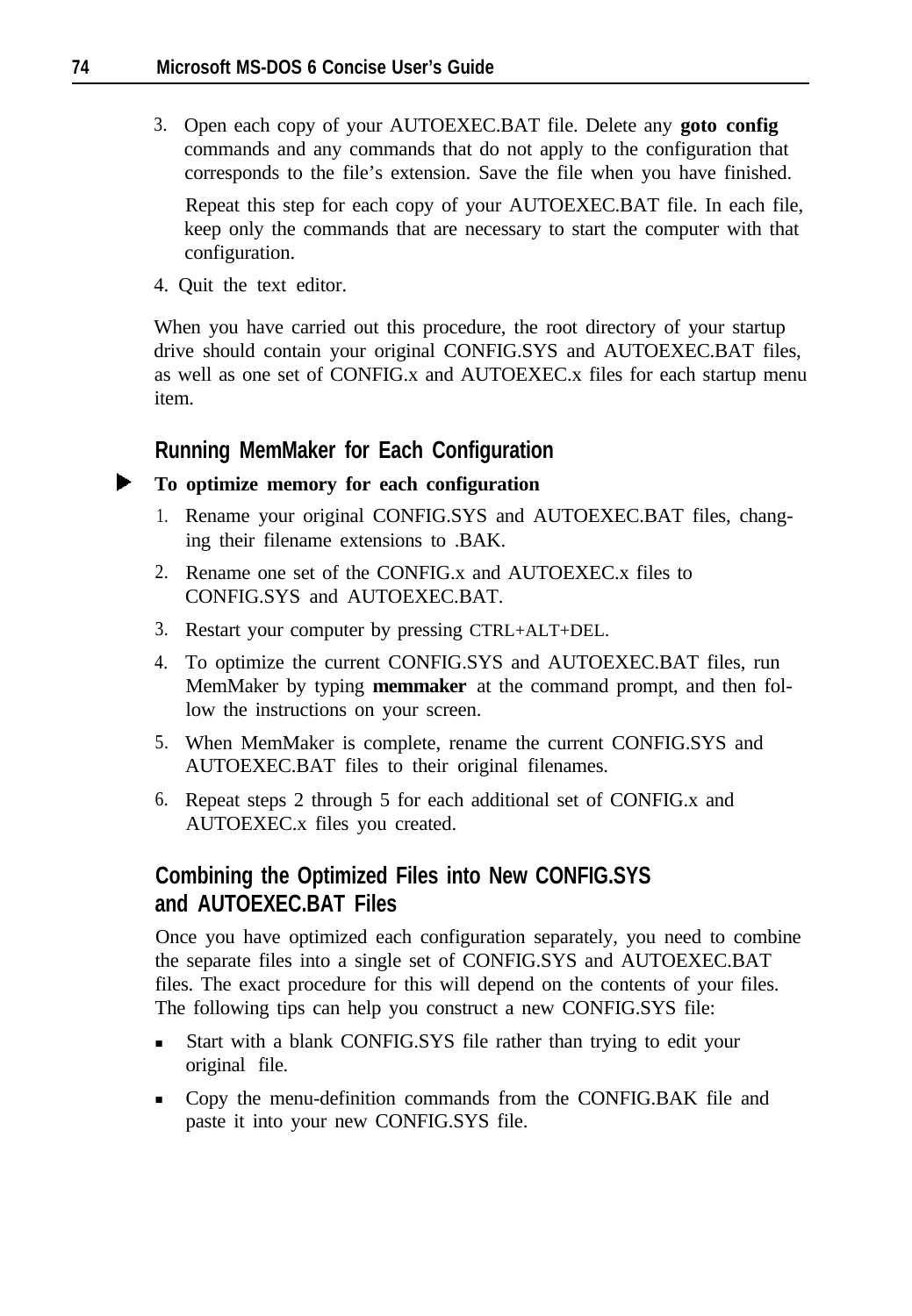- <sup>n</sup> Create a separate configuration block for each item on the menu, and paste the commands from each CONFIG.x file into the corresponding configuration block.
- <sup>n</sup> Avoid using [common] blocks or **include** commands. Instead, each configuration block should contain a complete set of commands for that configuration.

The following tips can help you construct a new AUTOEXEC.BAT file:

- Start with a blank AUTOEXEC.BAT file rather than trying to edit your original file.
- Add a **goto %config%** command to the beginning of your new AUTOEXEC.BAT file.
- For each item on your startup menu, add a label to your AUTOEXEC.BAT file with the same name as the corresponding configuration block in your CONFIG.SYS file. Paste the commands from each AUTOEXEC.x file into your new AUTOEXEC.BAT file after the label that corresponds to that configuration.
- Add a **goto end** command to the end of each section in your AUTOEXEC.BAT file that starts with a label.
- Add an **:end** label to the end of your AUTOEXEC.BAT file.
- For the best results, each section of your AUTOEXEC.BAT file should contain a complete set of AUTOEXEC.BAT commands for that configuration.

## **Troubleshooting While Using MemMaker**

## **Your computer stops responding while you are using MemMaker.**

If your computer stops responding while you are running MemMaker, first try using more conservative settings. MemMaker restarts your computer twice. If your computer stopped responding when MemMaker restarted it the first time, carry out procedure 1. If your computer stopped responding after MemMaker restarted it the second time, carry out procedure 2.

#### ▶. **Procedure 1 To use more conservative settings**

- 1. When your computer stops responding, restart it by pressing CTRL+ALT+DEL, and then choose the "Try again with conservative settings" option by pressing ENTER. Your computer restarts, and then processes your CONFIG.SYS and AUTOEXEC.BAT files.
- 2. If your computer runs successfully, follow the instructions on your screen. If your computer stops responding again, carry out the procedure in the section "Your computer stops responding again after the 'MemMaker will now restart your computer' message appears" later in this chapter.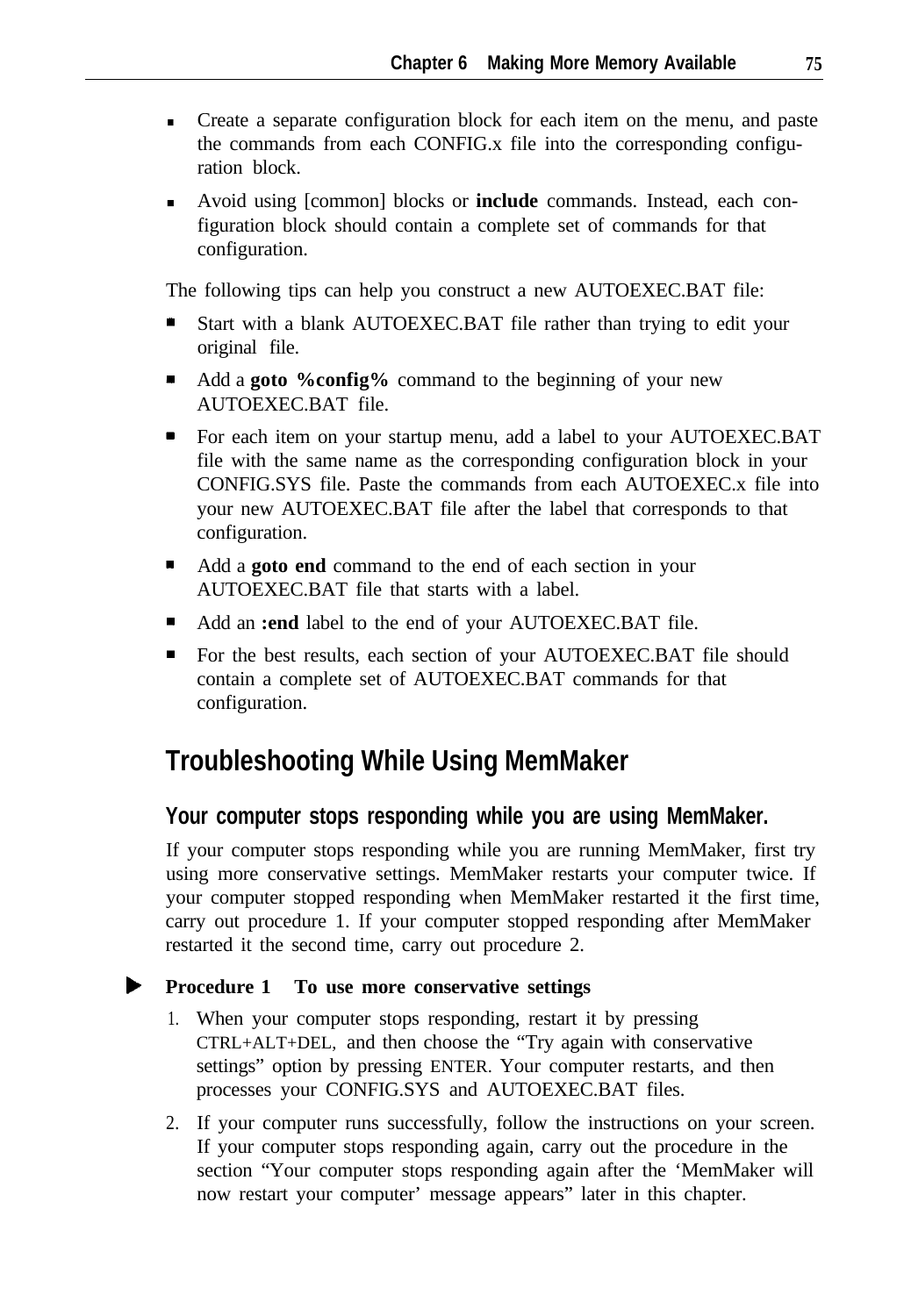### **Procedure 2 To use more conservative settings by using Custom Setup**

- 1. When your computer stops responding, restart it by pressing CTRL+ALT+DEL, and then select the "Exit and undo changes" option by pressing the SPACEBAR, and then press ENTER. Your computer restarts with its original memory configuration.
- 2. Restart the MemMaker program by typing **memmaker** at the command prompt. When the "Welcome to MemMaker" screen appears, press ENTER.
- 3. When the second MemMaker screen appears, press the SPACEBAR to select "Custom Setup," and then press ENTER. Continue with the MemMaker program until the Advanced Options screen appears. Then press the DOWN ARROW key until the "Yes" beside "Scan the upper memory aggressively?" is selected.
- **4.** Press the SPACEBAR to select "No," and then press ENTER. Follow the instructions on your screen.

If your computer stops responding again, carry out the procedure in the section "Your computer stops responding again after the 'MemMaker will now restart your computer to test the new memory configuration' screen appears" later in this chapter.

**Your computer stops responding again after the "MemMaker will now restart your computer" message appears.**

## **To determine whether your computer stops responding while MemMaker is loading EMM386**

- 1. When your computer stops responding, restart it by pressing CTRL+ALT+DEL, and then display the 'Cancel and undo all changes" option by pressing the SPACEBAR twice, and then pressing ENTER. Your computer restarts with its original memory configuration.
- 2. Restart MemMaker by typing **memmaker** at the command prompt. Follow the instructions on your screen. After MemMaker restarts your computer, MS-DOS displays the following text: **Starting MS-DOS...**
- 3. While the text is on your screen, press and release the F8 key. The following text appears:

### **MS-DOS will prompt you to confirm each CONFIG.SYS command.**

As MS-DOS processes the commands in your CONFIG.SYS file, it displays each command, followed by a prompt.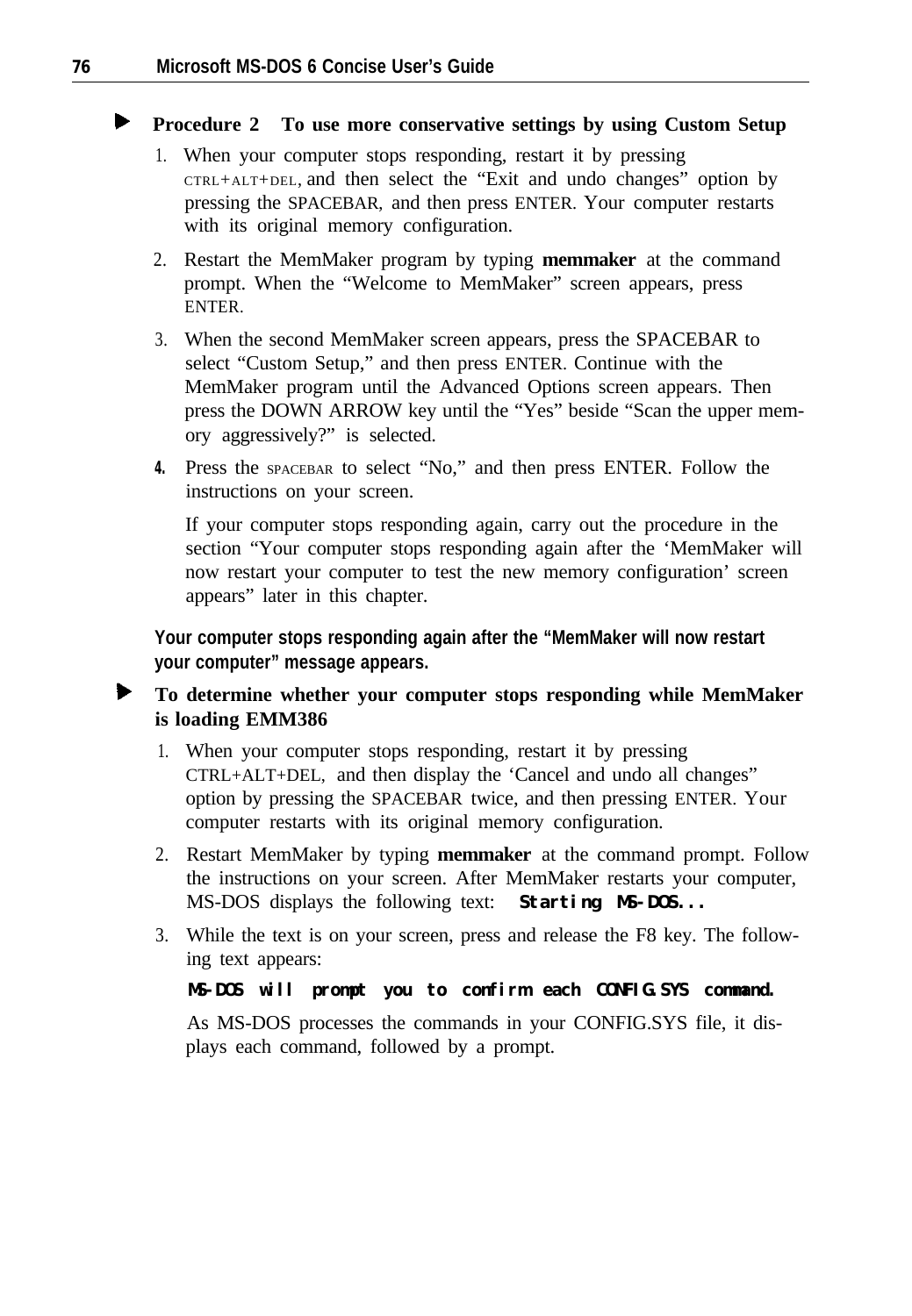4. Carry out all the commands in your CONFIG.SYS file by pressing Y each time you are prompted.

If your computer stops responding when it is trying to load EMM386.EXE, carry out the procedure in "You have tried the troubleshooting procedures, and your computer still stops responding when you run MemMaker" later in this chapter.

If your computer stops responding when it tries to load a device driver other than EMM386, skip the rest of this procedure and carry out the procedure in the following section.

If your computer runs successfully, continue to step 5.

5. When MS-DOS finishes processing the commands in your CONFIG.SYS file, press Y at the prompt to process the AUTOEXEC.BAT file. When your computer stops responding, note which program it is trying to load and carry out the procedure in the following section.

**Your computer stops responding while MemMaker is loading a program or device driver other than EMM386.**

### **To load your program or device driver properly**

- 1. When your computer stops responding, restart it by pressing CTRL+ALT+DEL, and then display the "Cancel and undo all changes" option by pressing the SPACEBAR twice, and then pressing ENTER. Your computer restarts with its original memory configuration.
- 2. Restart the MemMaker program by typing **memmaker** at the command prompt. When the "Welcome to MemMaker" screen appears, press ENTER.
- 3. When the second MemMaker screen appears, press the SPACEBAR to select "Custom Setup," and then press ENTER. Continue with the MemMaker program until the Advanced Options screen appears. Press the SPACEBAR to change the "No" beside "Specify which drivers and TSRs to include during optimization?" to "Yes."
- **4.** Press ENTER. If you use Windows, MemMaker might prompt you to provide more information. If it does, follow the instructions on your screen.
- 5. One by one, MemMaker prompts you to include device drivers and programs in the optimization process. Press ENTER each time you are prompted, except when you are prompted to include the device driver or program that caused your computer to stop responding. When you are prompted to include this device driver or program, press the SPACEBAR to select "No," and then press ENTER. Follow the instructions on your screen.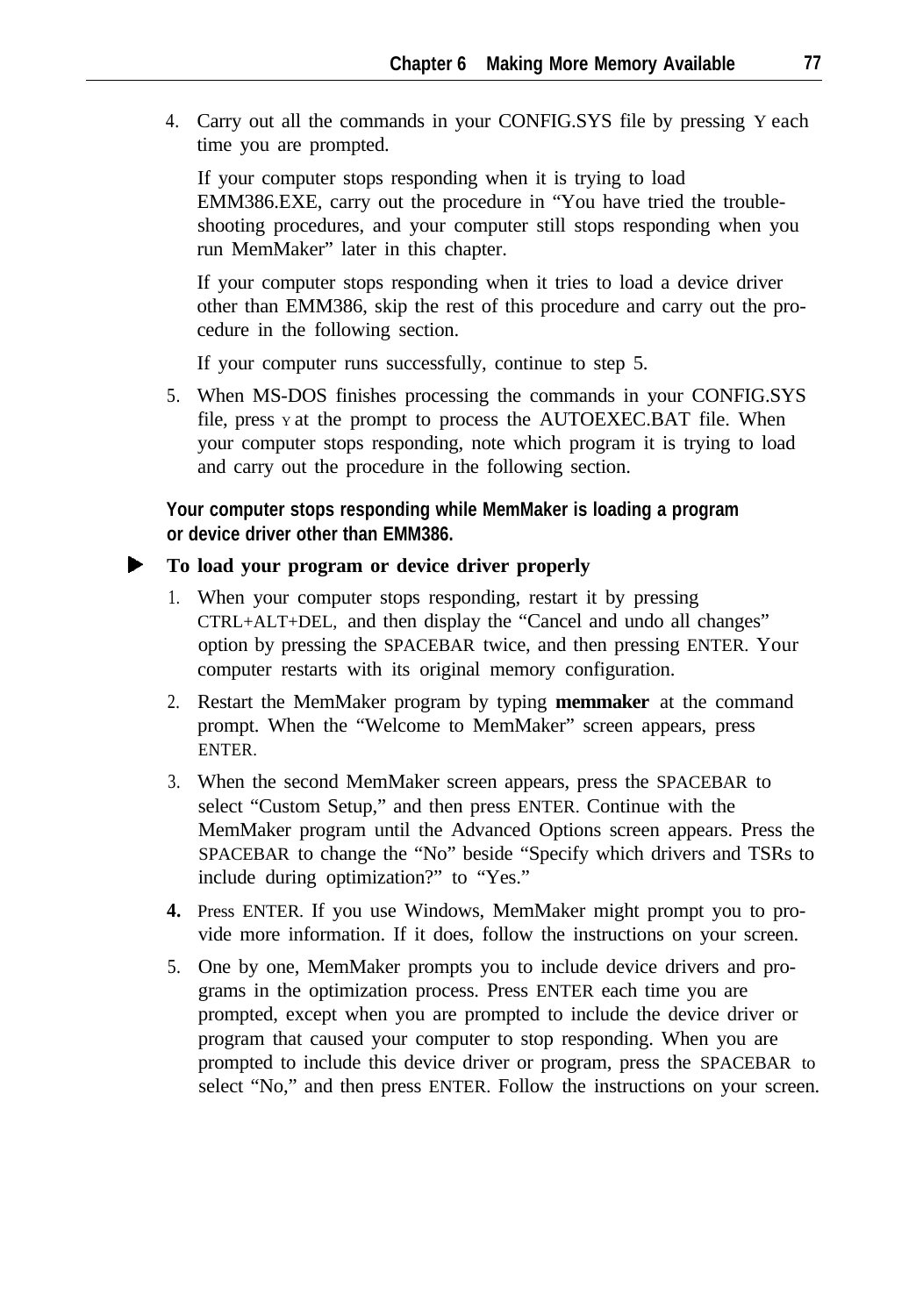6. MemMaker will restart your computer. If your computer stops responding when MemMaker tries to load a different program or device driver, repeat steps 1 through 5.

If your computer stops responding again, carry out the procedure in "You have tried the troubleshooting procedures, and your computer still stops responding when you run MemMaker" later in this chapter.

**Your computer stops responding again after "the MemMaker will now restart your computer to test the new memory configuration" screen appears.**

#### $\blacktriangleright$ **To properly load the program or device driver that causes your computer to stop responding**

- 1. Restart your computer by pressing CTRL+ALT+DEL, and then choose the "Exit and undo changes" option by pressing the SPACEBAR, and then pressing ENTER. Your computer restarts with its original memory configuration.
- 2. Restart the MemMaker program by typing **memmaker** at the command prompt. When the "Welcome to MemMaker" screen appears, press ENTER.
- 3. When the second MemMaker screen appears, press the SPACEBAR to select 'Custom Setup," and then press ENTER. Continue with the MemMaker program until the Advanced Options screen appears. Press the SPACEBAR to change the "No" beside "Specify which drivers and TSRs to include during optimization?" to "Yes."
- 4. Press ENTER. If you use Windows, MemMaker might prompt you to provide more information. If it does, follow the instructions on your screen.
- 5. One by one, MemMaker prompts you to include device drivers and programs in the optimization process. Press ENTER each time you are prompted, except when you are prompted to include the device driver or program that caused your computer to stop responding. When you are prompted to include this device driver or program, press the SPACEBAR to select "No," and then press ENTER. Follow the instructions on your screen.
- 6. MemMaker will restart your computer. If your computer stops responding when MemMaker tries to load a different program or device driver, repeat steps 1 through 5.

If your computer stops responding again, carry out the procedure in the following section.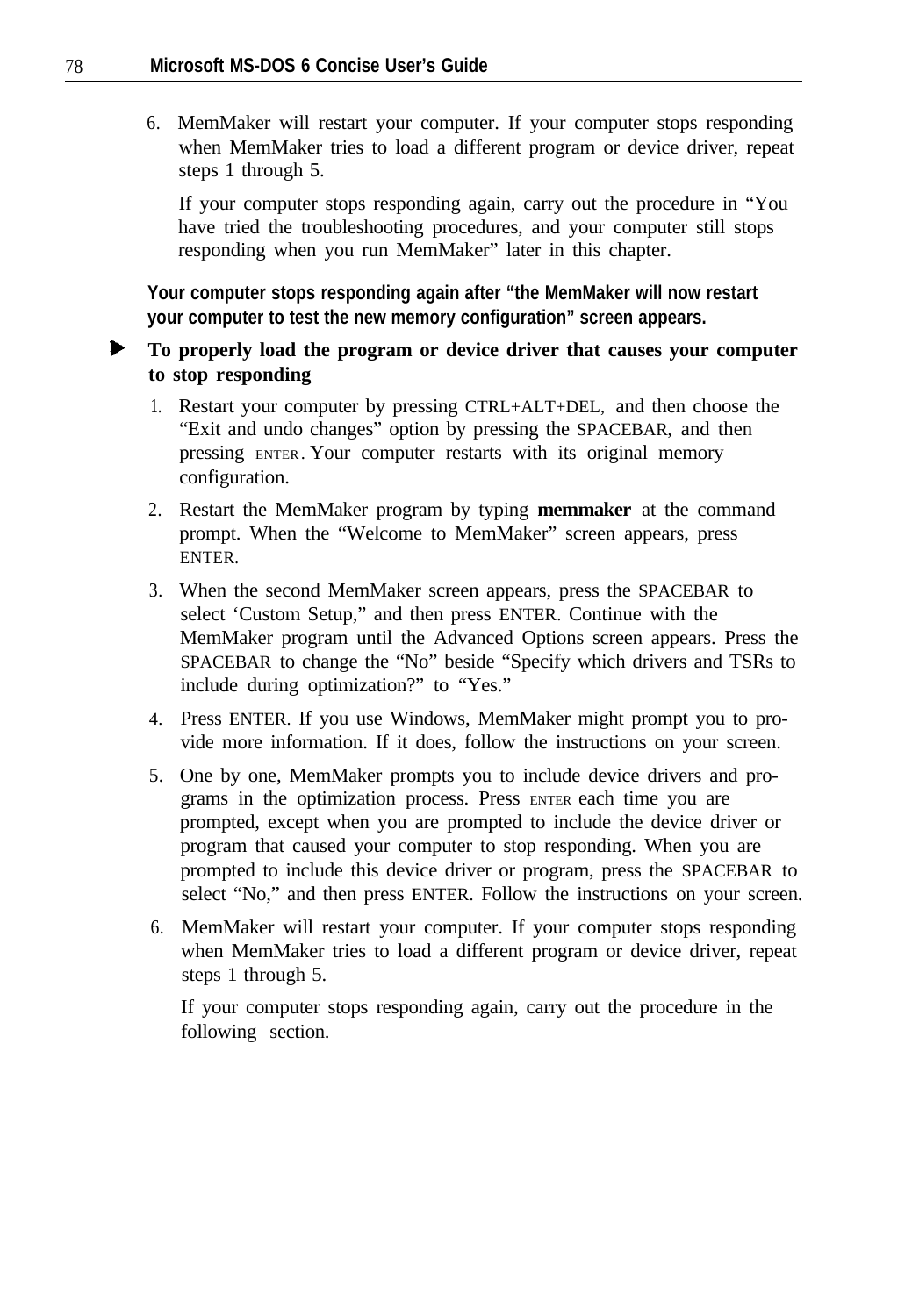**You have tried the troubleshooting procedures, and your computer still stops responding when you run MemMaker.**

#### $\blacktriangleright$ **To try an additional troubleshooting technique**

- 1. When your computer stops responding, restart it by pressing CTRL+ALT+DEL, and then select the "Cancel and undo all changes" option or the "Exit and undo changes" option, and then press ENTER.
- 2. When the MS-DOS command prompt appears, open your CONFIG.SYS file in a text editor. Look for a command that loads EMM386.EXE. If your CONFIG.SYS file does not contain the command that loads EMM386, insert it on a new line below the **device** command that loads HIMEM.SYS.
- 3. Save your changes and quit the text editor.

For additional information, see the section "You installed a hardware device and you computer stopped working correctly" in the chapter "Diagnosing and Solving Problems." You should also refer to the README.TXT file in your DOS directory.

### **There is not enough memory to continue MemMaker.**

### **To free enough conventional memory to run MemMaker**

- 1. When MemMaker displays the "MemMaker cannot continue because there is not enough free conventional memory" message, press ENTER to restart your computer. After MemMaker restarts your computer, MS-DOS displays the following text: **Starting MS-DOS...**
- 2. While the text is on your screen, press and release the F8 key. The following text appears:

### **MS-DOS will prompt you to confirm each CONFIG.SYS command.**

- 3. Bypass all the commands in your CONFIG.SYS file by pressing N each time you are prompted, except when you are prompted for HIMEM.SYS, EMM386.EXE, and SHELL.
- 4. When MS-DOS finishes processing the commands in your CONFIG.SYS file, press N at the prompt to bypass the AUTOEXEC.BAT file.
- 5. When the MS-DOS command prompt appears, type the following:

### **find /i "memmaker" autoexec.bat**

At the command prompt, type the entire line exactly as **find** displays it. MemMaker should continue normally.

6. Follow the instructions on your screen.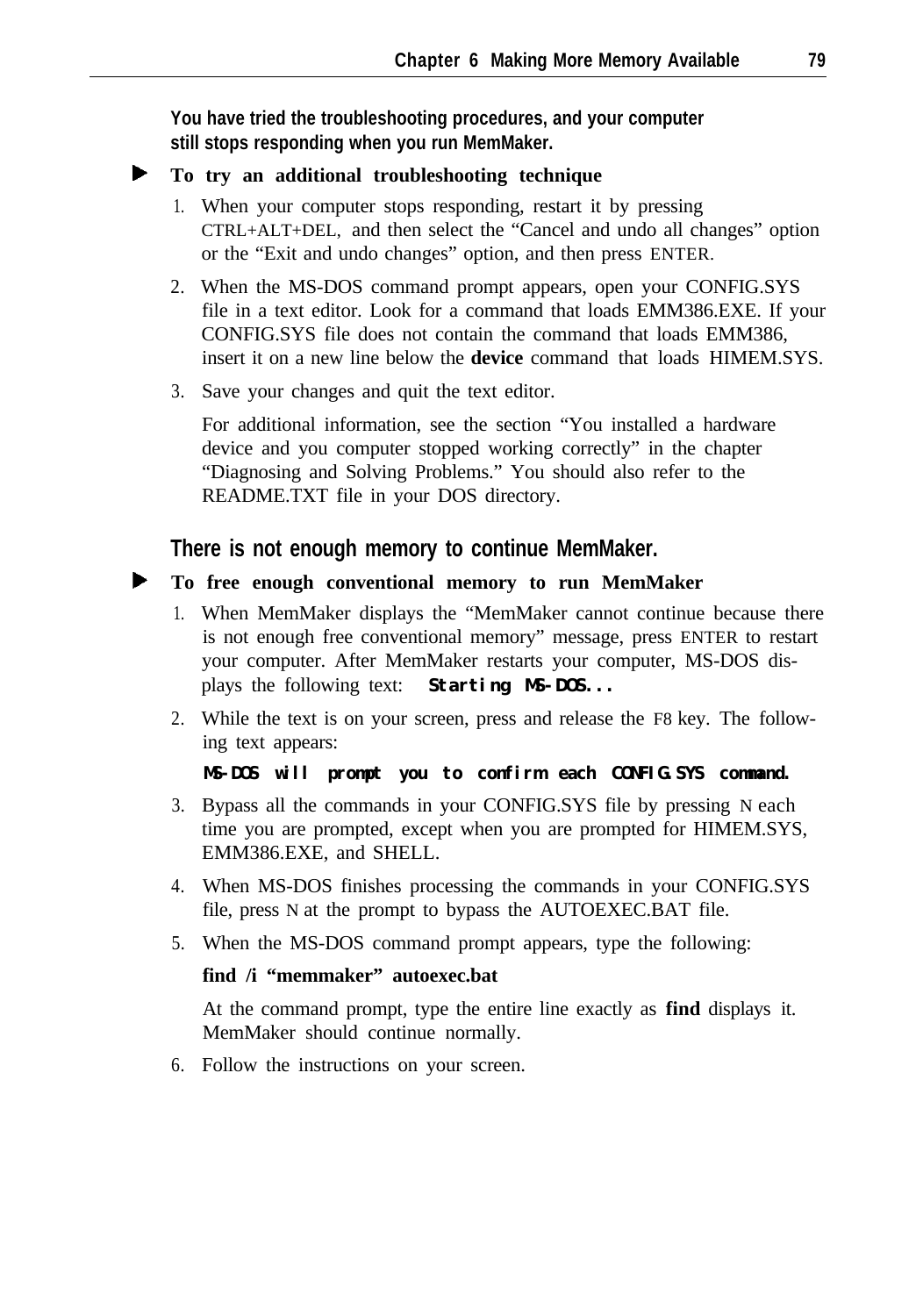**After running MemMaker, a program or device driver that was loaded into the upper memory area does not work.**

#### $\blacktriangleright$ **To load properly the program or device driver that does not work correctly**

1. Restore your computer to the memory configuration it had before you ran MemMaker by typing the following at the command prompt:

### **memmaker /undo**

- 2. When MemMaker starts, choose the "Restore files now" option by pressing ENTER. When MemMaker displays a screen confirming that it has restored your original CONFIG.SYS and AUTOEXEC.BAT files, restart your computer by pressing ENTER.
- 3. Restart MemMaker by typing **memmaker** at the command prompt. When the "Welcome to MemMaker" screen appears, press ENTER.
- 4. When the second MemMaker screen appears, press the SPACEBAR to select "Custom Setup," and then press ENTER. Continue with the MemMaker program until the Advanced Options screen appears. Press the SPACEBAR to change the "No" beside "Specify which drivers and TSRs to include during optimization?" to "Yes."
- 5. Press ENTER. If you use Windows, MemMaker might prompt you to provide more information. If it does, follow the instructions on your screen.
- 6. Press ENTER. One by one, MemMaker prompts you to include device drivers and programs in the optimization process. Press ENTER each time you are prompted, except when you are prompted to include the device driver or program that does not work correctly. When you are prompted to include this device driver or program, press the SPACEBAR to select "No," **and** then press ENTER. Follow the instructions on your screen.

## **Streamlining Your CONFIG.SYS and AUTOEXEC.BAT Files**

The following basic recommendations can help you conserve conventional memory by streamlining your CONFIG.SYS and AUTOEXEC.BAT files:

- <sup>n</sup> Whenever possible, load programs that require extra memory during startup before those that do not.
- <sup>n</sup> If your computer has expanded memory, your CONFIG.SYS file should include a **device** command for the expanded-memory manager that came with your memory board.
- <sup>n</sup> If your computer has extended memory, your CONFIG.SYS file should include the **dos=high** command as well as a **device** command for the HIMEM.SYS extended-memory manager.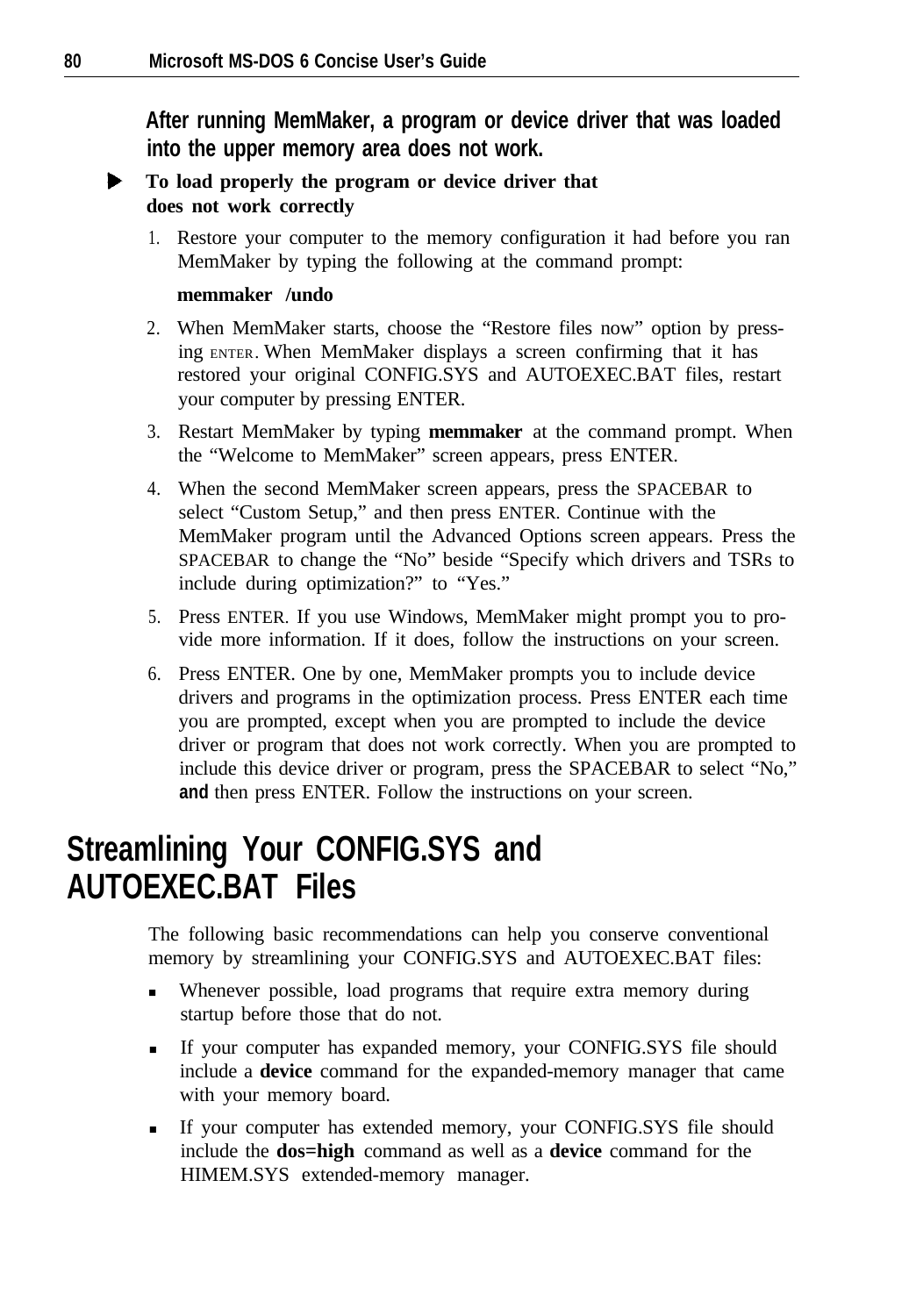- <sup>n</sup> If your computer has extended memory, disable any commands in your CONFIG.SYS or AUTOEXEC.BAT files that start the Fastopen program.
- Disable any **append /e or append c**:\dos commands in your AUTOEXEC.BAT file.
- If your CONFIG.SYS file contains a command that loads the doublebuffering feature of SMARTDrive, you might be able to disable this command. To find out whether you need to use double buffering, type **help smartdrv** at the command prompt and choose  $\leq$ smartdrv.exe $>$  in the second paragraph. Then, follow the procedure in the section "Determining whether you need to use double buffering."

## **Running MS-DOS in the High Memory Area**

When MS-DOS is installed in a computer with an 80286 or higher processor and extended memory, it is automatically configured to run in the High Memory Area (HMA). To determine whether MS-DOS is running in the HMA, type **mem** at the command prompt.

If MS-DOS is not running in the HMA, you can add commands similar to **device=c:\dos\himem.sys** and **dos=high** to your CONFIG.SYS file.

# **Freeing Extended Memory**

To use extended memory, your computer must have physical extended memory, and your CONFIG.SYS file must contain a **device** command for the HIMEM.SYS extended-memory manager or another memory manager that conforms to the Lotus/Intel/Microsoft/AST extended Memory Specification (XMS). If you have extended memory but it is all being used, try the following:

- If your CONFIG.SYS or AUTOEXEC.BAT file starts programs that use extended memory, reduce the amount of extended memory you allocate for each program.
- <sup>n</sup> If your CONFIG.SYS file contains an EMM386 command line that does not include the **noems** switch, add the **min=0** switch to the command line.
- <sup>n</sup> If you are using RAMDrive and creating a RAM disk in extended memory, use SMARTDrive instead.
- <sup>n</sup> If you are conserving conventional memory by running programs in upper memory, try running them in conventional memory instead. Although running programs in upper memory conserves conventional memory, it uses some extended memory.
- If Windows won't start because not enough extended memory is available, try disabling the EMM386 command line and the **dos=high** command in your CONFIG.SYS file.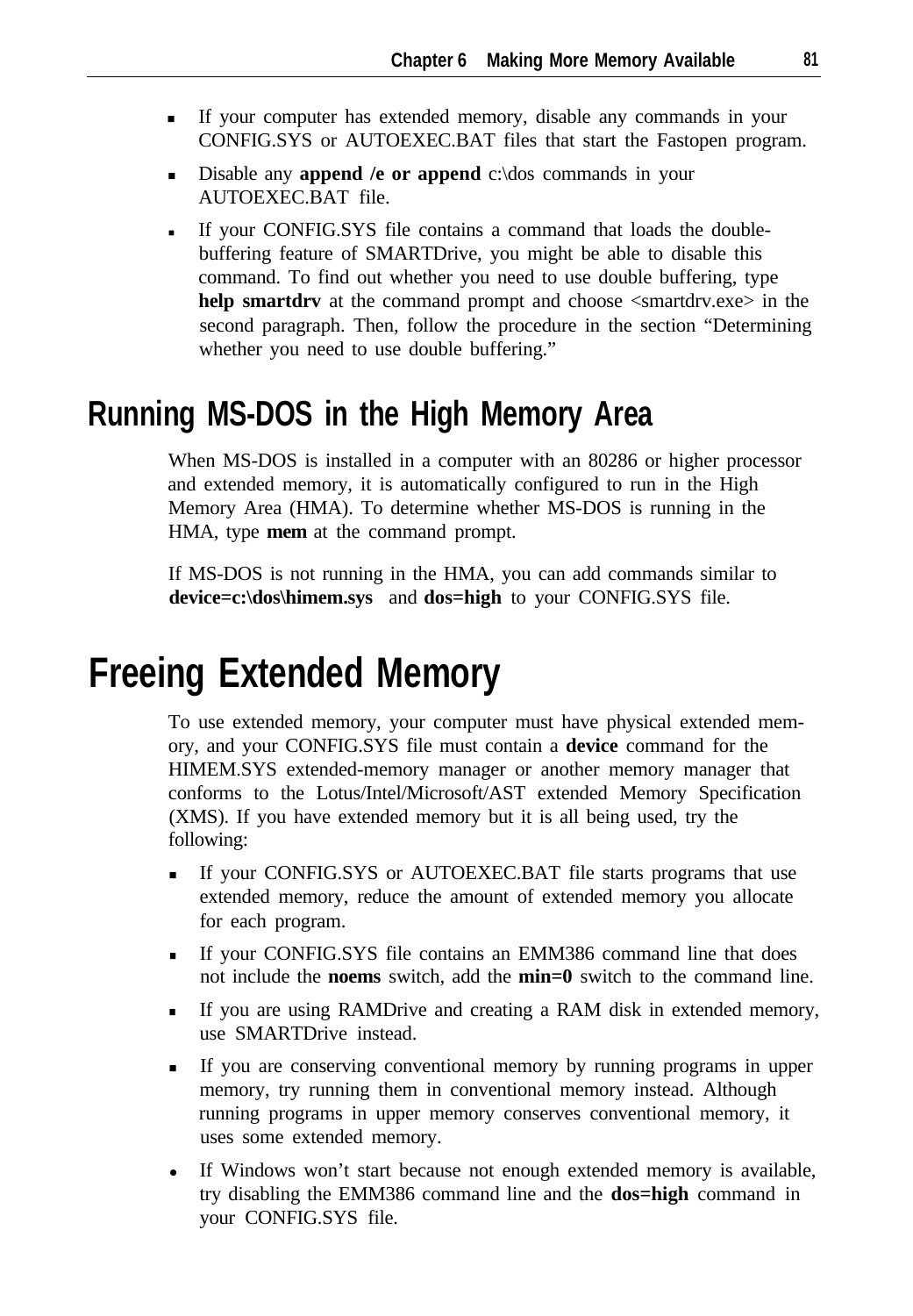## **Freeing Expanded Memory**

Some programs require additional expanded memory to run. If you are having trouble running such a program, do the following:

- <sup>n</sup> Make sure your system contains as much physical expanded memory as the program needs, and that your CONFIG.SYS file contains a **device** command for the expanded-memory manager that came with your memory board.
- <sup>n</sup> If you are using EMM386 with the **noems** switch, expanded memory will be unavailable. On the EMM386.EXE command line in your CONFIG.SYS file, change the **noems** switch to the **ram** switch. For information about EMM386, type **help emm386.exe** at the command prompt.
- <sup>n</sup> If your CONFIG.SYS or AUTOEXEC.BAT file starts programs that use expanded memory, reduce the amount of expanded memory you allocate for each program. For information about how to do this, see the documentation that accompanied each program.

# **Using MS-DOS Memory Managers**

To use your computer's extended memory, expanded memory, or upper memory area, your CONFIG.SYS file must contain a command that loads a *memory* manager. MS-DOS includes the following memory managers:

- HIMEM, which provides access to extended memory.
- EMM386, which provides access to the upper memory area.

MS-DOS does not include an expanded-memory manager for physical expanded memory, since each expanded-memory board requires its own memory manager. To use physical expanded memory, you must install the memory manager that came with your expanded-memory board.

## **Using the EMM386 Memory Manager**

EMM386 is a dual-purpose memory manager for 80386 and 80486 computers that have extended memory. EMM386 provides access to the upper memory area and uses extended memory to simulate expanded memory.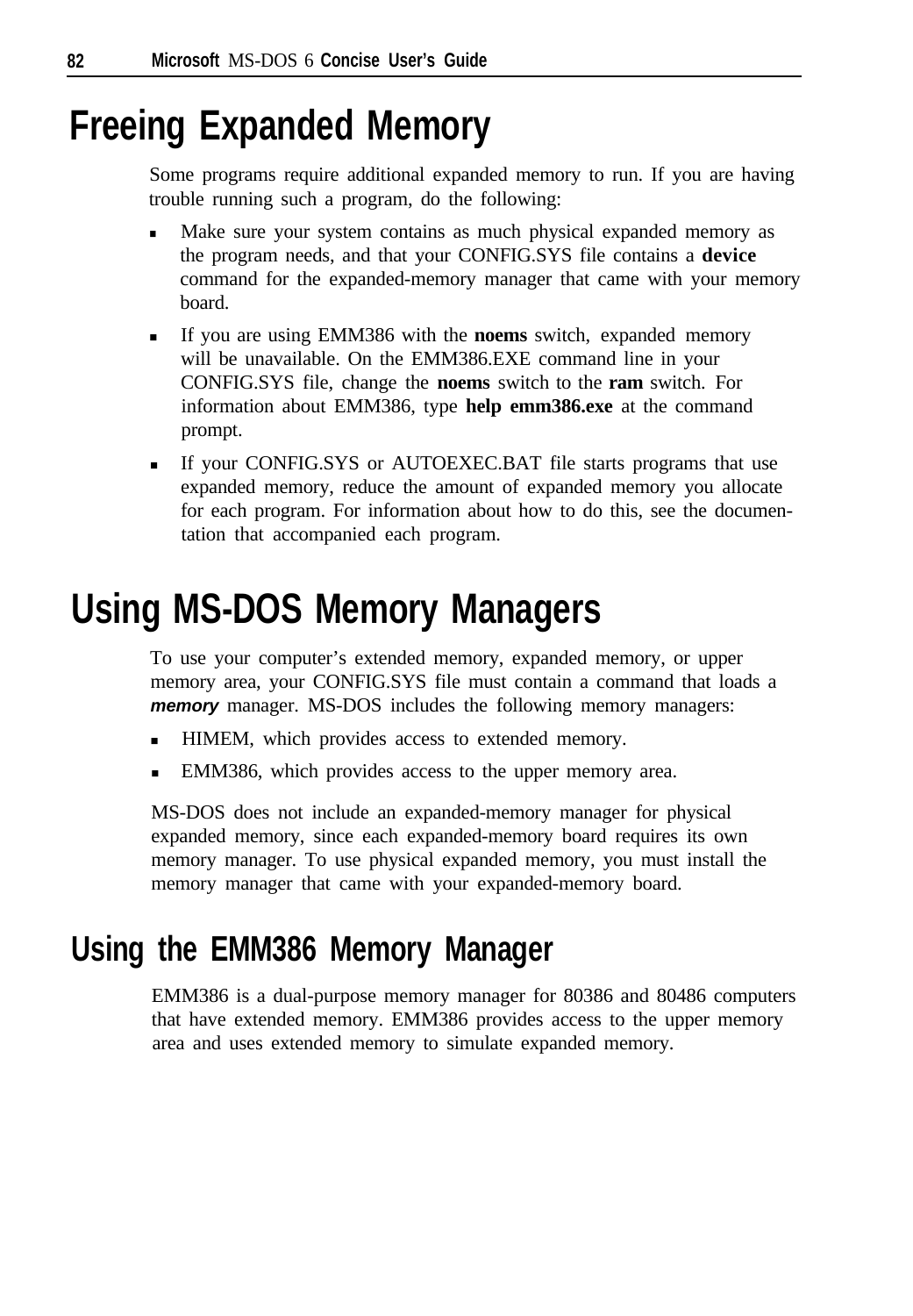#### $\blacktriangleright$ **To install EMM386**

- 1. Run the MemMaker program by typing **memmaker** at the command prompt. When MemMaker displays a Welcome screen, choose the Continue option by pressing ENTER. MemMaker displays a screen prompting you to choose between Express and Custom Setup.
- 2. Choose Express Setup by pressing ENTER. MemMaker displays a screen that prompts you to specify whether you use any programs that require expanded memory.
- 3. If none of your programs require expanded memory, or if you are not sure whether your programs require expanded memory, choose No by pressing ENTER. If you **use** programs that require expanded memory, select Yes by pressing the SPACEBAR, and then press ENTER.
- 4. Complete the MemMaker program by following the instructions on your screen.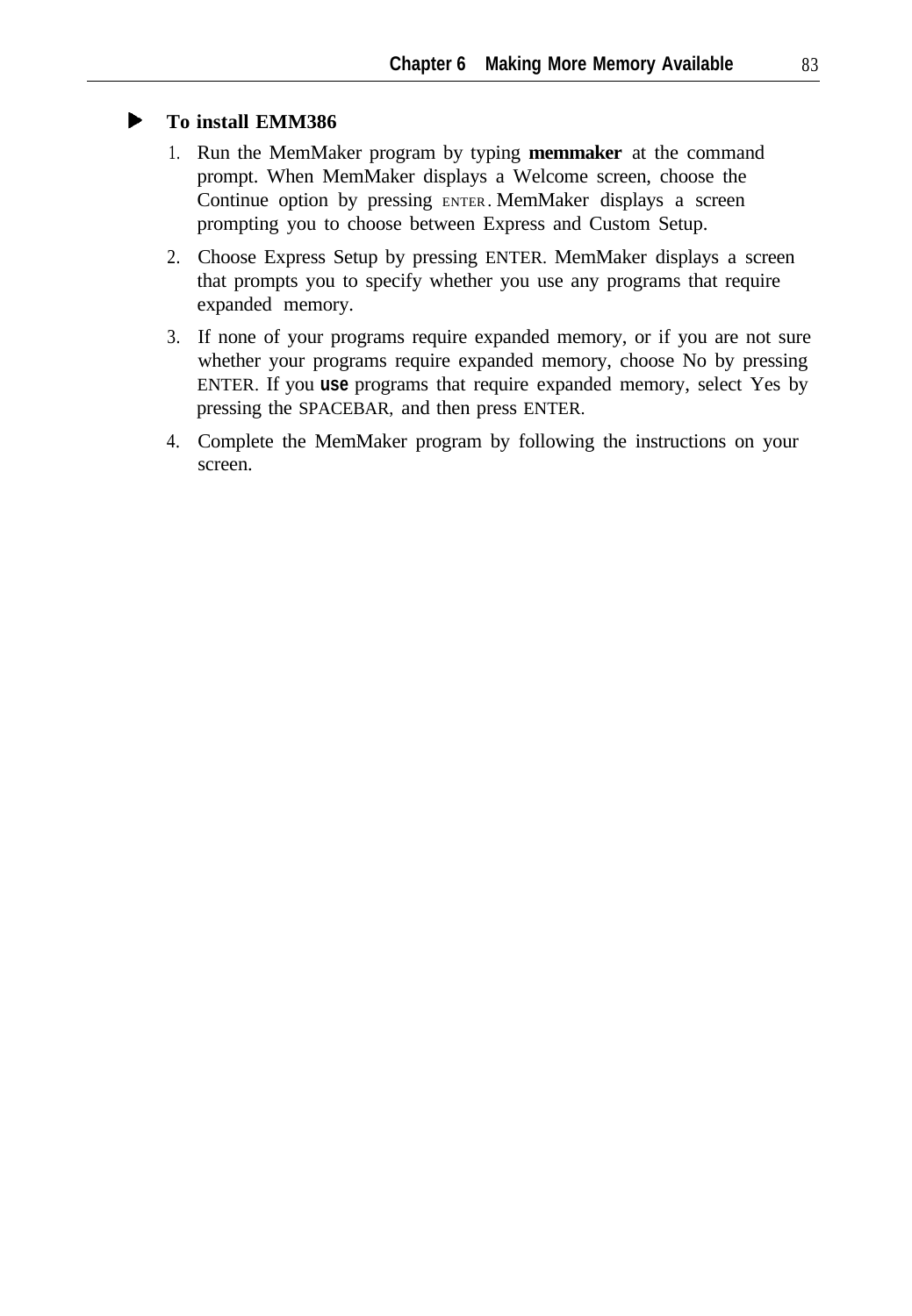# CHAPTER 7 **Features for Your Laptop Computer**

With the Interlnk program and a cable that connects two computers, you can use a laptop computer to access data and run programs on a desktop computer. You use the laptop computer to type commands that control both it and your desktop computer. The desktop computer displays the status of the connection; you use its keyboard only to break the connection between the two computers.

# **Using lnterlnk to Connect Two Computers**

The computer you use to type commands is called the client. The computer connected to the client is the *server.* Generally, the laptop computer is the client and the desktop computer is the server. The client uses the server's drives and printers, and the server displays the status of the connection between the computers.

For example, suppose you have connected a laptop and a desktop computer. The laptop computer has three drives: a floppy disk drive (A) and two hard disk drives (C and D). The desktop computer also has three drives: two floppy disk drives (A and B) and a hard disk drive (C). The following table lists the drives on each computer.

| <b>Laptop drives</b> | Desktop drives |  |
|----------------------|----------------|--|
|                      |                |  |
|                      |                |  |
|                      |                |  |

When the computers are connected using Interlnk, the drives on the desktop computer (the server) appear as additional drives on the laptop computer (the client). In addition to drives A, C, and D, the laptop computer now includes drives E, F, and G.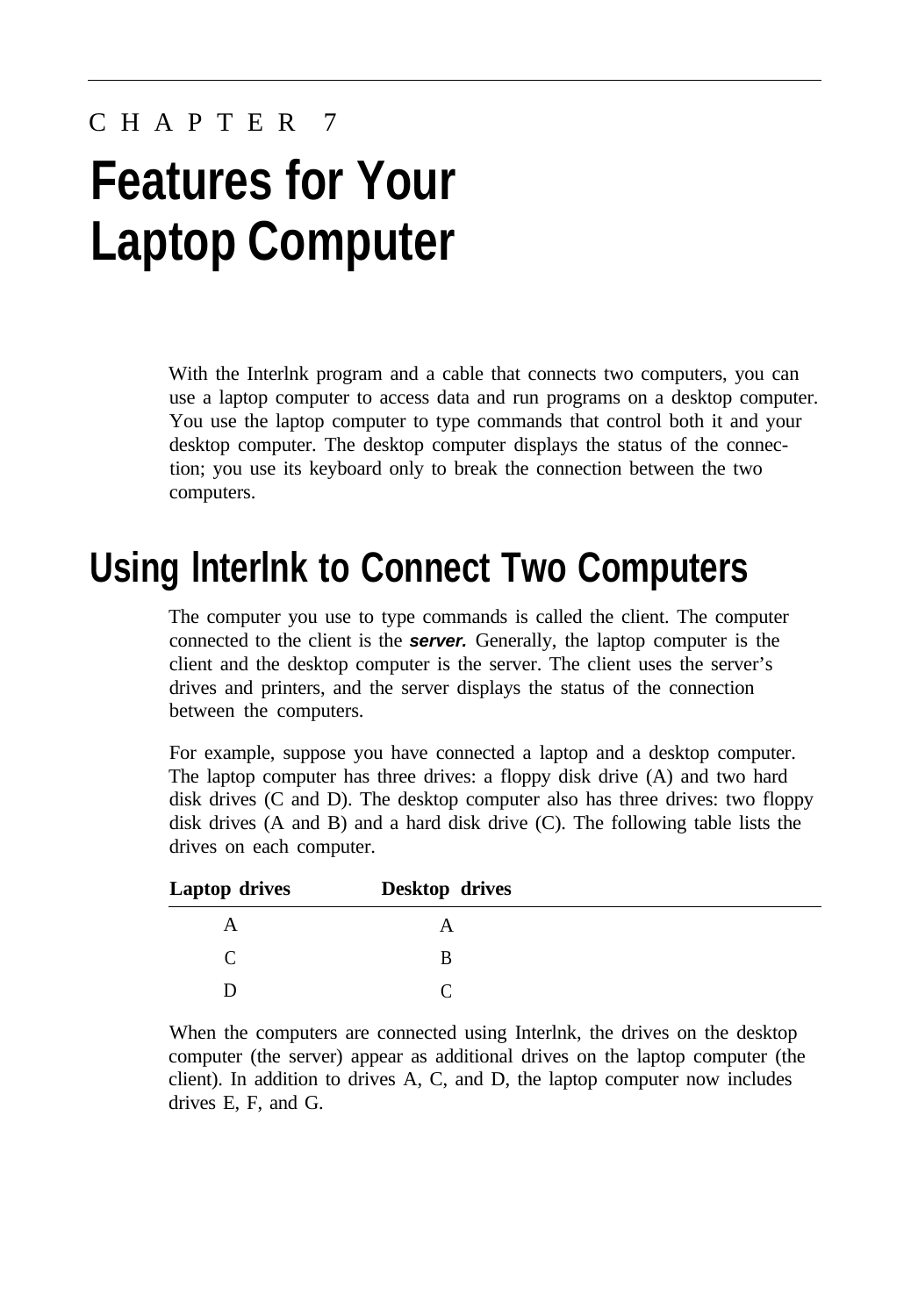

The following illustration shows how the drives of each computer are redirected.

Drive E of the laptop computer (client) represents drive A of the desktop computer (server). If you make drive E current on the laptop computer, the commands you type affect drive A of the desktop computer. For example, if you type the following command on the laptop computer, MS-DOS displays a list of the files in the root directory of the desktop computer's hard drive:

## **dir g:\**

The drives on your laptop and desktop computers will probably be redirected differently than the ones in this example. When you connect your computers and get Interlnk running, the server will display the way your drives are redirected.

## **What You Need to Use lnterlnk**

Before you use Interlnk, make sure you have the following hardware, software, and available memory:

- <sup>n</sup> A free serial port on both computers or free parallel port on both computers
- <sup>n</sup> A 3-wire serial cable, 7-wire null-modem serial cable, or bidirectional parallel cable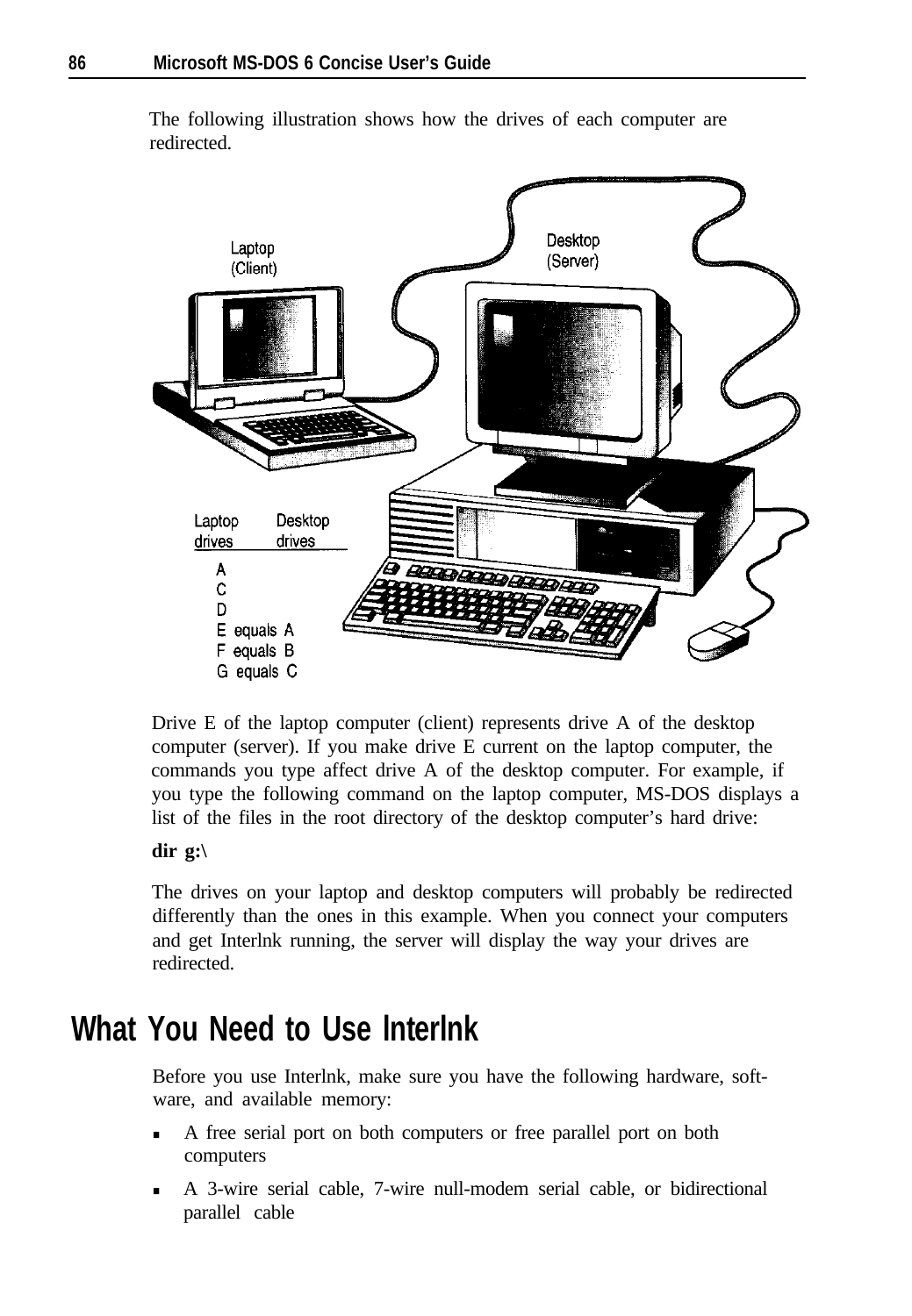- <sup>n</sup> MS-DOS version 6 on one computer and MS-DOS version 3.0 or later on the other
- <sup>n</sup> 16K of free memory on the client and 130K of free memory on the server

## **Setting Up the Client**

 $\blacktriangleright$ 

- **To set up INTERLNK.EXE on the computer(s) you plan to use as a client**
	- 1. Make sure the INTERLNK.EXE file is located on the computer's hard disk.

If the client's hard disk does not contain the INTERLNK.EXE file, see "Using the Remote Copy Procedure" later in this chapter for instructions on copying Interlnk files from one computer to another.

- 2. Open your CONFIG.SYS file by using a text editor.
- 3. Add a **device** command that specifies the location of the INTERLNK.EXE file. The following example specifies that the INTERLNK.EXE file is located in the DOS directory on drive C: **device=c:\dos\interlnk.exe**
- 4. Save the changes to your CONFIG.SYS file, and then quit the text editor.
- 5. Restart your computer by pressing CTRL+ALT+DEL.

After you add the **device** command for INTERLNK.EXE to your CONFIG.SYS file, Interlnk displays the status of redirected drives and ports each time you start the client computer. You can also view the status of redirected drives and ports by typing **interlnk** at the command prompt. For more information about the INTERLNK.EXE device driver, type **help interlnk.exe** at the command prompt.

## **Starting the Server**

To start the server, type **intersvr** at the command prompt of the computer you are using as the server. Interlnk displays information about redirected drives and printer ports on the server's screen. The column labeled "This Computer" lists all drives and ports on the server. The column labeled "Other Computer" lists the drives and ports on both. A status bar at the bottom of the screen displays the status of the Interlnk connection. For more information about the Interlnk server, type **help intersrv** at the command prompt.

**Note** You cannot switch between tasks in Microsoft Windows or MS-DOS Shell while Interlnk is running.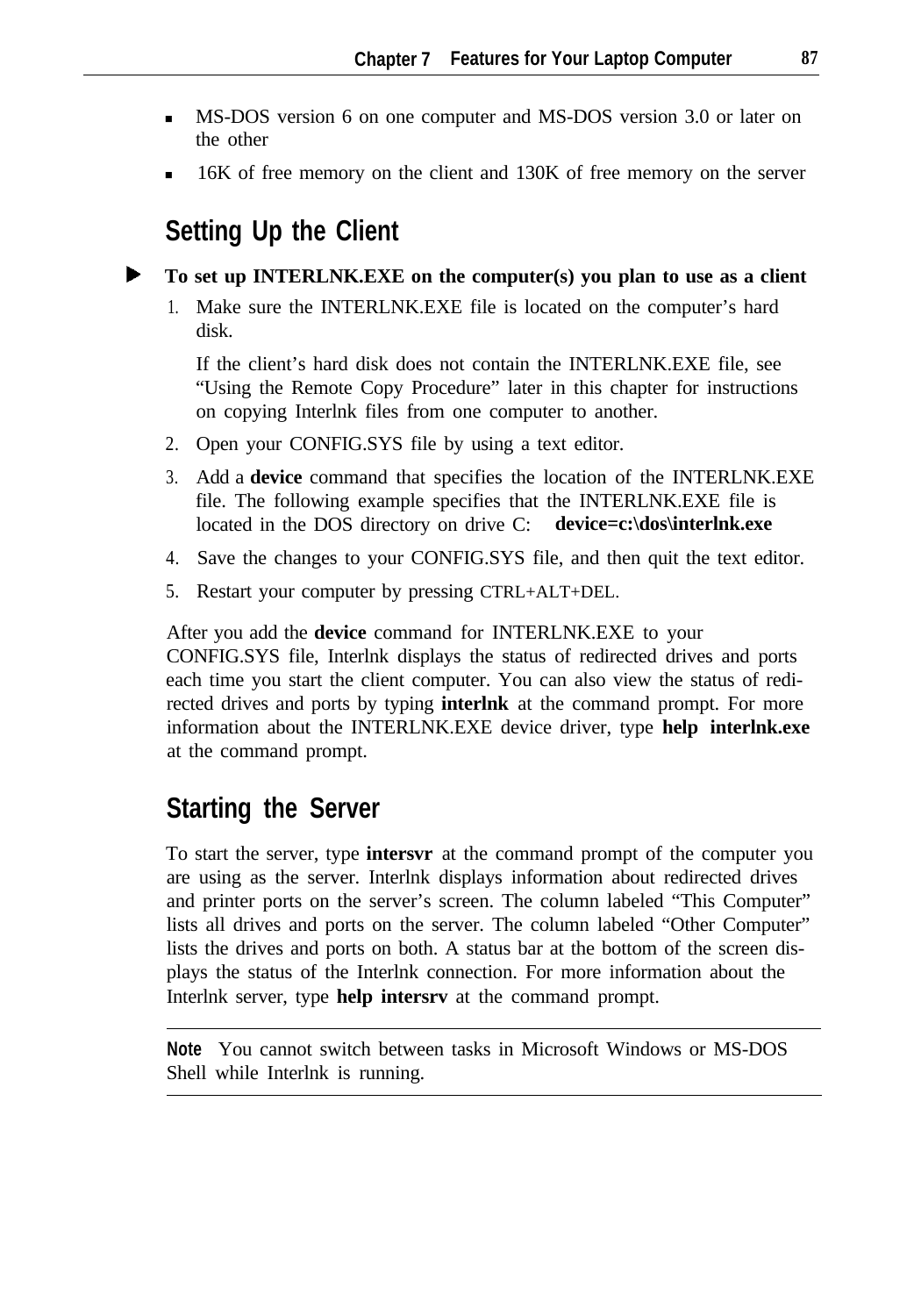## **Establishing a Connection Between Computers**

Interlnk establishes connections between all redirected drives and ports when you restart the client computer when the server is running, type **interlnk** at the command prompt of the client computer, or make one of the redirected drives on the client computer the active drive.

## **Breaking the Connection Between Computers**

To break the Interlnk connection between computers, stop the server by pressing ALT+F4 on the server's keyboard. To restart the server, type **intersvr** at the server's command prompt.

## **Using the Remote Copy Procedure**

If only one of the two computers you want to connect has the Interlnk files on it, you can use the Interlnk copy procedure instead of a floppy disk to **copy** the files to the other computer.



### **To copy Interlnk files from one computer to another**

- 1. Make the directory to which you want to copy files the current directory.
- 2. If you are using a port other than COM1 on the computer you are copying files to, make sure that you are not running the Share program on that computer.
- 3. At the command prompt of the computer containing the Interlnk files, type the following: **intersvr /rcopy**

The remote installation screen appears. Follow the instructions that appear on your screen.

As Interlnk copies the files, it displays the status at the bottom of each computer's screen.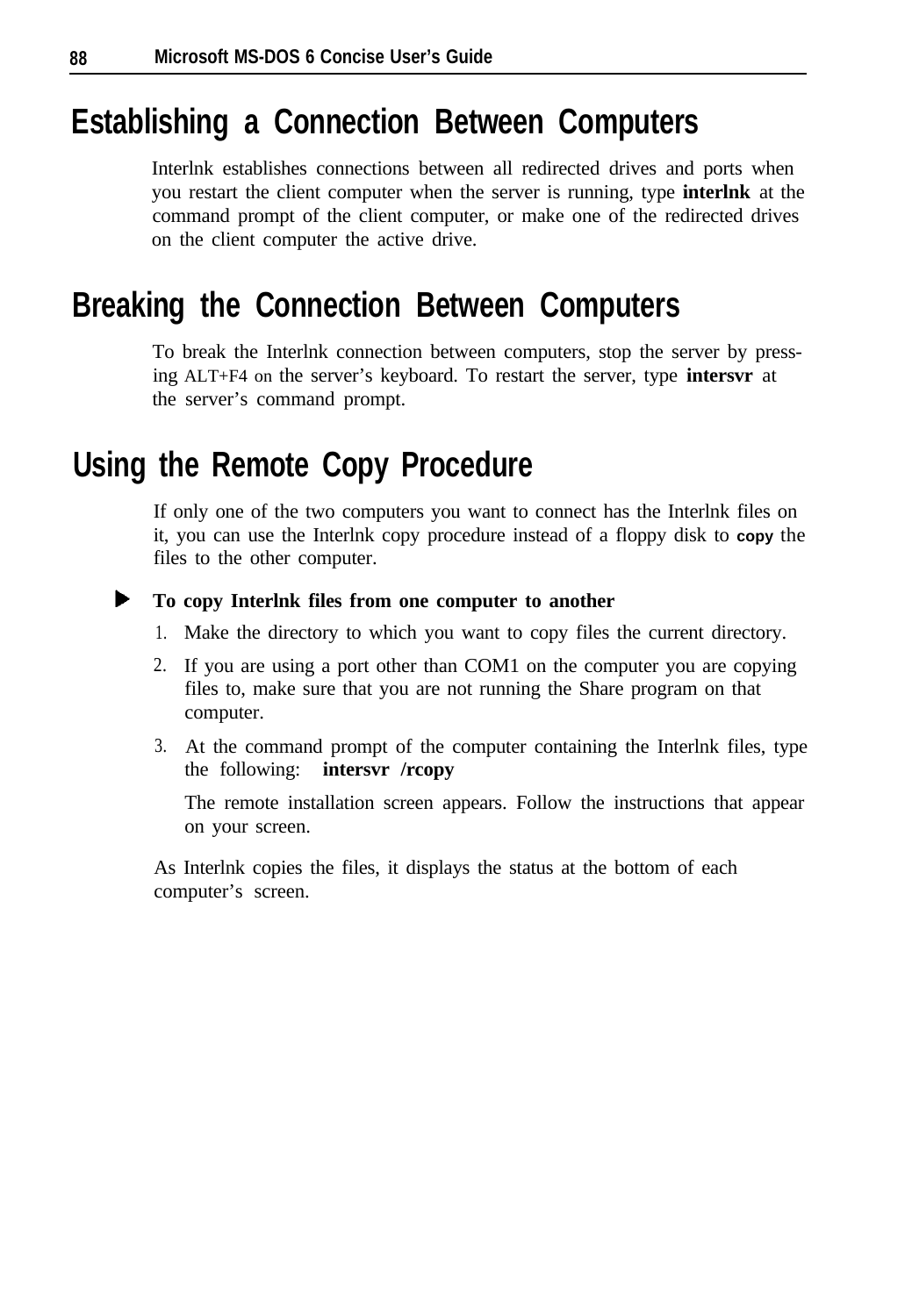# **Conserving Power on Your Laptop Computer**

The Power program conserves battery power on your laptop computer when applications and hardware devices are idle. If your hardware conforms to the Advanced Power Management (APM) specification, your power savings can be up to 25 percent, depending on your hardware. If your hardware does not conform to the APM, your power savings will be about 5 percent.

## **To use the Power program**

- 1. Open your CONFIG.SYS file by using a text editor.
- 2. Add a **device** command that specifies the location of the POWER.EXE file to the end of your CONFIG.SYS file.

The following example specifies that the POWER.EXE file is located in the DOS directory on drive C, and that the default setting should be used:

### **device=c:\dos\power.exe**

- 3. Save the changes to your CONFIG.SYS file, and then quit the text editor.
- 4. Restart your computer by pressing **CTRL+ALT+DEL.**

To display the current power setting, type the following at the command prompt: **power**

For more information about the POWER.EXE device driver, type **help power.exe** at the command prompt.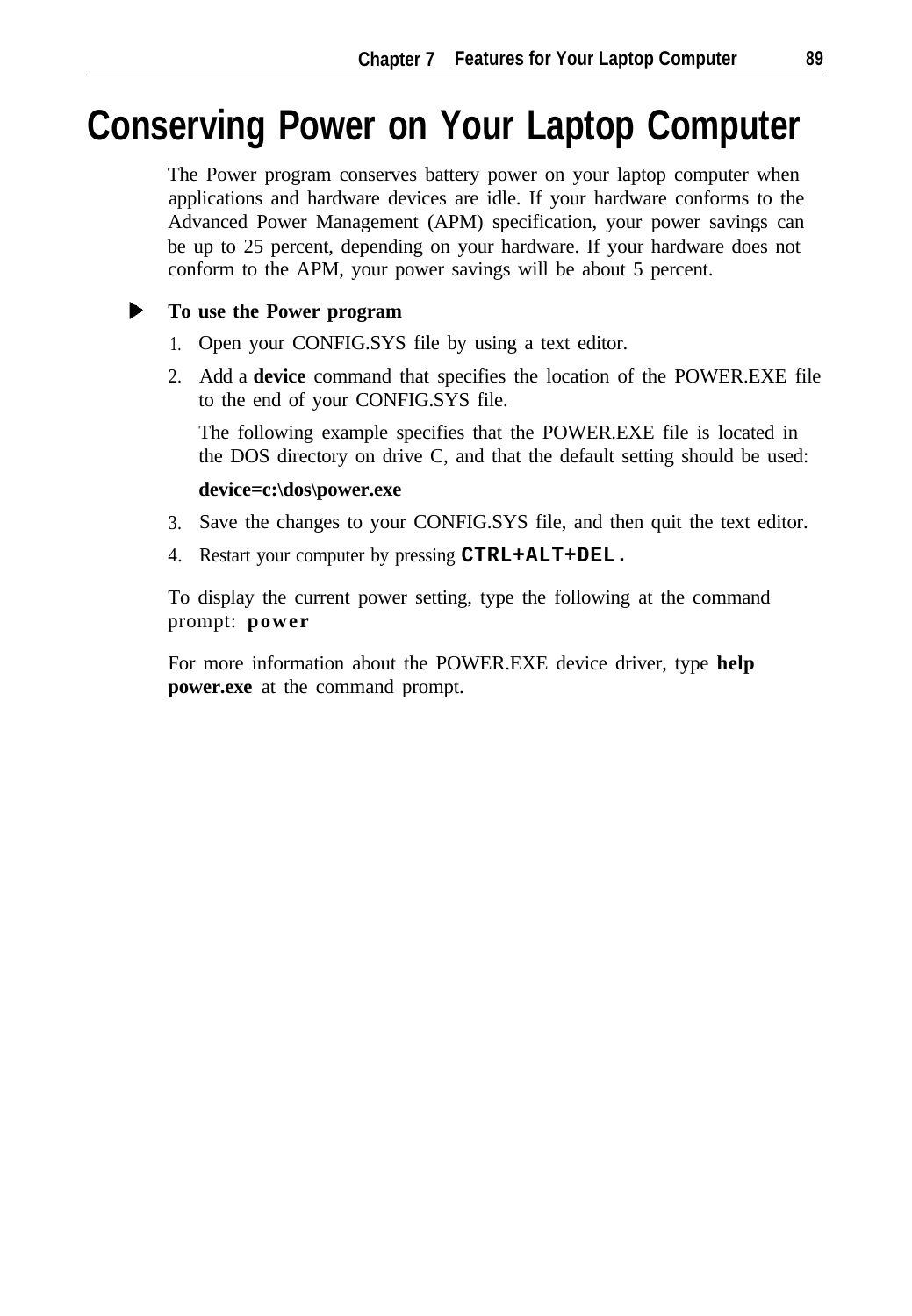# CHA P TER 8 **Diagnosing and Solving Problems**

This chapter explains how to solve the most common problems you might encounter while using MS-DOS. If you encounter a problem with one of the programs included with MS-DOS 6, consult the following table to find the troubleshooting help you need:

| For problems<br>with this program | See this source                                | In this location                                   |
|-----------------------------------|------------------------------------------------|----------------------------------------------------|
| Anti-Virus                        | The chapter "Managing"<br>Your System"         | Earlier in this guide                              |
| Backup                            | The chapter "Managing"<br>Yom System"          | Earlier in this guide                              |
| MemMaker                          | The chapter "Making"<br>More Memory Available" | Earlier in this guide                              |
| Undelete                          | The chapter "Managing"<br>Your System"         | Earlier in this guide                              |
| DoubleSpace                       | The README.TXT file                            | The directory that con-<br>tains your MS-DOS files |

If you do not find the troubleshooting information you need in this guide, view the README.TXT file on Setup Disk 1 by using any text editor.

# **Troubleshooting While Running MS-DOS**

If your computer stops running and you cannot restart it without its stopping repeatedly, carry **out** the following procedure to start your computer. Carrying out this procedure **causes your** computer to bypass **your** CONFIG.SYS and AUTOEXEC.BAT files when it starts.

```
\blacktriangleright
```
### **To restart your computer**

- 1. Press CTRL+ALT+DEL. If your computer does not respond, wait at least 1 0 seconds, turn the power off, wait at least **30** seconds, and then turn the power back on. After your computer starts, MS-DOS displays the following **text: Starting MS-DOS...**
- 2. While the text is on your screen, press and release the F5 key. A command prompt appears on your screen.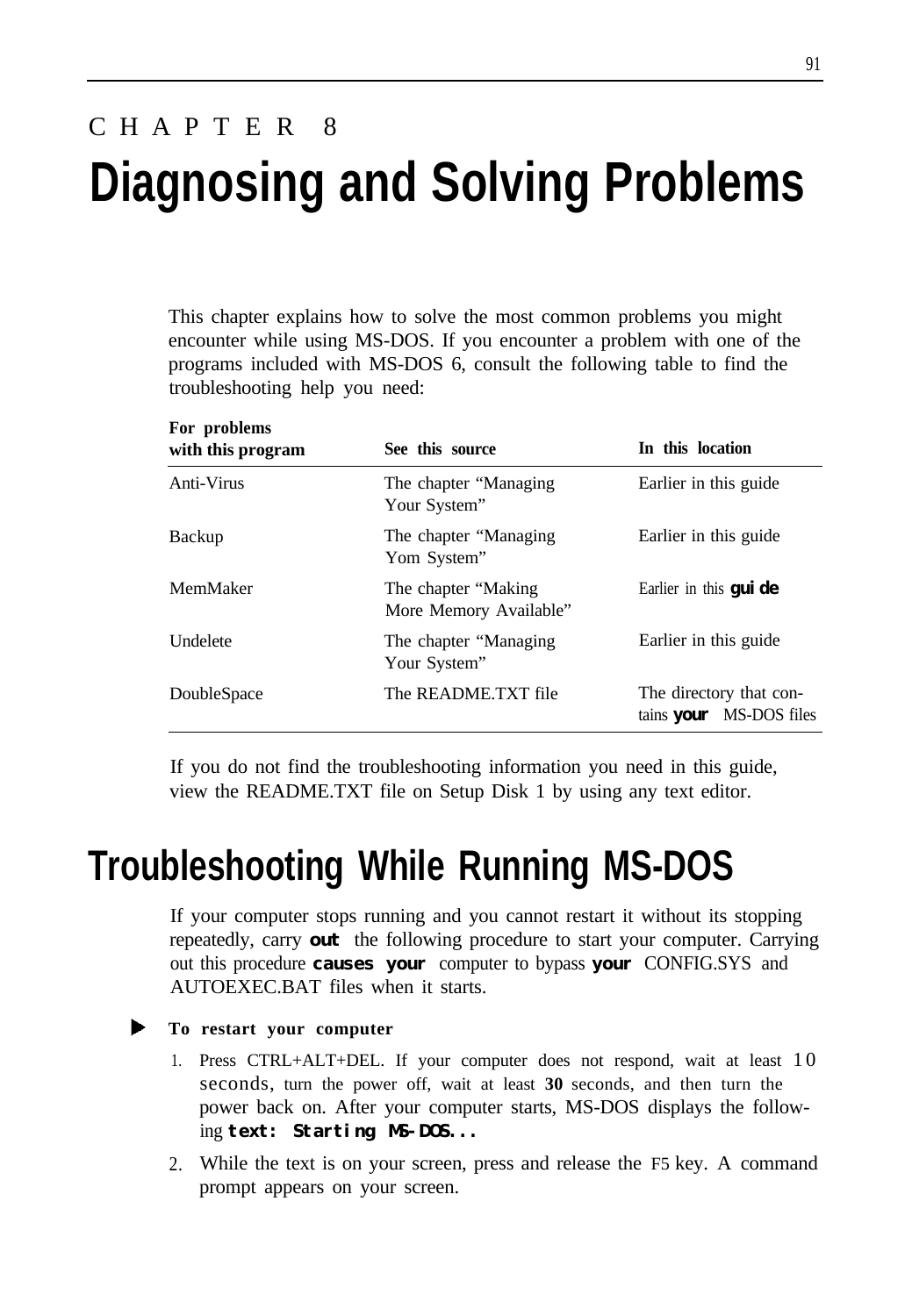Your computer will start with a basic configuration instead of your usual configuration. For more information, see the chapter "Configuring Your System" earlier in this guide.

## **You receive a message that HIMEM.SYS is missing or not loaded.**

#### ▶ **To load HIMEM.SYS properly**

- 1. To confirm that HIMEM.SYS did not load properly, start the Microsoft Diagnostics program by typing **msd** at the command prompt.
- 2. Choose the Memory option by pressing M. If Microsoft Diagnostics does not display an "XMS Information" section on the right side of your screen, HIMEM.SYS did not load properly.
- 3. Choose OK by pressing ENTER, and then quit Microsoft Diagnostics by pressing ALT, F, X. For more information about Microsoft Diagnostics, type **help msd** at the command prompt.
- 4. Open your CONFIG.SYS file by using any text editor. Determine whether your CONFIG.SYS file contains a **device** command for HIMEM.SYS. The command should appear before any other device commands and should look similar to the following:

### **device=c:\dos\himem.sys**

If your CONFIG.SYS file does not contain this command, add it. If your MS-DOS files are in a directory with a name other than DOS, substitute its name for "DOS" in the **device** command line for HIMEM.SYS.

5. Add the **/cpuclock:on** and /v switches to the **device** command for HIMEM.SYS. The command should now appear similar to the following:

### **device-c:\dos\himem.sys /cpuclock:on /v**

Save your CONFIG.SYS file, and then quit the text editor.

- 6. Restart your computer by pressing CTRL+ALT+DEL. To determine whether HIMEM.SYS is now loaded properly, repeat steps 1 through 3. If Microsoft Diagnostics displays XMS information, HIMEM.SYS started successfully. If you still don't see this information, continue to step 7.
- 7. Open your CONFIG.SYS file again. Locate the **device** command for HIMEM.SYS, and add the **/machine** switch to it. The **/machine** switch specifies the type of computer you have. The switch should be followed by a colon (:) and your machine number. (To determine which machine number you should use, see the table following this procedure.) For example, the following **device** command specifies that your computer is a Toshiba 1600, 1200XE, or 5100 (machine number 7):

### **device=c:\dos\himem.sys /cpuclock:on /v /machine:7**

Save your CONFIG.SYS file, and then quit the text editor.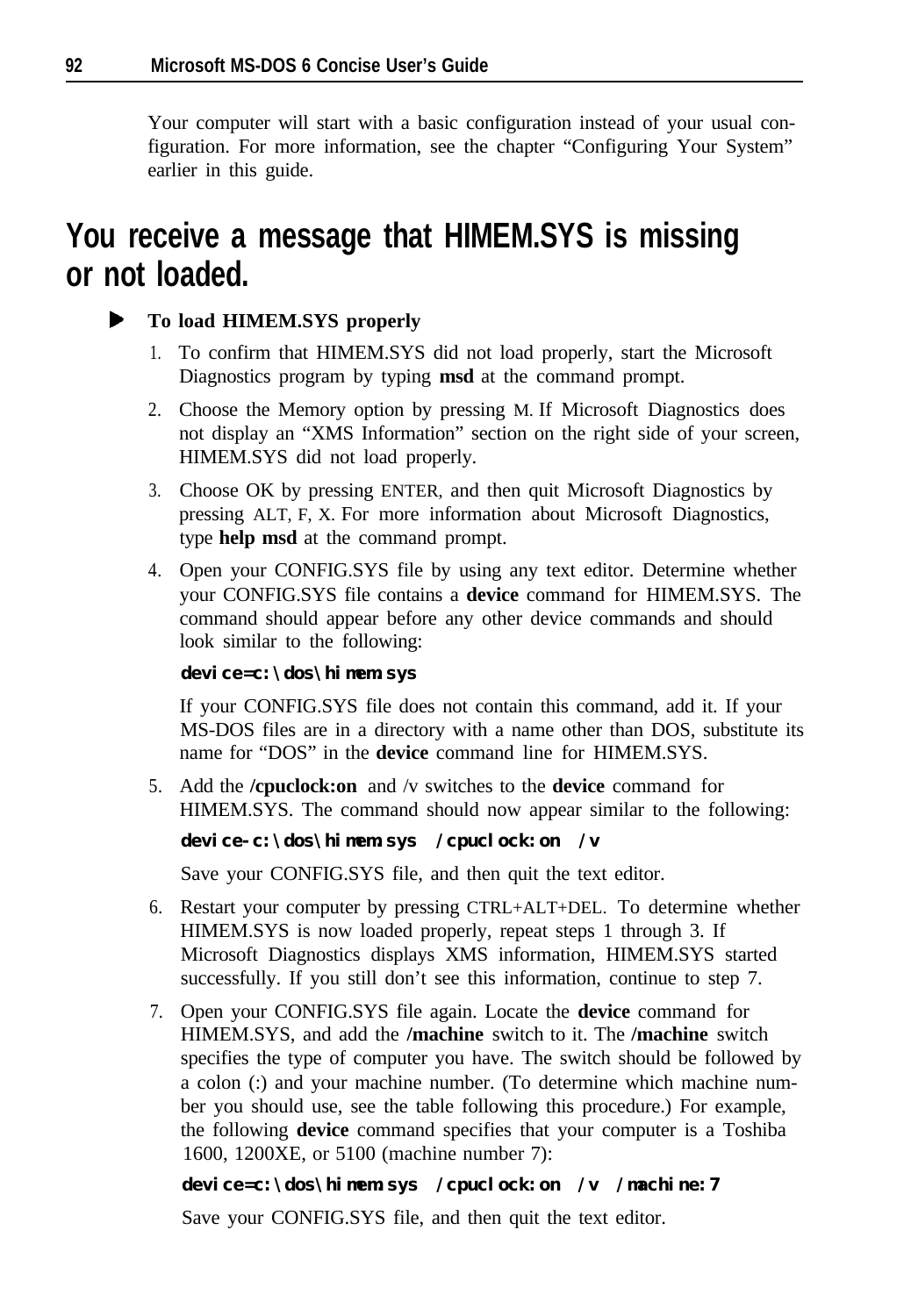8. Restart your computer **by** pressing CTRL+ALT+DEL. To determine whether HIMEM.SYS is now loaded properly, repeat steps 1 through 3. If Microsoft Diagnostics displays XMS information, HIMEM.SYS started successfully. If you still don't see this information, repeat steps 7 and 8, specifying a different machine number.

If your computer stops running when you are experimenting with machine numbers, carry **out** the following procedure.

### **To restart your computer and specify a different machine number**

1. Restart your computer by pressing CTRL+ALT+DEL. After your computer starts, MS-DOS displays the following text:

### **Starting MS-DOS...**

- 2. While the text is on your screen, press and release the F8 key.
- 3. MS-DOS prompts you to confirm each line in your CONFIG.SYS file. Carry out each command by pressing Y after the prompt, except when you are prompted for the HIMEM.SYS command. When you are prompted for this command, press N.
- 4. When MS-DOS finishes processing your CONFIG.SYS file, press Y at the prompt to process your AUTOEXEC.BAT file.
- 5. Open your CONFIG.SYS file by using any text editor, and carry out step 7 of the previous procedure to specify a different machine number.
- 6. Save your CONFIG.SYS file, quit the text editor, and then restart your computer by pressing CTRL+ALT+DEL.

| <b>Machine type</b>              | <b>Number</b>  | Machine type                    | <b>Number</b>  |
|----------------------------------|----------------|---------------------------------|----------------|
| Abacus 386                       | 1              | Acer 1100                       | 6              |
| AT&T 6300 Plus                   | 5              | Bull Micral 60                  | 16             |
| Chaplet                          | 1              | COMPUADD 386 systems            | 1 or 8         |
| CSS Labs                         | 12             | Datamedia 386/486               | $\overline{c}$ |
| Everex AT Plus<br>1800           | 1              | Everex Notebook ELX             | 1              |
| Excel Computer<br><b>Systems</b> | 13             | Hitachi HL500C                  | 8              |
| <b>HP</b> Vectra                 | 14             | HP Vectra $(A \text{ and } A+)$ | 4              |
| <b>IBM PC/AT</b>                 | 1,11,12, or 13 | IBM PS/2                        | 2              |
| Intel $301z$ or $302$            | 8              | JDR 386/33                      |                |
| OPT 386-25<br>motherboard        | 1              | Pak 386SX                       |                |

The following table lists machine types in alphabetic order and shows the corresponding number to specify with the **/machine** switch.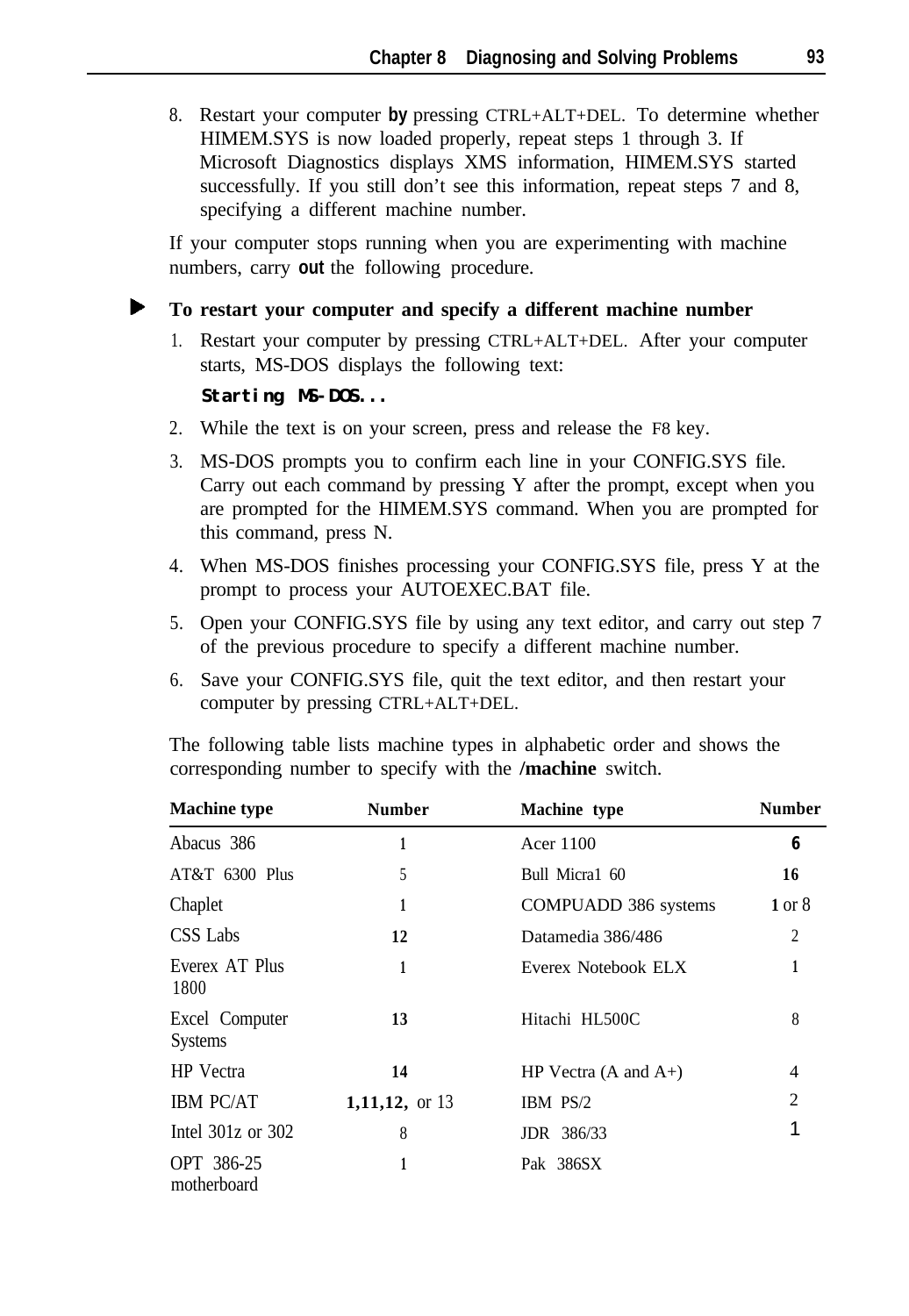| Machine type               | <b>Number</b> | <b>Machine type</b>                                            | <b>Number</b>  |
|----------------------------|---------------|----------------------------------------------------------------|----------------|
| PC Limited                 | 4             | PC 380/33C, PC 350/33C,<br>or PC 300/33C BIOS<br>revision 1.14 | $\mathfrak{D}$ |
| Philips                    | 13            | Phoenix Cascade BIOS                                           | $3,1$ , or $8$ |
| Toshiba 1600 and<br>1200XE | 7             | Toshiba 5100                                                   |                |
| Tulip SX                   | 9             | <b>UNISYS PowerPort</b>                                        | $\mathfrak{D}$ |
| Wyse 12.5 MHz<br>286       | 8             | Zenith ZBIOS                                                   | 10             |

If your computer is not on the list, you are not sure which number to use, or the machine number for your computer doesn't solve the problem, try these machine numbers in the following order: 1, 11, 12, 13, 8, 2 through 7, 9 through 10, and 14 through 16.

## **You installed a hardware device, and your computer stopped working correctly.**

If you installed a new network card or a card for a device, EMM386 may be using the same memory address as the new card. Symptoms of a conflict with EMM386 include the following:

- Your computer stops responding when you restart it.
- **n** MS-DOS won't load EMM386. To determine whether EMM386 is loaded, type emm386 at the command prompt. If "EMM386 driver not installed" appears on your screen, EMM386 did not load. If "EMM386 Active" appears, the problem may be an incorrectly configured device. For more information, contact the manufacturer of the device.

If your computer stops responding when you restart it or if EMM386 doesn't load, carry out the following procedure.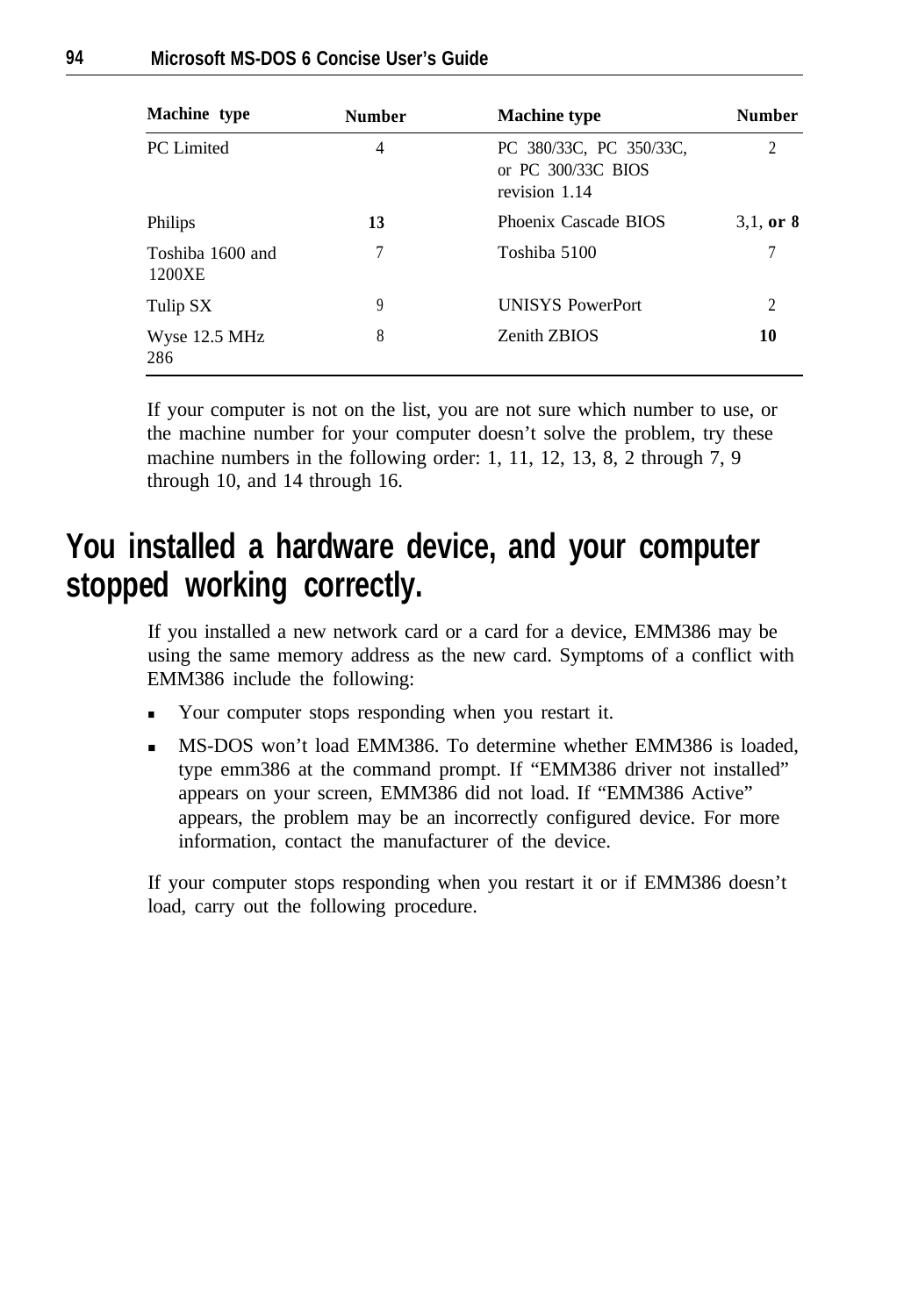## **To make sure EMM386 and another device driver or program don't conflict**

1. If your computer stops responding when you restart it, press CTRL+ALT+DEL. If your computer runs when you restart it, skip to step 5 After your computer starts, MS-DOS displays the following text:

**Starting MS-DOS...**

- 2. While the text is on your screen, press and release the F8 key. One at a time, MS-DOS displays each command in your CONFIG.SYS file, followed by a prompt. Carry out all the commands in your CONFIG.SYS file by pressing Y each time you are prompted, *except* when you are prompted for the EMM386.EXE command. When a prompt such as the following appears, press N to bypass it: **DEVICE-C:\DOS\EMM386.EXE**
- 3. When MS-DOS finishes processing your CONFIG.SYS file, press Y at the prompt to process your AUTOEXEC.BAT file, and then start MemMaker by typing **memmaker** at the command prompt. When the "Welcome to MemMaker" screen appears, press ENTER.
- 4. When the second MemMaker screen appears, press the SPACEBAR to select "Custom Setup," and then press ENTER.
- 5. Continue with the MemMaker program until the Advanced Options screen appears. Press the SPACEBAR to change the "No" beside "Specify which drivers and TSRs to include during optimization?" to "Yes."
- 6. Press the DOWN ARROW key until the "Yes" beside "Keep current EMM386 exclusions and inclusions?" is highlighted. Press the SPACEBAR to select "No," and then press ENTER. If MemMaker prompts you to provide more information, follow the instructions on your screen.
- 7. One by one, MemMaker prompts you to include device drivers and programs in the optimization process. Press ENTER each time you are prompted, and follow the instructions on your screen.

For more information, see the earlier chapter "Making More Memory Available," or type **help memmaker** at the command prompt.

## **MS-DOS Shell won't start or switch between programs.**

MS-DOS Shell does not work properly if the following files are incorrect or corrupt: DOSSHELL.EXE, DOSSHELL.GRB, DOSSHELL.INI, DOSSWAP.EXE, DOSSHELL.COM, or DOSSHELL.VID. If you have problems using MS-DOS Shell, try decompressing these files from your Setup disks.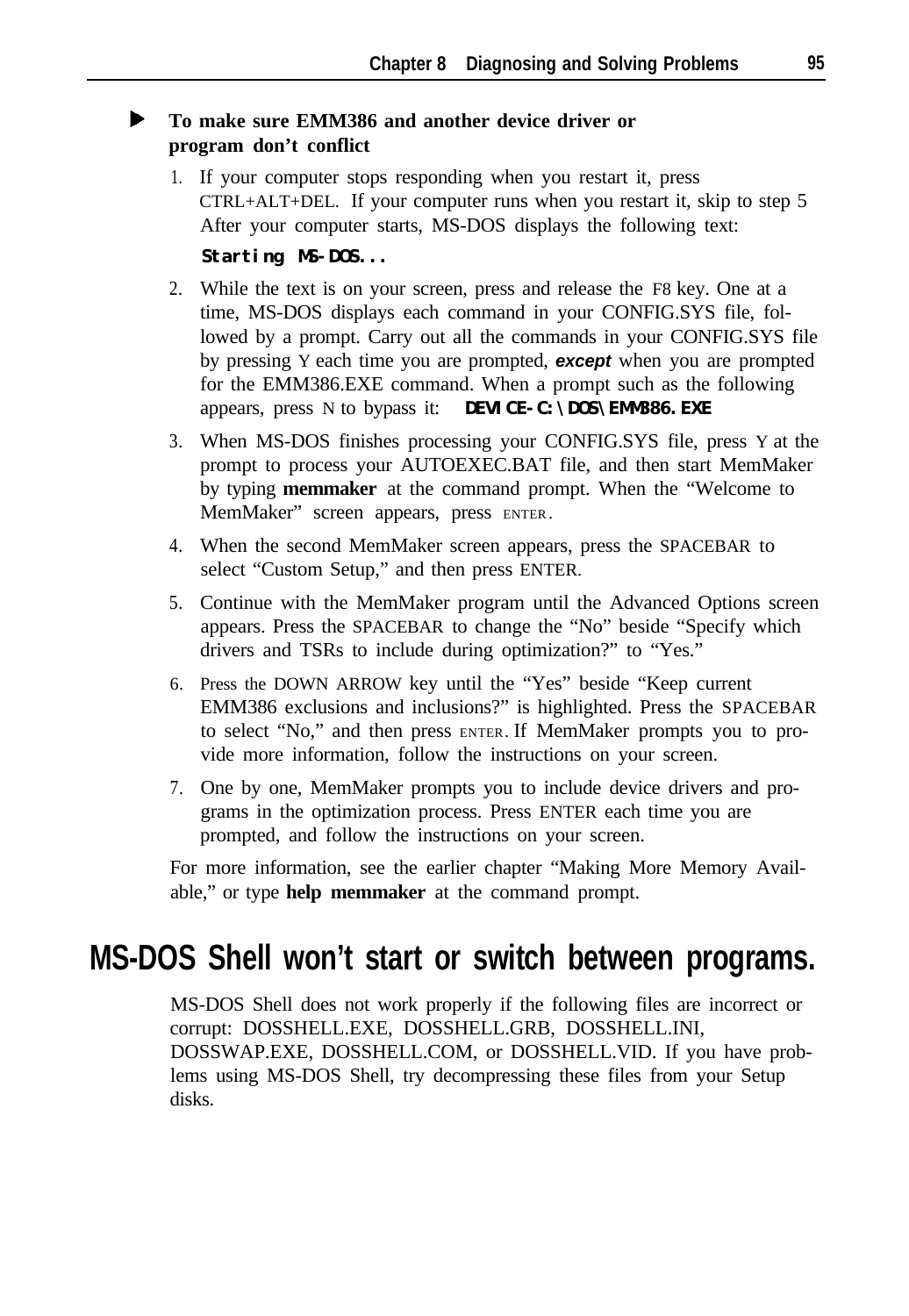### **To decompress MS-DOS Shell files**

- 1. Preserve your current DOSSHELL.INI file by renaming it.
- **2.** Use the **expand** command to decompress the DOSSHELL.EX\_, DOSSHELL.CO\_, and DOSSWAP.EX\_ files and copy them to your DOS directory. To determine the location of these files, open the PACKING.LST file on Setup Disk 1 by using any text editor.

For example, if the files you want to decompress are on a disk in drive A and you want to decompress the files and copy them to the DOS directory on drive C, you would type the following at the command prompt:

```
expand a:\dosshell.ex_ c:\dos\dosshell.exe
expand a:\dosshell.co_ c:\dos\dosshell.com
expand a:\dosswap.ex_ c:\dos\dosswap.exe
```
- 3. Find your monitor type in the following list, and then decompress and rename the following files by typing the specified commands at the command prompt. If your MS-DOS files are in a directory with a name other than DOS, substitute its name for "DOS" in the following command lines.
	- <sup>n</sup> For a VGA or other high-resolution monitor, type:

```
expand a:\vga.gr_ c:\dos\dosshell.grb
expand a:\ega.in_ c:\dos\dosshell.ini
expand a:\vga.vi_ c:\dos\dosshell.vid
```
<sup>n</sup> For a VGA or other high-resolution monochrome monitor, type:

```
expand a:\vgamono.gr_ c:\dosklosshell.grb
expand a:\mono.in_ c:\dos\dosshell.ini
expand a:\vga.vi_ c:\dos\dosshell.vid
```
■ For an EGA monitor, type:

```
expand a:\ega.gr_ c:\dos\dosshell.grb
expand a:\ega.in_ c:\dos\dosshell.ini
expand a:\ega.vi_ c:\dos\dosshell.vid
```
• For an EGA monochrome monitor, type:

```
expand a:\egamono.gr_ c:\dos\dosshell.grb
expand a:\mono.in_ c:\dos\dosshell.ini
expand a:\ega.vi_ c:\dos\dosshell.vid
```
■ For a CGA monitor, type:

```
expand a:\cga.gr_ c:\dos\dosshell.grb
expand a:\cga.in_ c:\dos\dosshell.ini
expand a:\cga.vi_ c:\dos\dosshell.vid
```
• For a monochrome monitor, type:

```
expand a:\mono.gr_ c:\dos\dosshell.grb
expand a:\mono.in_ c:\dos\dosshell.ini
```
Note that a monochrome monitor does not require a .VID file.

 $\blacktriangleright$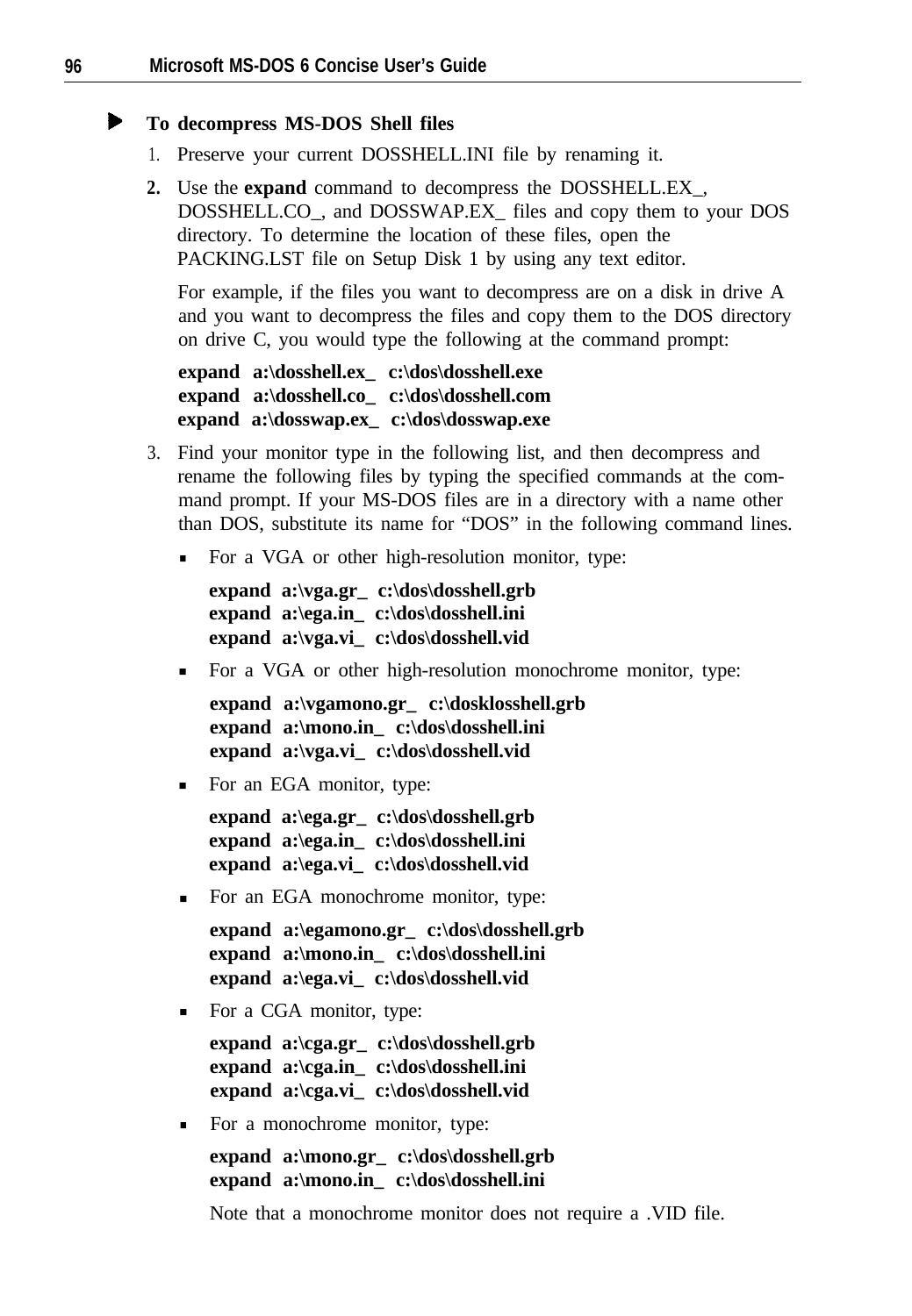■ For an 8514 color monitor, type:

```
expand a:\vga.gr_ c:\dos\dosshell.grb
expand a:\ega.in_ c:\dos\dosshell.ini
expand a:\8514.vi_ c:\dos\dosshell.vid
```
■ For an 8514 monochrome monitor, type:

```
expand a:\vgamono.gr_ c:\dos\dosshell.grb
expand a:\mono.in_ c:\dos\dosshell.ini
expand a:\8514.vi_ c:\dos\dosshell.vid
```
<sup>n</sup> For a Hercules monitor, type:

**expand a:\herc.gr\_ c:\dos\dosshell.grb expand a:\mono.in\_ c:\dos\dosshell.ini expand a:\herc.vi\_ c:\dos\dosshell.vid**

## **You need to restore files you backed up by using an earlier version of the backup command.**

- **To restore files you backed up by using an earlier version of the backup command**
	- 1. Insert the floppy disk that contains the backed-up files in drive A or drive B.
	- 2. To restore the files to drive C, type the following at the command prompt:

**restore a: c:**\\*.\* /s or **restore b: c:\\*.\*** /s

To restore the files to a drive other than C, substitute the drive letter you want for the "C" in the preceding example.

3. Follow the instructions on your screen.

## **An MS-DOS program displays an out-of-memory message.**

If your computer is an 80386 or higher, carry out Procedure 1. If your computer is an 80286, carry out Procedure 2.

**Procedure 1 To prevent out-of-memory errors by using MemMaker**

<sup>l</sup> Optimize your computer's use of memory by running the MemMaker program. To start MemMaker, type **memmaker** at the command prompt.

For more information about using MemMaker, see the chapter "Making More Memory Available" earlier in this guide, or type **help memmaker** at the command prompt.

If out-of-memory messages continue to appear when you try to run MS-DOS programs, carry out Procedure 2.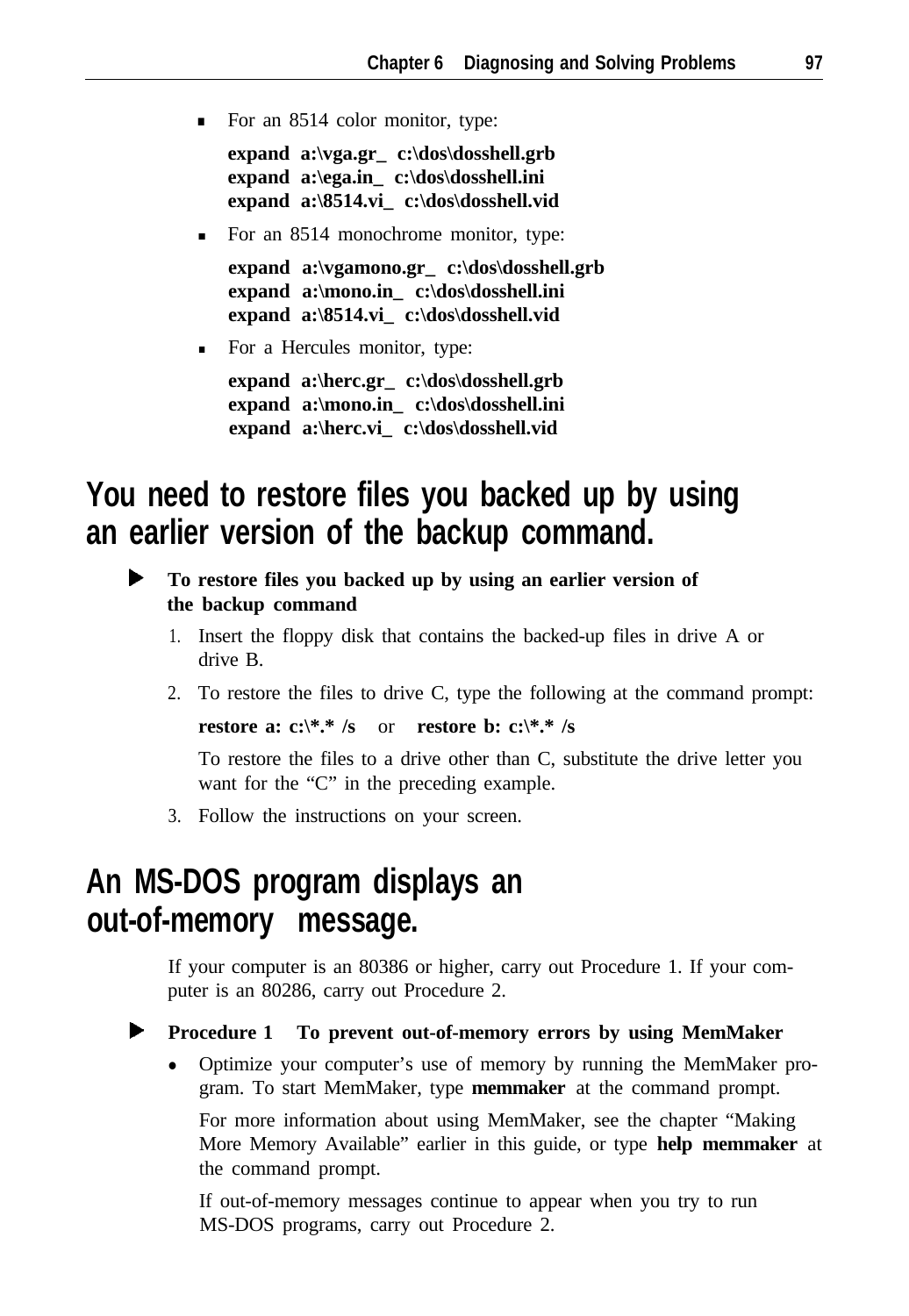#### ▶ **Procedure 2 To prevent out-of-memory errors by not loading other programs**

- 1. Restart your computer by pressing CTRL+ALT+DEL. After your computer starts, MS-DOS displays the following text: **Starting MS-DOS...**
- 2. While the text is on your screen, press and release the **F8** key. One at a time, MS-DOS displays each command in your CONFIG.SYS tile followed by a prompt. Bypass any program or device driver you don't need when running your MS-DOS application by pressing N when you are prompted.
- 3. When MS-DOS finishes processing your CONFIG.SYS file, press Y at the prompt to process the AUTOEXEC.BAT file.
- 4. If out-of-memory messages continue to appear when you try to run MS-DOS programs, repeat steps 1 through 3 and bypass additional programs or device drivers. If you don't need the commands or programs specified in your AUTOEXEC.BAT file, press N when you are prompted to process the file.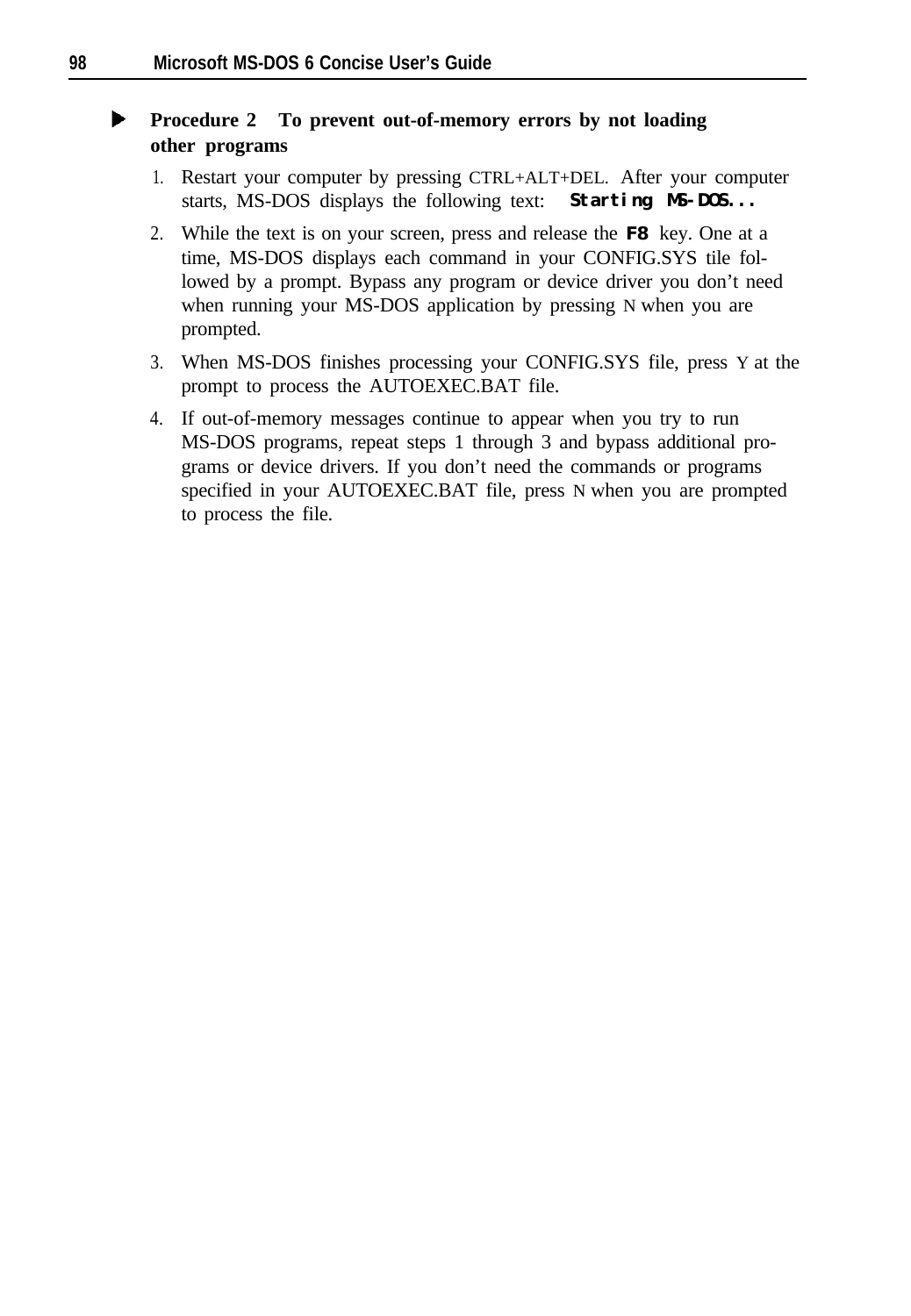# CHAPTER 9 **Customizing for International Use**

The language conventions, keyboard layouts, and character sets of 24 countries or regions are available in MS-DOS. You can change:

- The country-specific conventions for displaying dates, times, and currency; conventions that determine the order in which characters are sorted; and conventions that determine which characters can be used in filenames.
- The layout of characters on your keyboard to fit the standard keyboard layout for another language.
- <sup>n</sup> The character set (code page), so you can type and display the characters of other languages.

MS-DOS can use language conventions, keyboard arrangements, and character sets for the following languages (countries):

| Belgian                        | French (Switzerland)        | Norwegian                  |
|--------------------------------|-----------------------------|----------------------------|
| Canadian-French                | German (Germany)            | Polish                     |
| Croatian/Serbian/<br>Slovenian | German (Switzerland)        | Portuguese<br>(Brazil)     |
| Czech<br>(Czechoslovakia)      | Hungarian                   | Portuguese<br>(Portugal)   |
| Danish                         | English (International)     | Slovak<br>(Czechoslovakia) |
| Dutch                          | English<br>(United Kingdom) | Spanish<br>(Latin America) |
| Finnish                        | English (United States)     | Spanish (Spain)            |
| French (France)                | Italian                     | Swedish                    |

# **Changing Country-Specific Conventions**

When you change languages, you may need to change the country settings on your computer to specify the following:

- <sup>n</sup> How the date and time are displayed
- Which symbol is used for currency
- <sup>n</sup> The sort order used when alphabetizing files
- <sup>n</sup> The characters that can be used in filenames and directory names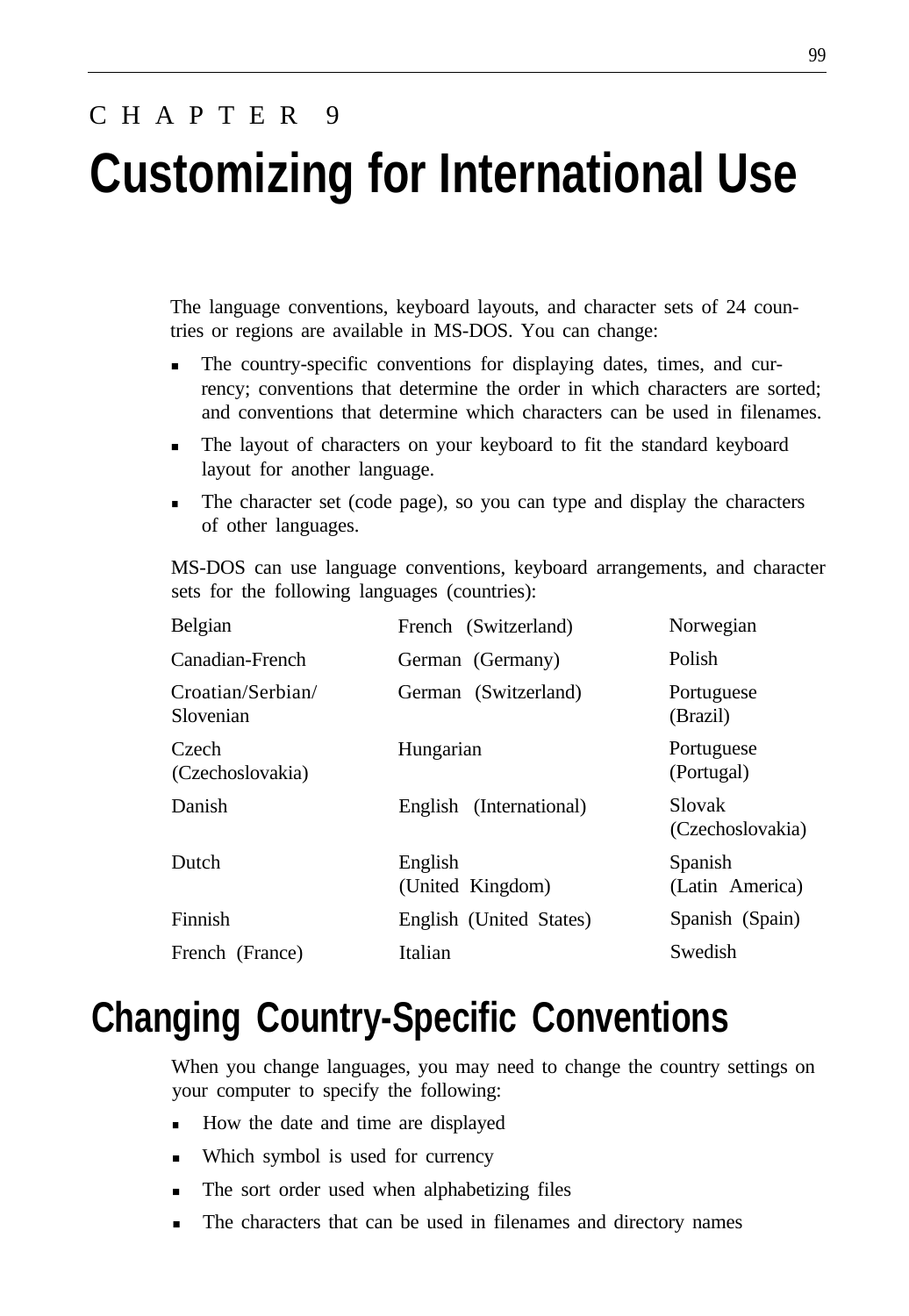<span id="page-108-0"></span>To change the country setting, include a **country** command in your CONFIG.SYS file with a three-digit country code. Information about country conventions is stored in the **COUNTRY.SYS** file located in the directory that contains your MS-DOS files.

For more information about changing country-specific conventions, type **help country** at the command prompt. For an example of using the **country** command, see "Changing All Your Country-Specific Settings" later in this chapter.

## **Changing the Keyboard Layout**

The **keyb** command enables your keyboard to emulate the keyboards that are used with other languages. You do not have to physically exchange your keyboard for a keyboard that is designed for the language you want to use. You can specify the **keyb** command in your AUTOEXEC.BAT file or at the command prompt.

When you use the keyb command, you must include a keyboard code to specify which keyboard you want to use. Keyboard codes are stored in the KEYBOARD.SYS file located in the directory that contains your MS-DOS files.

If you change keyboard layouts, you can switch back to the United States keyboard layout by pressing **CTRL+ALT+F1.** To return to the keyboard layout you were using, press **CTRL+ALT+F2.**

Note If you are changing both the keyboard layout and the character set, you must load the character set before you change the keyboard layout.

For more information, type **help keyb** at the command prompt. For an example, see "Changing All Your Country-Specific Settings" later in this chapter. For illustrations of available keyboard layouts, see the appendix "Keyboard Layouts and Character Sets."

## **Changing Character Sets**

MS-DOS can use up to 256 different characters. Different languages use different combinations of these characters. The exact set of characters used at one time is known as the *character set* or the *code page.*

By default, MS-DOS uses the character set that comes with your computer. This character set is called a *hardware character set.* Your computer includes a hardware character set for your keyboard and your monitor.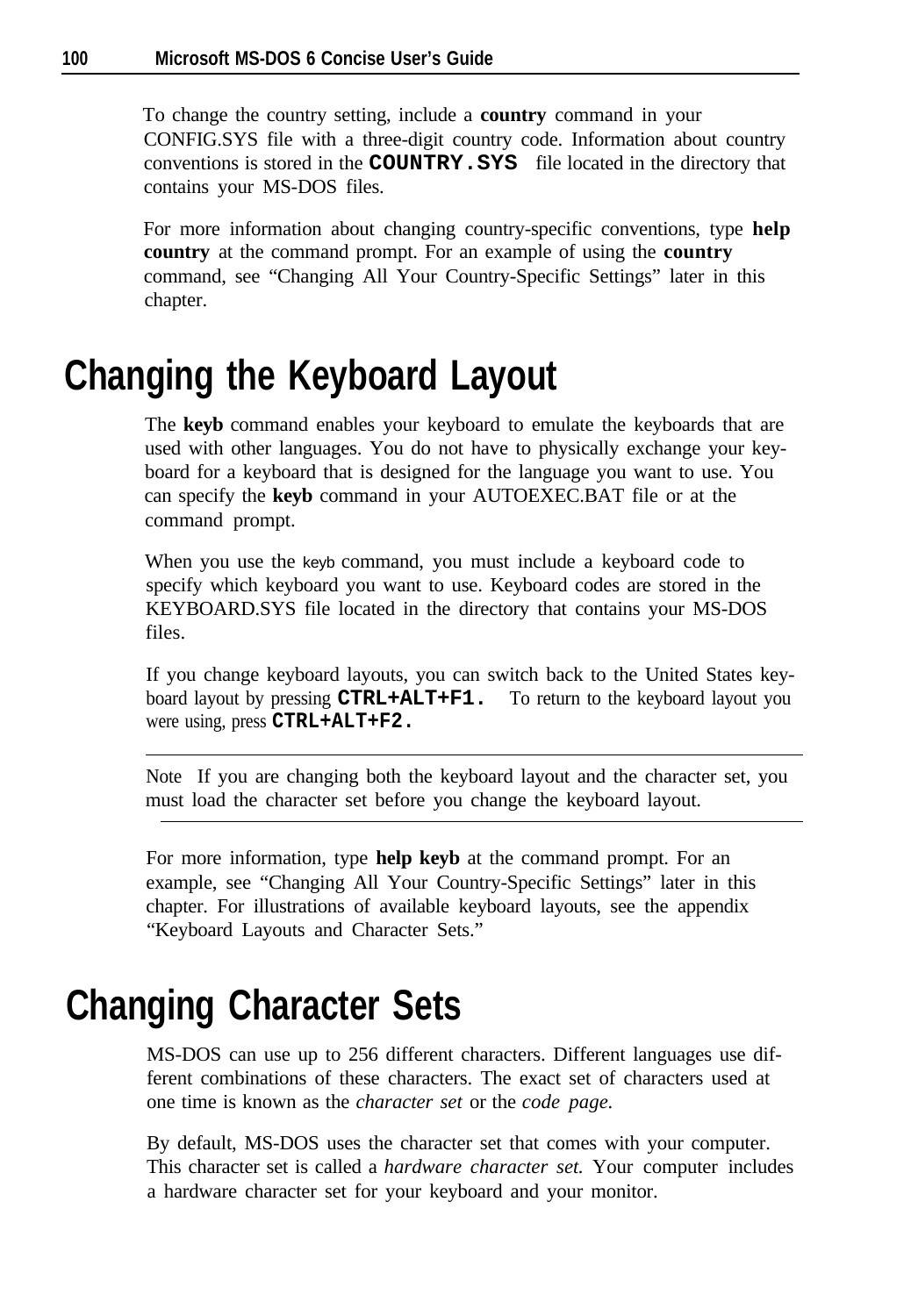<span id="page-109-0"></span>If you want to use characters that are not provided by your hardware character set, load one of the MS-DOS character sets included with MS-DOS. An MS-DOS character set is a set of 256 characters that are stored in code-page information (.CPI) files. You can use an MS-DOS character set instead of your hardware character set by including several commands in your CONFIG.SYS and AUTOEXEC.BAT files.

MS-DOS provides six character sets that you can use in addition to, or instead of, the hardware character set that comes with your computer: Canadian-French, Multilingual (Latin I), Nordic, Portuguese, English, and Slavic (Latin II). All MS-DOS character sets have the first 128 standard ASCII characters in common. Each character set has a different set of national language characters.

You can load more than one character set into memory, but only one character set can be active at a time. For each of the countries supported by MS-DOS, you can use two MS-DOS character sets: a preferred character set and an alternate character set.

## **An Overview of the Procedures for Changing Character Sets**

The following is an overview of the procedures you must carry out to change character sets. There are detailed instructions on each step later in this chapter.

### **To change character sets**

- 1. In your CONFIG.SYS file, include a device command that loads the DISPLAY.SYS device driver.
- 2. In your AUTOEXEC.BAT file, include the **nlsfunc** command, which starts the Nlsfunc program. Nlsfunc is a memory-resident program that loads country-specific information for national language support (NLS).
- 3. In your AUTOEXEC.BAT file, include the **mode con cp prep** command, which loads the character-set (code-page) information (.CPI) file.
- 4. Use the **chcp** command to make the character set active.

For an example of changing character sets, see the section "Changing All Your Country-Specific Settings" later in this chapter.

## **Preparing Your Monitor for Character Sets**

To display MS-DOS character sets on an EGA, VGA, or LCD monitor, you must install the DISPLAY.SYS device driver. EGA and VGA monitors can display up to six MS-DOS character sets; LCD monitors can load only one MS-DOS character set; monochrome and CGA monitors cannot display MS-DOS character sets.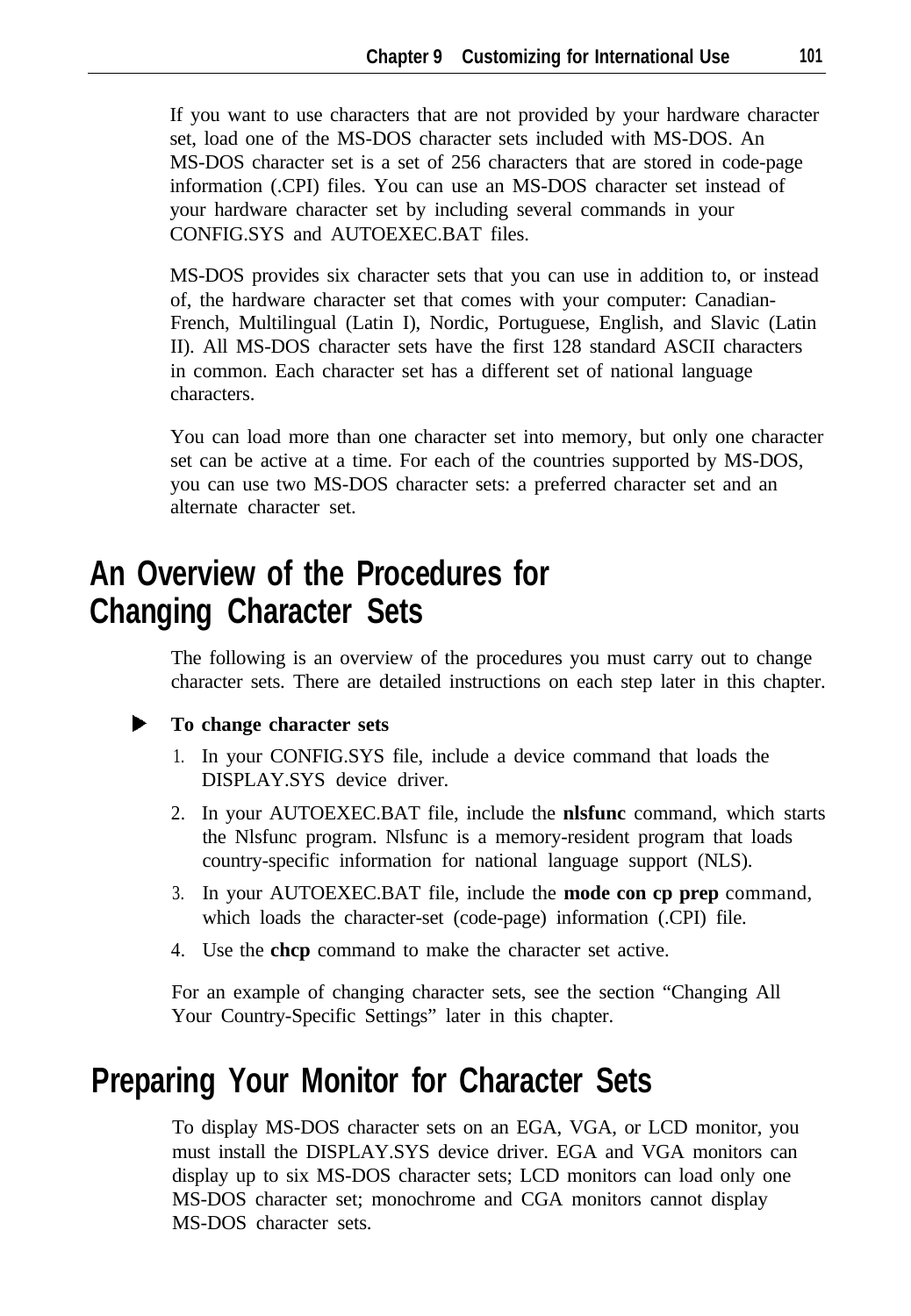<span id="page-110-0"></span>You load the DISPLAY.SYS device driver by including a **device** command in your CONFIG.SYS file. The **device** command line that loads the DISPLAY.SYS device driver provides the following information:

- The kind of monitor you have: EGA or LCD. (The EGA parameter supports both EGA and VGA monitors.)
- <sup>n</sup> The hardware character set your computer uses and includes the appropriate information in your CONFIG.SYS file. If you omit this parameter, you will be unable to switch between your hardware character set and your MS-DOS character set.
- <sup>n</sup> The number of MS-DOS character sets you want to use. For a VGA or EGA monitor, this number can be 1 through 6; for an LCD monitor, it must be 1. If you omit this parameter, the default number, 1, is **used.**

For more information, type **help display.sys** at the command prompt. For an example, see "Changing All Your Country-Specific Settings" later in this chapter.

## **Loading National Language Support for Character Sets**

MS-DOS cannot recognize and switch between character sets unless you load the Nlsfunc program into memory. To do this, include the **nlsfunc** command in your AUTOEXEC.BAT file. The **nlsfunc** command must appear before any commands that load or switch character sets. For more information, type **help nlsfunc** at the command prompt. For an example, see "Changing All Your Country-Specific Settings" later in this chapter.

## **Loading a Character Set into Memory**

To load a character set, use the **mode con cp prep** command. The **mode con cp prep** command retrieves the character set you want from the code-page information (.CPI) file in which it is stored and loads it into memory. After the character set is in memory, you can make it active and use it.

For more information about the **mode con cp prep** command, type **help mode (set device code pages)** at the command prompt. For an example, see "Changing All Your Country-Specific Settings" later in this chapter.

## **Making a Character Set Active**

After you install the DISPLAY.SYS device driver, load the Nlsfunc program, and load the character set into memory, you must make the character set active. To make a character set active for all devices, use the **chcp** (change code page) command. For more information on character-set codes, see the section "Country, Keyboard, and Character-Set Codes" later in this chapter.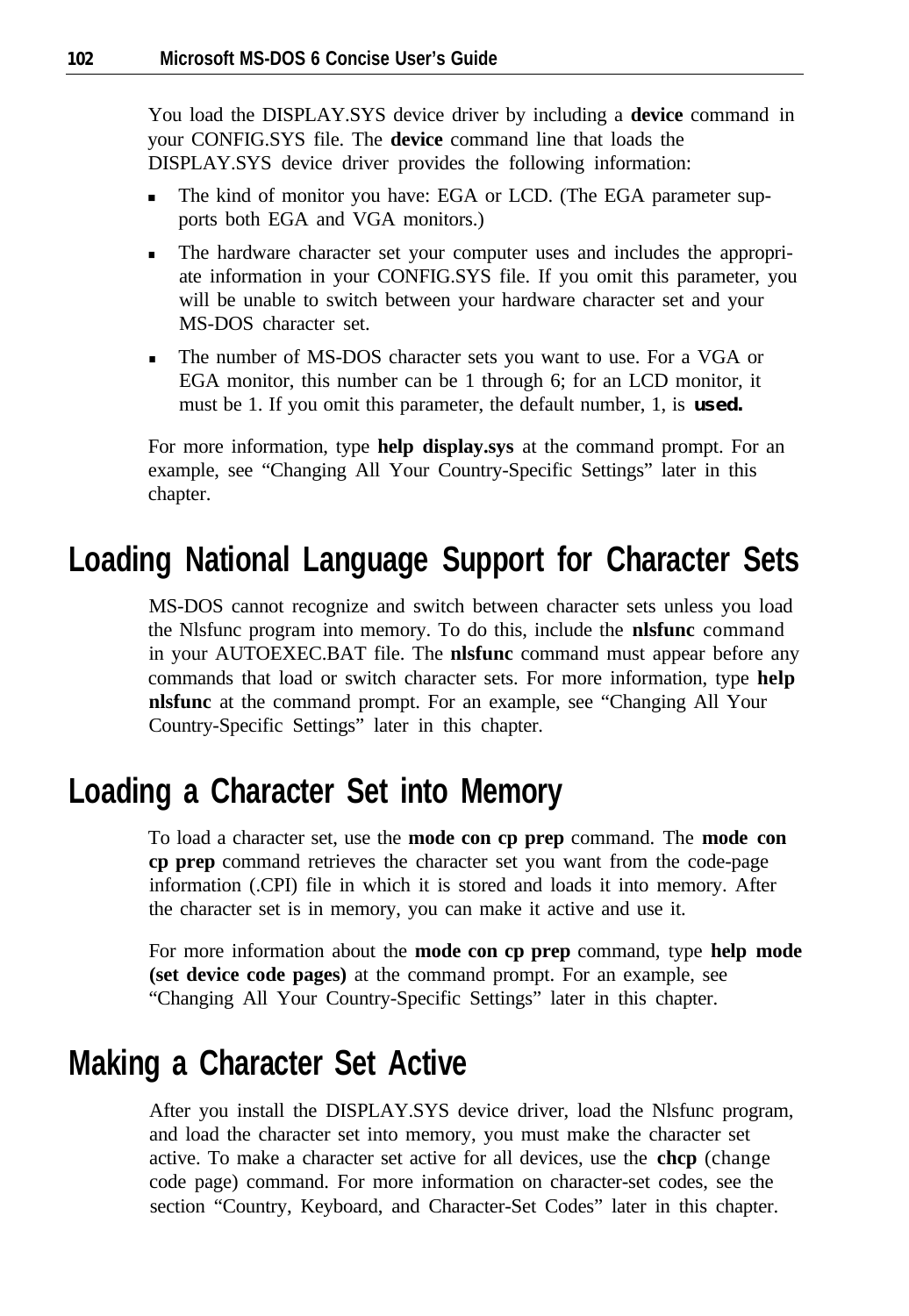<span id="page-111-0"></span>You can use the **chcp** command to make a character set active for every device that can use it. For example, to make character set 8.50 active for every device, type the following at the command prompt: **chcp 850**

For more information about the **chcp** command, type **help chcp** at the command prompt. For an example, see "Changing All Your Country-Specific Settings" later in this chapter.

## **Viewing Information About Character Sets**

If you have specified a keyboard layout using the **keyb** command, you can view information about the character sets your keyboard and monitor are using by typing the following at the command prompt: **keyb**

MS-DOS then displays a message indicating which character sets **your key**board and monitor are using. To view the number of the active character set. type the following at the command prompt: **chcp**

The **mode** command also lists the active character set and the hardware character set for all your devices. To view information about the character sets. type the following at the command prompt: **mode**

## **Country, Keyboard, and Character-Set Codes**

When you change your country settings, you must specify the country-specific conventions, keyboard layout, and character set(s). You indicate which settings you want to **use** by specifying an alphabetic or numeric code:

| Language/<br>Country           | Country<br>Code | Keyboard<br>Code | Preferred<br><b>Character Set</b> | <b>Alternate</b><br><b>Character Set</b> |
|--------------------------------|-----------------|------------------|-----------------------------------|------------------------------------------|
| Belgian                        | 032             | be               | 850                               | 437                                      |
| Canadian-French                | 002             | cf               | 863                               | 850                                      |
| Croatian/Serbian/<br>Slovenian | 038             | yu               | 852                               | 850                                      |
| Czech<br>(Czechoslovakia)      | 042             | cz               | 852                               | 890                                      |
| Danish                         | 045             | dk               | 850                               | 865                                      |
| Dutch                          | 031             | nl               | 850                               | 437                                      |
| English<br>(International)     | 061             | $+$              | 437                               | 850                                      |
| English<br>(United Kingdom)    | 044             | uk               | 437                               | 850                                      |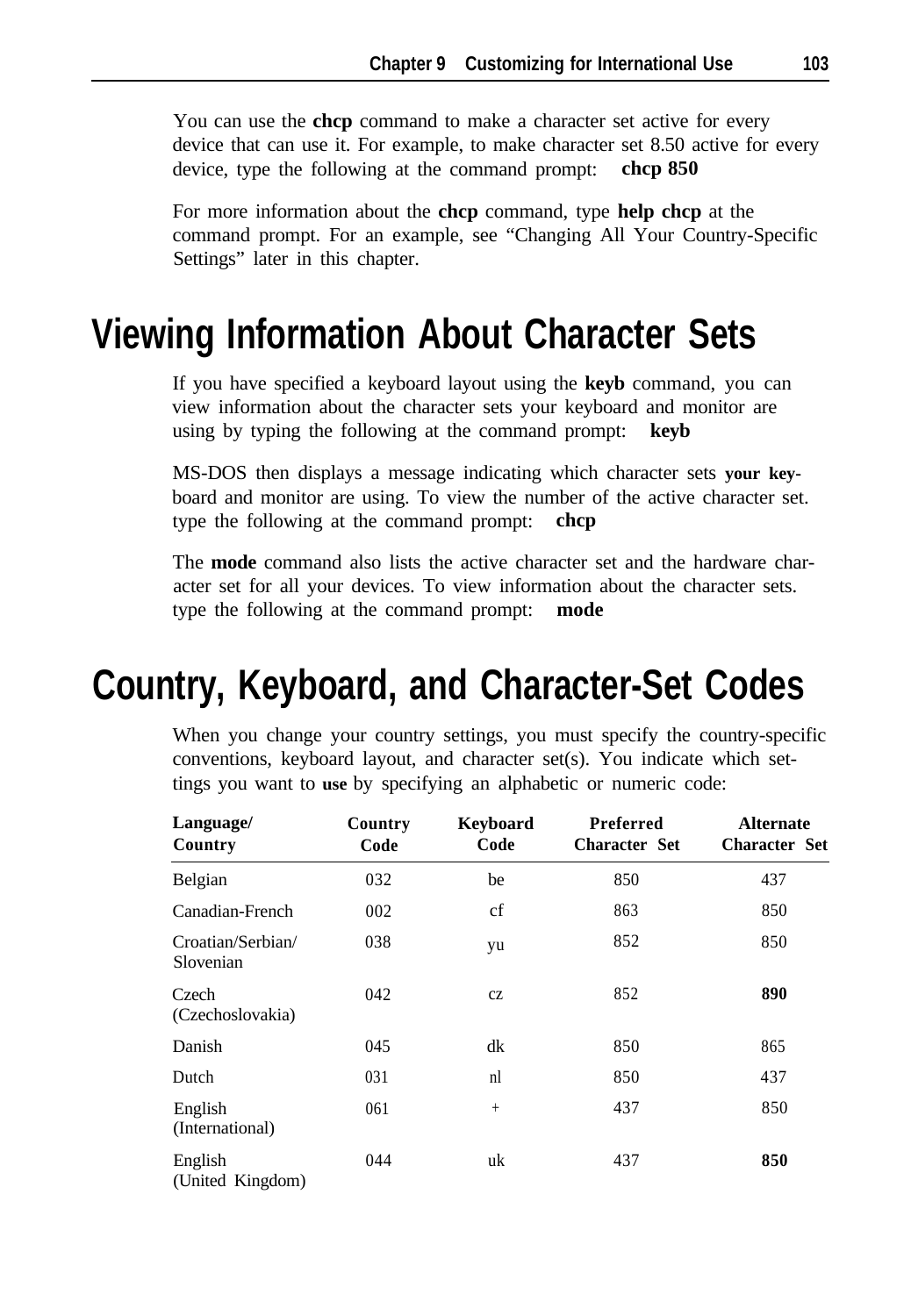| Language/<br>Country       | Country<br>Code | Keyboard<br>Code | Preferred<br><b>Character Set</b> | <b>Alternate</b><br><b>Character Set</b> |
|----------------------------|-----------------|------------------|-----------------------------------|------------------------------------------|
| English<br>(United States) | 001             | <b>us</b>        | 437                               | 850                                      |
| Finnish                    | 358             | su               | 850                               | 437                                      |
| French (France)            | 033             | fr               | 850                               | 437                                      |
| French<br>(Switzerland)    | 041             | sf               | 850                               | 437                                      |
| German<br>(Germany)        | 049             | gr               | 850                               | 437                                      |
| German<br>(Switzerland)    | 041             | sg               | 850                               | 437                                      |
| Hungarian                  | 036             | hu               | 852                               | 850                                      |
| Italian                    | 039             | it               | 850                               | 437                                      |
| Norwegian                  | 047             | no               | 850                               | 865                                      |
| Polish                     | 048             | pl               | 852                               | 8.50                                     |
| Portuguese<br>(Brazil)     | 055             | br               | 850                               | 437                                      |
| Portuguese<br>(Portugal)   | 351             | po               | 850                               | 860                                      |
| Slovak<br>(Czechoslovakia) | 042             | sl               | 852                               | 850                                      |
| Spanish<br>(Latin America) | 003             | la               | 850                               | 437                                      |
| Spanish (Spain)            | 034             | sp               | 850                               | 437                                      |
| Swedish                    | 046             | SV               | 850                               | 437                                      |

## **Configuring Your Computer for International Use**

To use country-specific conventions; to prepare, load, activate, and display different character sets; and to use the keyboard layout for another language, you must carry out all the procedures in the following table.

| To do this                                                    | Use this command | In this file |
|---------------------------------------------------------------|------------------|--------------|
| Change country-specific<br>conventions                        | country          | CONFIG.SYS   |
| Prepare your monitor to dis-<br>play different character sets | device           | CONFIG.SYS   |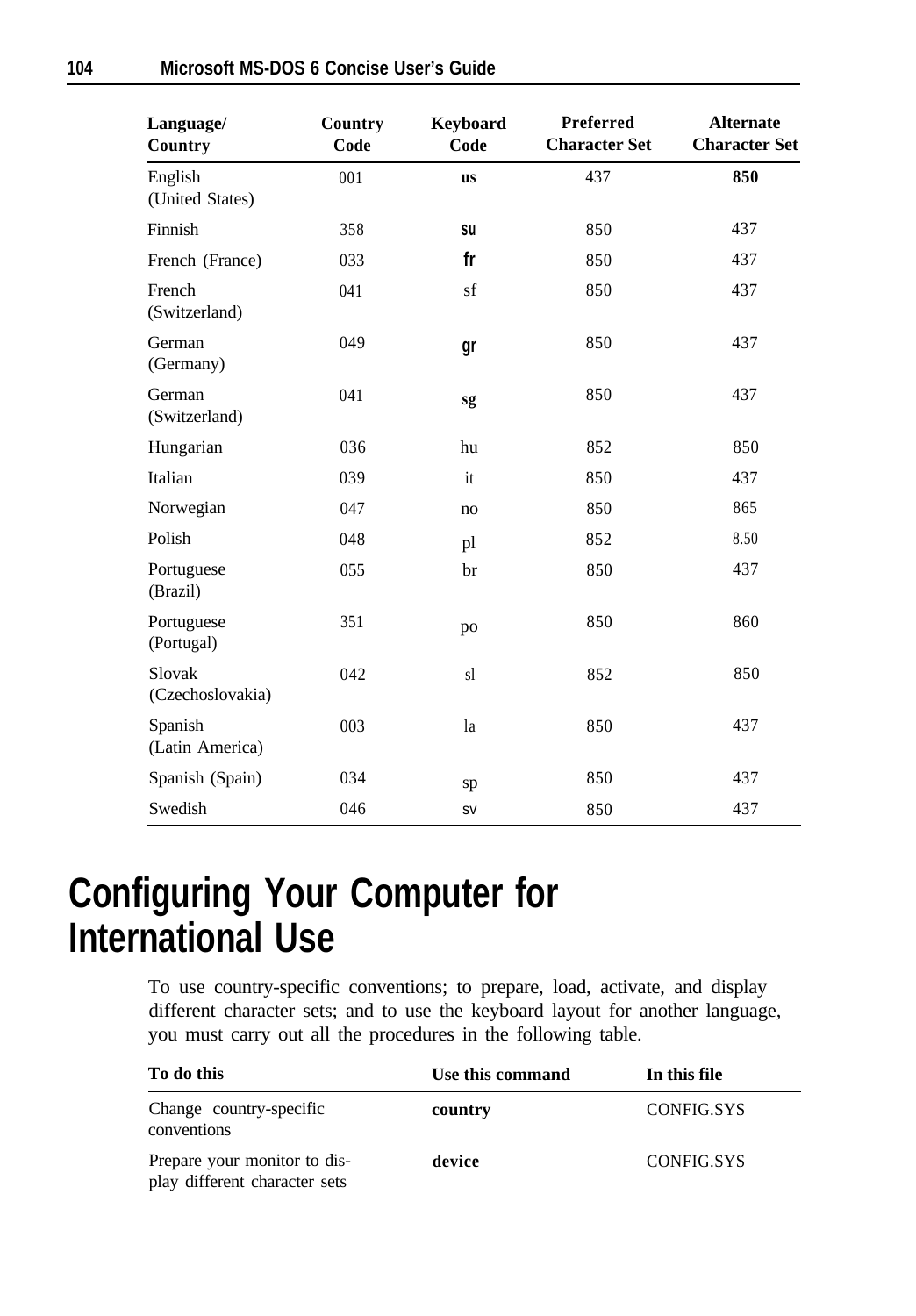| To do this                                            | Use this command | In this file                      |
|-------------------------------------------------------|------------------|-----------------------------------|
| Load National Language<br>Support for character sets  | nlsfunc          | AUTOEXEC.BAT                      |
| Load the character set into<br>memory                 | mode con cp prep | AUTOEXEC BAT                      |
| Make the character set active                         | chcp             | AUTOEXEC.BAT<br>or command prompt |
| Change the layout of char-<br>acters on your keyboard | kevb             | AUTOEXEC.BAT<br>or command prompt |

## **Changing All Your Country-Specific Settings**

### To **change all your country-specific settings**

1. Add the following commands to your CONFIG.SYS file:

**country = country code,,[drive] [path]country.sys device = [drive][path]display.sys con =(monitor,hardware character** *set,number of character sets)*

For *country code,* specify the code for the country-specific conventions you want to use. For *drive* and *path,* specify the drive letter and path of the COUNTRY.SYS file. For *drive* and *path* in the **device** command line, specify the drive letter and path of the DISPLAY.SYS file. For *monitor,* specify EGA or LCD. For *hardware character set,* specify the hardware character set your computer uses. For *number of character sets,* specify how many MS-DOS character sets you want to be able to use.

2. Add the following commands to your AUTOEXEC.BAT file:

#### **nlsfunc**

**mode con cp** *prep=((character set)[drive][path]character set information file)* **chcp** *character set* **keyb** *keyboard* code,,[drive][path]keyboard.sys

For *character set,* specify the code(s) of the character set(s) you want to load, separated by a space. For *[drive][path]character set information file,* specify the drive, path, and filename of the character-set (code-page) information file. The EGA and VGA character sets are stored in the EGA.CPI file; the LCD character sets are stored in the LCD.CPI file. For *character set,* specify the code for the character set you want to make active. You must specify one of the character sets that you specified in the **mode** command line. For *keyboard code,* specify the code for the keyboard layout you want to use. For *drive* and *path* in the **keyb** command line, specify the drive and path of the KEYBOARD.SYS file. Note that two commas separate the keyboard code from the drive and path of the KEYBOARD.SYS file.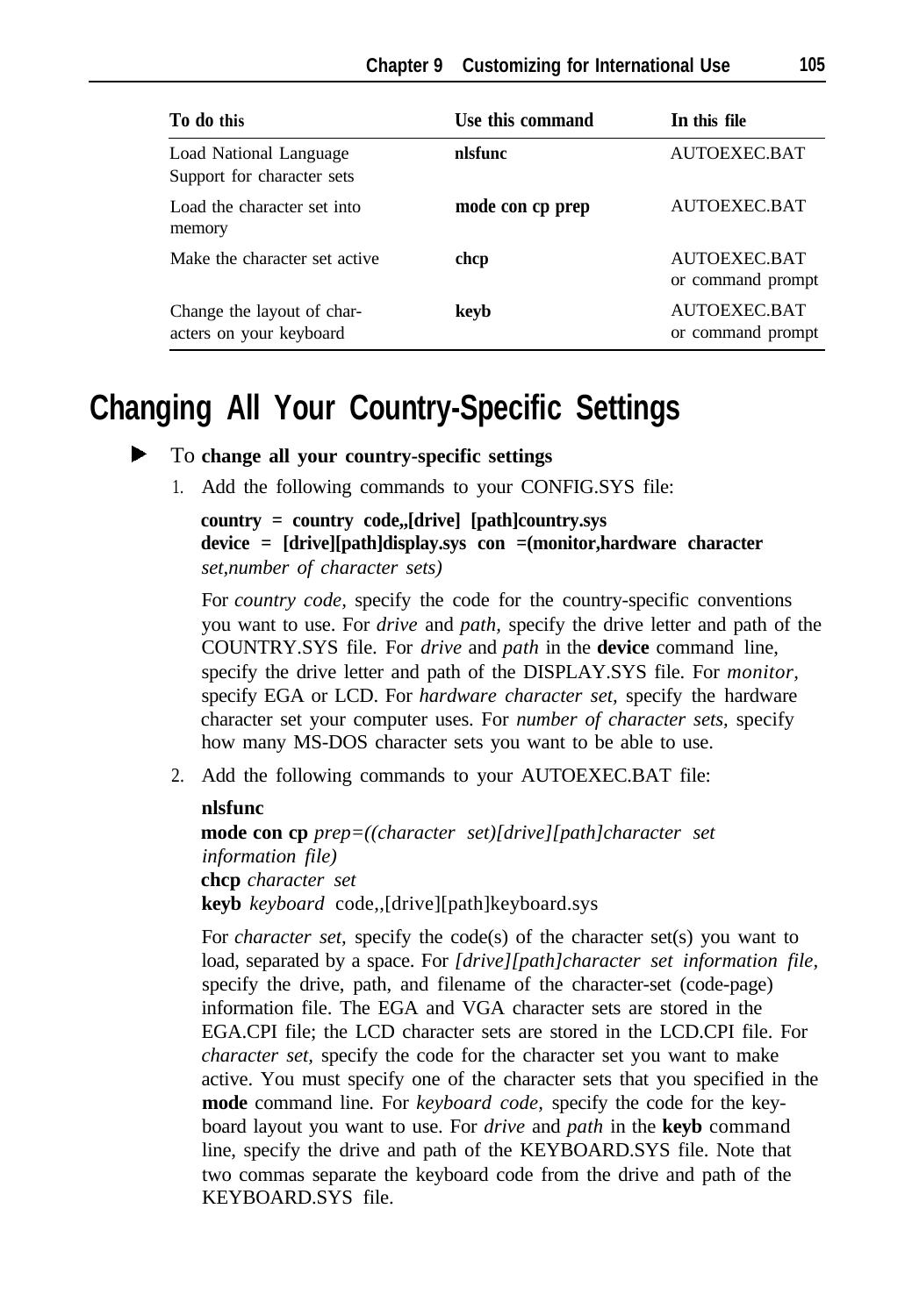<span id="page-114-0"></span>**For** example, suppose you want to use the country-specific conventions, keyboard layout, and character set for Germany. The table in "Country, Keyboard, and Character-Set Codes," earlier in this chapter, shows the following codes for Germany:

| Language/           | Country | Keyboard | Preferred            | <b>Alternate</b>     |  |  |
|---------------------|---------|----------|----------------------|----------------------|--|--|
| Country             | Code    | Code     | <b>Character Set</b> | <b>Character Set</b> |  |  |
| German<br>(Germany) | 049     | gr       | 850                  | 437                  |  |  |

Suppose you have a VGA monitor, your hardware character set is 437, and the COUNTRY.SYS, DISPLAY.SYS, KEYBOARD.SYS, and EGA.CPI files are all located in the C:\DOS directory. You would add the following commands to your CONFIG.SYS file:

```
country=049,,c:\dos\country.sys
device=c:\dos\display.sys con=(ega,437,1)
```
You would add the following commands to your AUTOEXEC.BAT file:

```
nlsfunc
mode con cp prep=((850)c:\dos\ega.cpi)
chcp 850
keyb gr,,c:\dos\keyboard.sys
```
For more information about editing your CONFIG.SYS and AUTOEXEC.BAT files, see the chapter "Configuring Your System."

## **Explanation of Error Messages**

This section lists some of the most common error messages you may receive when you customize your international settings and describes how to correct each error.

### **Code page specified has not been prepared**

If you receive this error message, the keyboard code you specified with the **keyb** command is incompatible with your active character set.

For each language, there are two valid character sets: a preferred character set, which is the default, and an alternate character set. When you specify the **keyb** command, MS-DOS checks to see if the active character set matches the preferred character set for the new keyboard layout.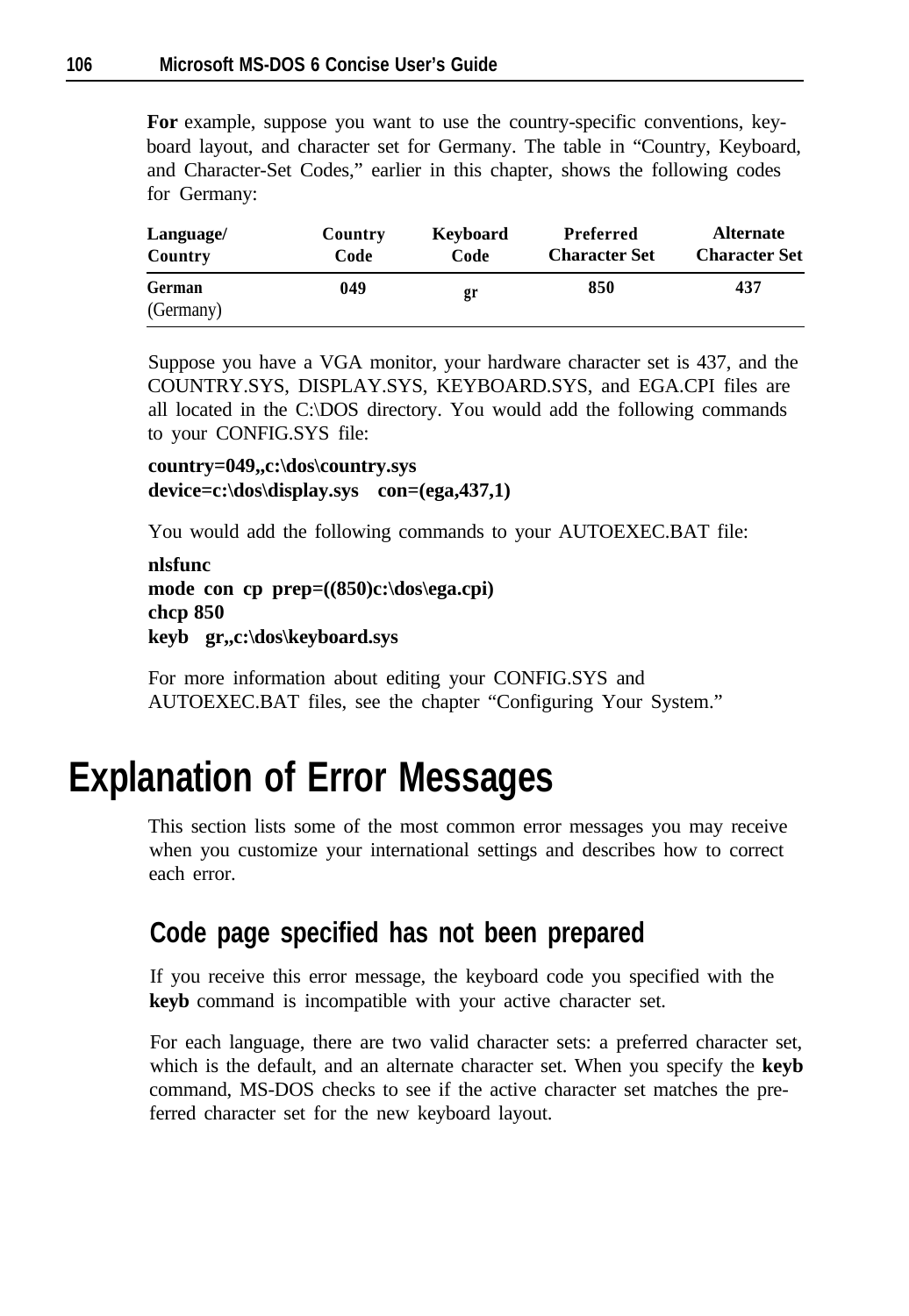<span id="page-115-0"></span>When you see the "Code page specified has not been prepared" message, you can change to the preferred character set for that keyboard layout or, if the active character set is the alternate character set for the keyboard layout you chose, you can specify it with the **keyb** command. To identify which character set is active, type the following at the command prompt: **chcp**

A message similar to the following appears: **Active code page: 437**

Consult the table in "Country, Keyboard, and Character-Set Codes," earlier in this chapter, to determine which two character sets are compatible with the keyboard layout you want to use. Include the number of the alternate character set with the **keyb** command.

For example, to specify the keyboard layout for France and use alternate character set 437, you would type the following command:

### **keyb fr,437,c:\dos\keyboard.sys**

### **Invalid code page**

The character set, or code page, you selected is not valid with the keyboard layout you selected. If you want to change both the keyboard layout and the character set, make sure you change the character set to one that is compatible with the keyboard code before changing the keyboard layout. If you are changing your international settings in your AUTOEXEC.BAT file, make sure the commands that change your character set appear before the **keyb** command.

### **Code page operation not supported on this device**

If this message appeared after you specified the **mode con cp prep** command, make sure your CONFIG.SYS file includes a **device** command that loads the DISPLAY.SYS device driver.

### **Code page number not prepared for all devices**

The character set you specified has not been loaded into memory, so you cannot **use** it yet. Before you can use this character set, you must load it into memory using the **mode con cp prep** command.

### **Failure to access code page font file**

The .CPI (character-set information) file, also called a font file, specified in the **mode con cp prep** command is incorrect. For example, you may have typed VGA.CPI instead of EGA.CPI for your VGA monitor or specified the path or filename incorrectly. Check the command to make sure you typed the correct path and filename.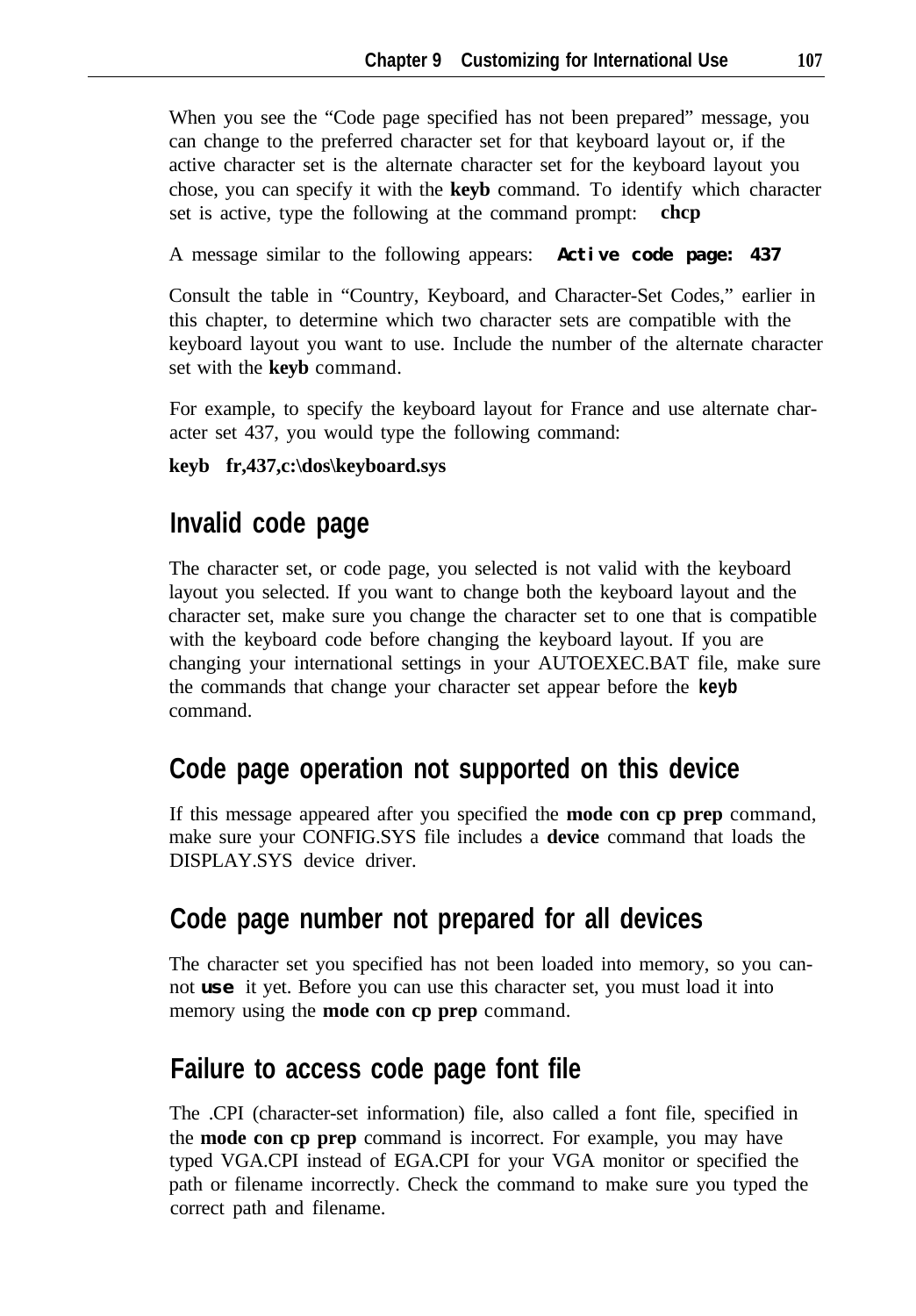### <span id="page-116-0"></span>**Font file contents invalid**

Most likely, you typed the wrong name for your .CPI (character-set information) file, also called a font file. Make sure the font file you specified in the **mode con cp prep** command is either EGA.CPI or LCD.CPI. If you specified the correct file, there may be something wrong with it, in which case you should copy the original file from your MS-DOS distribution disks to your hard disk. Files copied from your MS-DOS distribution disks must first be decompressed.

### **Device error during prepare**

You may have specified too many character sets with the **mode con cp prep** command. You can specify only the number of character sets that are reserved by the **device** command that loads the DISPLAY.SYS device driver in your CONFIG.SYS file.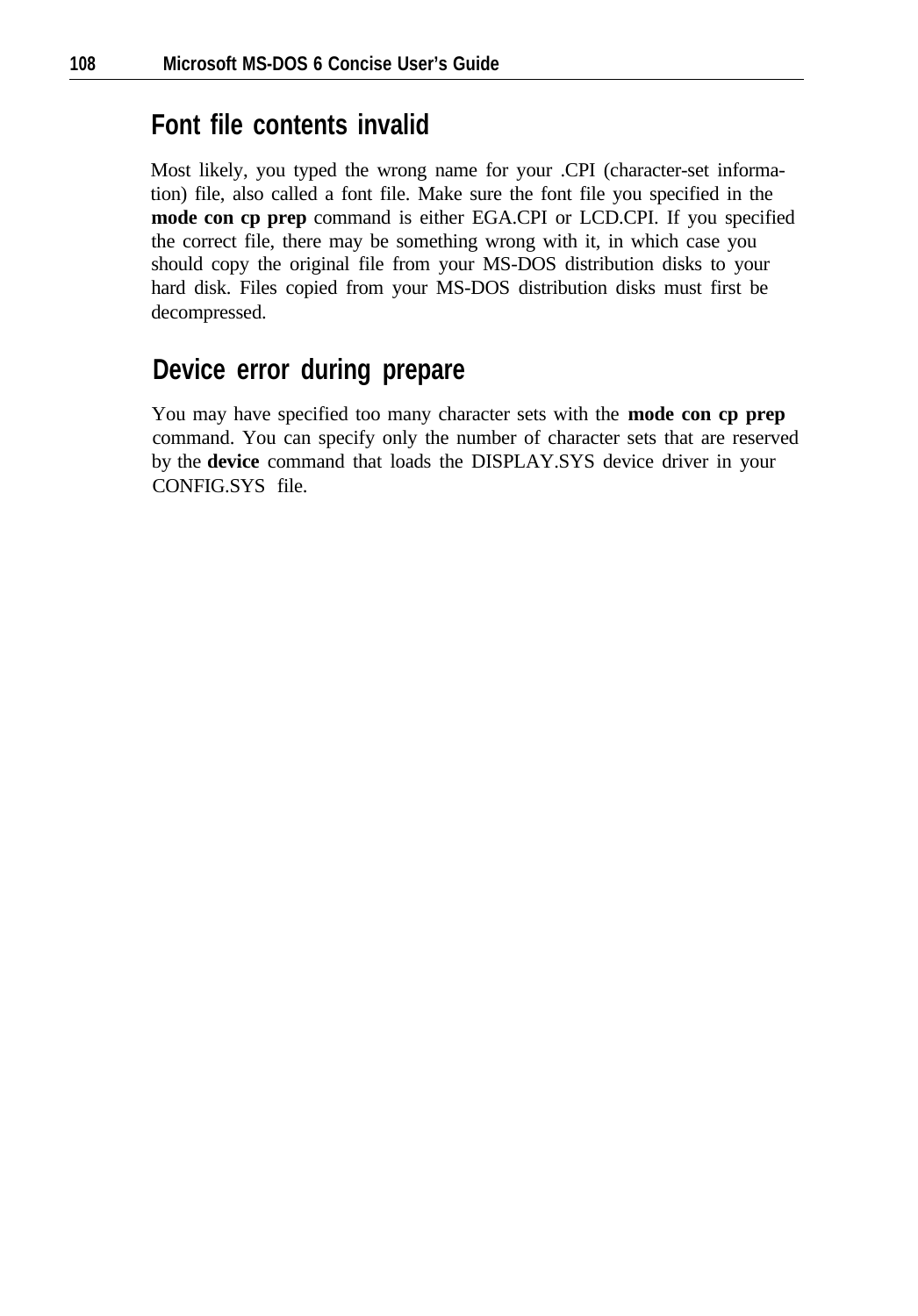# <span id="page-117-0"></span>APPENDIX A **Accessibility to MS-DOS for Individuals with Disabilities**

This appendix provides information about the following products and services that make MS-DOS more accessible for people with disabilities:

- <sup>n</sup> Microsoft support services for individuals who are deaf or hard-of-hearing.
- AccessDOS, a product that makes using MS-DOS easier for people with motion or hearing disabilities.
- Keyboard layouts designed for people who type with only one hand.
- <sup>n</sup> Microsoft software documentation on audio cassettes and floppy disks.
- <sup>n</sup> Information about other products and services for people with disabilities.

**Note** The information in this appendix applies only to MS-DOS users in the United States. If you are outside the United States, your MS-DOS 6 package contains a subsidiary information card listing telephone numbers and addresses for Microsoft Product Support Services. Contact your subsidiary to find out whether products and services similar to those described in this appendix are available in your area.

## **Support Services for Individuals Who Are Deaf or Hard-of-Hearing**

Through a text telephone (TT or TDD) service, Microsoft provides users who are deaf or hard-of-hearing with complete access to Microsoft's product and customer support services. You can contact Microsoft support services by using a text telephone by dialing (206) 635-4948 between 6:00 A.M. and 6:00 P.M. Pacific time. Microsoft's product support services are subject to Microsoft's prices, terms, and conditions in place at the time the service is used.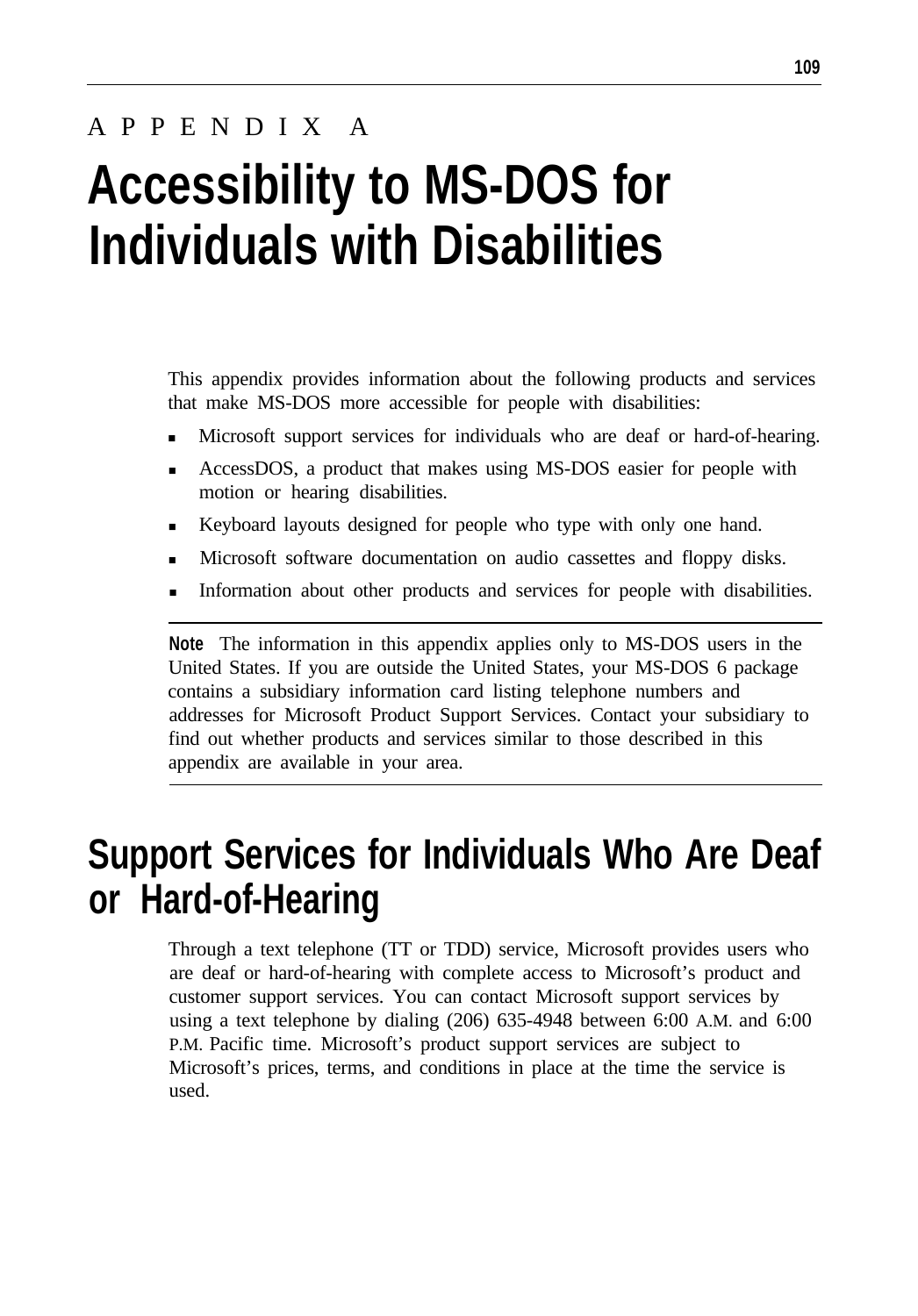## <span id="page-118-0"></span>**AccessDOS Features**

AccessDOS includes utilities that:

- Provide for single-fingered typing of SHIFT, CTRL, and ALT **key** combinations.
- Ignore accidental keystrokes.
- Adjust the rate at which a character is repeated when you hold down a key, or turn off character-repeating entirely.
- Prevent extra characters from being typed if you unintentionally press **a** key more than once.
- Enable you to control the mouse cursor by using the keyboard.
- Enable you to control the computer's keyboard and mouse by using an alternate input device.
- Provide a visual cue when a computer makes sounds.

AccessDOS is available on the MS-DOS Supplemental Disk. You can download MS-DOS Supplemental Disk components from one of the user-group bulletin boards (such as the bulletin-board services on the Association of PC User Groups network), CompuServe®, GEnie™, Microsoft OnLine, or the Microsoft Download Service (MSDL). You can reach the MSDL using a modem by calling (206) 936-6735 any time except between 1:00 A.M. and 2:30 A.M. Pacific time (1200, 2400, or 9600 bps, no parity bit, 8 data bits, and 1 stop bit).

In the United States, you can order the MS-DOS Supplemental Disk by calling Microsoft Customer Sales and Service at (800) 426-9400 (voice) or (206) 635-4948 (text telephone). AccessDOS is currently available only in English.

## **Keyboard Layouts for Single-Handed Users**

A file on the MS-DOS Supplemental Disk contains three Dvorak layouts: one for two-handed users, one for left hand-only users, and one for right hand-only users. The following illustrations show the three Dvorak keyboard layouts: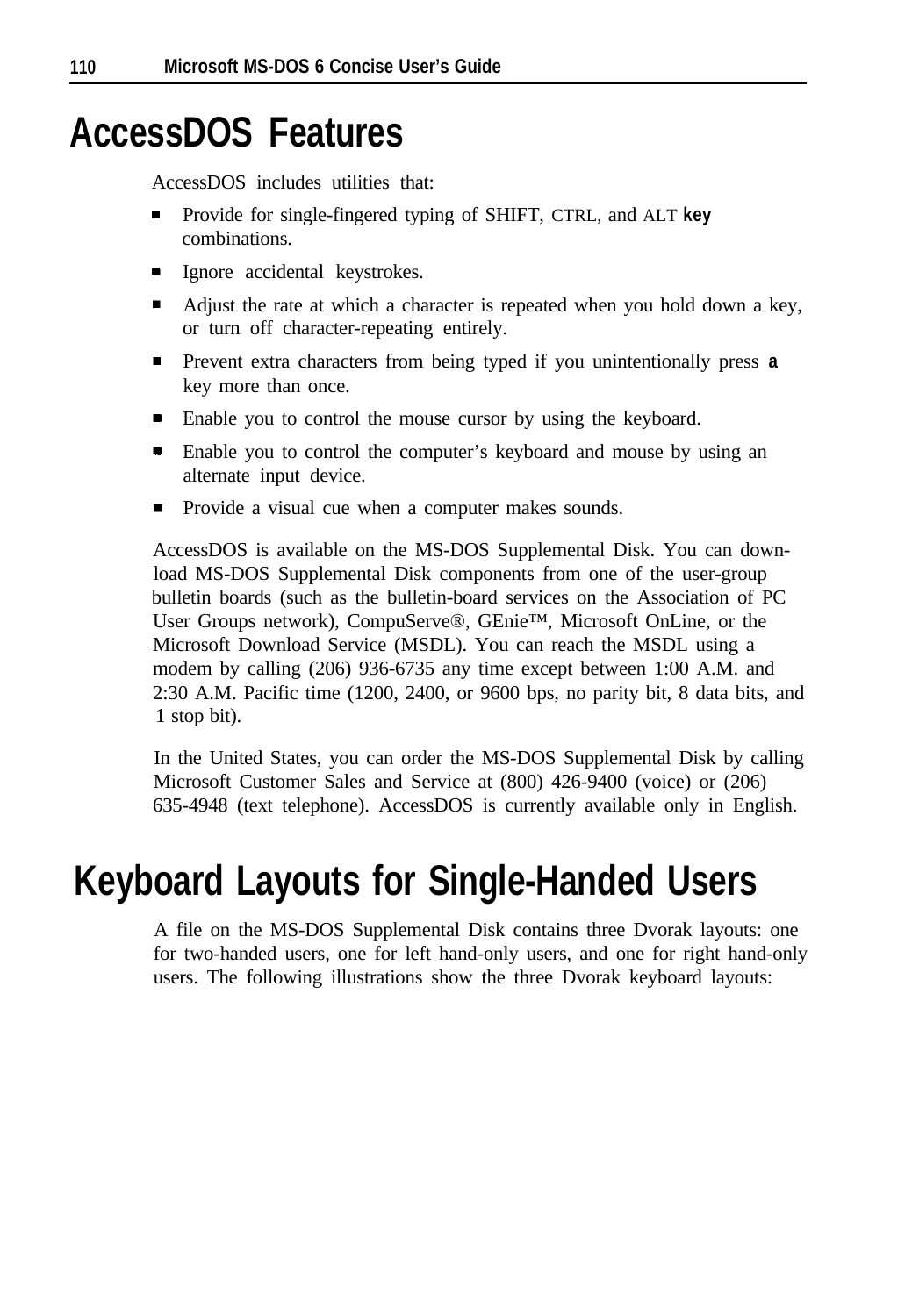### **Two-Handed Dvorak**



**Left Single-Handed Dvorak**



**Right Single-Handed Dvorak**

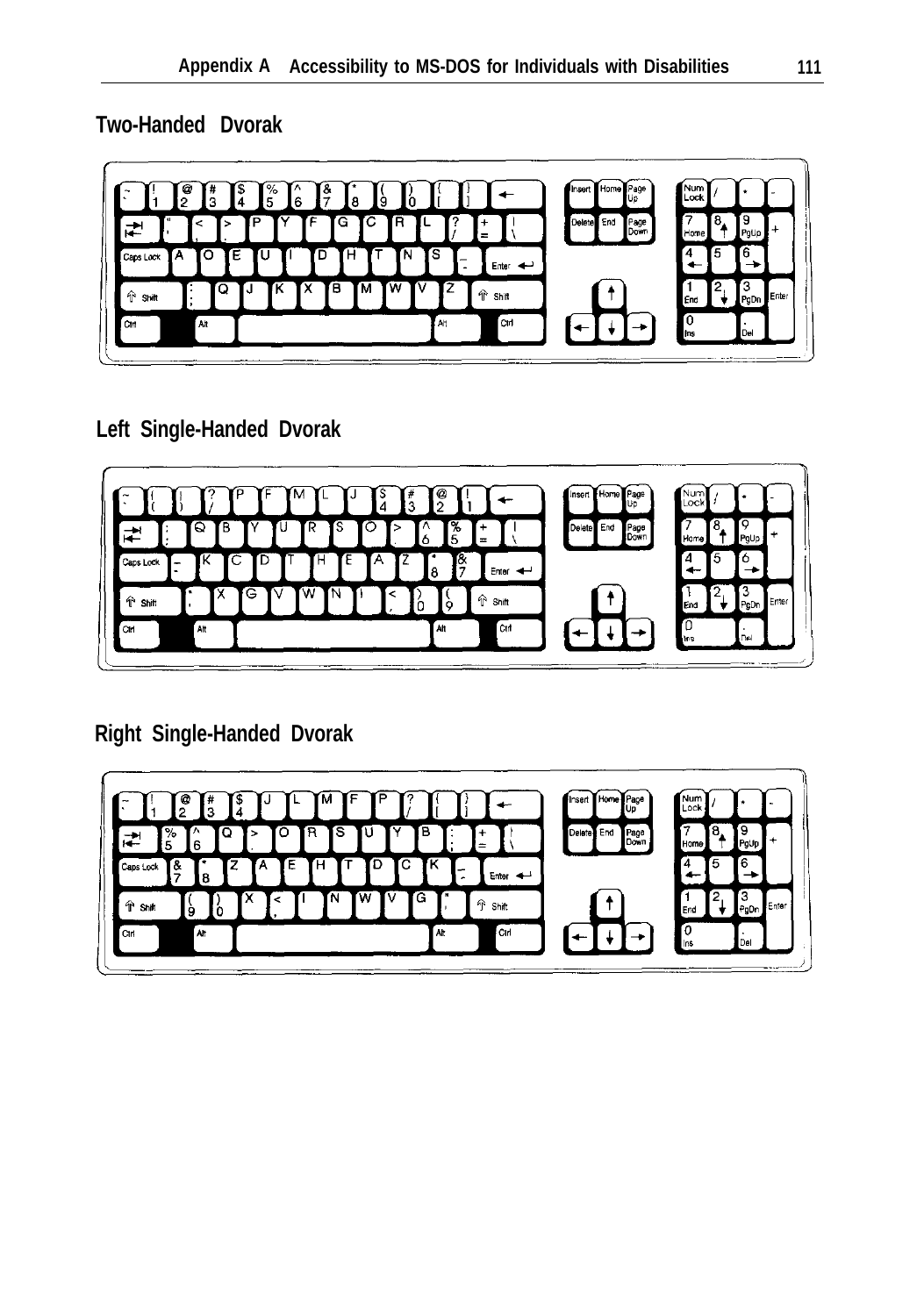## <span id="page-120-0"></span>**Documentation on Audio Cassettes and Floppy Disks**

Recording for the Blind, Inc. distributes most of Microsoft's publications to registered members of their distribution service on audio cassettes or floppy disks. You can contact Recording for the Blind at the following address:

Recording for the Blind, Inc. 20 Roszel Road Telephone: (800) 221-4792 Princeton, NJ 08540 Fax: (609) 987-8116

## **Getting More Information About Products and Services**

For more information about Microsoft products and services for people with disabilities, contact Microsoft Customer Sales and Service at (800) 426-9400 (voice) or (206) 635-4948 (text telephone).

The Trace R&D Center at the University of Wisconsin-Madison produces *Trace ResourceBook,* a book that provides descriptions and photographs of about 2,000 products, and a compact disc with a database of more than 17,000 products and other information for people with disabilities. The compact disk should be available in early 1993.

Contact the Trace R&D Center at the address listed below:

| Trace R&D Center       |                                 |
|------------------------|---------------------------------|
| S-151 Waisman Center   |                                 |
| 1500 Highland Avenue   | Voice telephone: (608) 263-2309 |
| Madison, WI 53705-2280 | Text telephone: (608) 263-5408  |

In the United States, you can obtain information in English about resources in your area by contacting the National Information System, a referral center for people with disabilities, at the following address or telephone numbers:

National Information System (NIS) Center for Developmental Disabilities University of South Carolina, Benson Bldg. 9 Columbia, SC 29208

| Location                                           | Voice/Text Telephone | Fax              |
|----------------------------------------------------|----------------------|------------------|
| <b>United States</b><br>(excluding South Carolina) | $(800)$ 922-9234     | $(803)$ 777-6058 |
| South Carolina                                     | $(800)$ 922-1107     | $(803)$ 777-6058 |
| Outside the United States                          | $(803)$ 777-6222     | $(803)$ 777-6058 |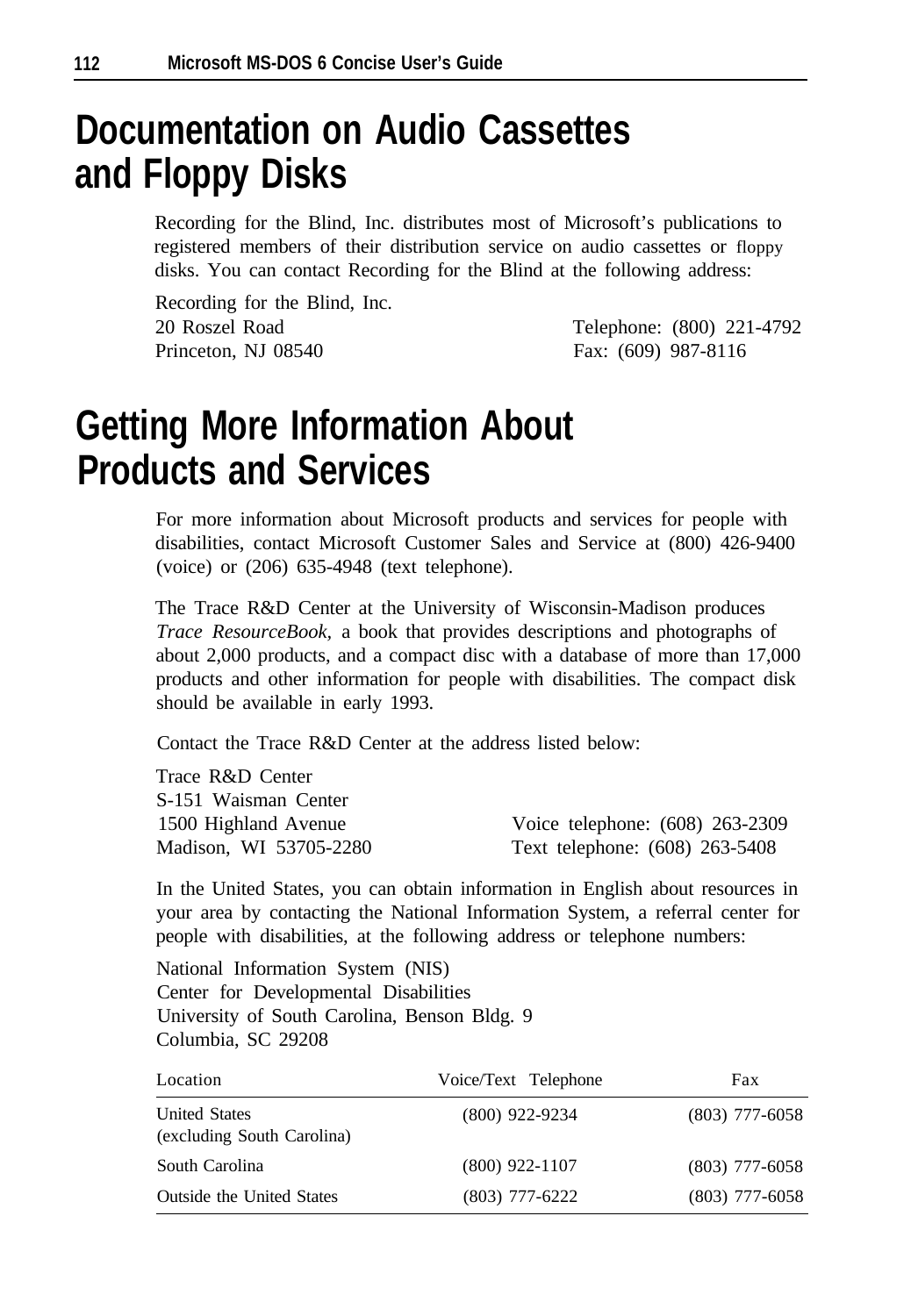# <span id="page-121-0"></span>A P P E N . D I X B **Keyboard Layouts and Character Sets**

This appendix contains nine keyboard layouts and explanations of how to use keys that contain more than two characters, as well as how to type control characters and extended characters. There are also tables that illustrate the code pages for English and most other European languages. For information on changing your keyboard layout or active code page, see the chapter "Customizing for International Use."

## **Keyboard Layouts**

**France**



### **Germany**

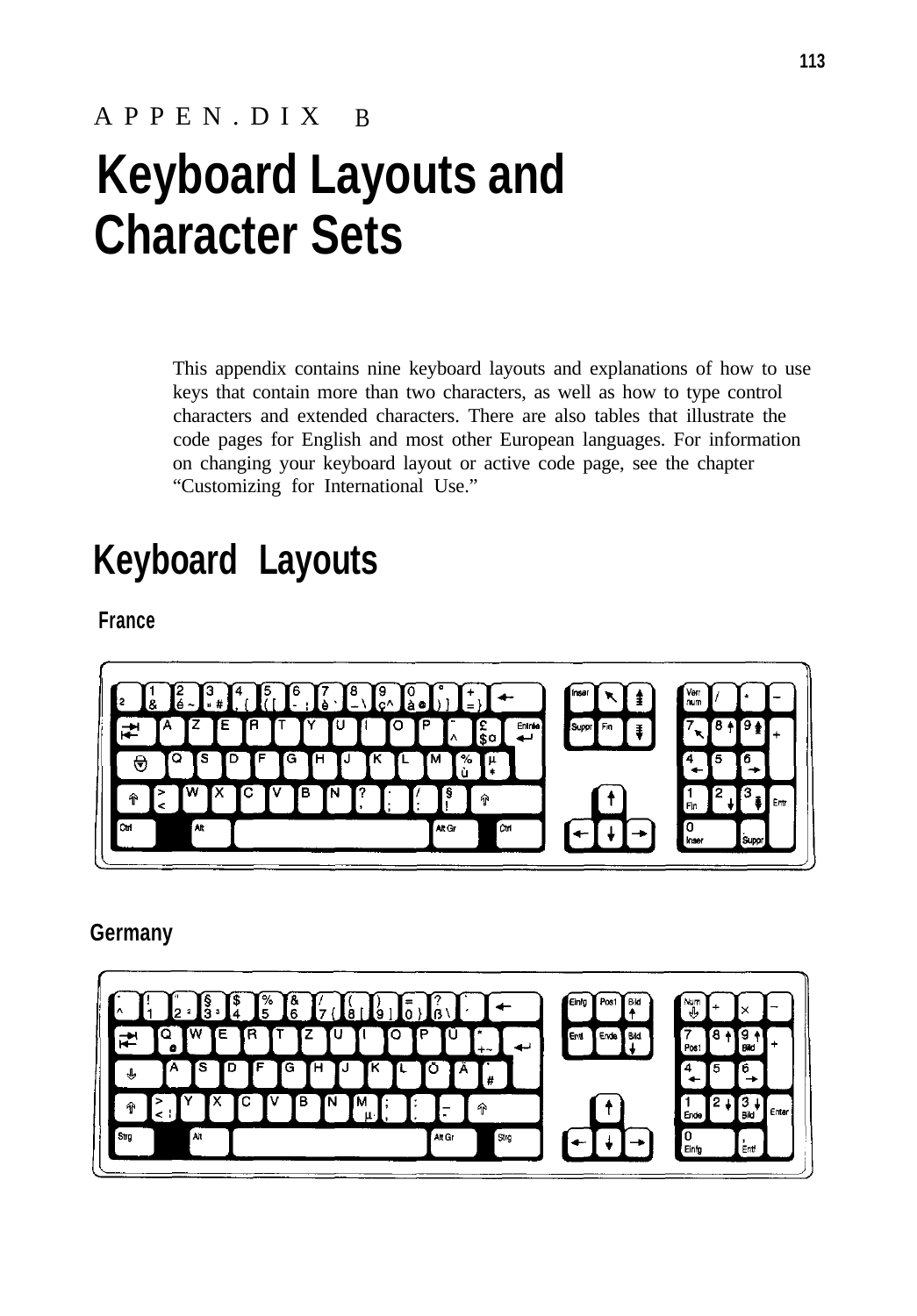**Italy**



### **Netherlands**



## **Portugal**

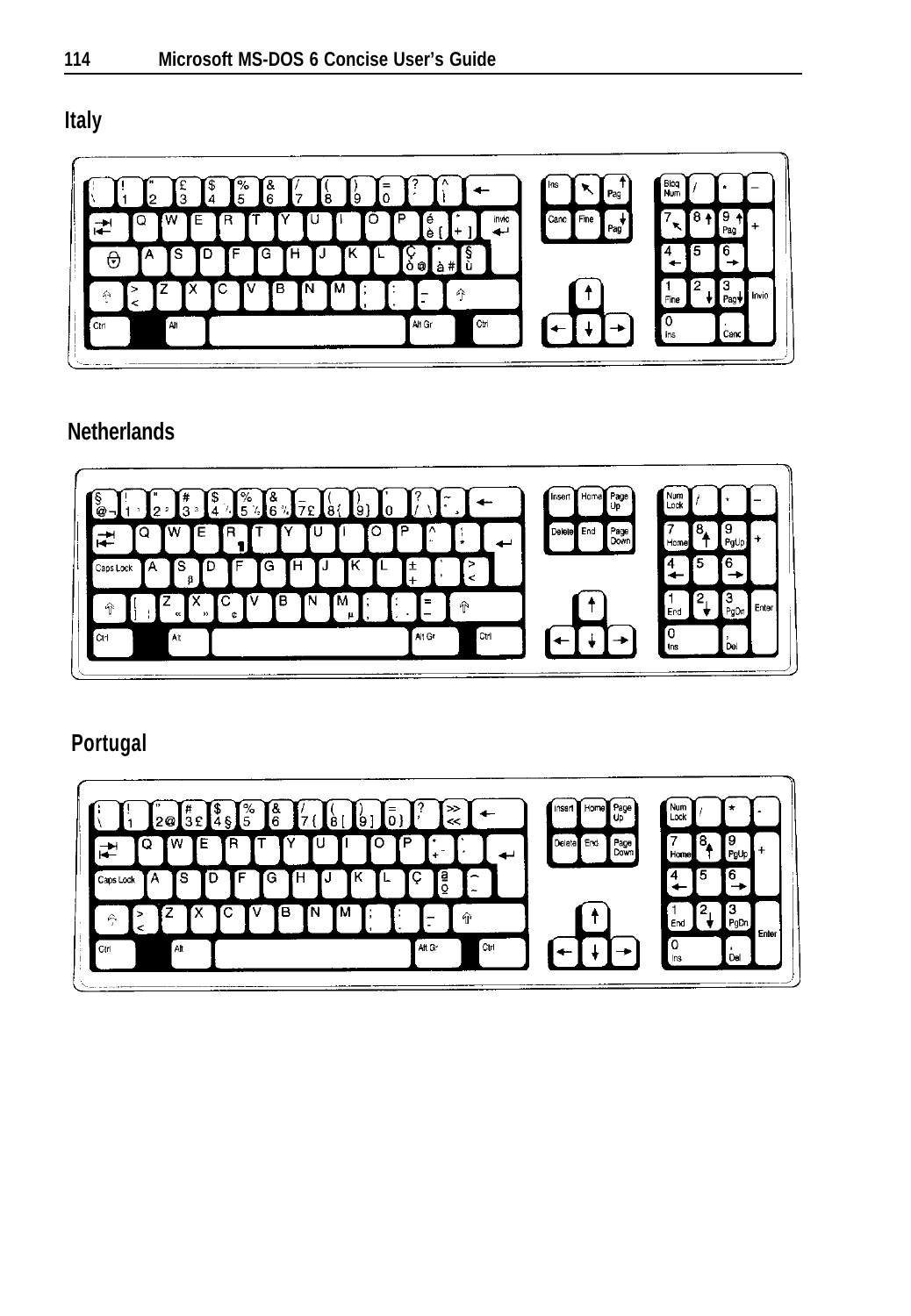**Spain**



**Sweden/Finland**



**United Kingdom**

| 12<br>з<br>c<br>E<br>w<br>⇄ | %<br>õ.<br>Φ<br>5.<br>6<br>я<br>R | -<br>$=$<br>ب              | Insert Home Page<br>Up<br>Delete End<br>Page<br>Down | Num<br>Lock<br>9<br>PgUp<br>Home |
|-----------------------------|-----------------------------------|----------------------------|------------------------------------------------------|----------------------------------|
| s<br>Caps Lock<br>Α         | G<br>п                            | ø<br>$\tilde{\phantom{a}}$ |                                                      | 5<br>n<br>-                      |
| ^<br>ଳ                      | с<br>в<br>м                       | ⋒                          |                                                      | ■ pgDn Enter<br>End              |
| At<br>l Curl                |                                   | Ctrl<br>Alt Gr             |                                                      | Del<br>Ins                       |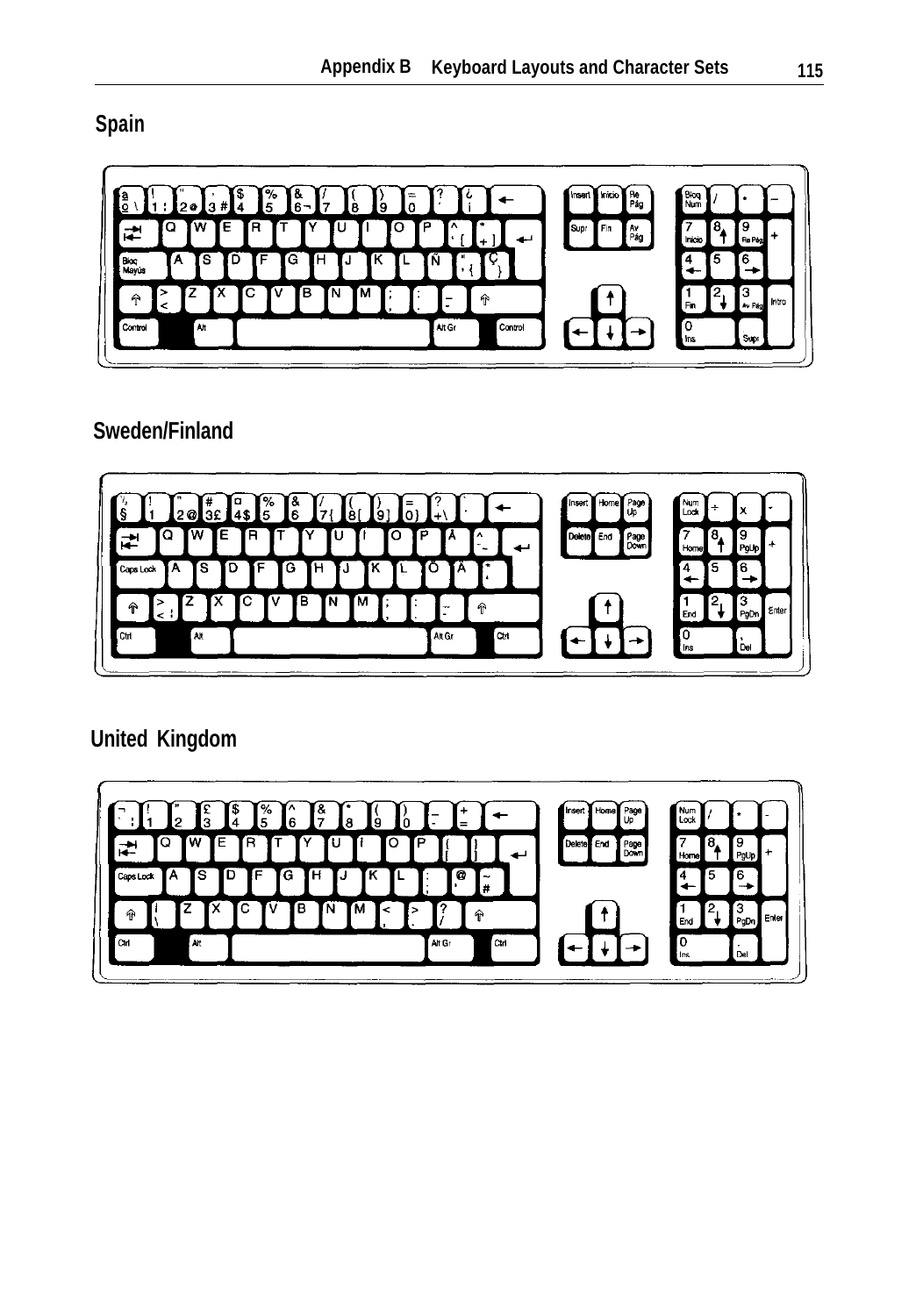### <span id="page-124-0"></span>**United States**



## **Using Keys That Have More Than Two Characters on Them**

Some keyboards include individual keys that you can use to type three different characters. To type the lower-left character, press the **key.** To type the upper-left character, press SHIFT and the character key. To type the lowerright character, use the key combinations listed in the following table.

| Keyboard       | Lower-right<br>character<br>(standard<br>keyboard) | Lower-right<br>character<br>(enhanced<br>keyboard) | <b>Upper-right</b><br>character<br>(all keyboards) |
|----------------|----------------------------------------------------|----------------------------------------------------|----------------------------------------------------|
| Canada         | ALT+SHIFT                                          | $ALT+GR$                                           | None                                               |
| Denmark        | ALT.                                               | $ALT+GR$                                           | ALT+SHIFI                                          |
| Norway         | ALT.                                               | $AI.T+GR$                                          | ALT+SHIFT                                          |
| Sweden/Finland | ALT                                                | $ALT + GR$                                         | ALT+SHIFT                                          |
| All others     | ALT+CTRL                                           | $ALT + GR$                                         | None                                               |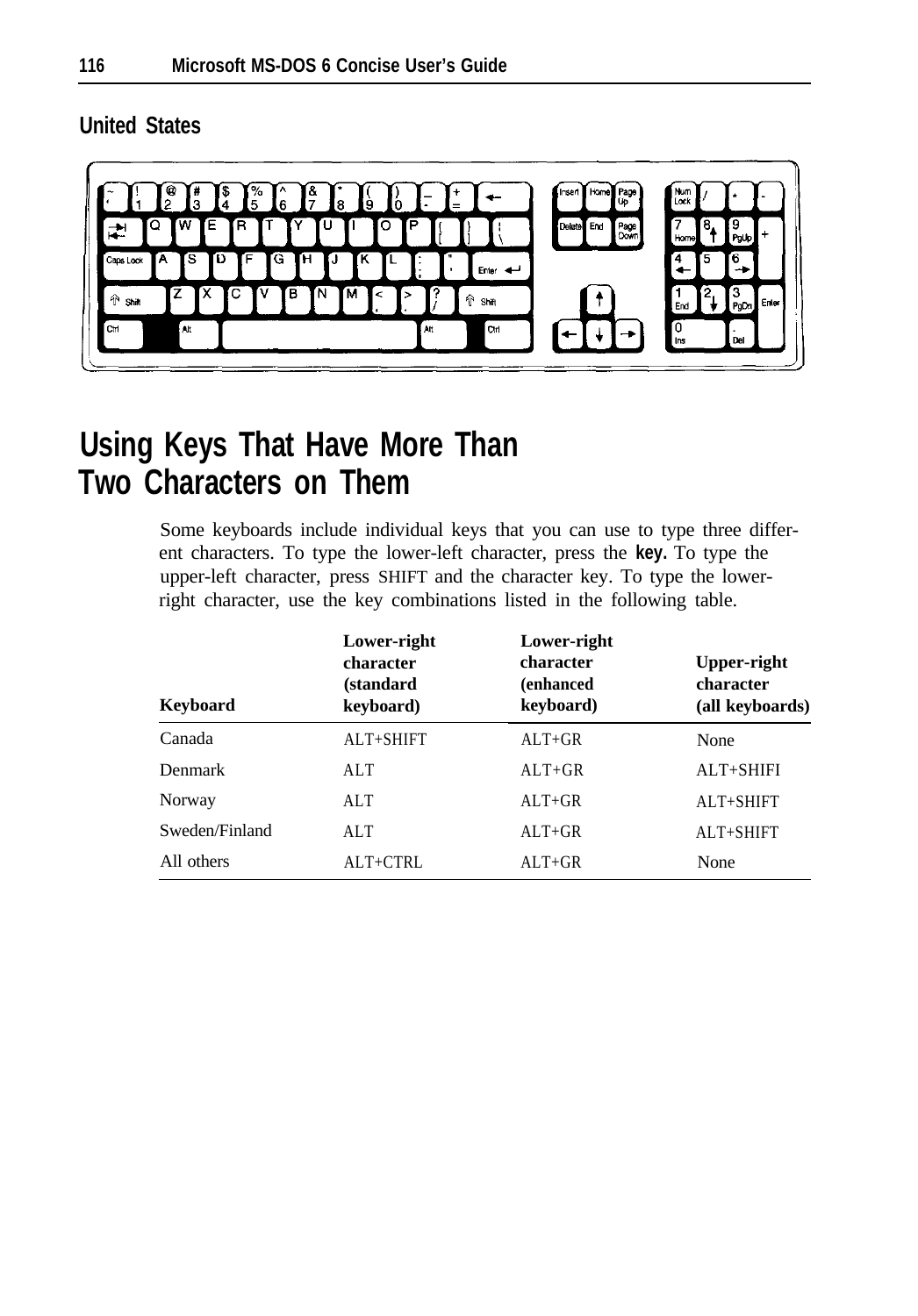## <span id="page-125-0"></span>**Character-Set (Code-Page) Tables**

MS-DOS can use up to 256 different characters when you are displaying, printing, and working with text. MS-DOS includes six sets of 256 characters, which are called *character sets* or code pages. You refer to each character set by a number. For example, the English character set is number 437.

Each character in a character set is also numbered. MS-DOS reserves characters 0 through 31 for control characters. The keys on your keyboard represent characters 32 through 126. Characters 127 through 255 *are extended characters.* To type extended characters and the control characters that MS-DOS uses, carry out the following procedure.

### **To type an extended or control character**

▶

<sup>l</sup> Locate the character on the character-set table that matches the active character set. To display the active character set, use the **chcp** command. Hold down **ALT** and use the numeric keypad to type the number that corresponds to the character you want.

You can type only the characters that are available in the active character set. For information on changing the active character set, see the chapter "Customizing for International Use."

The following tables show the characters that are available for character sets 437 and 850. If you need information on the remaining character sets, you will need to refer to the full version of the *Microsoft MS-DOS 6 User's Guide.*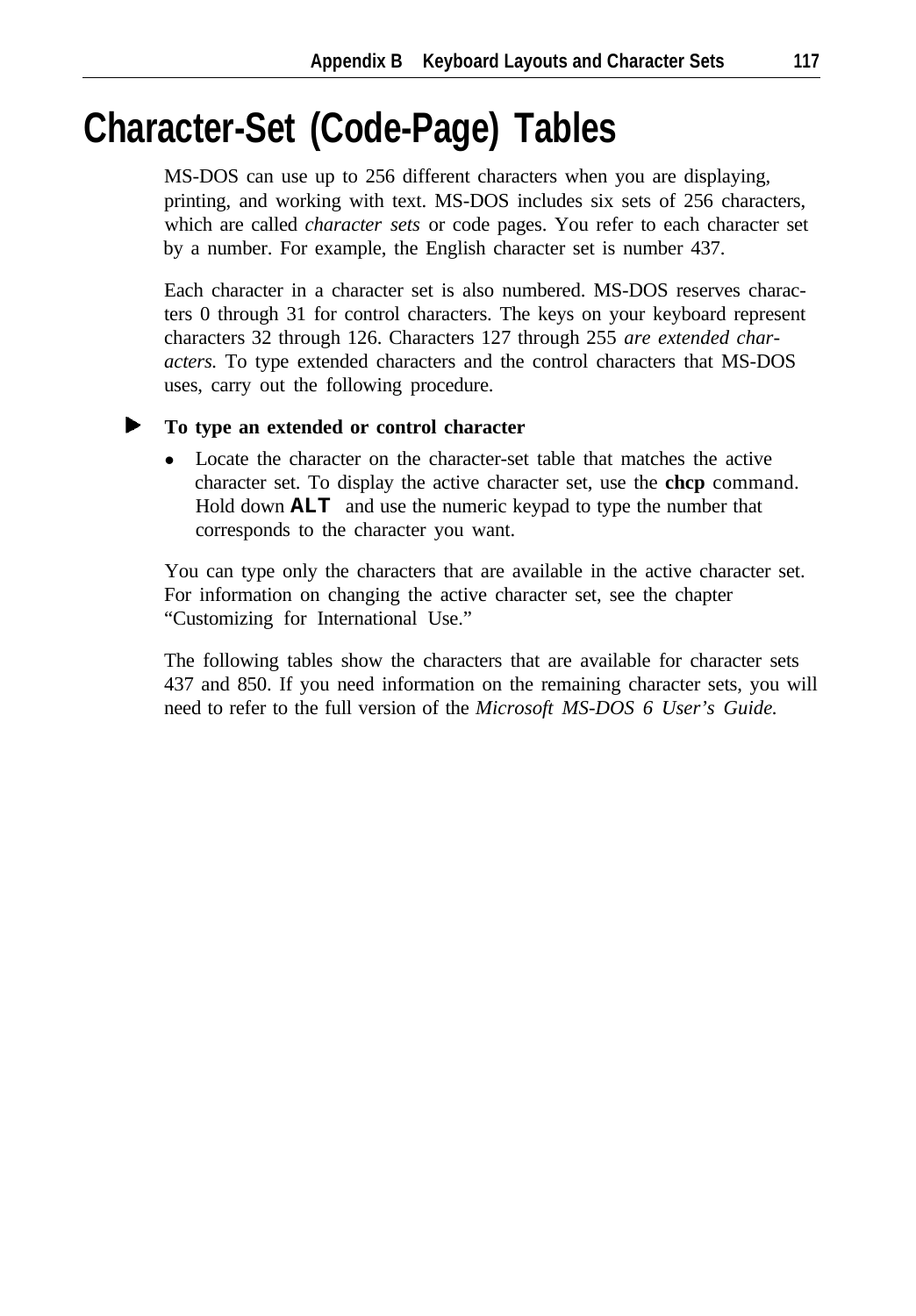### **437 United States**

| $\mathbf{0}$                          |                | 32 |    | 64 | e            | 96  | ٩            | 128 | ç           | 160 | á  | 192 | L           | 224 | $\alpha$                |
|---------------------------------------|----------------|----|----|----|--------------|-----|--------------|-----|-------------|-----|----|-----|-------------|-----|-------------------------|
| 1                                     | Θ              | 33 | ţ  | 65 | A            | 97  | a            | 129 | ü           | 161 | í  | 193 | T           | 225 | ß                       |
| $\overline{c}$                        | B              | 34 | Ψ  | 66 | B            | 98  | Ъ            | 130 | é           | 162 | ó  | 194 | T           | 226 | Г                       |
| 3                                     | v              | 35 | Ħ  | 67 | C            | 99  | C            | 131 | â           | 163 | ú  | 195 | Ł           | 227 | П                       |
| 4                                     |                | 36 | \$ | 68 | D            | 100 | d            | 132 | ä           | 164 | ñ  | 196 |             | 228 | Σ                       |
| 5                                     | Ϋ              | 37 | Z, | 69 | E            | 101 | e            | 133 | à           | 165 | Ñ  | 197 | ╂           | 229 | Œ                       |
| 6                                     |                | 38 | å  | 70 | $\mathbf F$  | 102 | f            | 134 | å           | 166 | 9  | 198 | ╞           | 230 | μ                       |
| 7                                     |                | 39 | J  | 71 | G            | 103 | g            | 135 | ç           | 167 | 2  | 199 | ╟           | 231 | γ                       |
| 8                                     | $\bullet$      | 40 | t  | 72 | Η            | 104 | h            | 136 | ê           | 168 | i, | 200 | Ľ           | 232 | $\overline{2}$          |
| 9                                     | Ō              | 41 | )  | 73 | I            | 105 | $\mathbf{i}$ | 137 | ë           | 169 | г  | 201 | lī          | 233 | θ                       |
| 10                                    | ୍              | 42 | ×  | 74 | J            | 106 | j            | 138 | è           | 170 | ┓  | 202 | 쁘           | 234 | Ω                       |
| 11                                    | ď              | 43 | ۰  | 75 | K            | 107 | k            | 139 | ï           | 171 | ķ  | 203 | ĪĪ          | 235 | δ                       |
| 12                                    | ¥              | 44 | J  | 76 | L            | 108 | ı            | 140 | î           | 172 | k  | 204 | lŀ          | 236 | œ                       |
| 13                                    | Р              | 45 |    | 77 | M            | 109 | m            | 141 | ì           | 173 | į, | 205 | $=$         | 237 | ø                       |
| $14$ $\blacksquare$                   |                | 46 |    | 78 | N            | 110 | n            | 142 | Ä           | 174 | œ  | 206 | ⋕           | 238 | €                       |
| 15 *                                  |                | 47 | ∕  | 79 | 0            | 111 | O            | 143 | Å           | 175 | æ  | 207 | ᆂ           | 239 | n                       |
| 16                                    | ▶              | 48 | 0  | 80 | $\mathbf{P}$ | 112 | p            | 144 | É           | 176 | Ø, | 208 | Щ           | 240 | $\equiv$                |
| 17                                    | ◀              | 49 | 1  | 81 | Q            | 113 | q            | 145 | æ           | 177 | 雛  | 209 | T           | 241 | 土                       |
| $18$ <sup><math>\uparrow</math></sup> |                | 50 | 2  | 82 | R            | 114 | r            | 146 | Æ           | 178 | 躢  | 210 | π           | 242 | 2                       |
| 19 !!                                 |                | 51 | 3  | 83 | S            | 115 | S            | 147 | ô           | 179 |    | 211 | Щ           | 243 | $\overline{\mathsf{z}}$ |
| 20                                    | П              | 52 | 4  | 84 | T            | 116 | t            | 148 | ö           | 180 |    | 212 | F           | 244 | ſ                       |
| 21                                    | ğ              | 53 | 5  | 85 | U            | 117 | u            | 149 | ò           | 181 | ┪  | 213 | r           | 245 | J                       |
| $2\sqrt{2}$                           | $\blacksquare$ | 54 | 6  | 86 | V            | 118 | Ų            | 150 | û           | 182 | ╢  | 214 | Π           | 246 | ÷                       |
| 23                                    | 1              | 55 | 7  | 87 | U            | 119 | W            | 151 | ù           | 183 | Π  | 215 | K           | 247 | $\approx$               |
| 24                                    | t              | 56 | 8  | 88 | X            | 120 | ×            | 152 | ij          | 184 | ٦  | 216 | $\ddagger$  | 248 | ۰                       |
| 25                                    | $\downarrow$   | 57 | 9  | 89 | Y            | 121 | ÿ            | 153 | ö           | 185 | ╣  | 217 | $\mathbf l$ | 249 | ٠                       |
| 26                                    | $\rightarrow$  | 58 | I  | 90 | Z            | 122 | z            | 154 | ij          | 186 | N  | 218 | Г           | 250 | $\blacksquare$          |
| 27                                    | ٠              | 59 | ;  | 91 | L            | 123 | ſ            | 155 | ¢           | 187 | 11 | 219 |             | 251 | J                       |
| 28                                    | ц              | 60 | ∢  | 92 | 丶            | 124 | ł            | 156 | £           | 188 | Щ  | 220 |             | 252 | 'n                      |
| 29                                    | ٠              | 61 | =  | 93 | I            | 125 | }            | 157 | ¥           | 189 | Щ  | 221 |             | 253 | 2                       |
| 30                                    | Δ              | 62 | ⋗  | 94 | ^            | 126 |              | 158 | R           | 190 | L  | 222 | I           | 254 | п                       |
| 31                                    | ▼              | 63 | 7  | 95 |              | 127 | ۵            | 159 | $\mathbf f$ | 191 | ٦  | 223 |             | 255 |                         |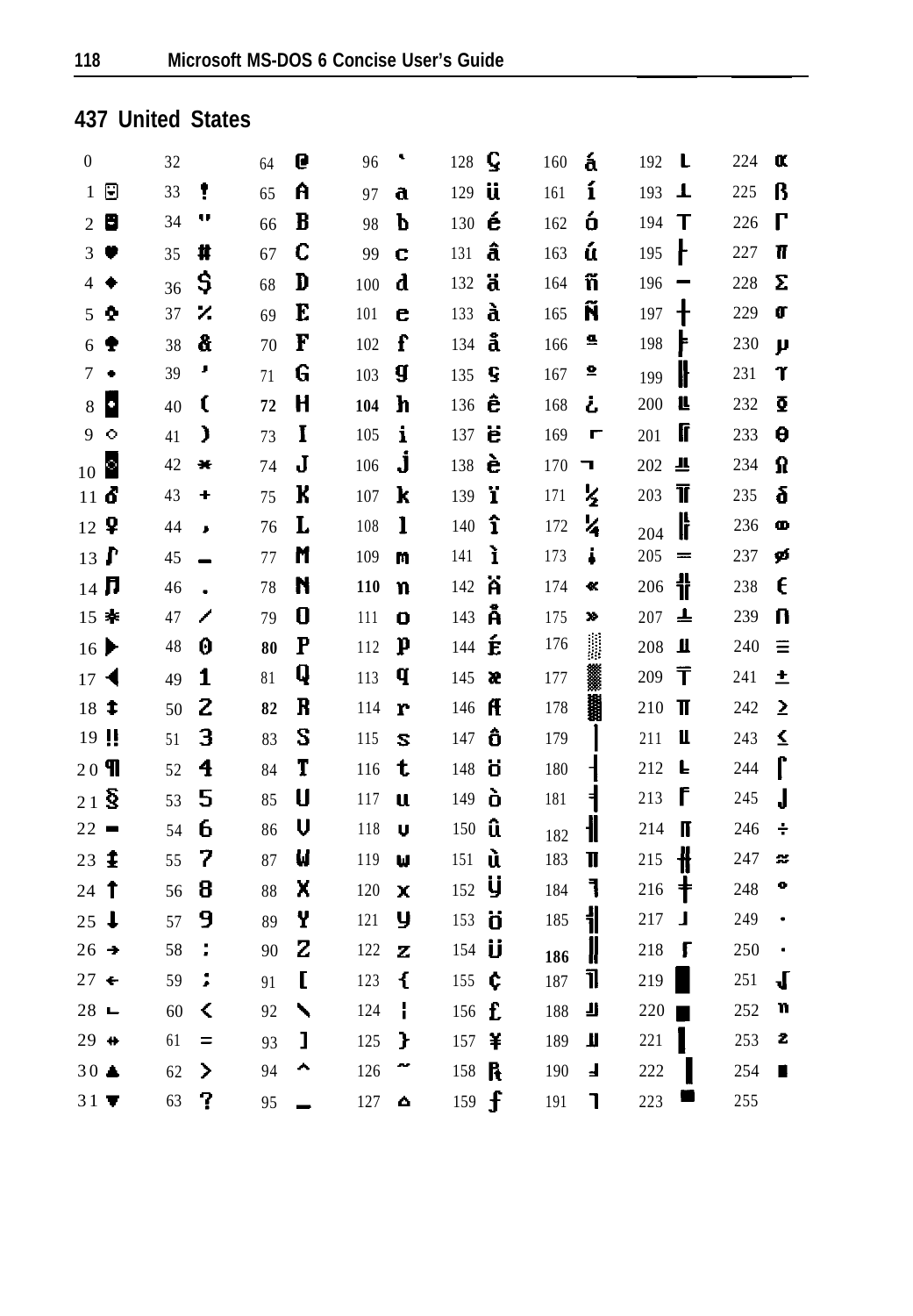**850 Multilingual (Latin I)**

| $\mathbf{0}$                  | 32 |                      | 64 | G            | 96  |              | 128     | ç                     | 160 | á  | 192 | <b>L</b>             | 224 | ó      |
|-------------------------------|----|----------------------|----|--------------|-----|--------------|---------|-----------------------|-----|----|-----|----------------------|-----|--------|
| Θ<br>$\mathbf{1}$             | 33 | ţ                    | 65 | A            | 97  | a            | 129     | ü                     | 161 | í  | 193 | $\mathbf{r}$         | 225 | ß      |
| ø<br>$\overline{c}$           | 34 | v                    | 66 | B            | 98  | Ъ            | 130     | é                     | 162 | ó  | 194 | $\mathbf T$          | 226 | ô      |
| 3                             | 35 | #                    | 67 | C            | 99  | C            | 131     | â                     | 163 | ú  | 195 | ┠                    | 227 | ò      |
| 4                             | 36 | \$                   | 68 | D            | 100 | d            | 132     | ä                     | 164 | ñ  | 196 | -                    | 228 | õ      |
| Ŷ<br>5                        | 37 | z                    | 69 | E            | 101 | e            | 133     | à                     | 165 | Ñ  | 197 | $\ddagger$           | 229 | Õ      |
| 6                             | 38 | å                    | 70 | F            | 102 | f            | 134     | å                     | 166 | 으  | 198 | $\tilde{\mathbf{a}}$ | 230 | μ      |
| 7                             | 39 | J                    | 71 | G            | 103 | g            | 135     | ç                     | 167 | ē  | 199 | Ã                    | 231 | Þ      |
| ŀ<br>8                        | 40 | €                    | 72 | Η            | 104 | h            | 136     | ê                     | 168 | غ  | 200 | L                    | 232 | Þ      |
| Ö<br>9                        | 41 | J                    | 73 | I            | 105 | i            | 137     | Ë                     | 169 | Ø  | 201 | ſ                    | 233 | Ú      |
| þ<br>10                       | 42 | ÷                    | 74 | J            | 106 | j            | 138     | è                     | 170 | ┑  | 202 | 쁘                    | 234 | Û      |
| 116                           | 43 | ÷                    | 75 | K            | 107 | k            | 139     | ï                     | 171 | ķ  | 203 | Ī                    | 235 | ù      |
| 129                           | 44 | J                    | 76 | L            | 108 | $\mathbf{l}$ | 140     | î                     | 172 | k  | 204 | lŀ                   | 236 | ý      |
| 13P                           | 45 |                      | 77 | Μ            | 109 | m            | 141     | ì                     | 173 | i  | 205 | $\equiv$             | 237 | Ý      |
| 14                            | 46 |                      | 78 | N            | 110 | n            | 142     | Ä                     | 174 | ĸ  | 206 | #                    | 238 |        |
| $15*$                         | 47 | ∕                    | 79 | 0            | 111 | 0            | 143     | Å                     | 175 | ×  | 207 | $\alpha$             | 239 | ł      |
| 16                            | 48 | 0                    | 80 | P            | 112 | p            | 144     | É                     | 176 | I  | 208 | δ                    | 240 | ٠      |
| 17 <sup>4</sup>               | 49 | $\mathbf{1}$         | 81 | Q            | 113 | q            | 145     | æ                     | 177 |    | 209 | Đ                    | 241 | ±      |
| 181                           | 50 | 2                    | 82 | R            | 114 | r            | 146     | Æ                     | 178 |    | 210 | Ê                    | 242 | $=$    |
| 19‼                           | 51 | з                    | 83 | S            | 115 | S            | 147     | ô                     | 179 |    | 211 | Ë                    | 243 | ¥      |
| $20$ T                        | 52 | 4                    | 84 | T            | 116 | t            | 148     | ö                     | 180 | ┫  | 212 | È                    | 244 | П      |
| ş<br>2 1                      | 53 | 5                    | 85 | U            | 117 | u            | 149     | ò                     | 181 | Á  | 213 | I                    | 245 | ŝ      |
| $22 -$                        | 54 | 6                    | 86 | V            | 118 | V            | 150     | û                     | 182 | Â  | 214 | í                    | 246 | $\div$ |
| $23$ $\ddagger$               | 55 | 7                    | 87 | W            | 119 | ω            | 151     | ù                     | 183 | À  | 215 | î                    | 247 | ÷      |
| 241                           | 56 | 8                    | 88 | X            | 120 | x            | 152     | ij                    | 184 | Ø  | 216 | Ï                    | 248 | o      |
| 251                           | 57 | 9                    | 89 | Y            | 121 | y            | 153     | ö                     | 185 | ╣  | 217 | $\mathbf{I}$         | 249 | .,     |
| $26 +$                        | 58 | $\ddot{\phantom{a}}$ | 90 | Z            | 122 | Z            | 154     | ij                    | 186 | II | 218 | $\Gamma$             | 250 |        |
| $27 +$                        | 59 | ;                    | 91 | $\mathbf{r}$ | 123 | ſ            | 155     | Ø                     | 187 | 1  | 219 |                      | 251 | ł      |
| 28L                           | 60 | ∢                    | 92 | 丶            | 124 | i            | 156     | £                     | 188 | Л  | 220 |                      | 252 | 3      |
| $29 +$                        | 61 | $=$                  | 93 | 1            | 125 | }            | $157\,$ | Ø                     | 189 | ¢  | 221 |                      | 253 | 2      |
| $30 \triangle$                | 62 | ⋋                    | 94 | ۸            | 126 |              | 158     | $\boldsymbol{\times}$ | 190 | ¥  | 222 | ì                    | 254 | П      |
| $31$ $\overline{\phantom{1}}$ | 63 | 7                    | 95 |              | 127 | Δ            | 159     | f                     | 191 | ٦  | 223 |                      | 255 |        |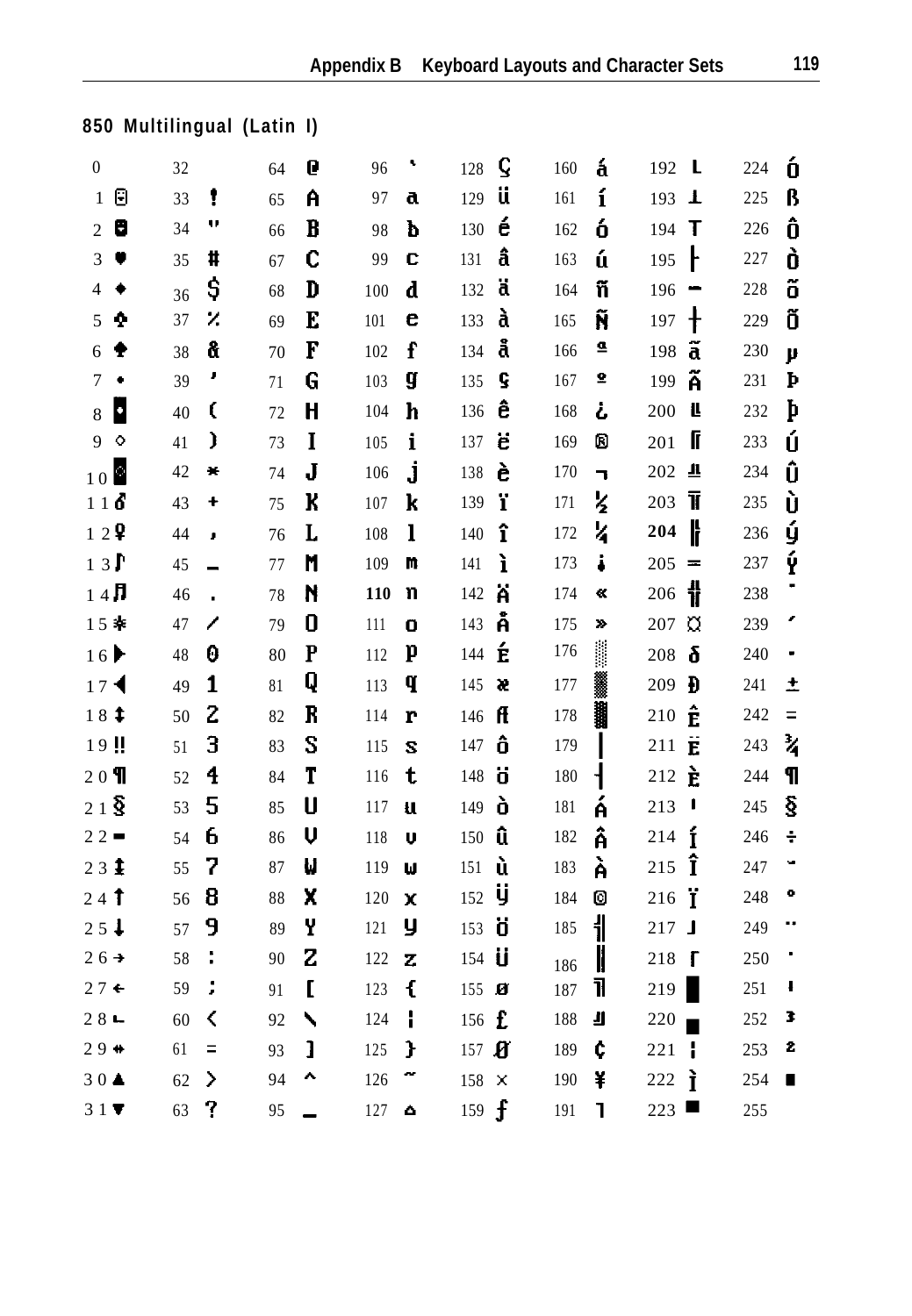# <span id="page-128-0"></span>APPENDIX C **Obtaining New Virus Signatures**

Anti-virus programs use a series of hexadecimal codes called a virus signature to detect known computer viruses. **By** periodically updating your signature file, you can enable Microsoft Anti-Virus to detect new viruses. It is important to use only signature files written for Microsoft Anti-Virus. Signature files written for other anti-virus programs may cause incorrect results.

## **Updating Your Virus Signatures**

As new viruses are discovered, their signatures are posted on a bulletin board system (BBS) that is constantly available. New signatures only update the ability of Microsoft Anti-Virus to *detect* new viruses; they do not enable you to *remove* new viruses. To fully protect your computer from unknown viruses and enable Microsoft Anti-Virus to remove them, you must update the Anti-Virus program. A coupon for a special Anti-Virus update offer is included at the back of this guide.

You must have a user identification code for the BBS to get an update. If you do not have a user identification code, carry out both the following procedures. Otherwise, skip to the next procedure.

#### ▶ **To obtain a user identification code for the BBS**

- 1. Change your communications settings to the following: 8 data bits, no parity, and 1 stop bit. You can select any speed up to 9600 baud.
- 2. Dial (503) 531-8100.
- 3. The first screen prompts you for information about your ANSI graphics, display. If you want ANSI graphics, select Y and then press ENTER.
- 4. When you are prompted for a user identification code, type **new** at the command prompt.
- 5. The screen prompts you to indicate if the word "ANSI" is blinking. If the word is blinking, select Y; otherwise select N. Then press ENTER.
- 6. Type your full name, your company name (if applicable), your mailing address, and your daytime telephone number (including the area code). This information is used if it is necessary to contact you regarding your BBS account.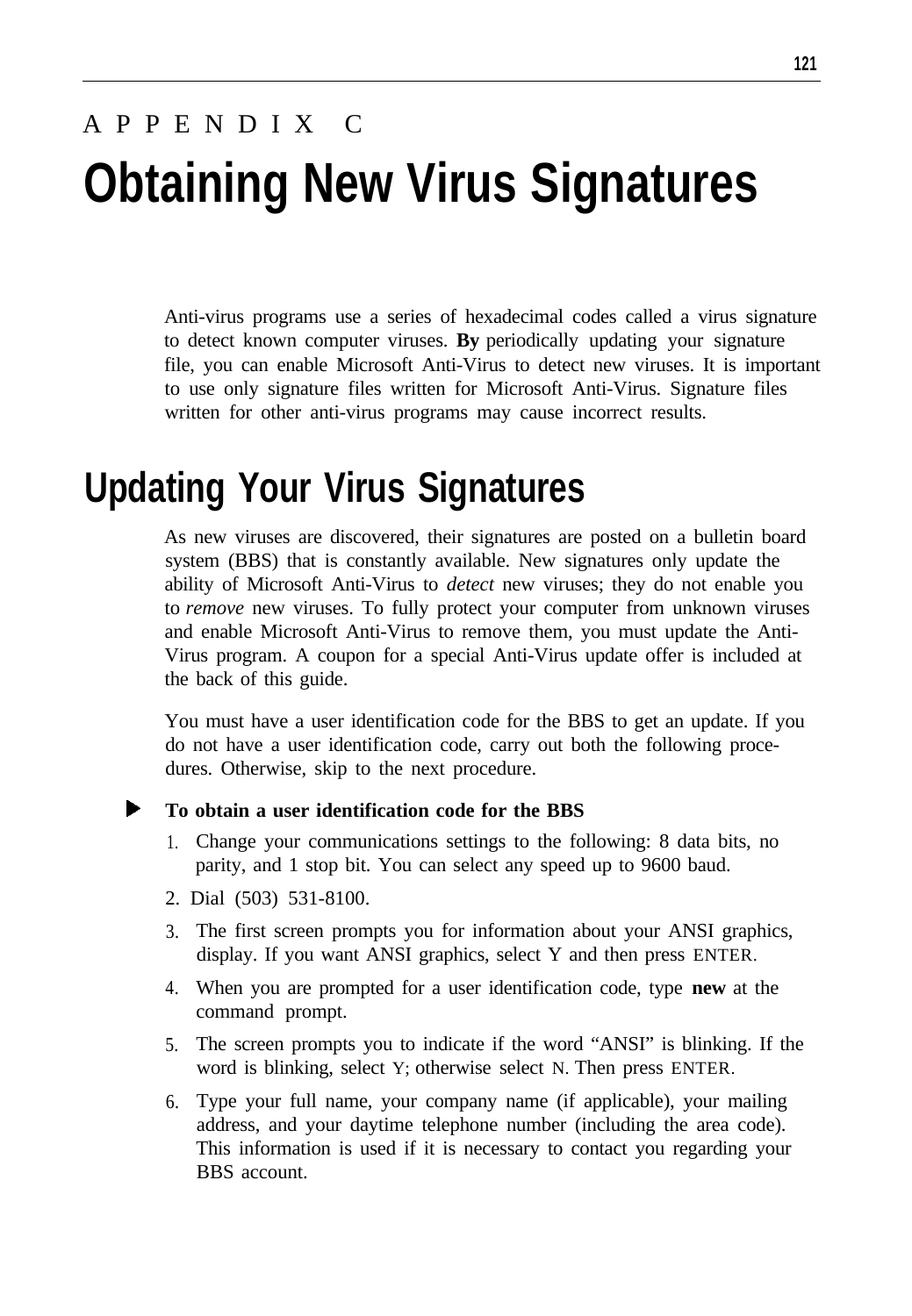- 7. Choose your computer type.
- 8. Type the user identification code and password you want to use.

Your user identification code can be 3 to 29 characters long, including spaces, numbers, and punctuation. Your password will be displayed after you type it. Make a record of your password when you are prompted to do so. You cannot get password information if you forget or lose the password you have chosen. However, you can change your user account information at any time, including your password.

#### ь **To obtain new virus signatures from the BBS**

- 1. If you have not logged on to the BBS, change your communications settings to the following: 8 data bits, no parity, and 1 stop bit. You can select any speed up to 9600 baud.
- 2. Dial (503) 531-8100.
- 3. Type your user identification code, and press ENTER. Then type your password, and press ENTER.
- 4. From the list that is displayed, choose option D (Download Anti-Virus Signature Files).
- 5. From the Download Signature Files list, choose one of the following options:
	- <sup>n</sup> R (Readme First)-Lists options for obtaining instructions on using the signature files after you download them.
	- <sup>n</sup> W (Windows)-Displays protocols you can choose from to download the signature files for Anti-Virus for Windows.
	- <sup>n</sup> D (MS-DOS)-Displays protocols you can choose from to download the signature files for Anti-Virus for MS-DOS.
- 6. After selecting the W (Windows) or D (MS-DOS) option, select a download protocol supported by your modem, and then download the file.
- 7. After you have downloaded the file, press X and then ENTER to exit the BBS. Or, press C to display the Download Signature Files list again. To log off, press Y. When the NO CARRIER message appears, quit your communications program.
- 8. Use the downloaded signature files as instructed in the Readme First file.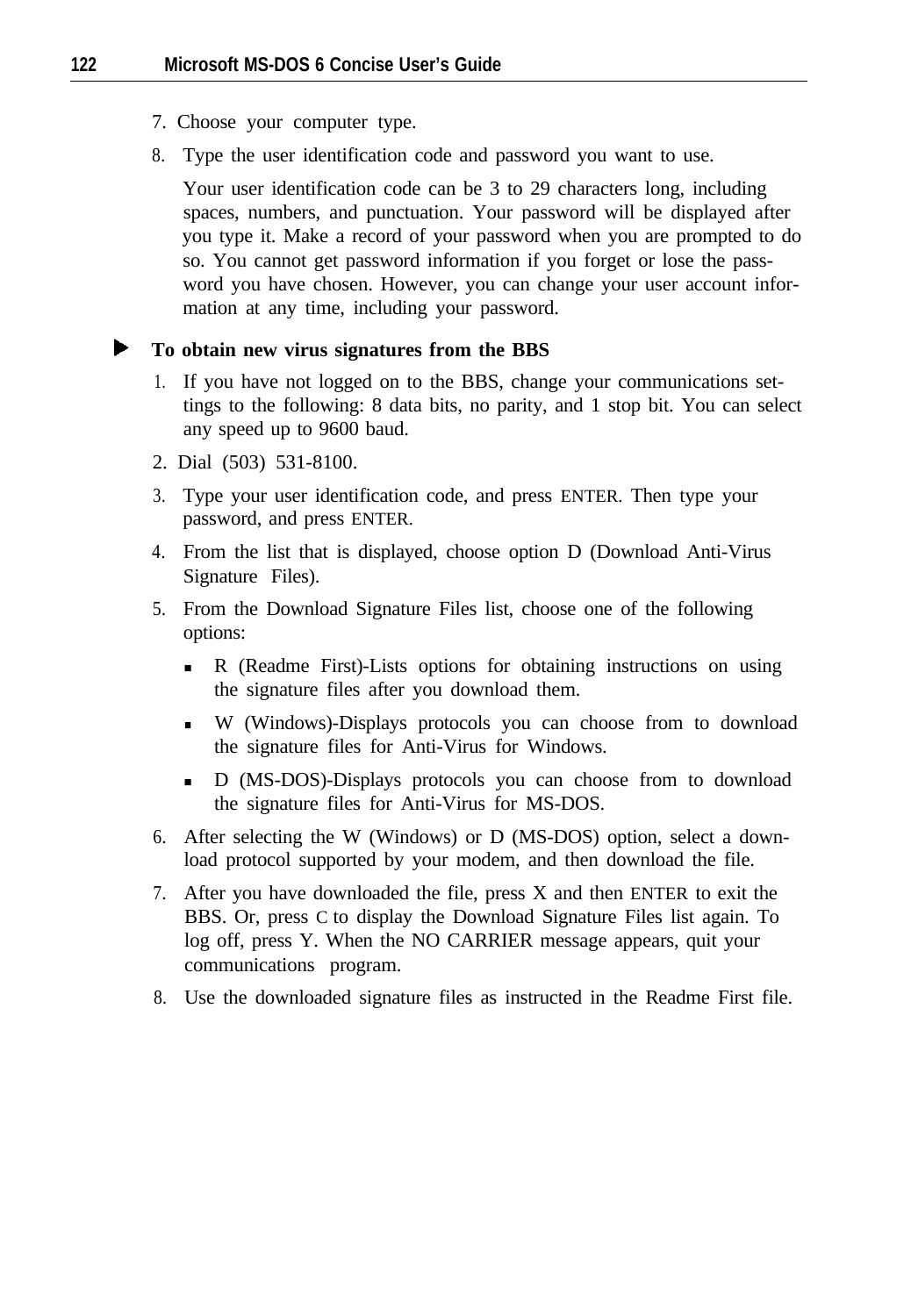# **Index**

(..) double period, using to change directories, [6](#page-17-0) \* (asterisk) wildcard, defined, [16](#page-27-0) ? (question mark) wildcard, defined, [16](#page-27-0) \ (backslash), representing the root directory, [13](#page-24-0)

## **A**

Anti-virus protection. See Microsoft Anti-Virus Append command, disabling, [81](#page-91-0) ASCII characters not on keyboard, typing, [117](#page-125-0) Asterisk (\*) wildcard, defined, [16](#page-27-0) Audio cassettes of Microsoft documentation, [112](#page-120-0) AUTOEXEC.BAT file commands, described, [48](#page-59-0) described, [43](#page-54-0) editing, 43-44 memory-resident programs, starting, [48](#page-59-0) multiple configurations, creating, [54](#page-65-0) sample of, 48-49 VSafe, loading, [32](#page-43-0)

## **B**

Backing up files backup cycle, planning, [21](#page-32-0) comparing files, 27-29 default backup configuration, [22](#page-33-0) selecting files or directories to back up, 24-25 starting Microsoft Backup, [23](#page-34-0) Backslash(\), representing the root directory, [13](#page-24-0) Backup catalogs, [22](#page-33-0) Backup sets, [22](#page-33-0) .BAT filename extension, [15](#page-26-0) Battery power, conserving on laptop computers, [88](#page-97-0) Blind and vision-impaired individuals, products and services supporting, [112](#page-120-0) Bypassing startup commands, [52](#page-63-0)

### **C**

Change Ratio command, DoubleSpace, [62](#page-72-0) Change Size command, DoubleSpace, [62](#page-72-0) Character sets changing codes for character sets, 103-104 example, 104-106 loading a character set, [102](#page-110-0) loading the Nlsfunc program, [102](#page-110-0) making a character set active, [102](#page-110-0) preparing an EGA, VGA, or LCD monitor, [101](#page-109-0) .CPI files, [110](#page-118-0) described, [100](#page-108-0) MS-DOS, described, [101](#page-109-0) tables showing characters in MS-DOS character sets, [117](#page-125-0) viewing information about, [103](#page-111-0) Chcp command making a character set active, [102](#page-110-0) viewing information about character sets, [103](#page-111-0) .CHK filename extension, [58](#page-68-0) Chkdsk command freeing disk space, [58](#page-68-0) using after running Microsoft Anti-Virus, [37](#page-48-0) Choosing MS-DOS Shell commands, [19](#page-30-0) Cleaning viruses from your computer. See Microsoft Anti-Virus Client, defined[, 85](#page-94-0) Code pages, described, [100](#page-108-0) Color graphics adapter (CGA), MS-DOS Shell files for, [96](#page-104-0) .COM filename extension, [15](#page-26-0) Command prompt how to use, [3](#page-14-0) illustrated, [3](#page-14-0) Commands AUTOEXEC.BAT, [48](#page-59-0) CONFIG.SYS, 44-45 online Help, how to use, [16](#page-27-0)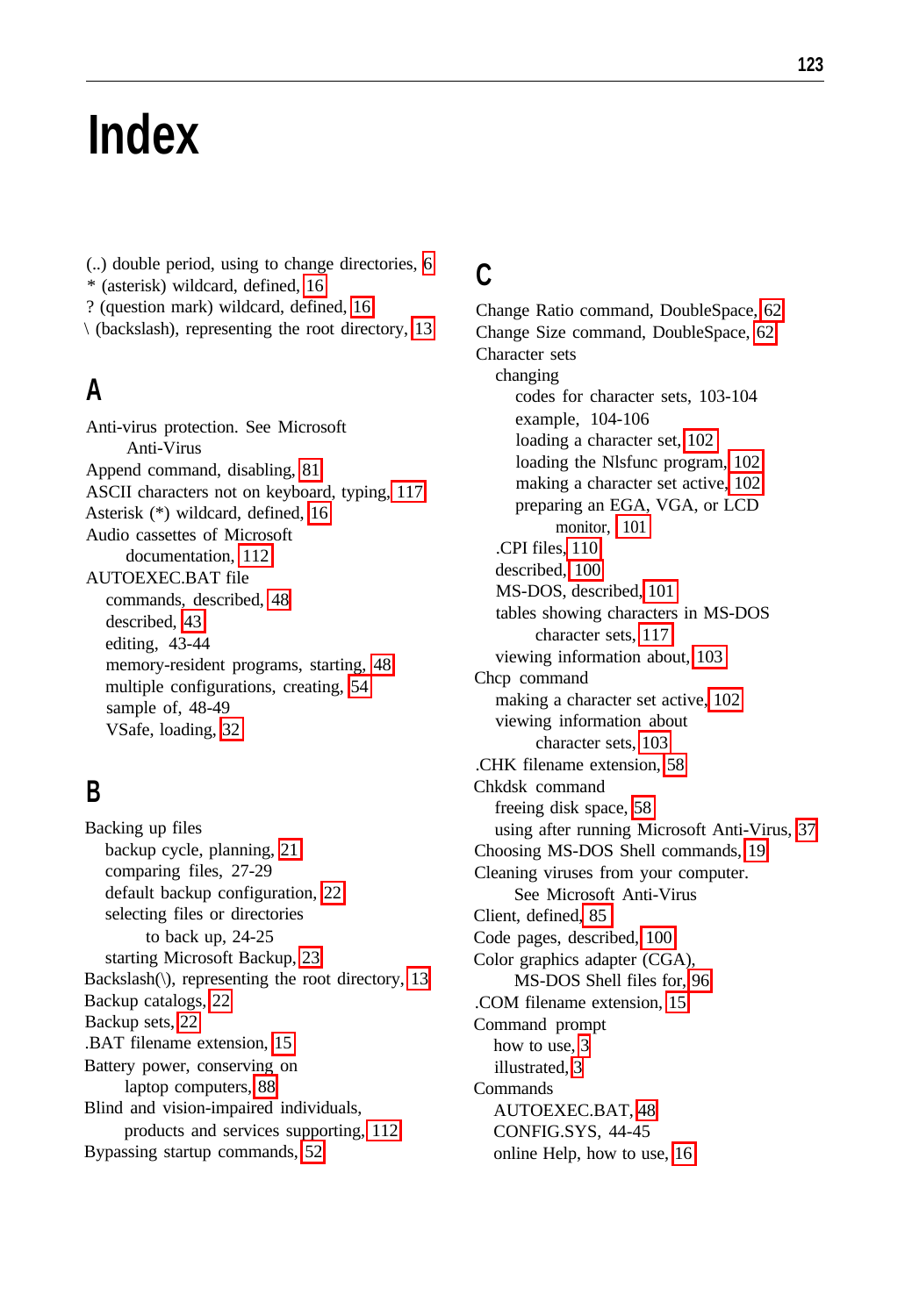Commands *(continued)* parameters, using with, [8](#page-19-0) syntax, displaying, [18](#page-29-0) typing at the command prompt, [3](#page-14-0) wildcards, using with, [16](#page-27-0) Compare command, Microsoft Backup, [27](#page-38-0) Compressed drives See also DoubleSpace actual compression ratios, displaying, [66](#page-76-0) checking for errors, [63](#page-73-0) compressing an existing drive, [63](#page-73-0) defragmenting, [63](#page-73-0) displaying information about, [62,](#page-72-0) [66](#page-76-0) estimated compression ratio, changing, [66](#page-76-0) listing, [66](#page-76-0) mounting a compressed volume file, [62,](#page-72-0) [65](#page-75-0) size, changing, [62](#page-72-0) unmounting, [62](#page-72-0) Compressed volume file (CVF) mounting, [62,](#page-72-0) [65](#page-75-0) unmounting, [62](#page-72-0) Compression ratios actual, displaying for individual files, [66](#page-76-0) estimated, changing, [66](#page-76-0) Computer viruses See also Microsoft Anti-Virus cleaning from files, [34](#page-45-0) described, [30](#page-41-0) scanning for, 30-31 signatures, obtaining updated signature files, [121](#page-128-0) VSafe, monitoring your computer, [32](#page-43-0) Computerized Books for the Blind. See Recording for the Blind, Inc. CONFIG.SYS file commands, 44-45 configuration blocks, creating, [53](#page-64-0) confirming each command, [50](#page-61-0) described, [43](#page-54-0) determining the order of commands, [46](#page-57-0) editing to configure your system, [43](#page-54-0) multiple configurations, creating, [50](#page-61-0) sample file, [47](#page-58-0) startup menu, creating, [52](#page-63-0) Configuration blocks in CONFIG.SYS file, creating, [50,](#page-61-0) [53](#page-64-0) Configuring your system CONFIG.SYS commands, described, [44](#page-55-0)

Connecting a laptop to a desktop computer connecting to the server, [87](#page-96-0) drive redirection, described, [85](#page-94-0) starting the server, [87](#page-96-0) Control characters, typing, [117](#page-125-0) Conventions, typographic, xi-xii Copying files, copy command, 8-9 **Countries** changing country-specific settings, [99](#page-107-0) codes for country-specific settings, [103](#page-111-0) example of changing country-specific settings, [106](#page-114-0) keyboard layout, changing, [100](#page-108-0) COUNTRY.SYS file, [100](#page-108-0) Current directory, defined, [12](#page-23-0) Current drive, defined, [8](#page-19-0) Cursor, defined, [3](#page-14-0) Customer Sales and Service: AccessDOS, obtaining, [110](#page-118-0) Customizing for international use described, [99](#page-107-0) example of changing country-specific settings, [106](#page-114-0) keyboard layout, diagrams of international layouts, [113](#page-121-0) MS-DOS character sets, described, [101](#page-109-0) troubleshooting (error messages), 106-108

## **D**

Dblspace command listing compressed and uncompressed drives, [66](#page-76-0) managing compressed drives, [62](#page-72-0) Deaf and hard-of-hearing individuals, products and services supporting, [109](#page-117-0) DEFAULTSET file, [22](#page-33-0) Defrag command, [38](#page-49-0) Defragmenting files on a hard disk, [38](#page-49-0) Del command, deleting files, [10](#page-21-0) Delete protection, configuring, [39](#page-50-0) Delete Sentry, [39](#page-50-0) Delete Tracker, [39](#page-50-0) Deleted files, recovering. See Microsoft Undelete Deleting directories, [7](#page-18-0) files. [10](#page-21-0)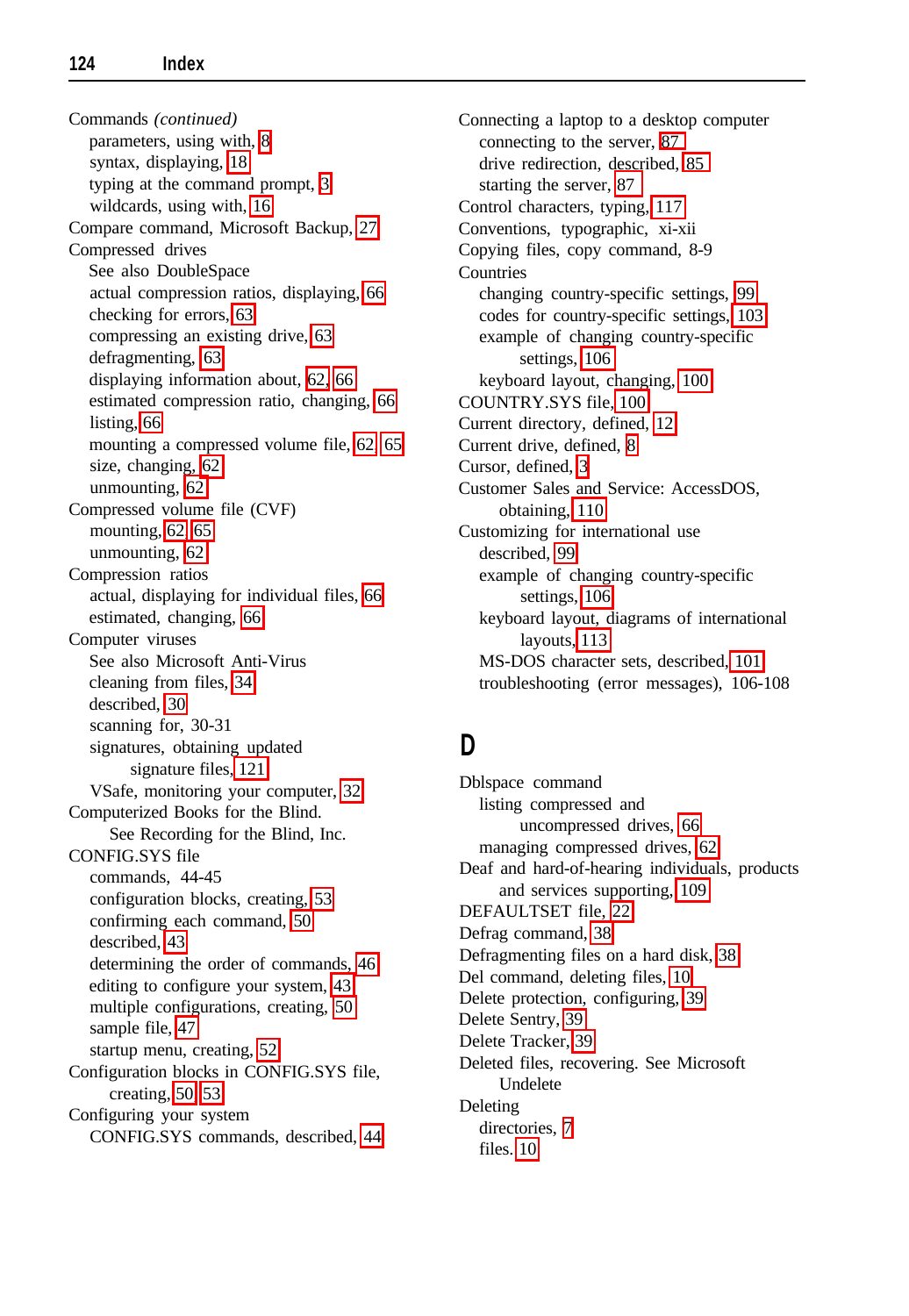Device command machine numbers for the /machine switch, [94](#page-102-0) order of device drivers in CONFIG.SYS, [46](#page-57-0) Device drivers described, [46](#page-57-0) starting your computer without loading, [50](#page-61-0) Devices, installing drivers for, [46](#page-57-0) Differential backup, described, [21](#page-32-0) Dir command actual compression ratios, displaying, [66](#page-76-0) displaying directory contents, [4](#page-15-0) pausing a directory list, [5](#page-16-0) **Directories** copying files to another directory, [9](#page-20-0) creating, [6](#page-17-0) current, defined, [12](#page-23-0) deleting, by using the Rd command, [7](#page-18-0) described, [12](#page-23-0) listing contents of, [4](#page-15-0) naming, [15](#page-26-0) path to, specifying, [14](#page-25-0) root directory, defined, [13](#page-24-0) subdirectories, described, [13](#page-24-0) undeleting, [41](#page-52-0) Directory list defined, [4](#page-15-0) displaying directory contents, [4](#page-15-0) pausing, [5](#page-16-0) Disinfecting your computer. See Microsoft Anti-Virus Disk caching. See SMARTDRV.EXE device driver Disk drives. See Drives Disk space Delete Sentry directory, [41](#page-52-0) freeing, by deleting unnecessary files, [57](#page-67-0) freeing, by using DoubleSpace, [57](#page-67-0) Disks compressing files on a disk, [64](#page-74-0) defragmenting files on a hard disk, [38](#page-49-0) described, [13](#page-24-0) formatting, [11](#page-22-0) DISPLAY.SYS device driver, loading, [101](#page-109-0) Dosshell command, starting MS-DOS Shell, [19](#page-30-0) DOSSHELL files, replacing, [96](#page-104-0) DOSSWAP.EXE file, replacing, [96](#page-104-0) Double period (..), using to change directories. [6](#page-17-0)

DoubleSpace compressing an existing drive, [63](#page-73-0) compression ratio changing estimated compression ratio, [66](#page-76-0) displaying actual compression ratio, [66](#page-76-0) described, [59](#page-69-0) displaying information about compressed drives, [66](#page-76-0) Drive menu commands, described, [62](#page-72-0) floppy disks, compression, [64](#page-74-0) DoubleSpace (continued) Help, online, [59](#page-69-0) running for the first time, [60](#page-70-0) setting up using Custom Setup, 60-62 using Express Setup, [60](#page-70-0) Tools menu commands, described, [63](#page-73-0) troubleshooting (README.TXT online document), [66](#page-76-0) DoubleSpace Info command, Windows File Manager, [66](#page-76-0) Drive letters, how to use, [7](#page-18-0) Drives changing, [7](#page-18-0) current, defined, [8](#page-19-0) described, [13](#page-24-0) Dvorak keyboard layouts, [110](#page-118-0)

## **E**

EMM386.EXE device driver freeing expanded memory, [82](#page-92-0) freeing extended memory, [81](#page-91-0) MemMaker, troubleshooting, [76](#page-86-0) order of device drivers in CONFIG.SYS, [47](#page-58-0) troubleshooting, [94](#page-102-0) Enhanced graphics adapter (EGA) and MemMaker Custom Setup, [72](#page-82-0) MS-DOS Shell files for, [96](#page-104-0) Environment variables, starting your system without setting, [50](#page-61-0) Error messages. See Messages .EXE filename extension, [15](#page-26-0) Expanded memory described, [68](#page-78-0) freeing for use by programs, [82](#page-92-0) simulating by using EMM386 memory manager, [82](#page-92-0)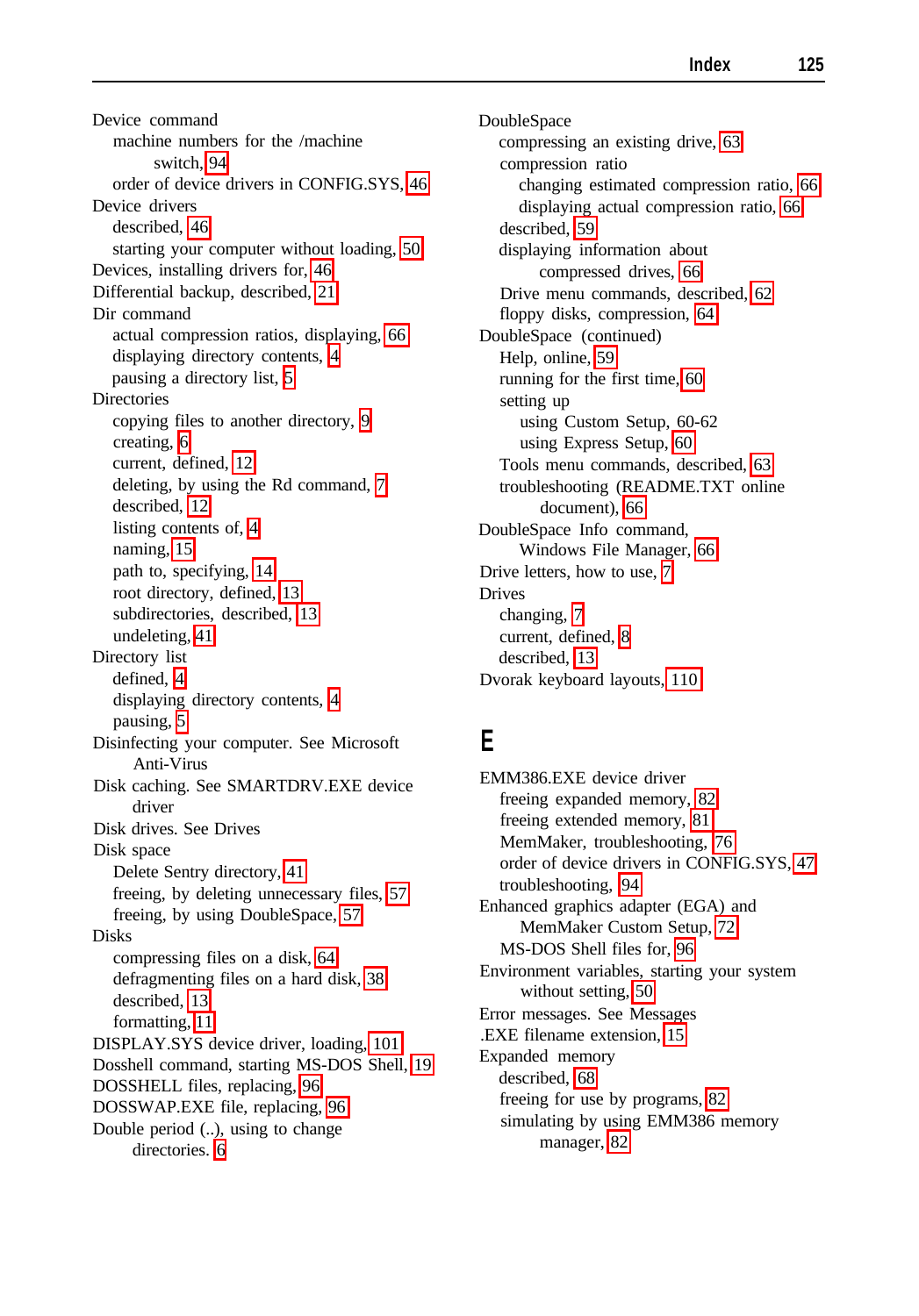Extended characters, typing, [117](#page-125-0) Extended memory HIMEM memory manager, [82](#page-92-0) using to simulate expanded memory, [82](#page-92-0)

## **F**

Fastopen command, freeing conventional memory by disabling, [81](#page-91-0) Filename extensions .CHK (chkdsk command file), [58](#page-68-0) copying files with common extensions, [9](#page-20-0) .CPI (code-page information file), [100](#page-108-0) Filename extensions (continued) deleting files with common extensions, [10](#page-21-0) described, [15](#page-26-0) .SYS (device driver), [15](#page-26-0) wildcards, using with, [16](#page-27-0) Filenames See also Filename extensions changing, [9](#page-20-0) conventions for, [15](#page-26-0) listing, directory contents, [4](#page-15-0) using wildcards in, [16](#page-27-0) Files compressing. See DoubleSpace copying, 8-9 deleting, [10](#page-21-0) described, [12](#page-23-0) listing directory contents, [4](#page-15-0) groups of files by using wildcards, [9](#page-20-0) naming, [15](#page-26-0) organizing in directories, [12](#page-23-0) path to, specifying, [14](#page-25-0) renaming, [9](#page-20-0) restoring after backing up, [27](#page-38-0) Finding deleted files, [41](#page-52-0) Floppy disks compressing, [63](#page-73-0) described, [13](#page-24-0) formatting, [11](#page-22-0) Format command, formatting floppy disks, [11](#page-22-0) Formatting disks, floppy disks, [11](#page-22-0) Full backup, described, [21](#page-32-0)

### **H**

Handicaps, products and services supporting, [109](#page-117-0) Hard disk, described, [13](#page-24-0)

Help command, starting MS-DOS Help, [16](#page-27-0) Help, online Microsoft Anti-Virus, [30](#page-41-0) Microsoft Backup, [21](#page-32-0) Microsoft DoubleSpace, [59](#page-69-0) MS-DOS Help, how to use, [16](#page-27-0) MS-DOS Shell Help, starting, [20](#page-31-0) Hercules monitor, MS-DOS Shell files for, [97](#page-105-0) HIMEM.SYS device driver installed by MS-DOS Setup, [82](#page-92-0) order of device drivers in CONFIG.SYS, [47](#page-58-0) running MS-DOS in the high memory area, [81](#page-91-0)

### **I**

Impaired hearing, motion, or vision, support for individuals with, [109](#page-117-0) Incremental backup, described, [21](#page-32-0) Infected files, cleaning, [34](#page-45-0) Info command, DoubleSpace, [62,](#page-72-0) [66](#page-76-0) Installable device drivers, included with MS-DOS, described, [46](#page-57-0) Installing optional programs, [1](#page-12-0) Interlnk program breaking the connection between computers, [88](#page-97-0) connecting to the server, [88](#page-97-0) described, [85](#page-94-0) device driver, installing, [87](#page-96-0) remote copy program, [88](#page-97-0) requirements for using, [86](#page-95-0) starting the server, [87](#page-96-0) status, viewing, [87](#page-96-0) International. See Customizing for International Use Interrupting printing, [97](#page-105-0)

### **K**

KEYBOARD.SYS file, [100](#page-108-0) Keyboards changing country-specific layout, [100](#page-108-0) character sets, viewing information about, [103](#page-111-0) characters not on the keyboard, typing, [117](#page-125-0) codes for international layouts, [103](#page-111-0) diagrams of international layouts, [113](#page-121-0) example of changing layout, 104-106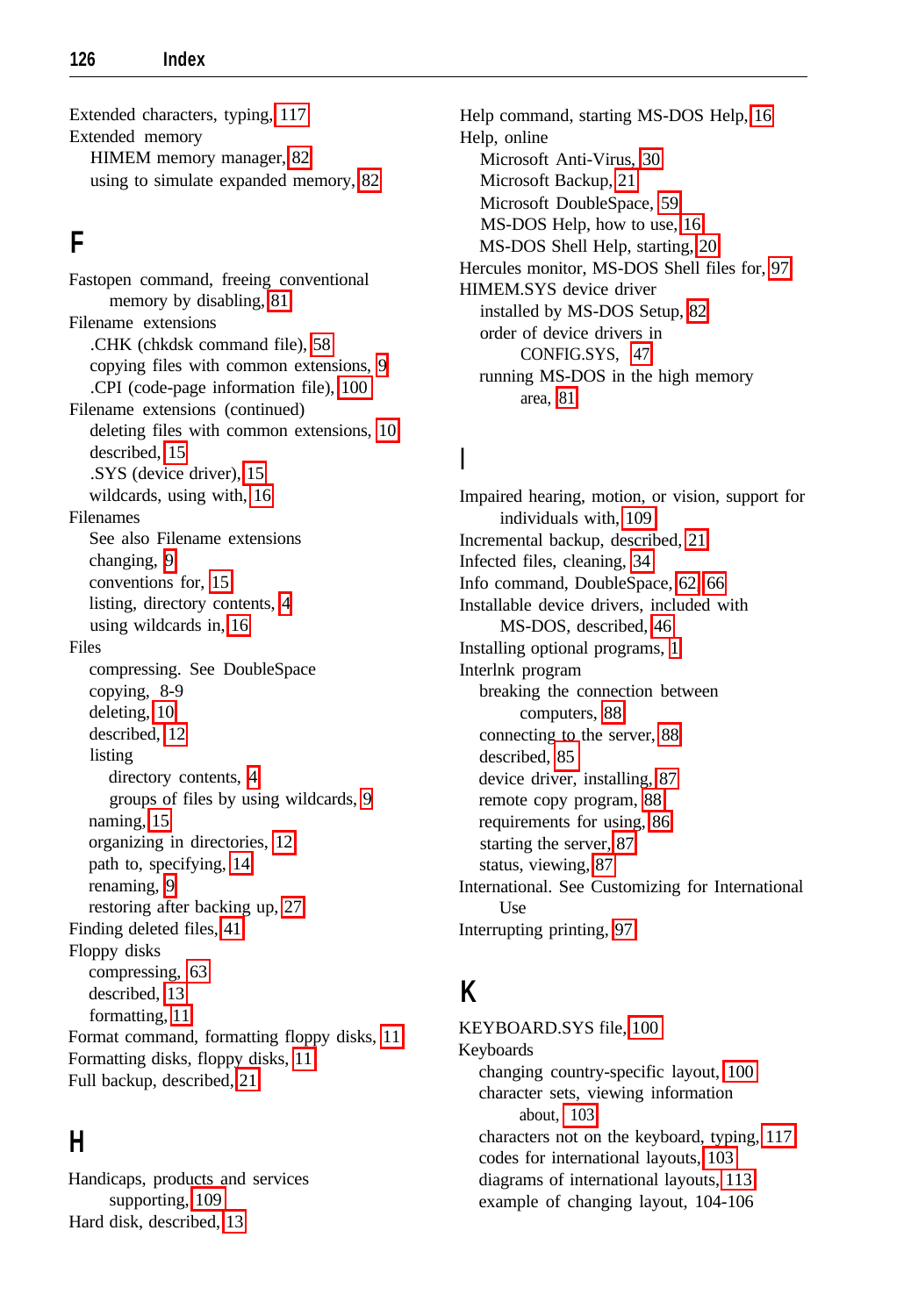Keyboards *(continued)* key combinations for third and fourth characters on each key, [116](#page-124-0) layouts for individuals with motion disabilities, [110](#page-118-0) switching between country-specific layouts, [100](#page-108-0)

## **L**

Languages See *also* Customizing for International Use changing character sets, [102](#page-110-0) changing country-specific settings, [99](#page-107-0) codes for country-specific settings, [103](#page-111-0) keyboard layout, changing, [100](#page-108-0) Laptop computer breaking the connection to the server, [88](#page-97-0) conserving power on, [89](#page-98-0) copying Interlnk files by remote, [88](#page-97-0) drive redirection, described, 85 requirements for using Interlnk, [86](#page-95-0) Large-print documentation, [112](#page-120-0) Listing compressed and uncompressed drives, [66](#page-76-0) groups of files, by using wildcards, [9](#page-20-0)

### **M**

Machine numbers for HIMEM.SYS /machine switch, [93](#page-101-0) Master catalog, [22](#page-33-0) Md command, creating directories, [6](#page-17-0) MemMaker changing options to free more memory, [72](#page-82-0) Custom Setup options, described, [70](#page-80-0) excluding conflicting memory addresses, [94](#page-102-0) Express Setup, [69](#page-79-0) multiple configurations, using with, [73](#page-83-0) preparing to run, [68](#page-78-0) running, 69-70 MEMMAKER.STS file, [72](#page-82-0) Memory addresses, conflicting with EMM386, [94](#page-102-0) Memory managers, troubleshooting, conflicting memory addresses, [94](#page-102-0) Messages Bad command or file name, [3](#page-14-0) Bad or missing command interpreter, [50](#page-61-0) Code page number not prepared for all devices, [107](#page-115-0)

Messages *(confirmed)* Code page operation not supported on this device, [107](#page-115-0) Code page specified has not been prepared, [106](#page-114-0) Device error during prepare, [108](#page-116-0) DMA buffer size too small, [29](#page-40-0) Failure to access code page font file, [107](#page-115-0) File was destroyed by the virus, [35](#page-46-0) Font file contents invalid, [108](#page-116-0) Invalid code page, [107](#page-115-0) Invalid Signature - Checksum does not match, [35](#page-46-0) Not ready reading drive A, [7](#page-18-0) Program is trying to modify memory, [35](#page-46-0) Program is trying to stay resident in memory, [35](#page-46-0) Program is trying to write to disk, [36](#page-47-0) Resident programs were loaded after VSafe, [36](#page-47-0) Since a virus was detected..., [36](#page-47-0) The xxxxxx virus is known to infect DATA files..., [36](#page-47-0) Verify Error, [34](#page-45-0) Virus Found, [34](#page-45-0) Microsoft Anti-Virus, 21. See Viruses Microsoft Backup See *also* Online Help for Microsoft Backup backup cycle, planning, [21](#page-32-0) troubleshooting, [29](#page-40-0) Microsoft Customer Sales and Service phone number, [112](#page-120-0) text telephone (TT/TDD) service, [109](#page-117-0) Microsoft Undelete, 38-42 Mode command, loading a character set into memory, [102](#page-110-0) Monitors, MS-DOS Shell files for, [96](#page-104-0) Monochrome monitor conserving conventional memory with, [70](#page-80-0) MS-DOS Shell files for, [96](#page-104-0) Motion impairment, products and services supporting, [110](#page-118-0) Mount command, DoubleSpace, [65](#page-75-0) Mounting compressed floppy disks, [65](#page-75-0) MS-DOS [6](#page-17-0) basics. See Tutorial for MS-DOS MS-DOS character sets, described, [101](#page-109-0) MS-DOS Shell commands, choosing from menus, [19](#page-30-0) expanding files from Setup disks, [96](#page-104-0) Help, starting, [20](#page-31-0) starting, [19](#page-30-0)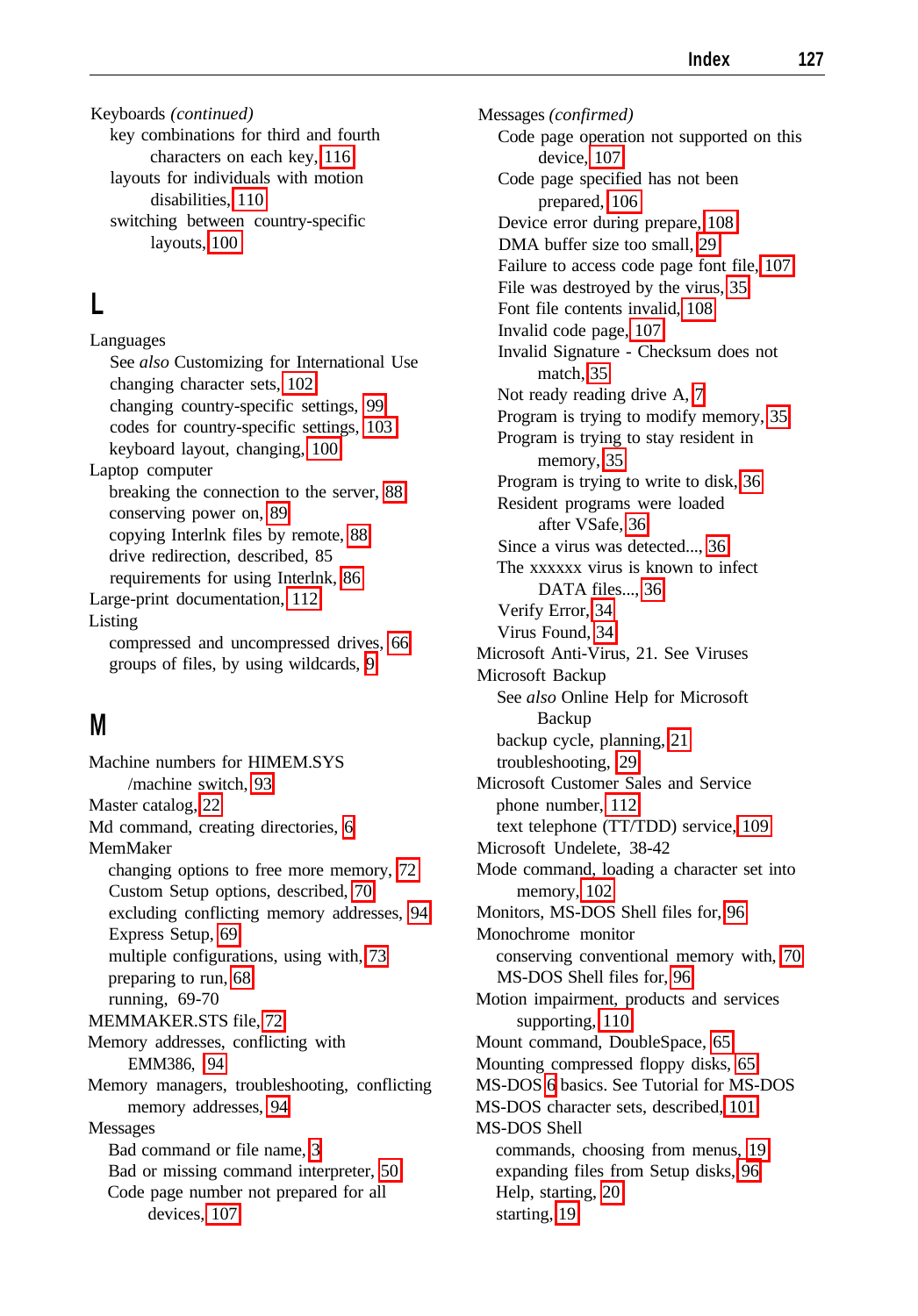Msav command, starting Microsoft Anti-Virus, [30](#page-41-0) Multiple configurations, the AUTOEXEC.BAT file, [54](#page-65-0)

## **N**

Naming directories, [15](#page-26-0) files, [15](#page-26-0) National Information System (NIS), [112](#page-120-0) National language support (Nlsfunc program), loading, [102](#page-110-0) Network card, conflicting memory addresses, [94](#page-102-0) Network drives, limiting virus scanning to local drives, [31](#page-42-0) Nlsfunc command, loading national language support, [102](#page-110-0) Norton Backup, [23](#page-34-0)

## **O**

Online documents, ix Online Help Microsoft Anti-Virus, [30](#page-41-0) Microsoft Backup, [21](#page-32-0) Microsoft DoubleSpace, [59](#page-69-0) MS-DOS Help, how to use, [16](#page-27-0) MS-DOS Shell Help, starting, [20](#page-31-0) Options command, DoubleSpace, [63](#page-73-0)

### **P**

Parameters, using with commands, [8](#page-19-0) Path defined, [14](#page-25-0) how to specify, [14](#page-25-0) limit on length of, [14](#page-25-0) Pausing print jobs, [97](#page-105-0) Power command, current power setting, displaying, [89](#page-98-0) Power program for laptop computers, [89](#page-98-0) Purge Delete Sentry File command, Microsoft Undelete, [42](#page-53-0)

## **Q**

Question mark (?) wildcard, defined, [16](#page-27-0)

### **R**

RAMDRIVE.SYS device driver vs. SMARTDRV.EXE device driver, [81](#page-91-0) Recording for the Blind, Inc. (RFB), [112](#page-120-0) Recovering deleted files. See Microsoft Undelete Redirected drives, Interlnk program, described, [85](#page-94-0) Removing, directories, [7](#page-18-0) Ren (Rename) command, renaming files, [9](#page-20-0) Renaming files, [9](#page-20-0) Restore command, Microsoft Backup, [27](#page-38-0) Restoring backed up files, files backed up with Microsoft Backup, [27](#page-38-0) infected files, using a noninfected backup copy, [37](#page-48-0) Root directory changing to, [5](#page-16-0) defined, [13](#page-24-0)

### **S**

Setting up MS-DOS [6](#page-17-0) Anti-Virus, Backup, and Undelete for Windows, [1](#page-12-0) running the Setup program, [1](#page-12-0) Setup files, Microsoft Backup, described, [22](#page-33-0) Shell. See MS-DOS Shell Signatures, virus, obtaining updated signature files, [121](#page-128-0) Single-handed typing, keyboard layouts for, [110](#page-118-0) SMARTDRV.EXE device driver speeding up your system, [37](#page-48-0) vs. Fastopen program, [81](#page-91-0) vs. RAMDRIVE.SYS device driver, [81](#page-91-0) Source of file to be copied, defined, [8](#page-19-0) Startup menu, creating, [52](#page-63-0) Subdirectories, described, [13](#page-24-0) Switches, using with commands, [5](#page-16-0) Syntax of commands, displaying, [18](#page-29-0) .SYS filename extension, [15](#page-26-0)

## **T**

Telephone numbers, bulletin board system (BBS) for virus signatures, [121](#page-128-0) TEMP directory, [57](#page-67-0)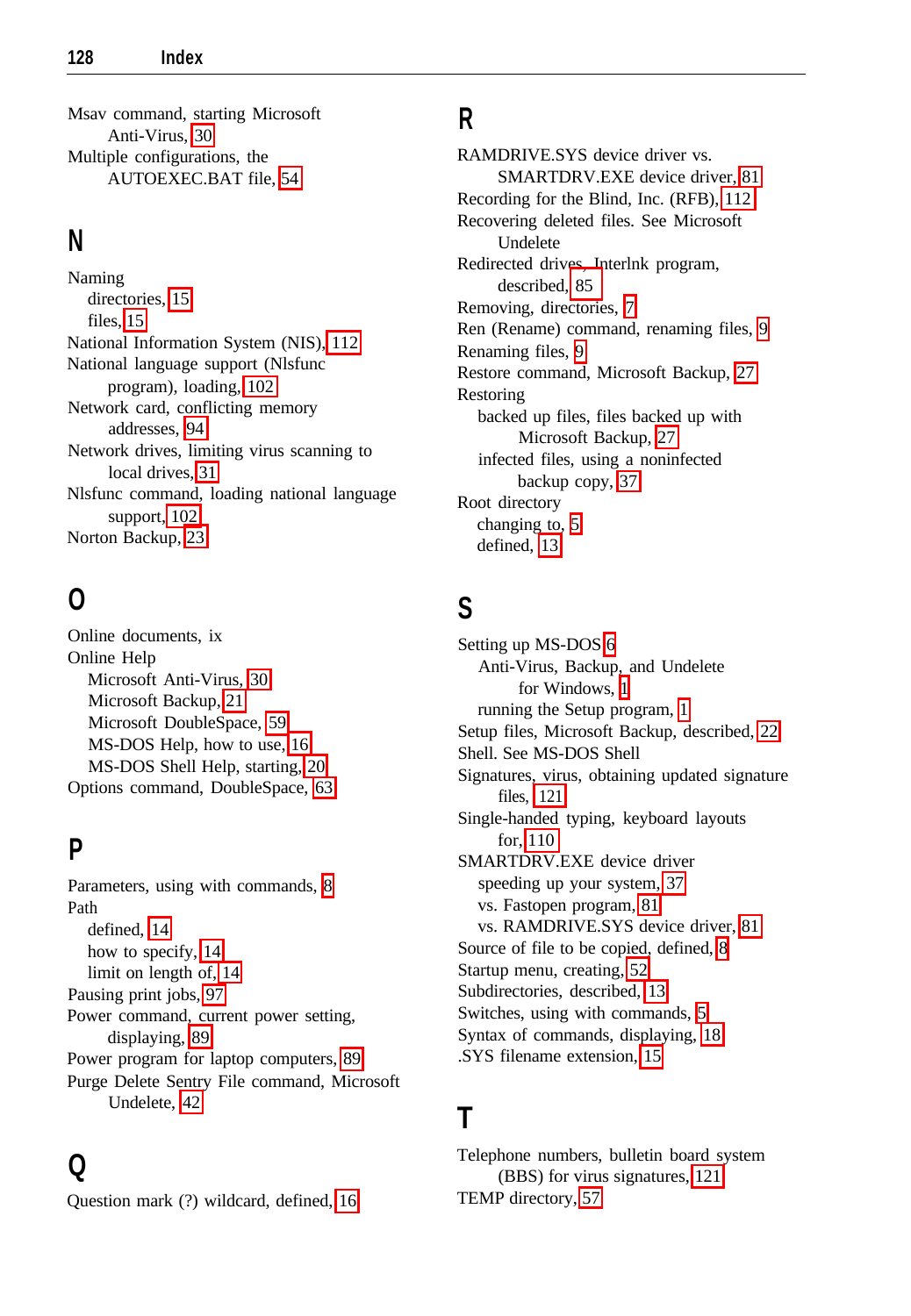TEMP environment variable, [57](#page-67-0) Text files, online documents, ix Text telephone (TT/TDD) service, [109](#page-117-0) Trace R&D Center. [112](#page-120-0) Troubleshooting character sets error messages, [106](#page-114-0) computer stops when using Microsoft Anti-Virus, [37](#page-48-0) MemMaker, [75](#page-85-0) Microsoft Backup, [29](#page-40-0) restarting your computer, [91](#page-99-0) starting MS-DOS [6,](#page-17-0) incorrect machine number specified, [94](#page-102-0) viruses. See Microsoft Anti-Virus Tutorial for MS-DOS changing back to the root directory, [4](#page-15-0) changing drives, [7](#page-18-0) changing directories, [4](#page-15-0) copying files, 8-9 creating directories, [6](#page-17-0) deleting directories, [7](#page-18-0) deleting files, [10](#page-21-0) displaying directory contents, [4](#page-15-0) formatting a floppy disk, [11](#page-22-0) pausing a directory list, [5](#page-16-0) renaming files, [9](#page-20-0) typing commands, [3](#page-14-0) viewing the contents of a directory, [4](#page-15-0) .TXT filename extension online documents, ix unformatted text files, [15](#page-26-0) Typographic conventions used in this guide, xi-xii

## **U**

Uncompressed drive, in list of compressed and uncompressed drives, [66](#page-76-0) Undelete for MS-DOS configuring delete protection, [39](#page-50-0) recovering deleted files, [42](#page-53-0) Undelete for Windows purging Delete Sentry files, [41](#page-52-0)

Undelete for Windows *(continued)* recovering deleted files, [40](#page-51-0) recovering directories, [41](#page-52-0) Undelete command See also Undelete for MS-DOS See also Undelete for Windows Upper memory area conventional memory, freeing, [68](#page-78-0) extended memory, freeing, [81](#page-91-0) managing by installing EMM386, [82](#page-92-0)

## **v**

Video graphics adapter (VGA) conserving memory in, [72](#page-82-0) MS-DOS Shell files for, [96](#page-104-0) Viruses See *also* Microsoft Anti-Virus cleaning from files, [34](#page-45-0) described, [30](#page-41-0) scanning for, 30-31 signatures, obtaining updated signature files, [121](#page-128-0) VSafe monitoring your computer, [32](#page-43-0) starting, [32](#page-43-0) trouble displaying VSafe control window, [37](#page-48-0) VSafe Manager program, setting up, [33](#page-44-0)

### **W**

Wildcards copying a group of files, [9](#page-20-0) defined, [16](#page-27-0) deleting a group of files, [10](#page-21-0) WIN.INI file, setting up the VSafe Manager program, [33](#page-44-0) Windows Anti-Virus. See Microsoft Anti-Virus Backup. See Microsoft Backup troubleshooting, infected system files, [37](#page-48-0) VSafe and VSafe Manager program, [33](#page-44-0)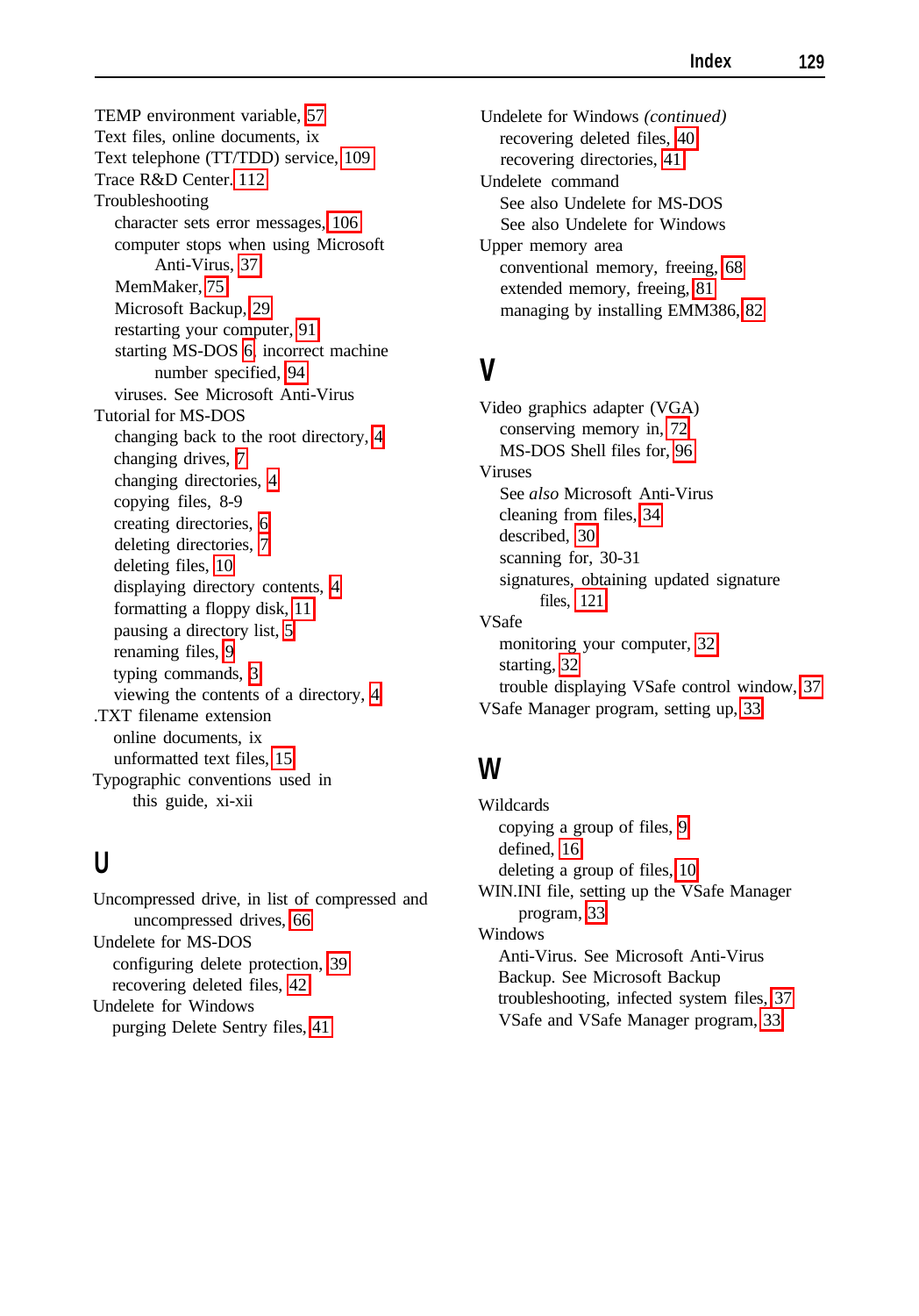## Microsoft, MS-DOS. 6 Resource Kit and Supplemental Disks Offer

#### **1. Print your name, shipping address, and phone number:**

Name

| Company name                  |             |               |  |
|-------------------------------|-------------|---------------|--|
| (if company licenses product) |             |               |  |
| Shipping address              |             |               |  |
|                               |             |               |  |
| City                          | State/Prov. | <b>ZIP/PC</b> |  |
|                               |             |               |  |

Daytime phone ( (in case we have a question about your order)

#### **2. Check the Supplemental disk feature(s) that prompted your order:**

Microsoft QuickBasic™ games and programs Files for use with IBM® ProPrinter® or IBM PC convertible Utilities to assist persons with disabilities Batch file for creating a bootable DoubleSpace floppy disk MS-DOS commands (included in earlier versions of MS-DOS): ASSIGN.COM GRAFTABL.COM BACKUP.EXE COMP EXE CV.COM EDLIN.EXE EXE2BIN.EXE JOIN.EXE MIRROR COM MSHERC.COM PRINTFIX.COM

### **3. Calculate cost and indicate method of payment:**

Microsoft MS-WS 6 Resource Kit-including the Supplemental disks (U.S. \$19.95 or CDN \$24.95, plus freight and tax)

5.25" low-density disks (Kit No. 147-099-185) 3.5" low-density disks (Kit No. 147-095-185)

Supplemental disks only (U.S. \$5.00 or CDN \$7.50) 5.25" low-density disks (Kit No. 147-099-135) 3.5" low-density disks (Kit NO. 147-095-135)

| cost (see above)                                     |  |
|------------------------------------------------------|--|
| Sales $tax*$ (multiply cost by the sales $tax$ rate) |  |
| Freight (\$5.00 U.S./\$7.50 CDN)                     |  |
| Total cost                                           |  |

Add the applicable sales tax in the following states: AZ, CA, CO, CT, DC, FL, GA, HI, LA, ID, IL, N, KS, KY, LA, MA, MD, ME, MU, NK, MO, MS, NC, ND, NE, N, NE, NY, AN WE, NY, and WY. In Canada, add 7 percent (SST (all pro

#### Method of Payment\*\*

| Check or money order enclosed<br>MasterCard (16 numbers) |  |                        |  |  |  |              |          | VISA (13 or 16 numbers) |    | American Express (15 numbers) |  |
|----------------------------------------------------------|--|------------------------|--|--|--|--------------|----------|-------------------------|----|-------------------------------|--|
|                                                          |  |                        |  |  |  |              |          |                         |    |                               |  |
|                                                          |  |                        |  |  |  | $\mathbf{x}$ | $\Omega$ | 10                      | 12 |                               |  |
|                                                          |  | <b>Expiration date</b> |  |  |  |              |          |                         |    |                               |  |

Cardholder's signature

\*\* Please send payment in U.S. or Canadian funds. Do not send cash or purchase orders. Make checks payable to Microsoft. Note: Your check will be deposited immediately upon receipt by Microsoft.

### **4. Send the completed order form to:**

Microsoft MS-DOS 6 Disk Offer  $D \cap R_{\text{ov}} 3024$ Bothell, WA 98041-3024 U.S.A.  $-OR$ Microsoft Canada Inc.

320 Matheson Blvd. West Mississauga, ON L5R 3R1

Canada

If you have questions about this offer: in the U.S. call Microsoft Sales and Service at (800) 426-9400; in Canada, call the Customer Support Centra at (800) 563-9048 before returning If you have questions about this offer: in the U.S. call Microsoft Sales and Service at (800) 426-9400; in Canada, call the Customer Support Centus at (800) 200-2000 Universe and Control Century and Service and Data and Da this coupon. If you require TDD/TT services for the deaf and hard of hearing, call (206) 633-4948 in the U.S. and (410) 508-964; the Camada. rease and we are welcomed by the welcomed by the service of the service of the se No photocopies or facsimiles accepted.

Microsoft and MS-DOS are registered trademarks and Microsoft QuickBasic is a trademark of Microsoft Corporation.

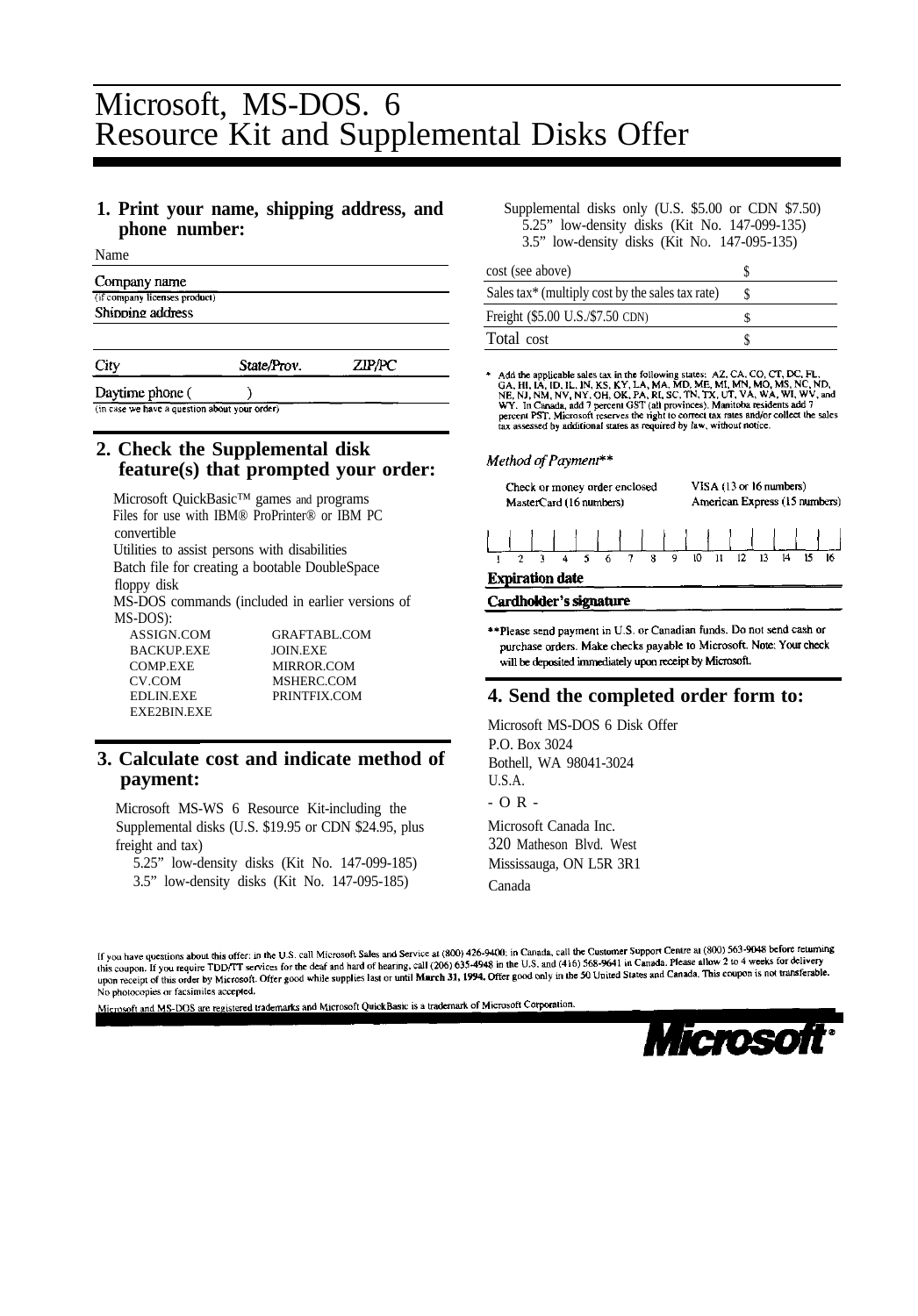## Microsoft, MS-DOS® 6 Resource Kit and Supplemental Disks Offer

You can use this coupon to order the MS-DOS 6 Resource Kit and the MS-DOS 6 Supplemental disks. The Resource Kit contains the following:

- <sup>l</sup> *The MS-DOS 6 Technical Reference,* which includes a printed reference for all MS-DOS 6 commands as well as technical information about DoubleSpace and MemMaker. It also includes the specification for the Microsoft Real-Time Compression Interface, or MRCI. The MRCI specification is a compression-interface standard designed to make it easy for software and hardware vendors to take advantage of the disk compression technology included with MS-DOS 6.
- The Supplemental disks, which include files and tools (see item 2 on the following page for disk contents). You can also order the Supplemental disks separately.

You can download the data on the Supplemental disks from the Microsoft Product Support Download Service (MSDL). To reach the MSDL, call (206) **936-6735** in the United States or (416) 507-3022 in Canada.

When you call the MSDL, use the following communications settings:

| For this setting | specify             |
|------------------|---------------------|
| Baud rate        | 1200, 2400, or 9600 |
| Parity           | none                |
| Data bits        | x                   |
| Stop bits        |                     |

### **How to Order**

To order the Resource Kit or Supplemental disks, fill out the form on the following page and send it, with your MS-DOS 6 registration card (if you haven't already sent it in), to the address on the following page. **Offer limited to one Resource Kit or set of Supplemental disks per order.**

If you have questions about this offer: in the U.S. call Microsoft Sales and Service at (800) 426-9400; in Canada, call the Customer Support Centre at (800) 563-9048 before returning this coupon. If you require TDD/TT services for the deaf and hard of hearing, call (206) 635-4948 in the U.S. and (416) 568-9641 in Canada. Please allow 2 to 4 weeks for delive upon receipt of this order by Microsoft. Offer good while supplies last or until March 31, 1994. Offer good only in the 50 United States and Canada. This coupon is not transferable. No photocopies or facsimiles accepted.

Microsoft and MS-DOS are registered trademarks and Microsoft QuickBasic is a trademark of Microsoft Corporation.

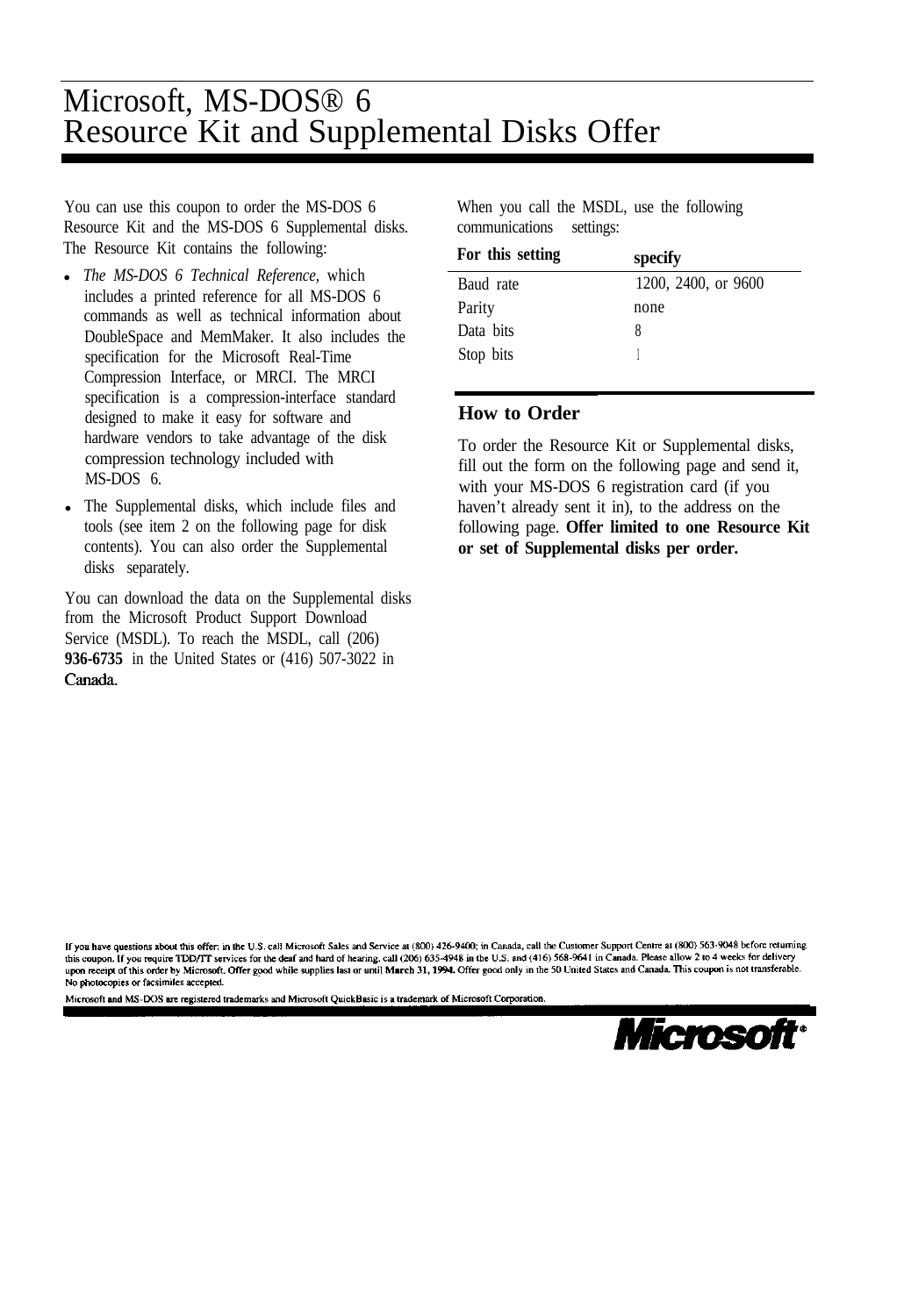# Protect your PC against new viruses. Get two anti-virus updates for as little as  $\mathbb{S}9^{95*}$  each!

Microsoft' MS-DOS" 6 includes a powerful virus protection program that detects and removes more than 800 viruses. Unfortunately, new viruses appear frequently. That's why you need an ongoing plan to keep your data safe.

To keep your virus protection current, Microsoft is pleased to offer you two anti-vim software updates for as little as \$9.95 each. (Price for U.S. residents; see reverse side for prices in your country.)

Plus you'll also receive information about ongoing service plans. It's our way of making sure we take care of your dataprotection needs today and tomorrow.

To order your low-cost anti-virus update, just complete and send the attached coupon to the address for your country as indicated on the reverse side.



\*Price for U.S. residents only; other destinations additional. You must pay in the currency appropriate for your country. (See chart on reverse side for details.)<br>Microsoft and MS-DOS are registered trademarks and Windows

## Virus Protection Update Order Form

Order your anti-virus update(s) now and save money! (See reverse side for your price.)

#### **• Yes! Please send me my anti-virus update(s). I**

understand the first will ship now and the second will follow in 3-4 months. (Please allow 2-3 weeks for initial delivery.)

|                      |            | • Price for Two Updates             |
|----------------------|------------|-------------------------------------|
|                      |            | Applicable Sales Tax**              |
| company              | Department | Total                               |
| Street Address       |            | · Sales Tax Number: (if applicable) |
|                      |            | <b>Payment Method:</b>              |
| City                 | Country    | • Check/Eurocheque/Money Orde       |
| Zip Code/Postal Code |            | (Make checks payable to "Am-Virus"  |
|                      |            | • MasterCar<br>$\cdot$ VISA         |
| Daytime Phone        | Fax        | • BankCard<br>• American            |
| PC Make              | Model      | $\cdot$ P.O.#                       |
|                      |            | $Card#: 1 + 1 + 1 + 1 + 1$          |

\*\*CA, CT, IL, MA, MD, MI, MN, NJ, NY, TX, VA, add applicable sales tax. Canadian buyers add applicable GST. Our GST code is 129820296.

| Choose one disk size: $\cdot$ 5.25 inch 360K $\cdot$ 3.5 inch 720K |            |
|--------------------------------------------------------------------|------------|
| Choose version: • MS-DOS • Windows <sup>TM</sup>                   | <b>ENG</b> |
| Please find your price on reverse side and enter below:            |            |
| • Price for One Update                                             |            |
| • Price for Two Updates                                            |            |
| Applicable Sales Tax**                                             |            |
| Total                                                              |            |
| · Sales Tax Number: (if applicable)                                |            |
| <b>Payment Method:</b>                                             |            |
| • Check/Eurocheque/Money Order Enclosed                            |            |
| (Make checks payable to "Am-Virus Update")                         |            |
| $\bullet$ MasterCard<br>• VISA                                     | • EuroCard |
| • BankCard • American Express                                      |            |
|                                                                    |            |
| $Card#: I I I I I I I I I I I I I I I I I$                         |            |
| Exp.Date:                                                          |            |
| <b>Signature</b>                                                   |            |
|                                                                    |            |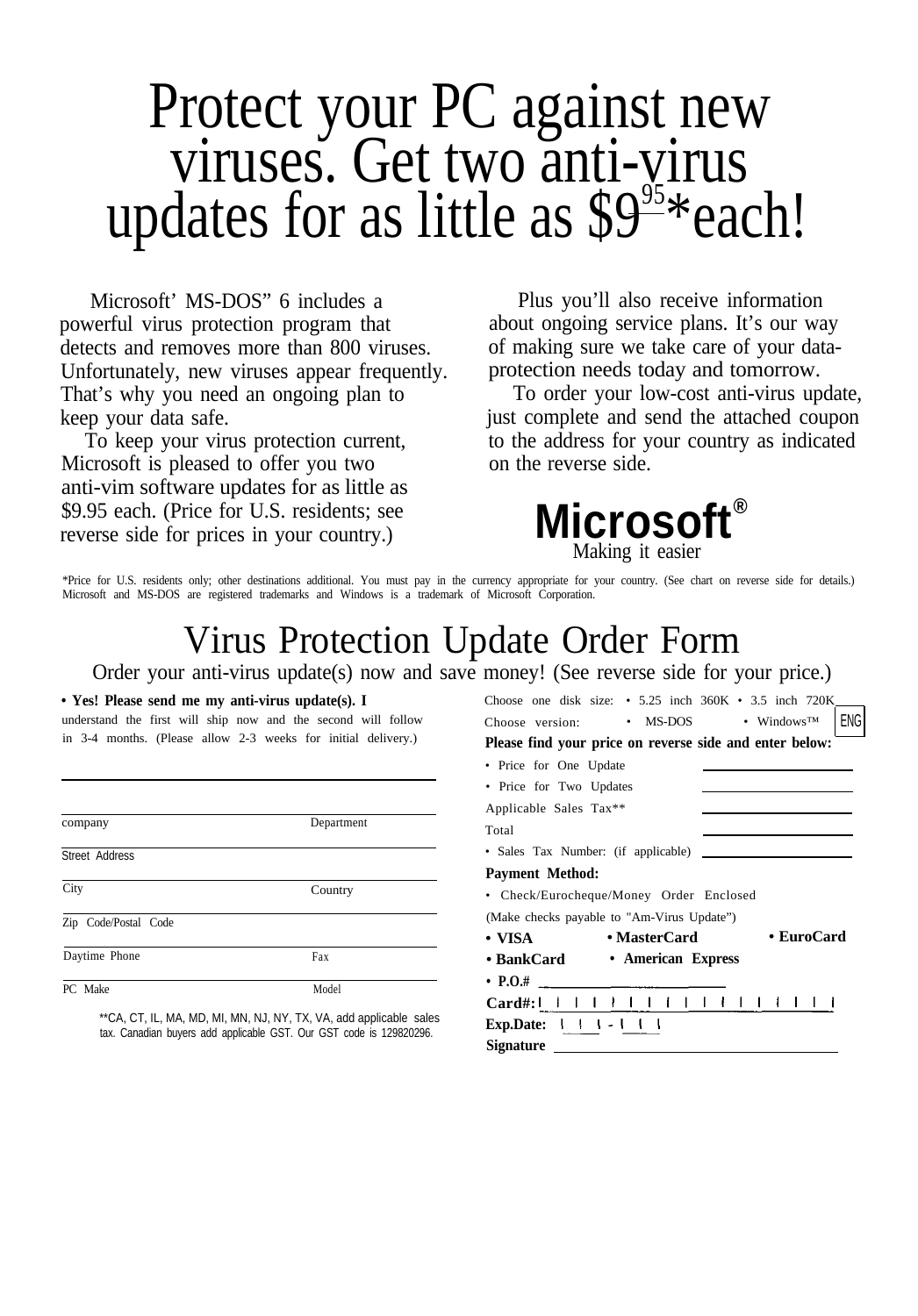### Anti-Virus Update Offer Price Chart

Prices below include shipping, handling, and local sales tax where applicable

|                                                                                                        |               |           |                                                                  | and the state of the state of the state of the state of the state of the state of the state of the state of the |
|--------------------------------------------------------------------------------------------------------|---------------|-----------|------------------------------------------------------------------|-----------------------------------------------------------------------------------------------------------------|
| <b>United States</b>                                                                                   | <b>US</b>     | US\$      | 9.95/19.90                                                       | VISA, MC, AMEX, Personal Check                                                                                  |
| Canada                                                                                                 | US            | US\$      | 14.95/29.90                                                      | VISA, MC, AMEX, Personal Check (U.S. funds)                                                                     |
| Germany                                                                                                | Germany       | DM        | 39.00/70.00                                                      | VISA, MC, EuroCard, AMEX, Personal Check, Eurocheque                                                            |
| France                                                                                                 | France        | $F\!F$    | 139,90/279,80                                                    | VISA, MC, AMEX, Personal Check                                                                                  |
| UK                                                                                                     | UK            | £         | 14.95/29.90                                                      | VISA, MC, AMEX, Personal Check                                                                                  |
| Finland, Norway, Denmark, Sweden,<br>Holland, Luxembourg, Belgium,<br>Spain, Portugal, Greece, Ireland | UK            | £         | 14.95*/29.90*<br>(See approx.<br>local currency<br>equiv. below) | VISA, MC, EuroCard, AMEX, Eurocheque                                                                            |
| <b>Italy</b>                                                                                           | Italy         | Lira      | 37,000/75,000                                                    | VISA, Personal Check, Eurocheque                                                                                |
| Austria                                                                                                | Germany       | AS        | 279/500                                                          | VISA, MC, EuroCard, AMEX, Eurocheque                                                                            |
| Switzerland                                                                                            | Switzerland   | SF        | 37.90/68                                                         | VISA, MC, EuroCard, AMEX, Eurocheque                                                                            |
| <b>Eastern Europe</b>                                                                                  | Germany       | <b>DM</b> | 39,00/70                                                         | Eurocheque                                                                                                      |
| Australia, New Zealand, Asia/Pacific                                                                   | Australia     | US\$      | 33.90/67.80                                                      | VISA, MC, BankCard, Money Order, Personal Check<br>(Checks accepted from Australia and New Zealand only)        |
| South America.<br>Central America, Mexico                                                              | US            | US\$      | 14.95/29.90                                                      | VISA, MC, AMEX, Money Order                                                                                     |
| Africa, Middle East (except Israel)                                                                    | UK            | £         | 13.90/25                                                         | VISA, MC, EuroCard, AMEX, Eurocheque, Money Order                                                               |
| <b>Israel</b>                                                                                          | <b>Israel</b> | IS.       | 35.00/60.00                                                      | VISA, MC, Personal Check                                                                                        |

Please send your order to the address for your country as listed Mow:

UNITED STATES AV Update 15220 Greenbrier Parkway #200 Beaverton, OR 97006-9937 • USA Or fax credit orders to: 800-626-2778

UNITED KINGDOM AV Update PO. Box  $15 \bullet$  Twyford  $\bullet$  Reading Berkshire  $RGI0$  9LZ  $\bullet$  U.K.

AV Update 1, Rond-Point de l'Europe 92257 La Garenne Colombes Cedex France AUSTRALIA AV Update P.O. Box  $660 \cdot$  Brookvale  $\cdot$  NSW 2100 Australia ITALY AV Update Via Vittorio Veneto 24

GERMANY AV Update Hoferstr. 1/II • P.O. Box 83 01 49 D-W-8000 Munich 83 · Germany

SWITZERLAND AV Update Lebrigstrasse • CH-8583 Goetighofen Switzerland

ISRAEL AV Update P.O. Box  $25055 \div$  Haifa 31250

The following shows the approximate equivalent off £14.95 in your currency at press time:

FRANCE

| Finland    | Norway     | DK                | -<br>Sweden      | Holland       | <b>TTV</b><br>LUΔ | Belgium    | $\sim$<br>Spain | Portugal      | Greece       | Ireland        |
|------------|------------|-------------------|------------------|---------------|-------------------|------------|-----------------|---------------|--------------|----------------|
| 115<br>Fm. | 145<br>Nk. | 125<br>122<br>Dk. | 135<br><b>SK</b> | 40<br>T.<br>. | 745<br>. .<br>ы.  | 750<br>Bf. | 2,600<br>Ptas   | 3,200<br>Esc. | 4.650<br>Dr. | 13.50<br>Punt. |

20124 Milano • Italy

\*As of January 1, 1993, we are required to charge European Community customers VAT, which is currently 17.5%. You may exclude this charge if you are registered for<br>sales tax (e.g. VAT, TVA, MOMS, FPA, IVA, BTW) and you sup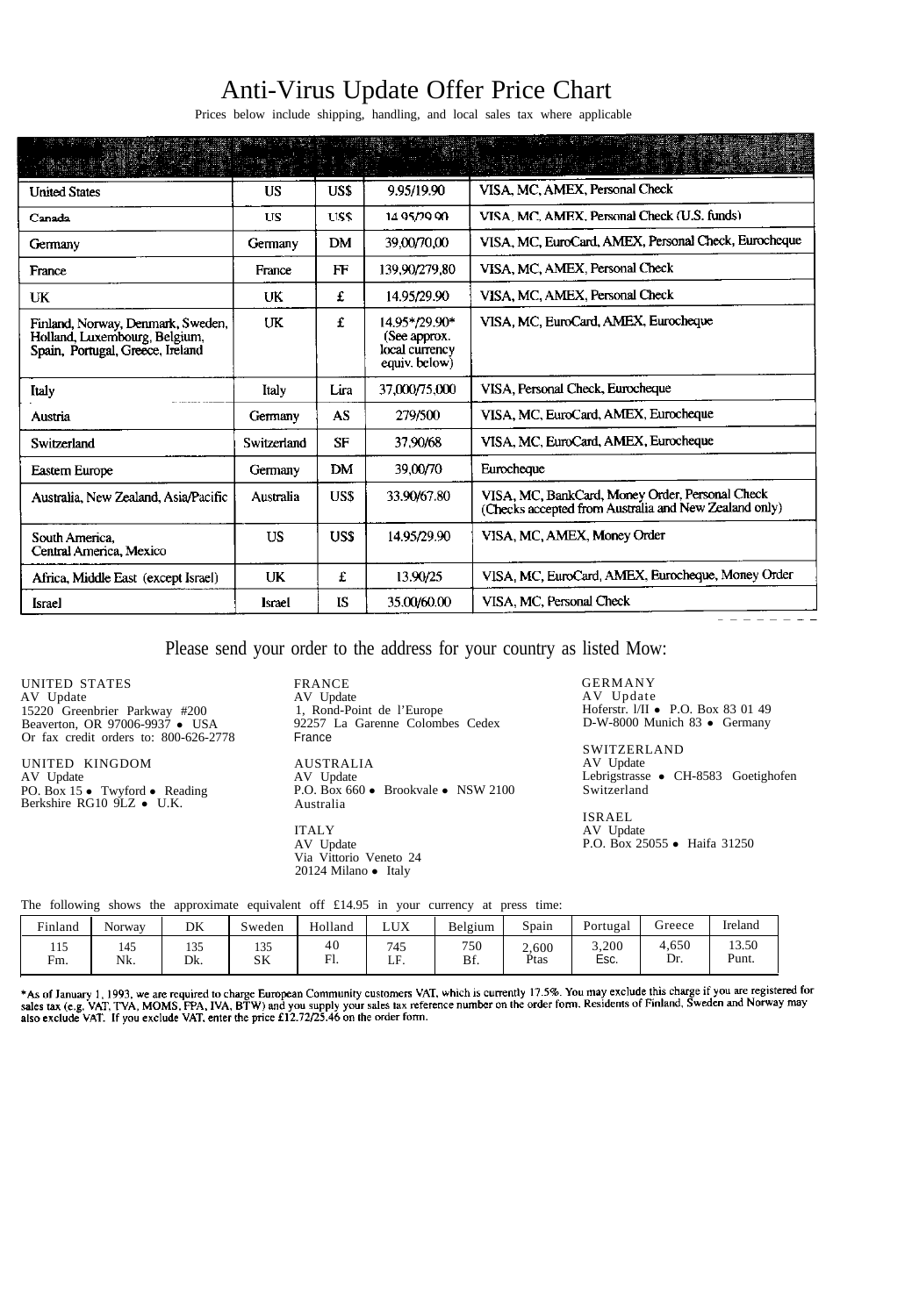## *The Authorized Editions on MS-DOS® from Microsoft Press*

### **MS-DOS ® 6 Step by Step**

*Catapult, Inc.*

Learn to master the essentials of the MS-DOS operating system version 6 in the most effective and timesaving way-by combining self-paced lessons and disk-based practice files. Each lesson includes clear objectives, step-by-step instructions, useful tips, and skillstrengthening exercises. This is the fastest way to learn MS-DOS! **304 pages, softcover with one 3.5-inch disk \$29.95 ISBN 1-55615-552-2**

#### **Running MS-DOS,® 6th ed.**

*Van Wolverton*

*"A book even the PC mavens turn to. it is written by a human being for human beings, in a strange and wonderful tongue: English."* **PCWeek**

RUNNING MS-DOS, with more than 3 million readers, is the most highly acclaimed introduction and complete reference to MS-DOS available, covering version 3.3 through version 6.0. It's the sure way to gain a solid grounding in computing fundamentals that will help you better understand and work with other applications. Contains a wealth of easy-to-follow examples, instruction, and exercises.

**608 pages, softcover \$24.95 ISBN l-55615-542-5**

#### **Microsoft ® MS-DOS ® 6 Companion**

#### *JoAnne Woodcock*

The comprehensive reference-for advanced beginners and intermediate users-that fully explores the powers and features in every version of MS-DOS through version 6. This friendly, fact-filled book begins with an overview of MS-DOS and includes information on using the MS-DOS Shell and descriptions of all the MS-DOS commands and how to use them. Then, on to more advanced topics--utilities, batchfiles, and macros. Includes scores of detailed examples and solid advice.

800 pages, softcover **\$27.95 ISBN 1-55615-550-6** *Available May 1993*

Microsoft Press books are available wherever books and software are sold. To order direct, call 1-800-MSPRESS (8am to 5pm central time). Please refer to BBK when placing your order.\* Prices subject to change. \*Please see the following pages for International Ordering information.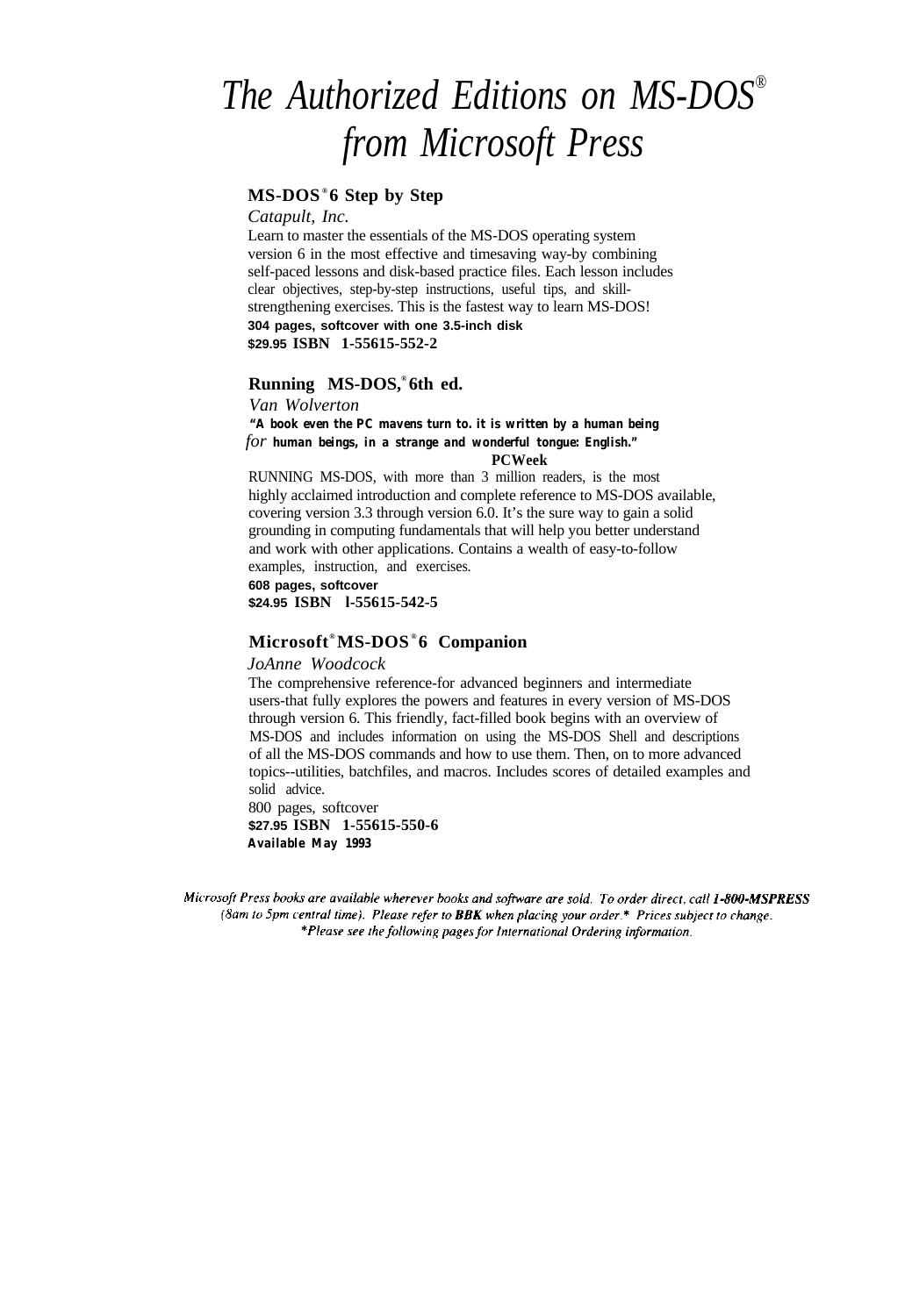## *More Titles from Microsoft Press*

#### **MS-DOS ® to the Max**

*Dan Gookin*

This is the ideal book for users who want to use MS-DOS to make their system scream! In his humorous and straightforward style, bestselling author Dan Gookin packs this book with information about getting the most out of your PC using the new MS-DOS 6 utilities. The accompanying disk includes all of the hatch files and debug scripts in the book, plus two configuration "Wizards" and several bonus tools that will push your system To the Max.

**352 pages, softcover with one 3.5-inch disk \$29.95 ISBN 1-55615-548-4** *Available April 1993*

### **The Microsoft® Guide to Managing Memory with MS-DOS® 6, 2nd ed.**

#### *Dan Gookin*

This top-notch guide shows intermediate users how to install, configure, and optimize memory on their MS-DOS or Windows systems. With insight and humor, Gookin provides industrial-strength tips and techniques on the different memory types, describes how memory works, and walks you through the steps necessary to maximize your system with MS-DOS.

#### **224 pages, softcover 6 x 9 \$14.95 ISBN 1-55615-545-X**

#### **Concise Guide to MS-DOS ® Batch Files, 3rd ed.**

#### *Kris Jamsa*

Batch tiles offer an easy and instantly rewarding way to significantly increase productivity, without programming experience or additional software! Now updated to cover MS-DOS 6-including the new tools for customizable system startup--this handy reference book provides intermediate to advanced MS-DOS users information on the fundamentals of batch files, new uses for batch files. and even how to beautify the output of batch tiles.

**220 pages, softcover 6 x 9 \$12.95 ISBN 1-55615-549-2** *Available May 1993*

*Microsoft Press books are available wherever books and software are sold. To order direct, call 1-800-MSPRESS (8am to 5pm central time). Please refer to BBK when placing your order \* Prices subject to change.* \* Please see the following pages for International Ordering information.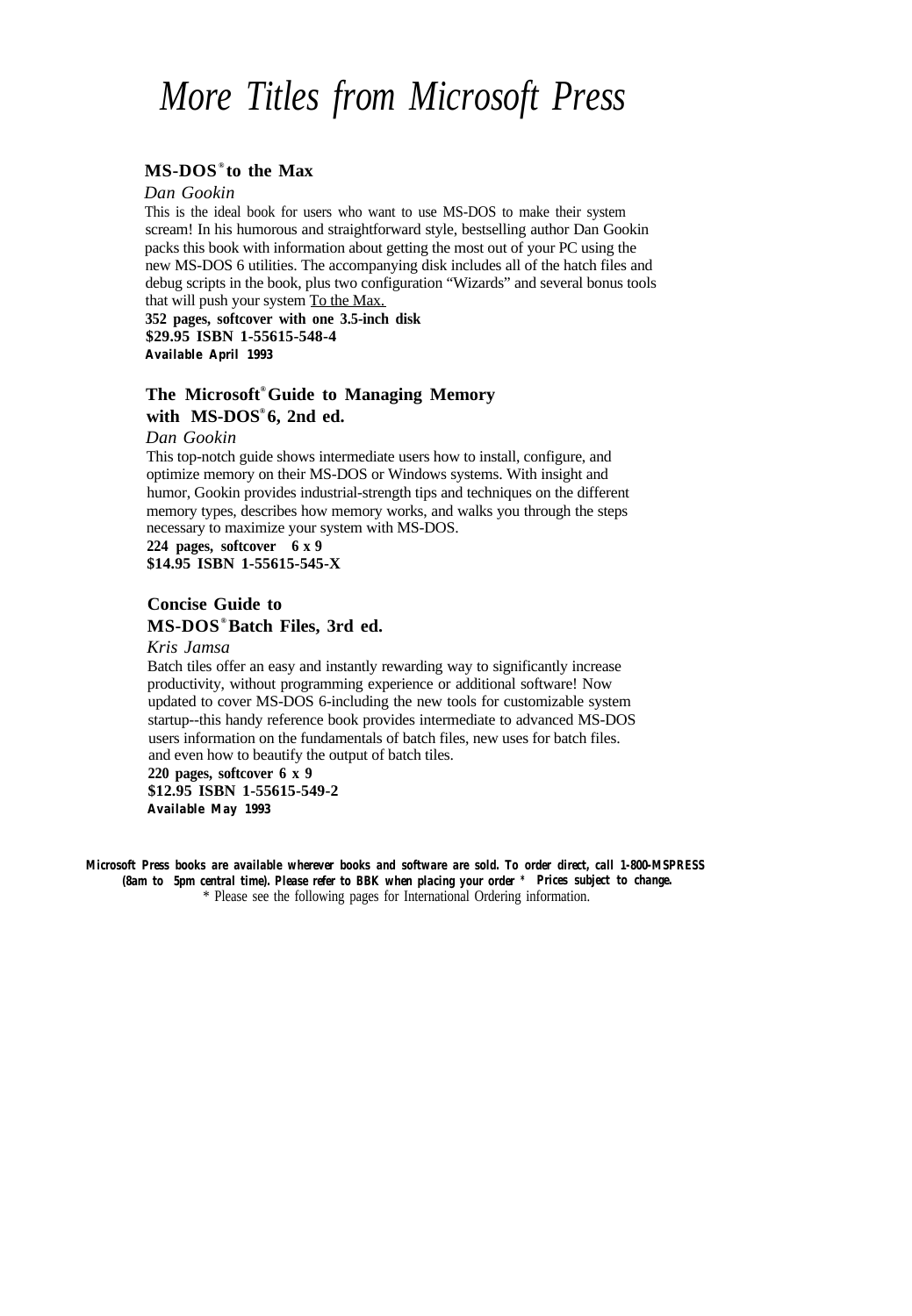## *Microsoft Press Books are Available in English from the Following International Distributors:*

Tel: 416-293-8141 Fax: 416-293-0846

Tel: +44-81-899-4000 Fax: +44-81-899-4099

Tel: +33-61-22-93-38 Fax: +33-61-21-36-19

### *Canada*

Gage Distribution I64 Commander Boulevard Agincourt, Ontario M1S 3C7

#### *Europe*

**Belgium/Luxembourg/Scandinavia** c/o Penguin Books Ltd. 27 Wrights Lane London W8 5TZ, England *Attn: Emma McIntyre* Tel: +44-71-416-3000 Fax: +44-71-416-3290

#### **Central and Eastern Europe**

c/o Penguin Books Ltd. Bath Road Harmondsworth Middlesex UB7 0DA. England *Attn. Christine Marriott*

France Penguin France S.A. 17 rue Lejeune F-31000 Toulouse *Attn: Helen Woodeson*

#### Germany/Austria Penguin Books Deutschland GmbH Tel: +49-69-727623 Friedrichstrasse 10-12 W-5000 Frankfurt/Main 1, Germany Attn: Edith Strommen Fax: +49-69-727914

Greece/Israel/Cyprus Penguin Hellas Ltd. Dimocritou<sub>3</sub> GR-106 71 Athens, Greece Attn: Bianca Karris

Tel: +30-1-362-9866 Fax: +30-1-362-3980 Portugal Longman Penguin Portugal Rua da Gloria 10 P-1298 Lisbon Codex *Am: Lynne Archibald*

### Spain

#### Penguin Books S.A. C/San Bernardo 117-6 E-28015 Madrid *Attn: Geraldine Kilpatrick*

#### **Switzerland**

c/o Penguin Books Ltd. Bath Road Harmondsworth Middlesex UB7 0DA, England *Attn: Mike Bryan*

#### **Turkey** Sezai Selek Sokak 10/2

Nisantas Istanbul Am: Lale Colakoglu

#### **UK and Eire**

Penguin Books Ltd. 27 Wrights Lane London W8 5TZ, England *Attn: Alastair Rolfe*

*Asia Pacific*

Australia Penguin Books Australia 487 Maroondah Highway Ringwood, Victoria 3134 *Attn: John Dennithorne*

Tel: +35-1-347-4727 Fax: +35-1-347-7794

Tel: +34-1-593-1306 Fax: +34-1-593-4711

Tel: +44-81-899-4000 Fax: +44-81-899-4099

Tel: +90-1-247-8551 Fax: +90-1-247-8983

Tel: +44-71-416-3166 Fax: +44-71-416-3290

Tel: +61-3-871-2400 Fax: +61-3-870-7618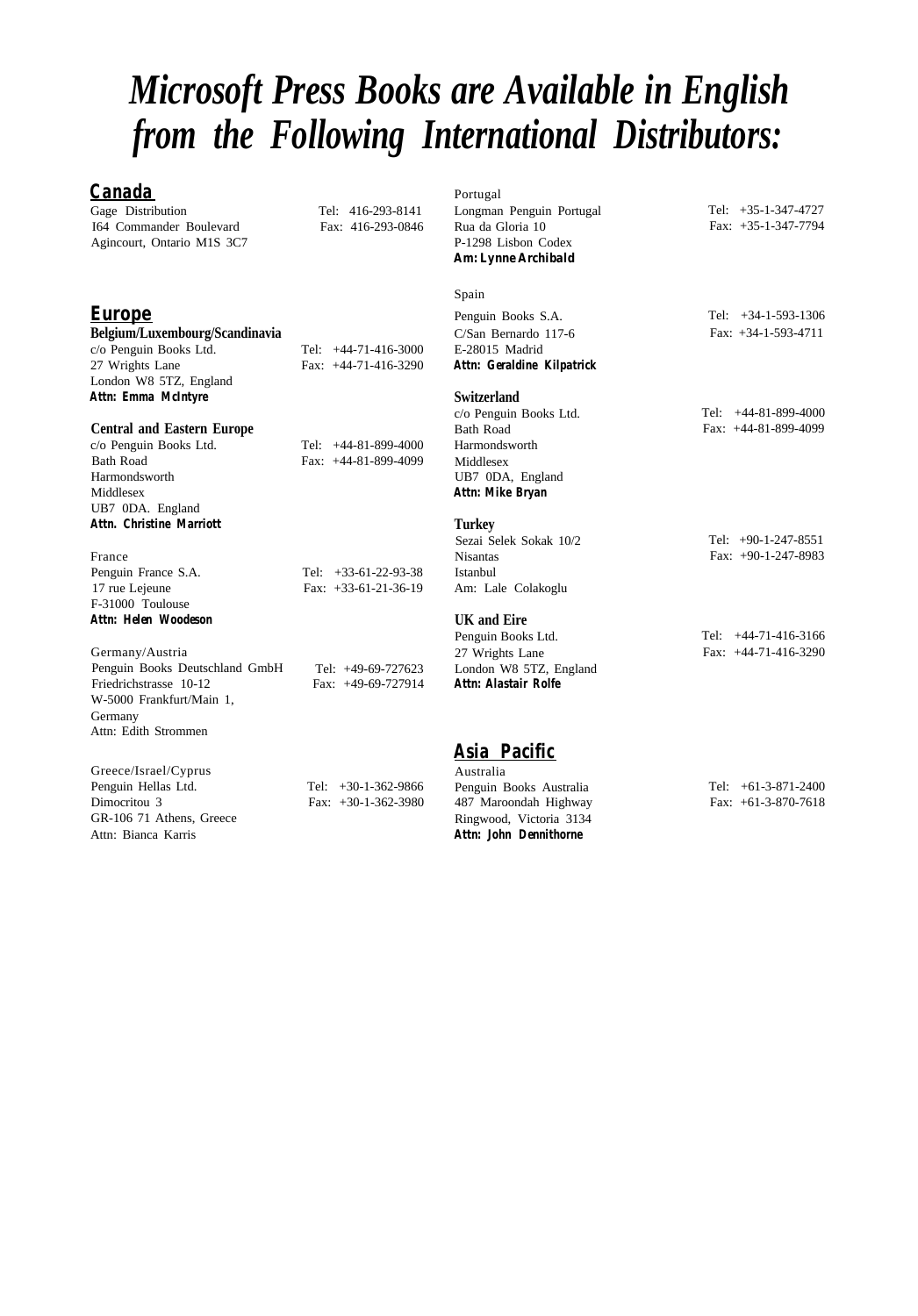| Italy<br>Penguin Italia srl<br>Via Felice Casati, 20<br>20124 Milano<br><b>Attn. Wendy Rimmington</b>                                                                                            | Tel:<br>$+39-2-2952-0585$<br>Fax: +39-2-2952-0712 | Hong Kong/Taiwan<br>c/o Penguin Books Ltd.<br>27 Wrights Lane<br>London W8 5TZ., England<br>Attn: Claire Cumming                   | Tel: $+44-71-416-3000$<br>Fax: +44-71-416-3290   |
|--------------------------------------------------------------------------------------------------------------------------------------------------------------------------------------------------|---------------------------------------------------|------------------------------------------------------------------------------------------------------------------------------------|--------------------------------------------------|
| <b>Netherlands</b><br>Penguin Books Netherlands<br>Postbus 3507<br>NL 1001 AH Amsterdam<br>Attn: Peter Van Gorsel                                                                                | Tel: $+31-20-625-9566$<br>Fax: $+31-20-625-8676$  | India<br>Penguin Books India Pvt. Ltd.<br>706 Eros Apartments<br>56 Nehru Place<br>New Delhi 110019<br>Attn: Zamir Ansari          | Tel: $+91-11-647-2522$<br>Fax: +91-11-644-7032   |
| Japan<br>Penguin Books Japan<br>Bunkyo-ku<br>Tokyo 112<br>Attn: H. Ono                                                                                                                           | Tel: $+81-3-3815-6840$<br>Fax: $+81-3-3815-6841$  | Singapore<br>STP Distributors Pte Ltd.<br>Times Jurong<br>Jurong Port Road<br>Singapore 2261<br><b>Attn: John Francis</b>          | Tel: $+65-265-8855$<br>Fax: $+65-266-61072$      |
| Korea<br>Addison-Wesley Korea                                                                                                                                                                    | Tel: +82-2-335-7987                               |                                                                                                                                    |                                                  |
| 3rd Floor 403-16<br>Seo Kyo-Dong<br>Ma Po-Ku, Seoul 121-210<br>Attn: Kwon Sung June                                                                                                              | $Fax: +82-2-335-7988$                             | <b>Africa and Middle East</b><br>Len Ainsworth-Export<br>P.O. Box 992<br>Marlborough SN8 1ZA, England<br><b>Ann: Len Ainsworth</b> | Tel: +44-0672-40235<br>Fax: +27-11-496-1117      |
| Malaysia<br>STP Distributors (M) Sdn Bhd<br>1st Floor.<br>Bangunan Times Publishing<br>Lot 46, Subang Hi Tech. Ind. Park<br>Batu Tiga<br>4000 Shah Alam<br>Selangor Darul Eshan<br>Attn: S. Yoga | Tel: $+60-3-735-2112$<br>Fax: $+60-3-736-4620$    | South Africa<br>Longman Penguin So. Africa<br>$( Pty)$ Ltd.<br>Private Bag X08<br>Bertsham 2013<br>Attn: Lyn Walker                | Tel: $+27-11-496-1730$<br>Fax: $+27-11-496-1147$ |
| New Zealand<br>Penguin Books New Zealand Ltd.                                                                                                                                                    | Tel: +64-9-444-4965                               | Latin America<br>Microsoft Int'l Customer Service                                                                                  | Tel: +206-936-8661                               |

Penguin Books New Zealand Ltd. Private Bag 102902 Auckland 10 *Attn: Suzanne Berry*

Tel: +64-9-444-4965 Fax: +64-9-444-1470

Microsoft Int'l Customer Service Microsoft Corporation One Microsoft Way Redmond. WA 98052

Tel: +206-936-8661 Fax: +206-936-7329